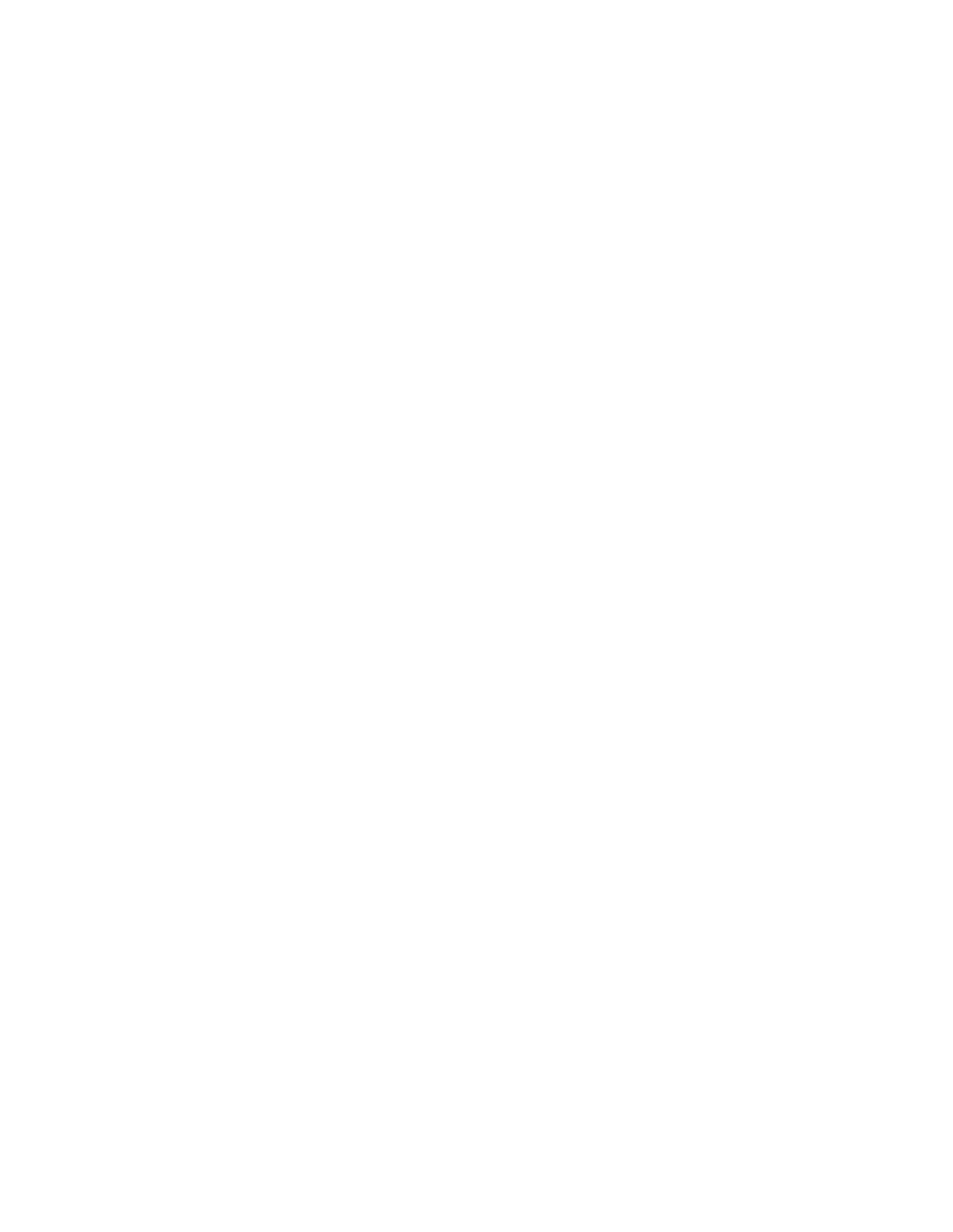Πιαλήθητα του δρεαήχειαι nopoo $\Delta$ ozoc nde niews etswan etcaphc



**The Coptic Orthodox Diocese Of the Southern USA** 

## Sunday School Curriculum

Grade 2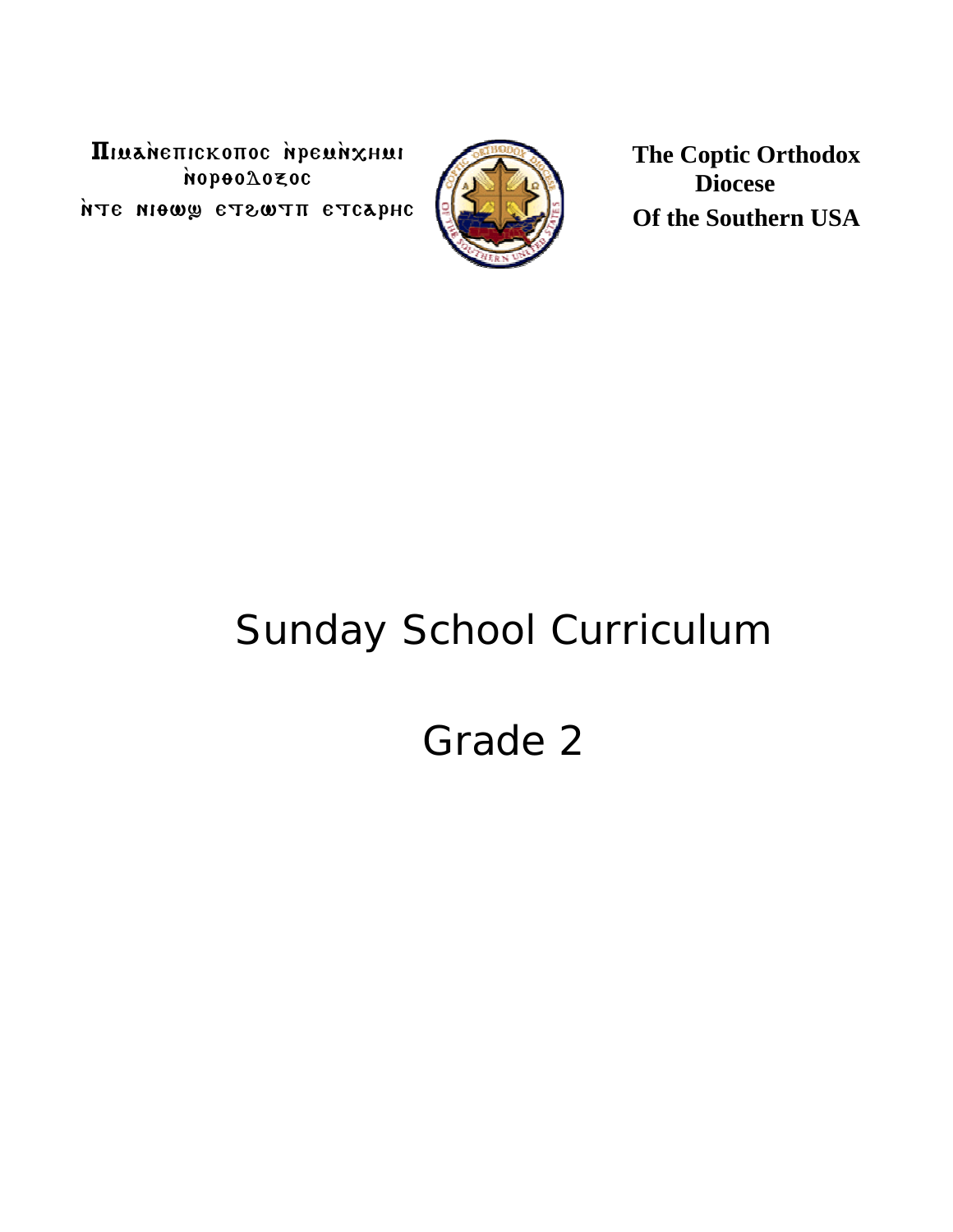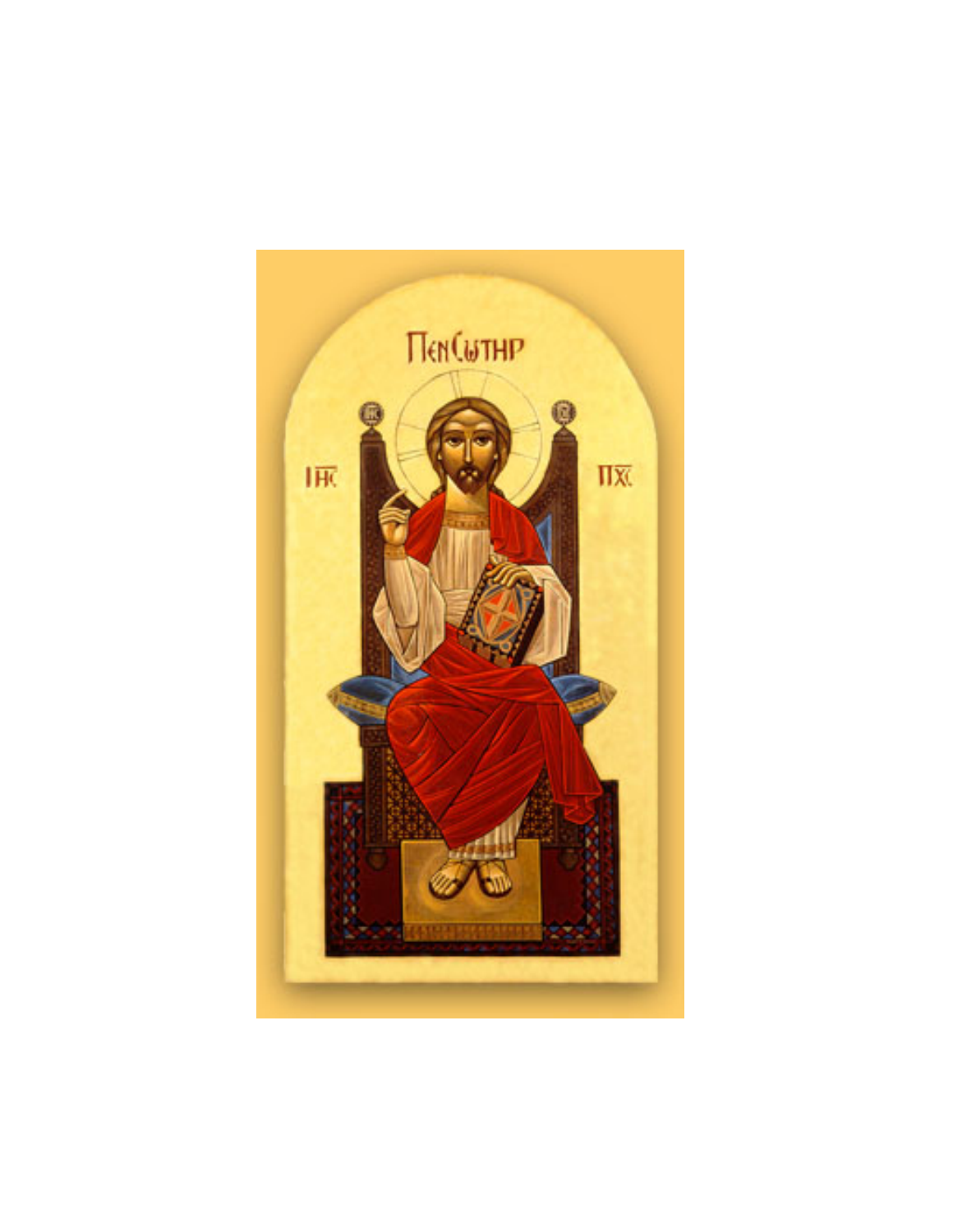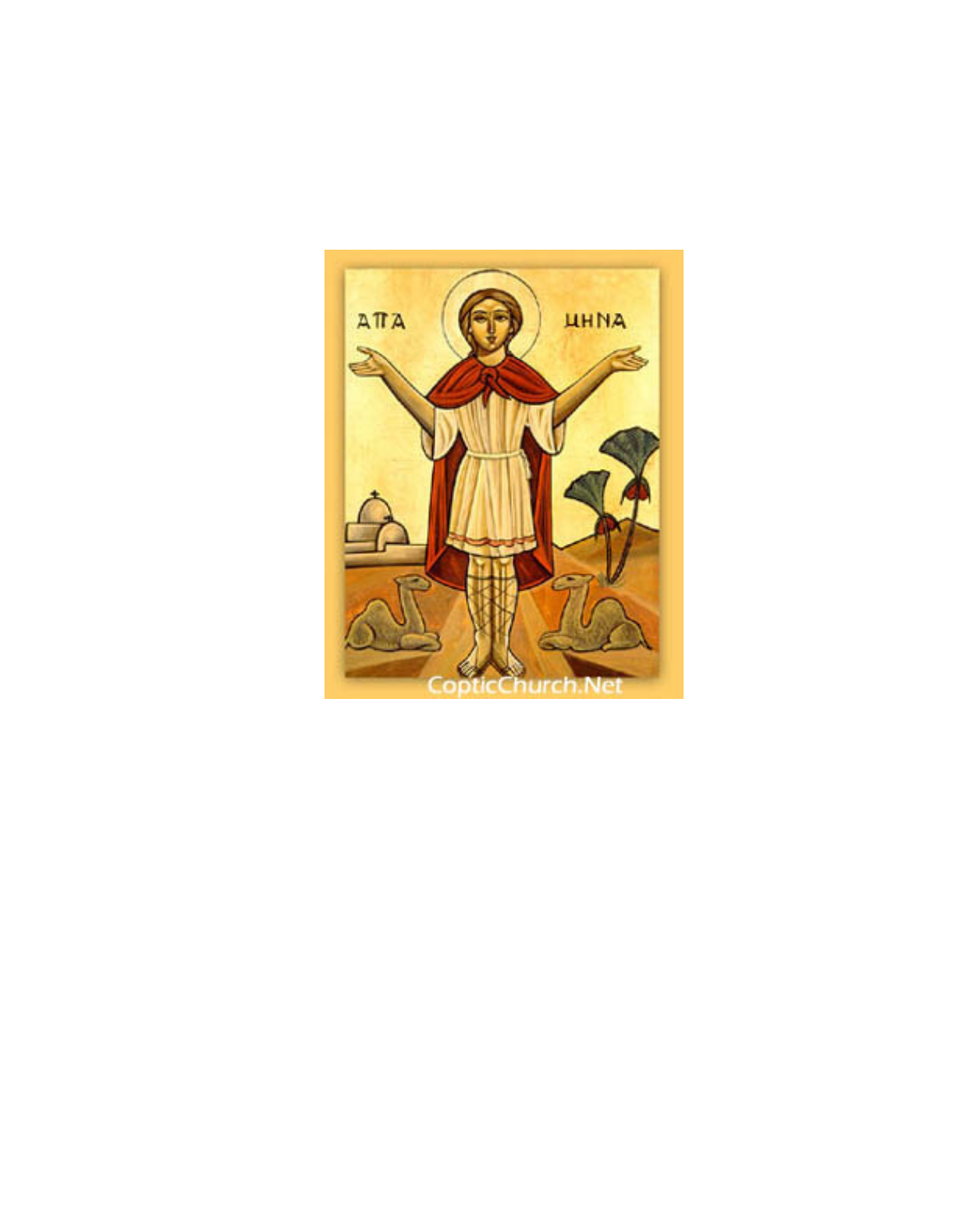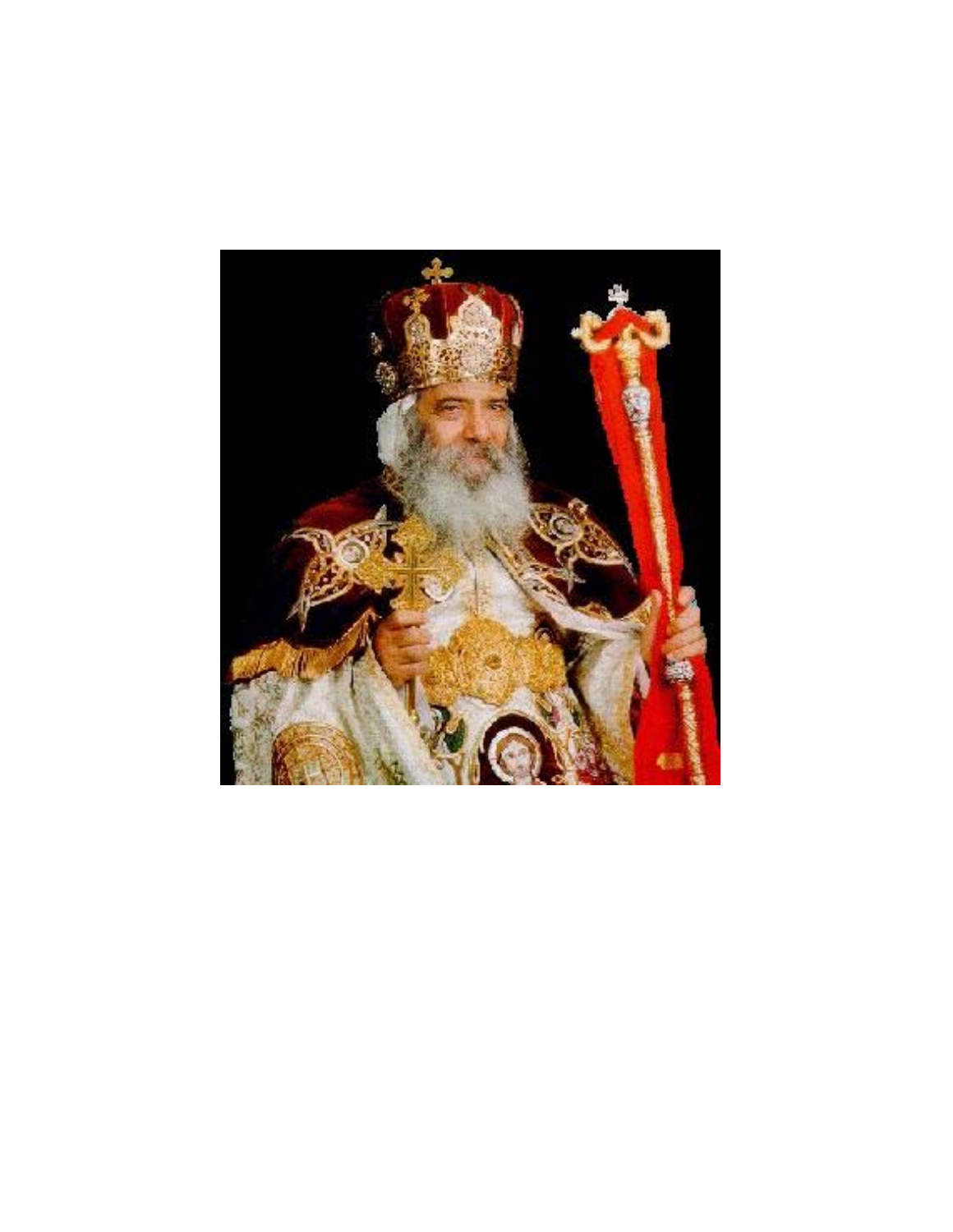## **TABLE OF CONTENTS**

<span id="page-6-0"></span>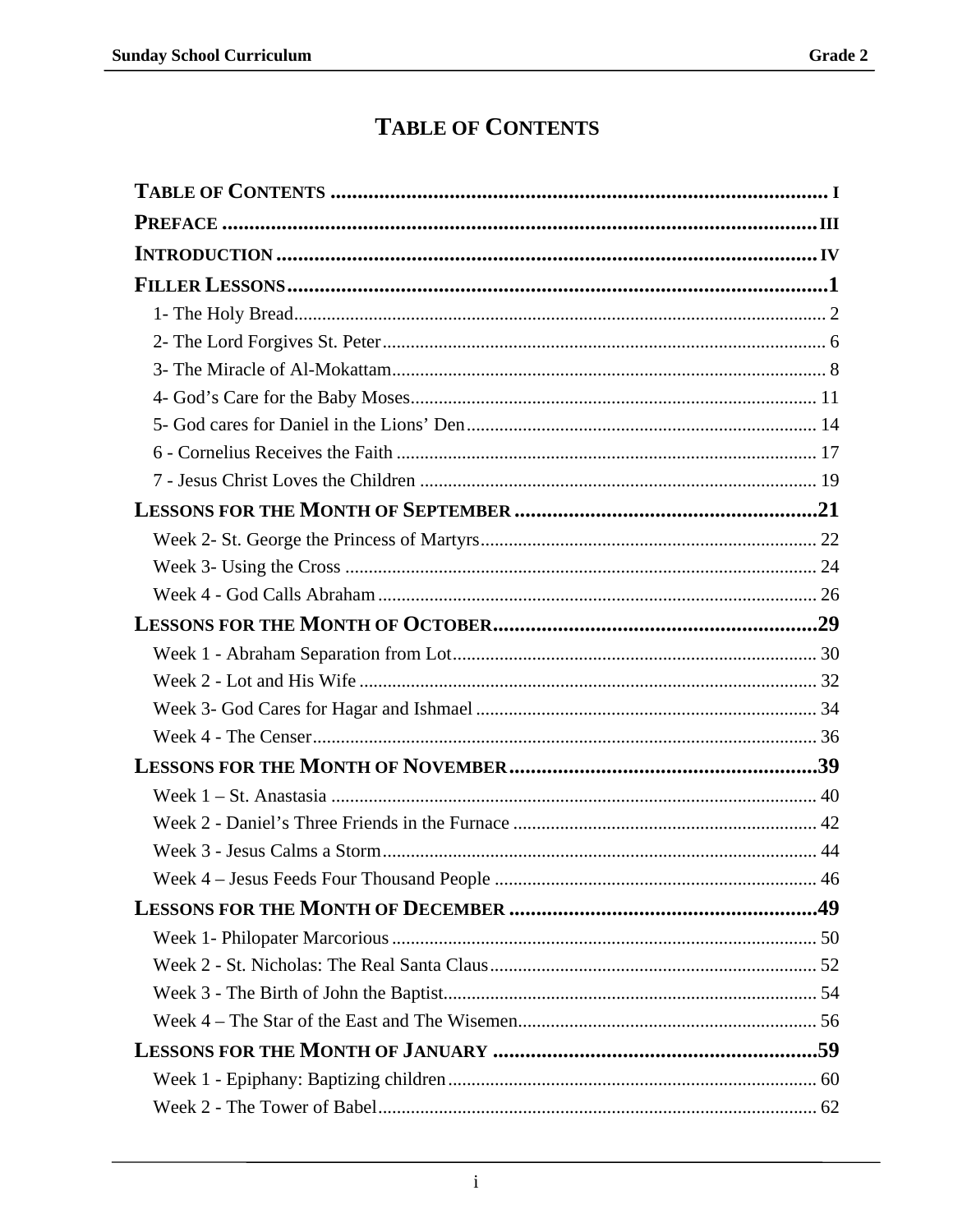| -112 |
|------|
|      |
|      |
|      |
|      |
|      |
|      |
|      |
|      |
|      |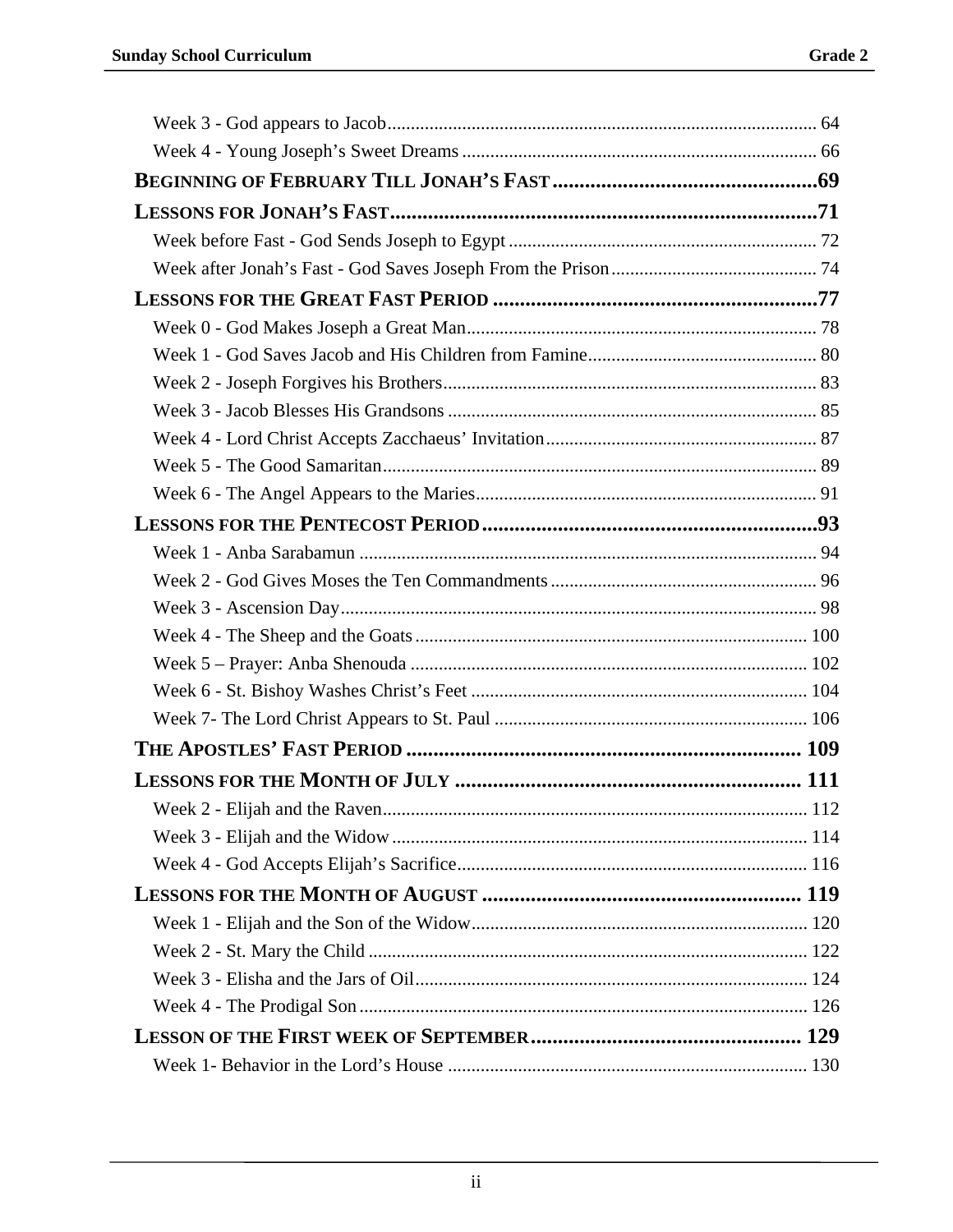

#### **PREFACE**

<span id="page-8-0"></span>The Coptic Orthodox Diocese of the Southern United States, under the auspices of His Grace Bishop Youssef, felt the pressing need for a modified Sunday School Curriculum which would be better suited to address the problems and issues facing children both in America and the lands of immigration. Therefore, the efforts and time of many faithful servants have been dedicated to modify and improve the presently used English translation of the syllabus published by the Youth Services Committee of the Coptic Orthodox Patriarchate. This has resulted in the elimination of many existing lessons from this syllabus and the substitution with new lessons that are more appropriate for our youth in American society. These additional lessons give greater consideration to the differences in quality of life, education, media influence, cultural differences and the surrounding diversity of beliefs between Egyptian society and that of the west

We pray that God may bless this work for the spiritual growth of our children in the immigration countries. We also thank His Grace Bishop Youssef for his continued support, prayers and motivating guidance in this service.

May God reward every servant who offered time and effort toward the completion of this Sunday School Curriculum.

" Thus Far The Lord Has Helped Us"

(I Samuel 7:12)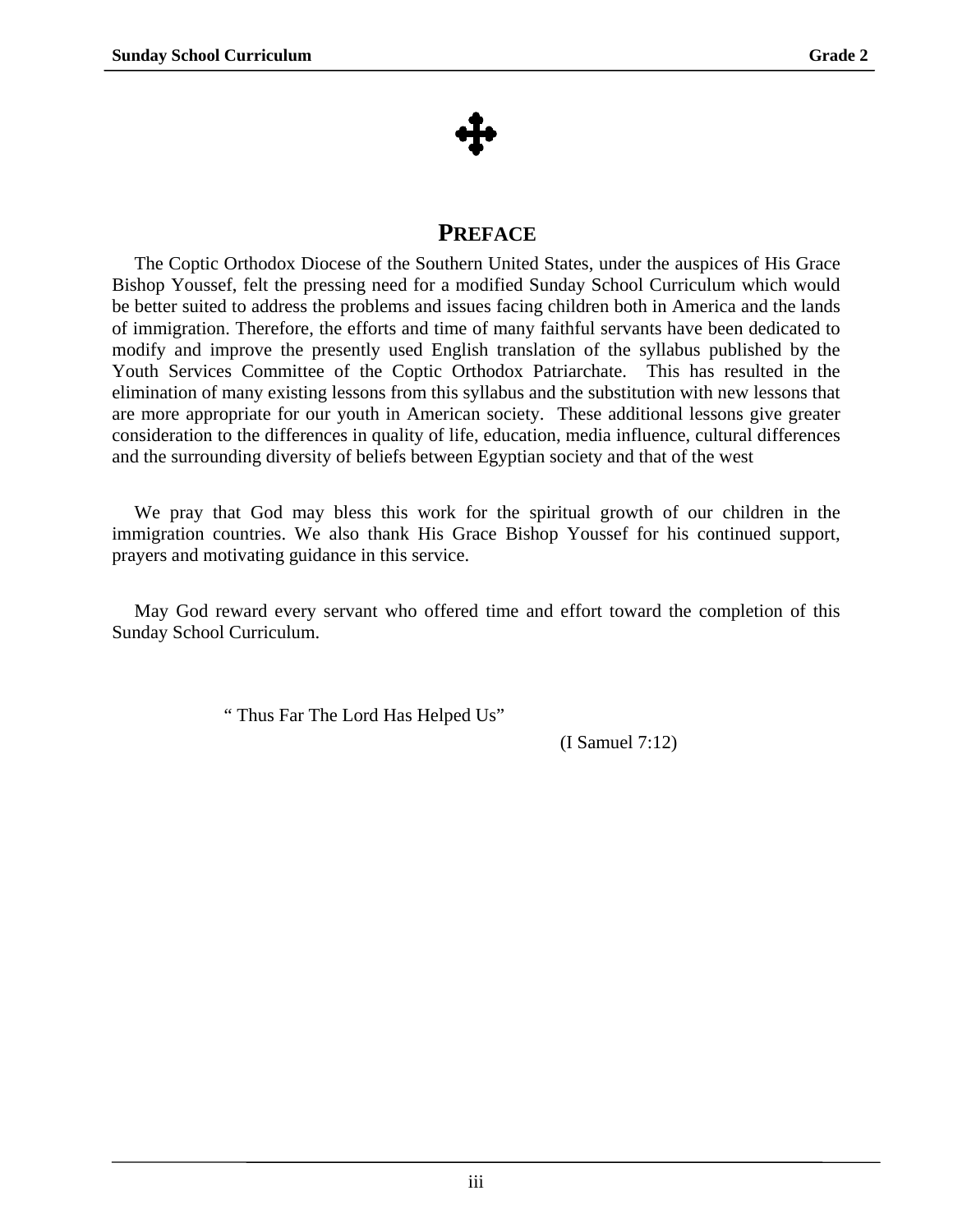

#### **INTRODUCTION**

<span id="page-9-0"></span>This grade 2 Sunday school curriculum has been modified by substituting 22 lessons from the previous curriculum published by the Youth Service Committee of the Coptic Orthodox Patriatchate with new lessons that are suitable for the youth in America. The order of the lessons has also been changed to follow the major events in the church. This resulted in the following order assuming the starting date is the first week after the Coptic New Year celebration (El Nayrooz) on September 11:

- 3 lessons for the month of September
- 4 lessons for each of the months of October through January
- Variable number of filler lessons for the period between the beginning of February and Jonah's fast.
- 2 lessons, one before and one after Jonah's fast
- 7 lessons during the Great Fast
- 7 lessons for the period between Easter and the Feast of the Pentecost
- Variable number of filler lessons between the Feast of the Pentecost and the Apostles' Feast
- 3 lessons for the remainder of July after the Apostles' Feast
- 4 lessons for August
- 1 lesson for the first week of September

Please note that filler lessons can also be used for the occasional fifth Sunday in any month. These filler lessons are in the beginning of the book and it is preferable that they be used in sequence for the sake of unity in all the churches.

The students of grade 2 enjoy stories with visual aids and different sounds. They particularly like stories with animals. The main theme to be conveyed at this age is the power and strength of their God. They also have a tremendous memory capacity at this age and this is a good opportunity to memorize as much as possible from the Bible and Psalms or prayers.

The Servant's interest should be in both the child and the lesson and the spirit of his dedication constitute the basis of his service that is why he has to prepare his lessons very well.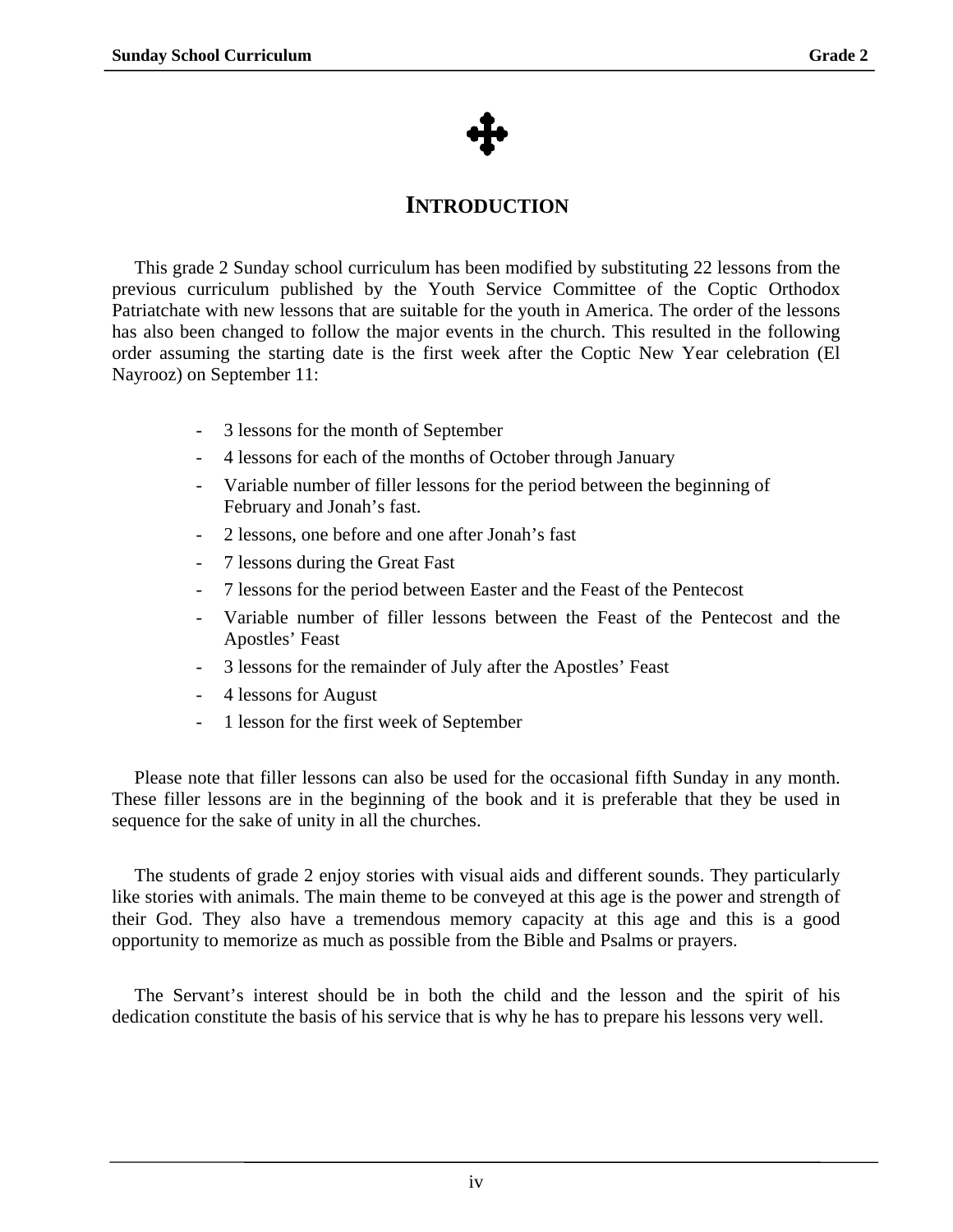#### The Lesson

Church Education Service is divided into:

- A lesson full of prayer, knowledge, hymns and group interaction.
- Assignments in the form of Scripture Studies, answering questions, drawing, etc.
- External social activities in which parents, pastors and children meet.
- Partaking in all types of public worship, teaching and various occasions.
- Deacon Servants should commit to attending to the children with interest.

In this "Guide", some lessons are prepared in detail while others are briefly prepared. This is done on purpose, as we do not want the servant to rely entirely on this "Guide". We have set some verses, scripture items, and extracts. Such items integrate with the lessons and are, necessary for the children.

Children should keep a private notebook in which they can write notes about these lessons and do their homework and activities.

#### **A Child of Seven:**

The child of this age suffers, sometimes, from psychological instability and whether people love them or not. So, the most important thing is to show them love generously. These children begin to recognize the action of the Spirit in the universe and the Spirit opens their heart and strengthens their talents. Thus, the experienced servant who feels the work of God in the universe is that who is able to transfer these matters to the children. The work of the Holy Spirit in our life delivers such matters to the children. The children, then, are pleased and satisfied, as they understand what they learn.

#### **Instructions to the Servant:**

- 1. Observe, explore, find out, study, think, go on doing these things so that the child can understand, grow, feel and enjoy the lessons. Thus we know that the learning process needs hard work on the part of the Servant and growth on the part of the children.
- 2. You have to arouse their interest, as this age is curious by nature and like to inquire about things. They speak about matters that are interesting to them. They learn from nature more than they learn from you. When the Servants bear this in mind, they realize that this is the work of the Holy Spirit in the heart of the children.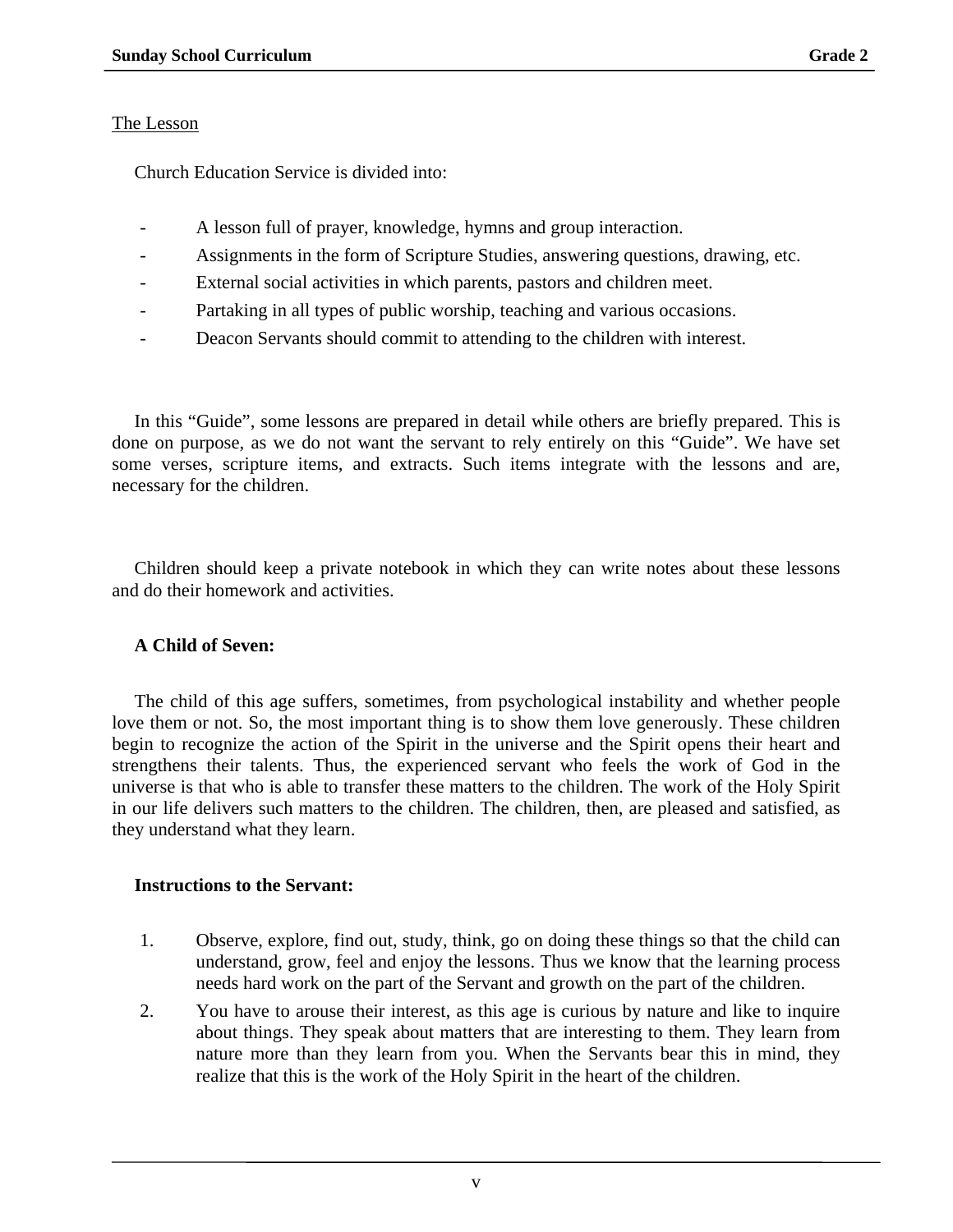- 3. Recall your experience when you were a child of seven as in doing this, you can help the children to enjoy what they learn.
- 4. Hold meetings with Servants who teach children of this age to know what the children learn in this age. When you meet a Servant who is fond of teaching the children of this age discuss everything with him.
- 5. The children should apply the lesson to their everyday life. For example:
	- a. They like to have fellowship with angels and saints.
	- b. At the table: During meal times, they help in preparing the table, pray before eating, practice cleanliness, do not stretch their hand to take anything which is put before others, thank God for what is before them and after eating, they gather the broken pieces of bread.

Kinds of activities that children practice:

- They relate the story to their brothers and sisters.
- They draw scenes of the story.
- They stick pictures.
- $\div$  They act the story.
- $\triangleleft$  They pray using the hymn.
- They speak to the characters of the story, angels, saints, etc., and make fellowship with them.

After all, this can still be considered as a preliminary modified curriculum for grade 2 that will require your feedback as a servant in order to continue the improvement process. Any inquiries or comments can be forwarded to **ssc@suscopts.org**

May the Holy Spirit guide every servant using this curriculum.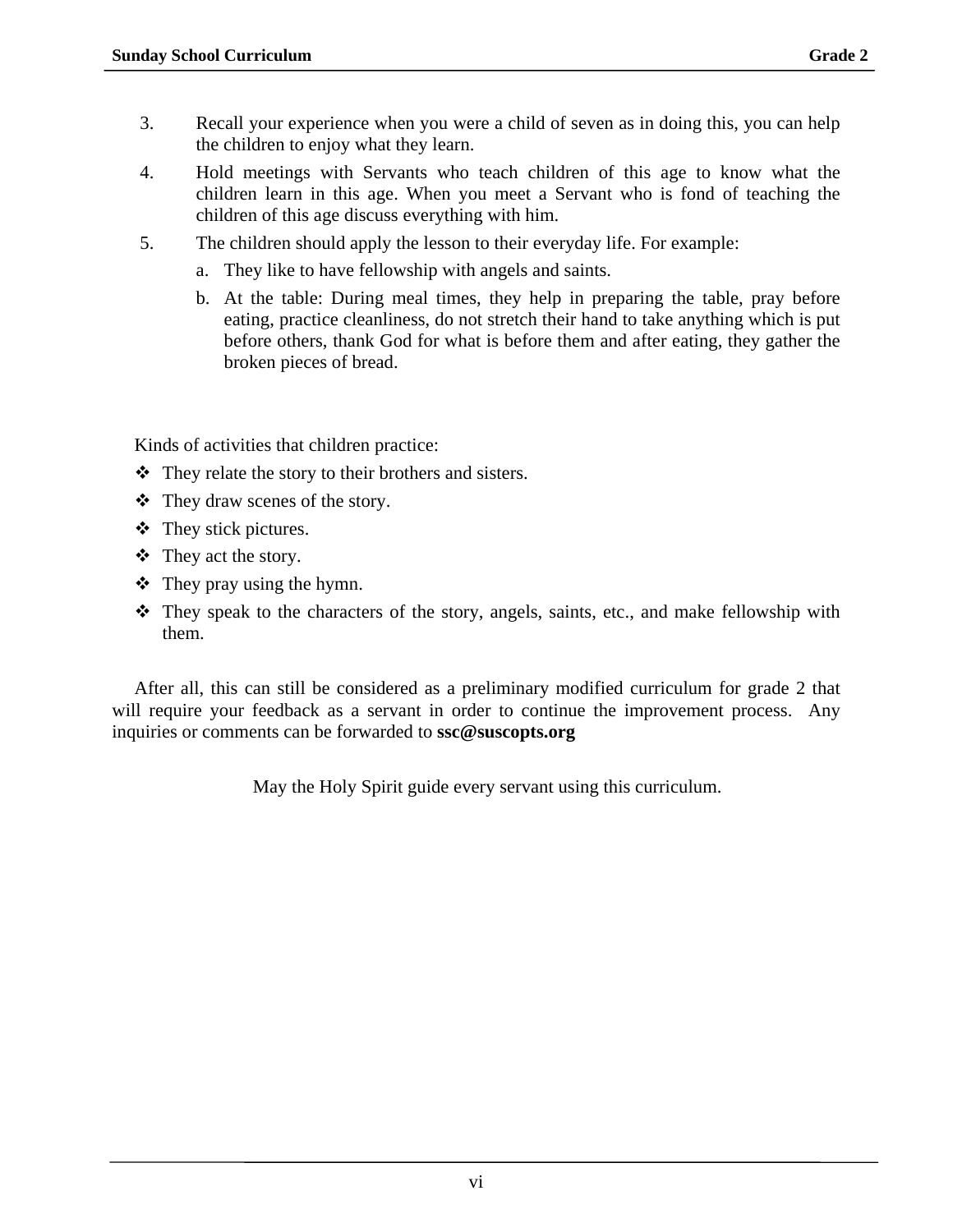## **FILLER LESSONS**

<span id="page-12-0"></span>**These lessons are to be used for the fifth Sunday in a month and to fill the empty weeks due to the changing date of the Resurrection Feast.** 

- 1. The Holy Bread
- 2. The Lord Forgives St. Peter
- 3. The Miracle of Al-Mokattam
- 4. God's Care for the Baby Moses
- 5. God cares for Daniel in the Lions' Den
- 6. Cornelius Receives Faith
- 7. Jesus Christ Loves the Children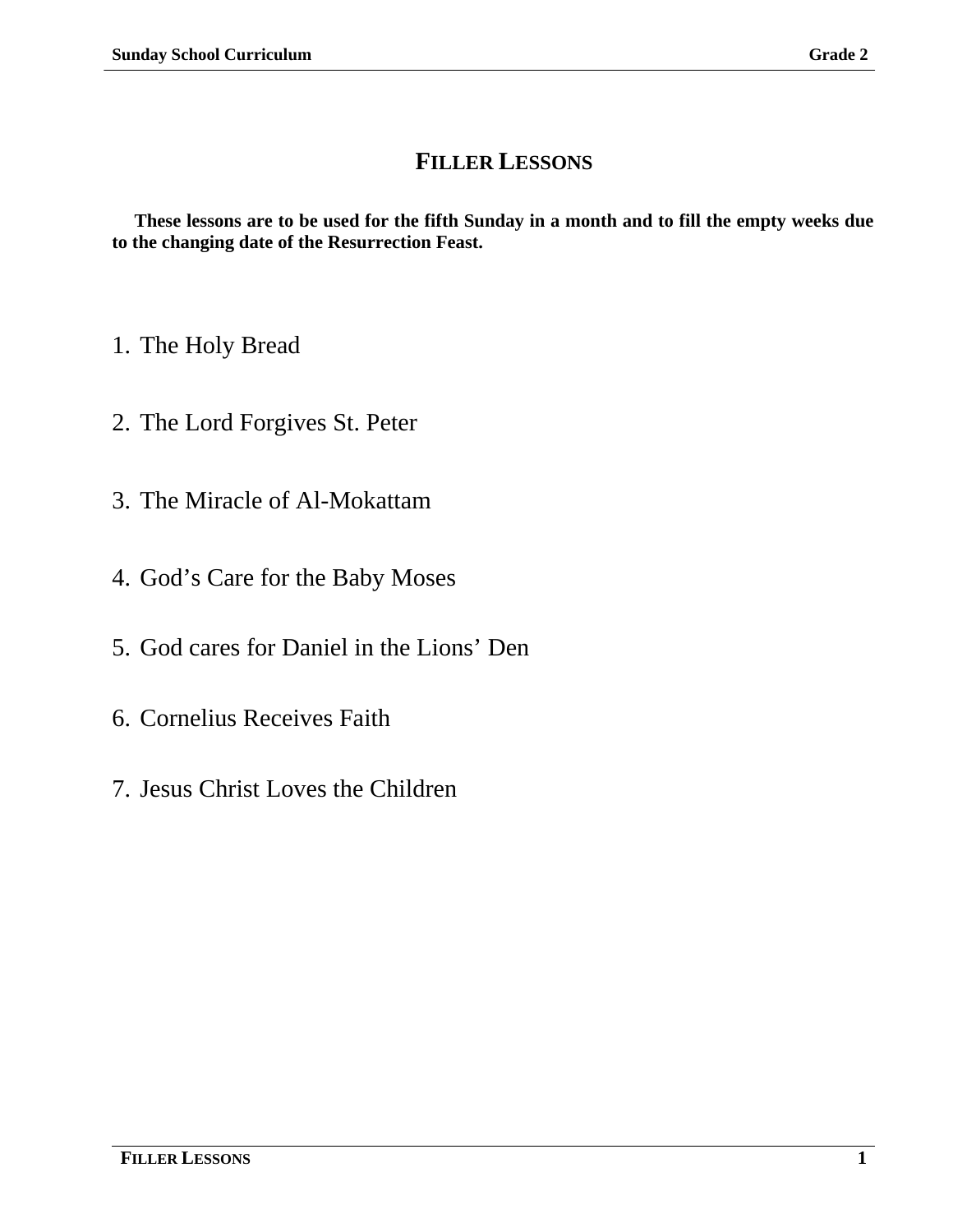## **1- The Holy Bread**

#### <span id="page-13-0"></span>**Objective:**

To learn the value of Quarban

#### **Memory Verse:**

*"*Whoever eats My flesh and drinks My blood has eternal life." (John 6:54).

#### **References:**

 $\div$  The Holy Bible, John 6:48-58

#### **Introduction:**

Review the previous lesson and verse. Then, ask the students:

- Where do we find Quarban?
- Who passes it out?
- ❖ When and how do we eat the Quarban?

It would be very good to draw a Quarban with all its symbols so when the servant teaches, he can point to his drawing. Also bring a real Quarban to the class as a visual aid.

## **Lesson Outline:**

❖ Making the Quarban

The Quarban is very special because we use it during the Divine Liturgy because Jesus Christ said: "whoever eats My flesh and drinks My blood has eternal life". The person that makes the Quarban has to be a deacon, not a regular person, because a deacon is considered a servant of the altar. And while the deacon makes the Quarban, he says a lot of psalms and prayers because this Quarban will be used during the Holy Communion.

It is round

What shape is the Quarban? Is it square or triangle? No, it is round because there is no end for a circle. There is a beginning and end on the squares and triangles (a corner), but on the circle, it keeps on going forever with no beginning and no end. This symbolizes our Lord Jesus Christ. Even though Jesus Christ died on the cross, He was raised from the dead and lives in Heaven forever. So He lives forever and there is no end to Him, like there is no end to eternity or the Kingdom of Heaven. And thus for us to live with Our Lord in His kingdom, we should listen to His words, "whoever eats My flesh and drinks My blood has eternal life."

#### $\div$  12 Crosses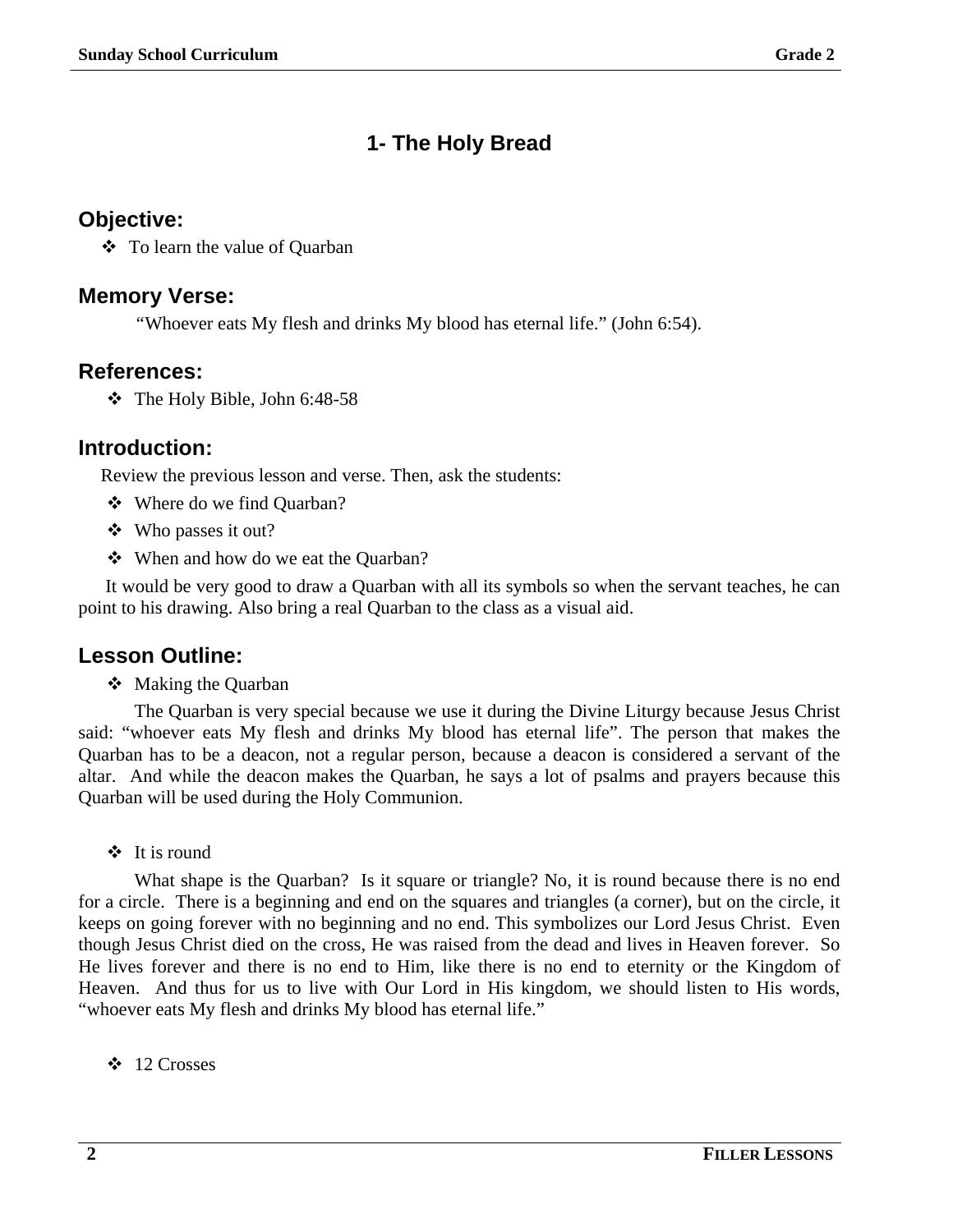How many crosses do we see on this drawing? There are 12 crosses and then 1 big cross in the middle. The one big cross symbolizes our Lord Jesus Christ while the 12 smaller crosses symbolize the 12 disciples. They surround our Lord because they were His disciples and they served with Him. Can you name the 12 disciples?

*NOTE: This would be a good time to review the 12 disciples with the children. (Reference St. Matthew 10:2-4 & Acts 1:26)*

#### $\div$  5 Holes

We see how many black circles on this drawing? We see 5 and these are holes. On the real Quarban, we would actually see 5 holes and these holes symbolize the Passions of Our Lord Jesus Christ. He had five wounds, one was the crown of thorns, which was placed on His head, the other wound was His side which was pierced by a spear by one of the soldiers. How many wounds is that so far? Two...also there were two wounds on his hands so that makes how many? Four....And finally the last wound is…….on his feet. Through our Lord's sufferings and "whoever eats [His] flesh and drinks [His] blood has eternal life."

*NOTE: While the servant is telling the children about the five wounds, it would be good if he demonstrates the five wounds by pointing to his own body and having the children follow him by pointing to their bodies. This way there will be some physical activity going on instead of the children sitting there and their attention may be lost. Also, using a picture of the crucifixion point to the students the wounds of our Lord.*

#### $\triangle$  Agios

And finally on the Quarban are the words "Agios.." These words mean "Holy God, Holy Mighty, Holy Immortal." While Nicodemus and Joseph of Arimathea was shrouding and anointing and burying the body of Jesus, they sang this song. Where else do we hear this hymn? In the church...can we say it now?

*NOTE: It would be good to review with the children Agios (the servant may bring a tape that has Agios on it and the children may sing along).* 

#### The Holy Communion

Also, the Quarban is not only used in the blessing of the bread but also used in the communion. What is communion? This is when we partake of the Holy Body and Blood of Jesus Christ and this is where the Quarban is most holy because our Lord said, "whoever eats My body and drinks My blood has eternal life."

- Who makes the Quarban?
- What shape is it? Why?
- $\triangleleft$  How many crosses are on it?
- What do the crosses symbolize?
- How many holes are there?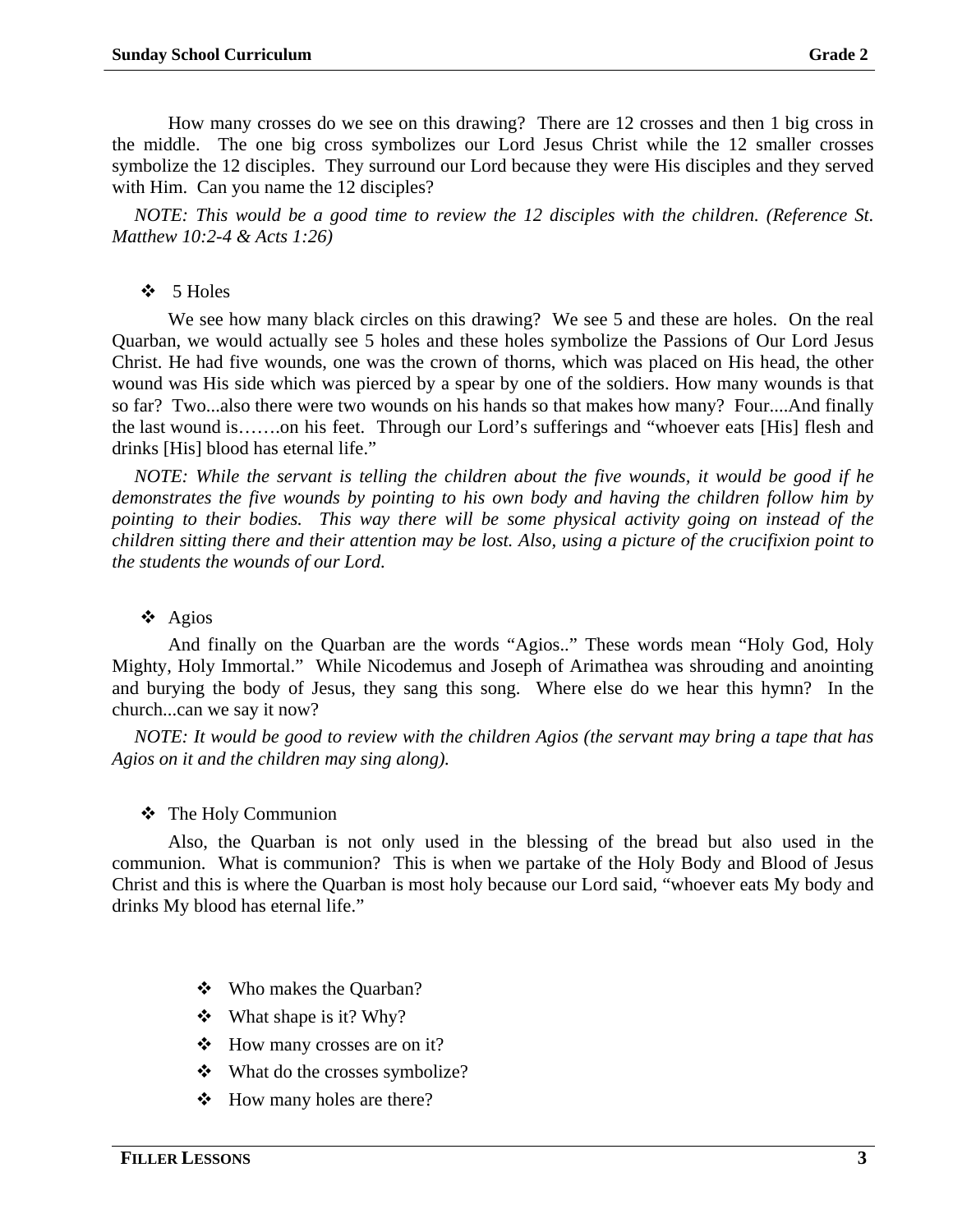- $\bullet$  What do the holes symbolize?
- Name Our Lord's 5 wounds.
- What is written on the Quarban?
- What else do we learn from this lesson?
- $\div$  What is the verse

#### **Conclusion:**

We have to eat the Quarban with respect especially during communion. We also have to be thankful to our Lord Jesus Christ who gave us the communion to live forever like Him in heaven.

#### **Application:**

- We said that the Quarban was used most during the communion. But before we take communion, there are a couple of things we should do:
	- = We should be fasting meaning we should not have eaten breakfast. If this is hard for you and you get sick or you can not fast the whole morning, talk to the priest and he will give you the best advice.
	- = While standing in the altar, we should not be talking to our friends. This is not the time to talk to our friends because at this time the only thing we should think about is Our Lord Jesus Christ.
	- = The girls should be wearing a veil on their heads and both boys and girls should be holding a napkin. We should also our shoes off before entering the alter.
	- = Before we take Communion, there are special prayers we should read. They are called "Prayer before Holy Communion."
	- = As we approach the Holy Body and Blood of Jesus Christ, we should make the cross and then partake of Him. Making the cross reminds us that we are about to take something really special and blessed. And we should make the cross also as we proceed to take the Holy Blood of Jesus Christ. We also have to open our mouth wide for the priest so, he will have no difficulty in placing the Holy Body in our mouth.
	- = After we take the Holy Body and Holy Blood, there is also a prayer we should read called "Prayer After Communion."
	- = Of course this is all done in the altar, so as we leave the altar, we should drink a cup of water. The reason we drink the water is because in case there is any Body still in your mouth, the water will wash it down.
- The Holy Bread of Blessing (lu-met el barakah)

The Quarban is also used when we receive it from Abouna after the end of the Liturgy. As we receive the bread from Abouna we should kiss the cross and then his hand. We should not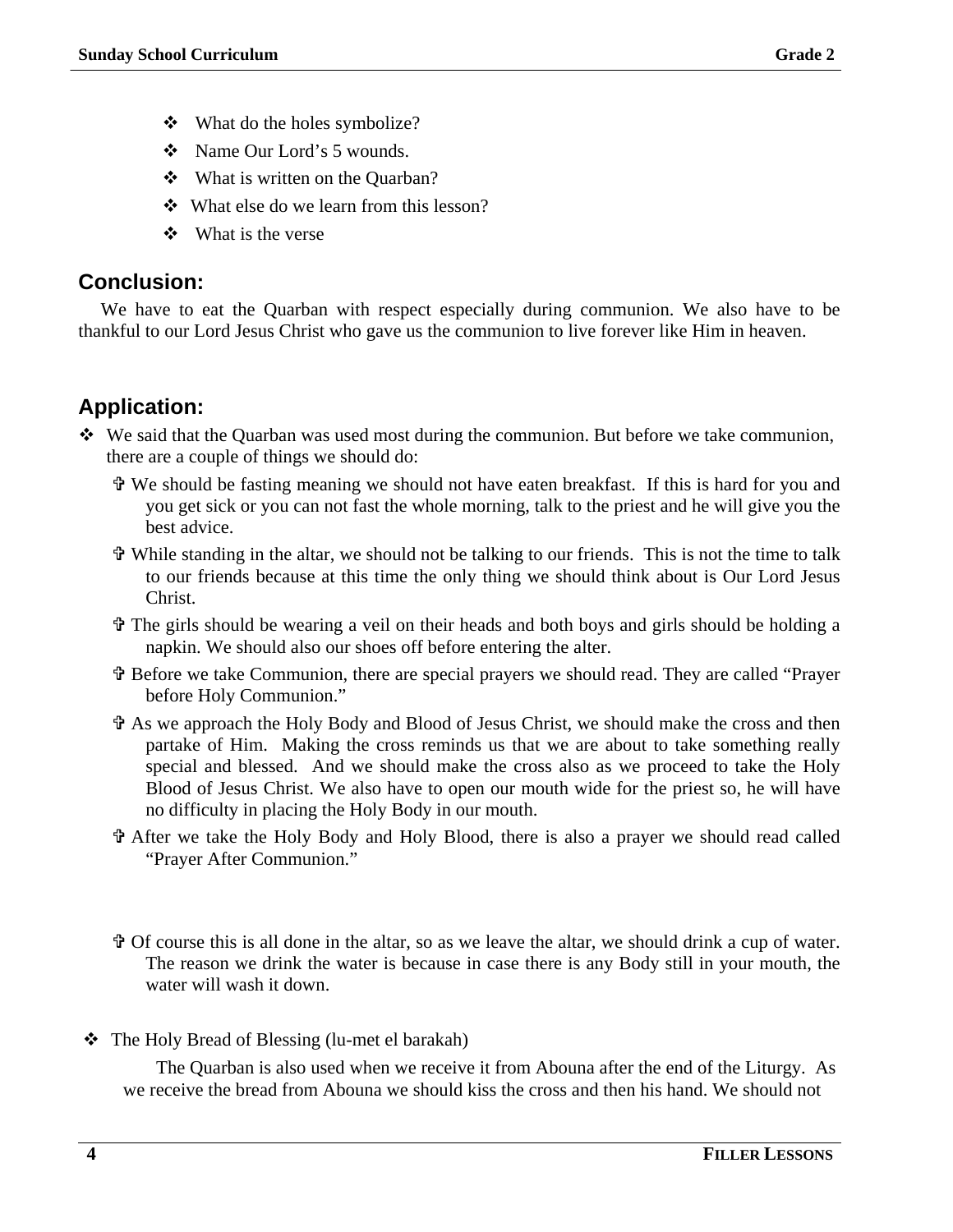bite from it like we are biting a piece of meat, but we should break a piece of it gently and eat it. The servant can show the children how to eat the Quarban. This is important because the Quarban is not like regular food. Making the Quarban involved a lot of prayers and psalms, so it is special and thus we should eat it in a special way.

#### $\div$  God is inside us

After we take Communion, Jesus Christ is actually in us! And so if Jesus is inside us, we should not do anything that may upset or offend Him. For example, if the Body and Blood of Jesus Christ enters our mouth, how can we have our tongues say bad words? We should keep our mouths clean and pure and from saying bad things. Here is a small exercise, we should not say bad words AT ALL, but if you have a problem with this, tell Abouna and begin working on this sin. For example, say to yourself, on one day particularly Sundays I will never say a bad word, and then gradually increase it to two days, and so on until all the days of the week you won't say bad words. And it isn't only bad words, but also screaming at our parents and fighting with our brothers and sisters. We should try to stop all of this.

#### $\triangleleft$  Saving the Quarban for the sick/absentees

If we were privileged and blessed that God gave us an opportunity to come to church, we should not forget our brothers and sisters who were not able to attend. We should save a piece of Quarban for them. For example, if our friend is in the hospital and we would visit him after the Liturgy, take a piece of Quarban with you for him. Or if your mother or father were not able to attend the Liturgy, save a piece of Quarban for them. This way, even though they didn't go to the church, the church came to them meaning that they were able to receive a blessing from the church.Pass out the Quarban and tell the children to save a piece for those who did not attend the Divine Liturgy.

 $\triangleleft$  Homework: Give the children the names of the 12 disciples to memorize at home.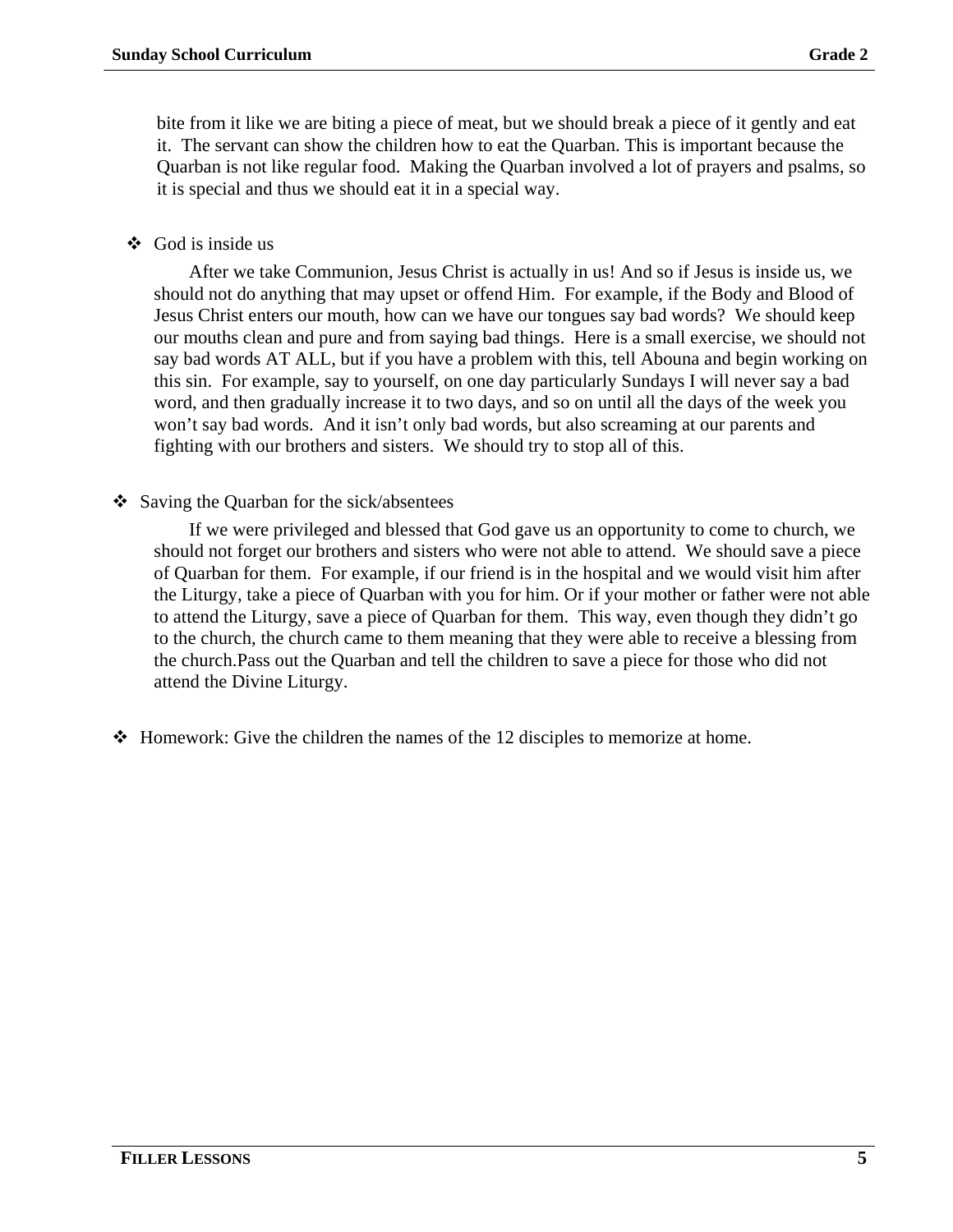## **2- The Lord Forgives St. Peter**

#### <span id="page-17-0"></span>**Objective:**

 $\bullet$  To teach the children that God forgives if we make a mistake and know not to do it again

#### **Memory Verse:**

"Before the rooster crows you will deny me three times " (Luke 22:61)

#### **Reference:**

Luke 22:54-62, Matthew 26:69-75

#### **Introduction:**

- \* Review the previous lesson and memory verse with the students.
- Ask the kids what happens when they do something bad at home? Does their parents get angry? How long do they stay angry?
- Remind the children of how many times we did a bad thing and our parents were angry with us but once we say sorry then they forgive us and forget what we did. Our father in heaven is the same.

## **Lesson Outline:**

Once upon a time Jesus Christ was with His disciples in mount olives. How many disciples the Lord Jesus had? Then Jesus told them that He would be taken away from them and they all will leave Him or will try to pretend that they do not know Him. St. Peter told Jesus Christ if all of them do that I would not do it. But Jesus told him actually before the rooster crows you will deny me three times. Do you know how the rooster crows? Can you imitate the rooster?

After few days Jesus was taken away by soldiers from the disciples just as He had said to the house of the high priests. St. Peter followed Him at a distance to the courtyard of the high priest's house. There, St. Peter was sitting with some servants trying to get warm around a fire. Then a servant girl came to St. Peter and looked at his face closely and said: " you also were with Jesus of Galilee". But St. Peter denied in front of all the servants and said "I do not know what you are talking about?". When St. Peter went to the gate and another girl pointed at him and said to all whom were there: " He also was with Jesus of Nazareth". But Peter denied again strongly and said that he does not know Him. So, how many times now did St. Peter deny that he knew Jesus Christ? Then, the people who were standing there said to St. Peter: "Yes you were with Jesus Christ because you talk like Him". St. Peter was angry and he started swearing and cursing saying that he does not know Jesus Christ.

How many times now did St. Peter deny that he knew Jesus Christ? What did the Lord Jesus tell him will happen after he denies Him three time?

Immediately St. Peter heard the rooster crow and he remember what the Lord told him when they were together at mount olives. St. Peter felt very bad and very sad that he denied Jesus Christ in front of people and servants. He went out alone and he cried a lot and knew that he has done something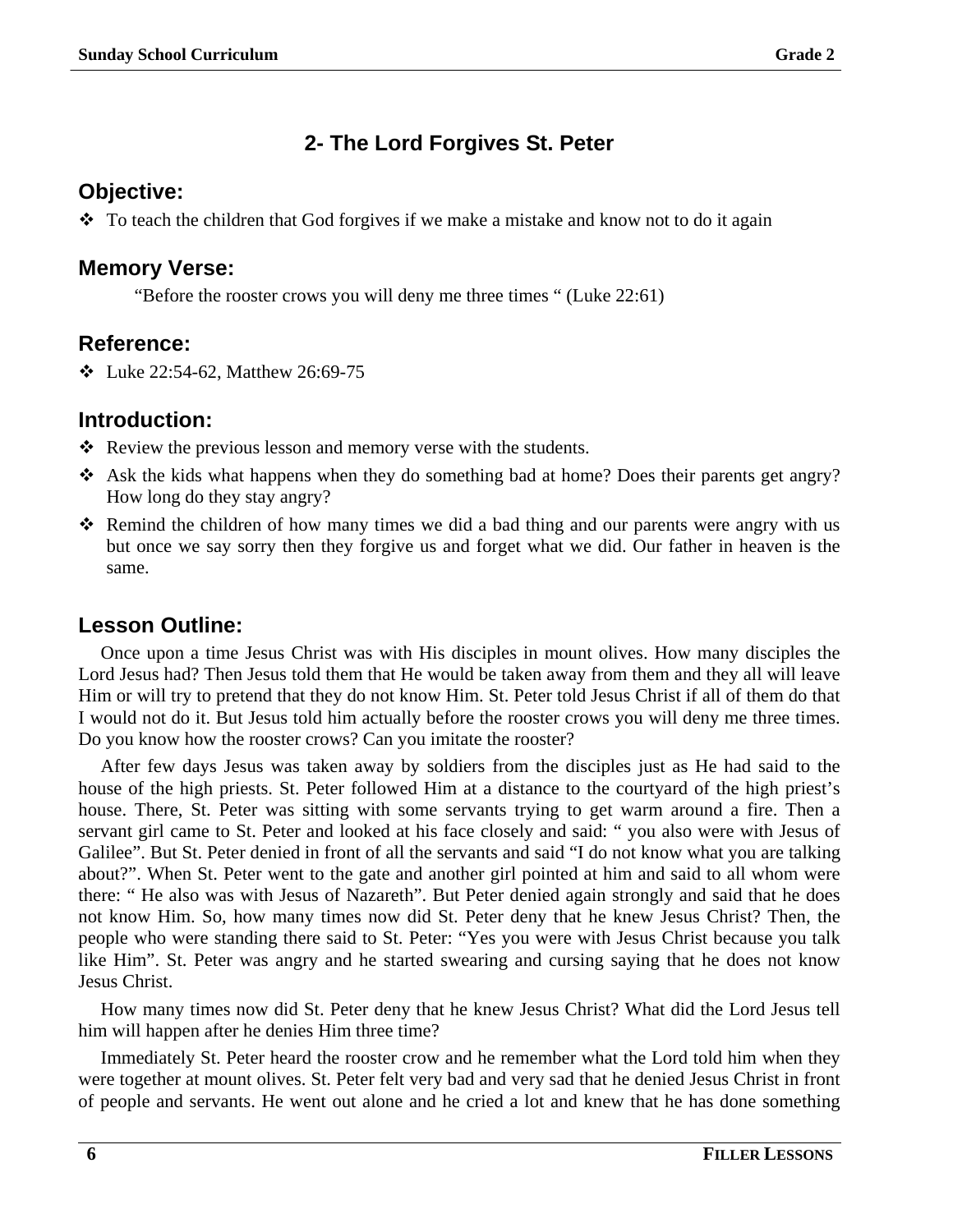really bad. But the Lord Jesus Christ forgave him because he knew that he did a bad thing and he decided not to do it again. Instead St. Peter was the first one to tell people about Jesus Christ in front of thousand of people, after Jesus Christ went to heaven.

#### **Conclusion:**

The same with us if we do something bad without meaning to do it and then we know that we did something bad and decide not to do it again, them Jesus Christ our father in heaven will forgive us.

## **Applications:**

- Draw a picture of St. Peter and the rooster.
- $\triangleleft$  Memorize the names of the 12 disciples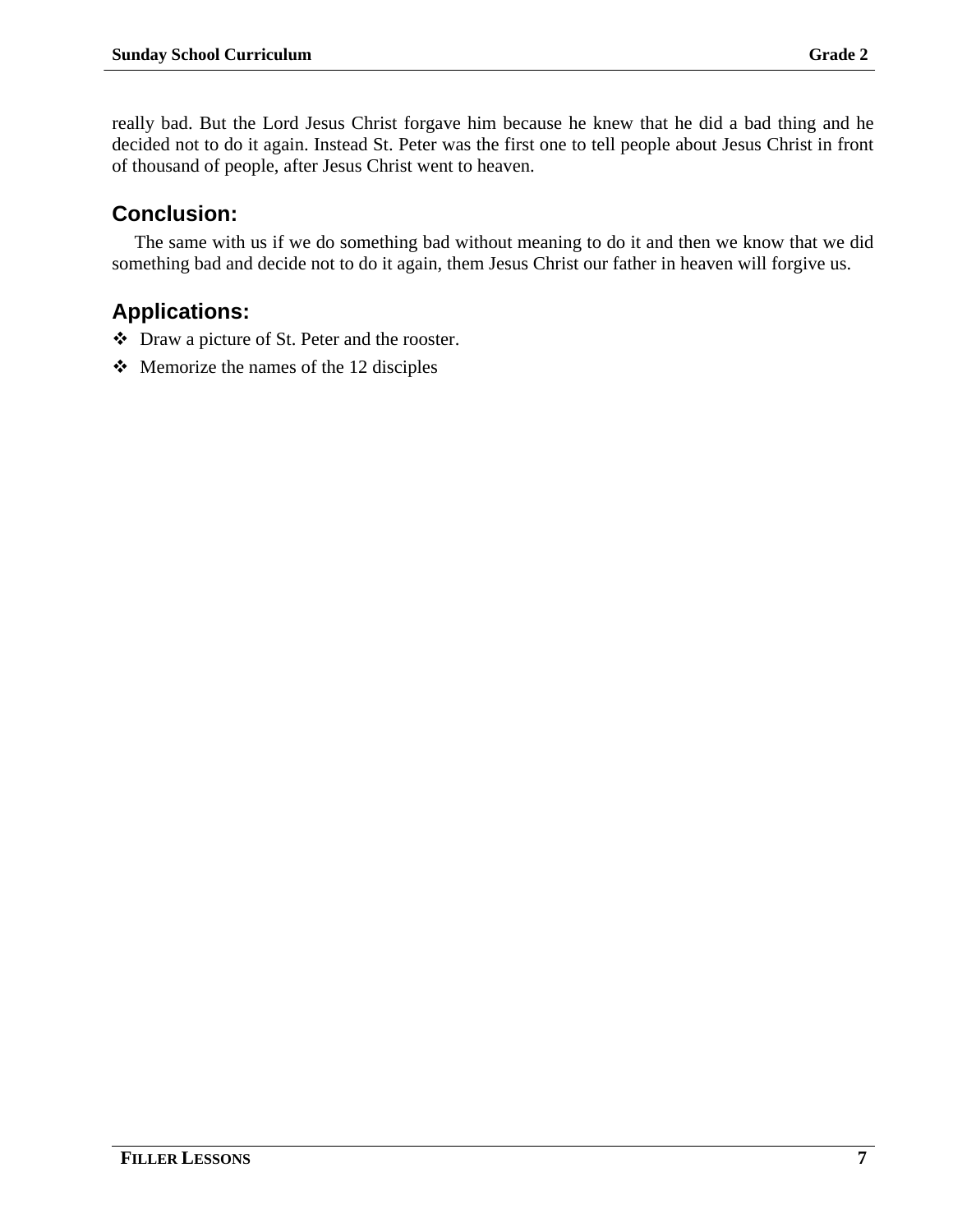## **3- The Miracle of Al-Mokattam**

#### <span id="page-19-0"></span>**Objectives:**

- $\cdot \cdot$  To know the miracle of moving the mountain.
- Explain how the church is protected by faith, unity and the prayers of its saints.

#### **Memory Verse:**

"If you have faith as a mustard seed, you will say to the mountain move from here to there, and it will move." (Matthew 17:20 & Mark 11:23)

#### **References**

 Book of Saints. Part-1 by Saint George & Saint Joseph Coptic Orthodox Church, Montreal Canada.

## **Introduction:**

- $\triangle$  Review the previous lesson and verse with the students
- $\triangleleft$  Can the mountain move? Why?
- ❖ Do you know that you have the power to move mountains!
- \* Today we will see how this already happened not only that if you got the chance and visited Cairo you could go and visit the mountain of Mookatam

## **Lesson Outline:**

St. Abraam the 62nd Patriarch was Syrian by birth. He was a wealthy merchant who visited Egypt several times, and finally stayed there. He was known for his goodness, kindness and love of the poor. After his ordination, he distributed half of his wealth to the needy and used the other half for building churches throughout Egypt.

AI-Muizz, - the Islamic governor of Egypt, he was known for tolerance and interest in debates on religious matters. He had a Jewish minister called Ibn-Killis who informed him that it is written in the book of the Nazarenes (the New Testament) that "If you have faith as a mustard seed, you will say to the mountain move from here to there, and it will move." (Matthew 17:20 & Mark 11:23). He showed this verse to the governor and persuaded him to challenge the Pope to order the Mokatam Mountain, east of Cairo, to move if he had as little faith as the small mustard seed.

AI-Muizz sent for the Pope and asked him if such a verse really existed. When Abba Abraam affirmed that it was true, Al-Muizz challenged him to prove it or else all the Christians in Egypt would die. The Pope asked for a chance of three-days.

He went directly to St. Mary's Church, sent for the bishops and priests and asked them to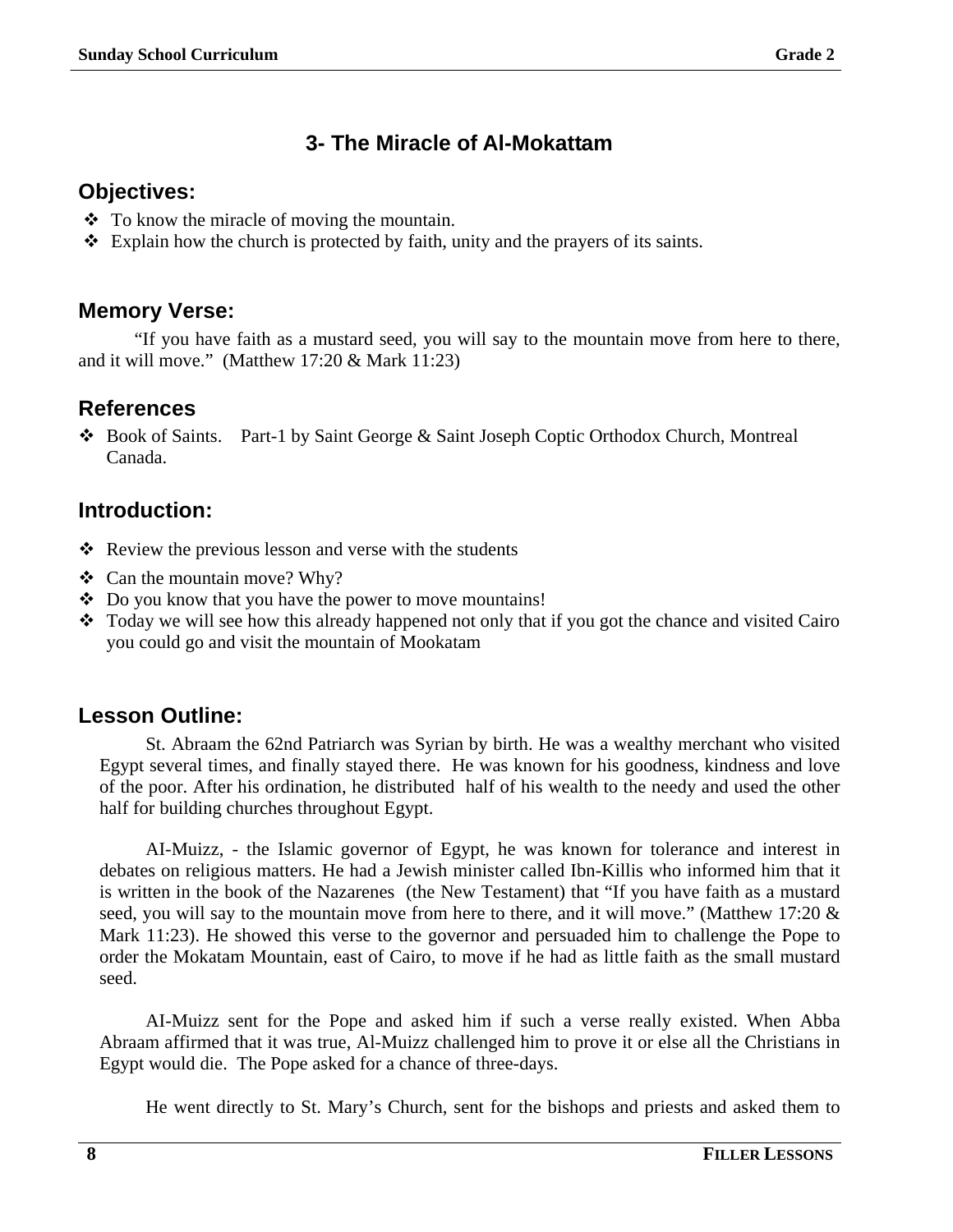fast and pray for the duration of those three days. Before the dawn of the third day, the Pope, exhausted by grief and the long vigil he had kept, dozed off. The Virgin Mary came to him in his sleep and inquired: "What is with you?"

'My lady, you surely know what is happening," he replied. Thereupon, she comforted him and told him that if he went through the Iron Gate leading to the market, he would meet a one-eyed man carrying a sack of water. "This is the man who would move the mountain", she said.

The Pope hurried out in the early morning to do as she said and he met Simon the Tanner. He asked Simon what he was doing at this early hour. Simon replied that he was carrying water to the sick and the old that could not fetch water for them. He said this was his practice every morning, - to carry on his back a sack of water for the needy - before going to work at a hide tannery. When the Pope explained his purpose, Simon was reluctant at first but when he heard of the Pope's vision, he placed himself at his disposal.

The two led a large gathering of the faithful and marched to the Mokatam Mountain. Beside them were the governor and his ministers who had already incited many people against the Copts. Anba Abraam celebrated mass and the multitude chanted after him Kyrie Eleison, pleading for God's mercy. They knelt down three times as the Pope made the sign of the cross with a sweeping gesture extending from one end of the mountain to the other.

The mountain shook violently as if a strong earthquake had hit the land. Then it began moving upwards. Every time the worshipers rose from their prayers, the mountain lifted itself upwards. When they knelt down, it also came down with a big bang. This happened three times and every time the mountain moved upwards, the rays of the sun, which was behind it, swept through the space separating the earth from the mountain and became clearly visible to the assembled crowd.

At this awesome sight, Al Muizz proclaimed, "God is Great!" Turning to Abba Abraam, he said, "This is enough to prove that your faith is true." Naturally, this miraculous event caused a tumult among the crowd. When order was reestablished, Abba Abraam looked for Simon, who had kept himself hidden behind the Pope throughout the prayers, but he was nowhere to be found.

Simon was never seen again and there are two versions of what befell him. According to bequeathed tradition, he was snatched away by an angelic host so that the Lord may reward him for his humility. Another story claims that Simon, fearing the praise of men, disappeared voluntarily in order to protect himself from falling into the sin of vainglory.

AI-Muizz, who was still shaking with fear, embraced the Pope warmly and this marked the beginning of a long friendship between the two. AI-Muizz asked the Pope to name his reward. After some hesitation, the Pope asked for permission to rebuild or renovate some churches, particularly that of St. Marcurius in Babylon in what is now old Cairo. That church, which was partly destroyed, was being used as a sugar warehouse. The governor offered funds from the state treasury for the reconstruction of the church but Abraam turned him down. "He whose church we are building does not need the money of this world and is capable of helping us until we finish the job," Abraam said.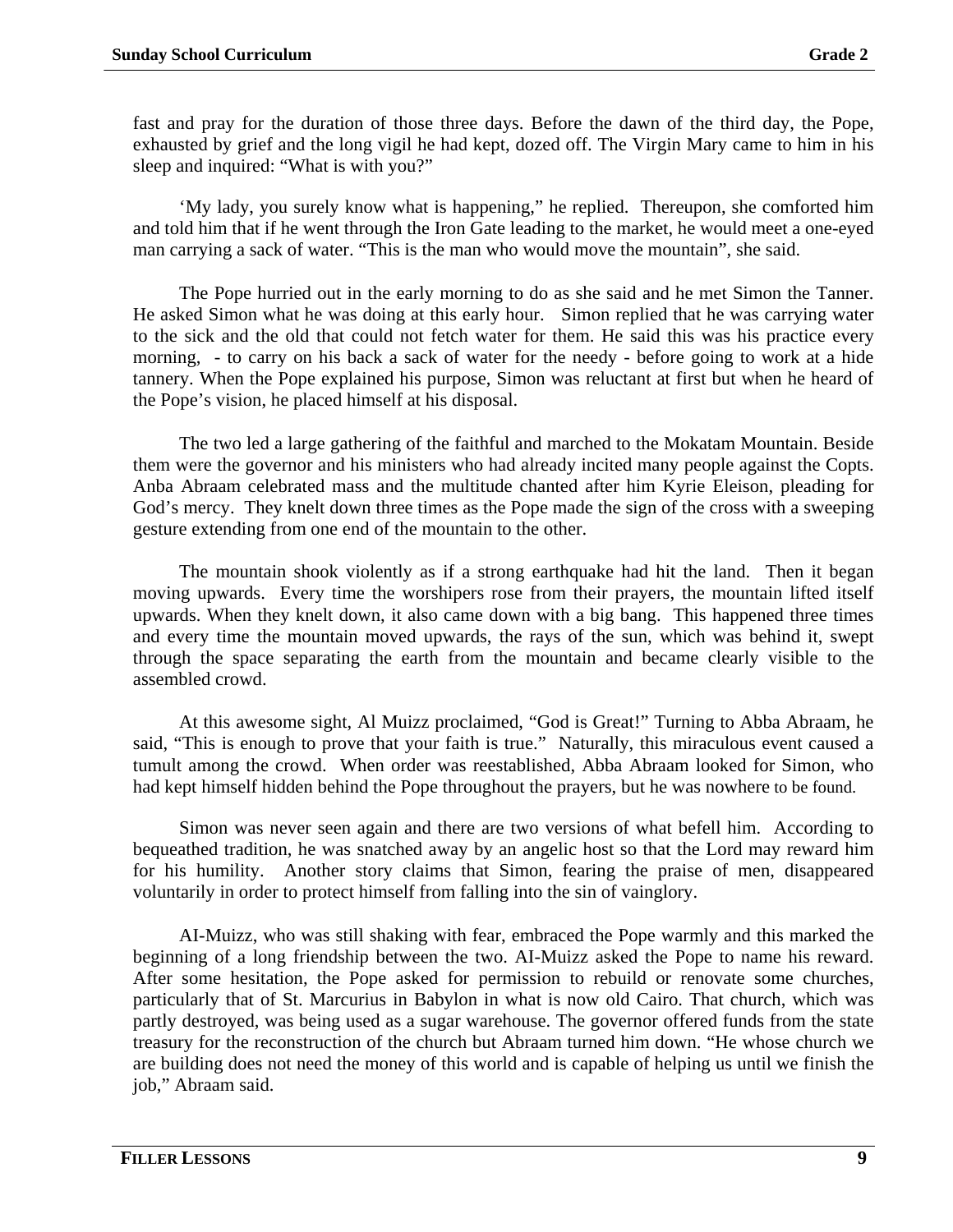The Pope also decreed that the three-day grace period which he had requested from the governor, and which he and the bishops and priests spent in prayer and fasting, be a regular period of fasting to be observed by all Copts every year. Those three days were added to the forty days of fasting before Christmas. Thus, the Advent fasting became forty-three days starting on November 25.

Shortly after the miracle took place, Al Muizz decided to convert to Christianity. A baptismal font, big enough for the immersion of a grown-up man, was built for him in St. Marcurius Church. This font continues to exist until the present day and is known as "Maarnoudiat Al-sultan" which means the baptistery of the sultan.

- Can the mountain move? How?
- How we have a problem what can we do?

#### **Conclusion:**

Faith on the Lord Jesus Christ, Prayer and Fasting are the keys to over come any problem.

#### **Application:**

Pray everyday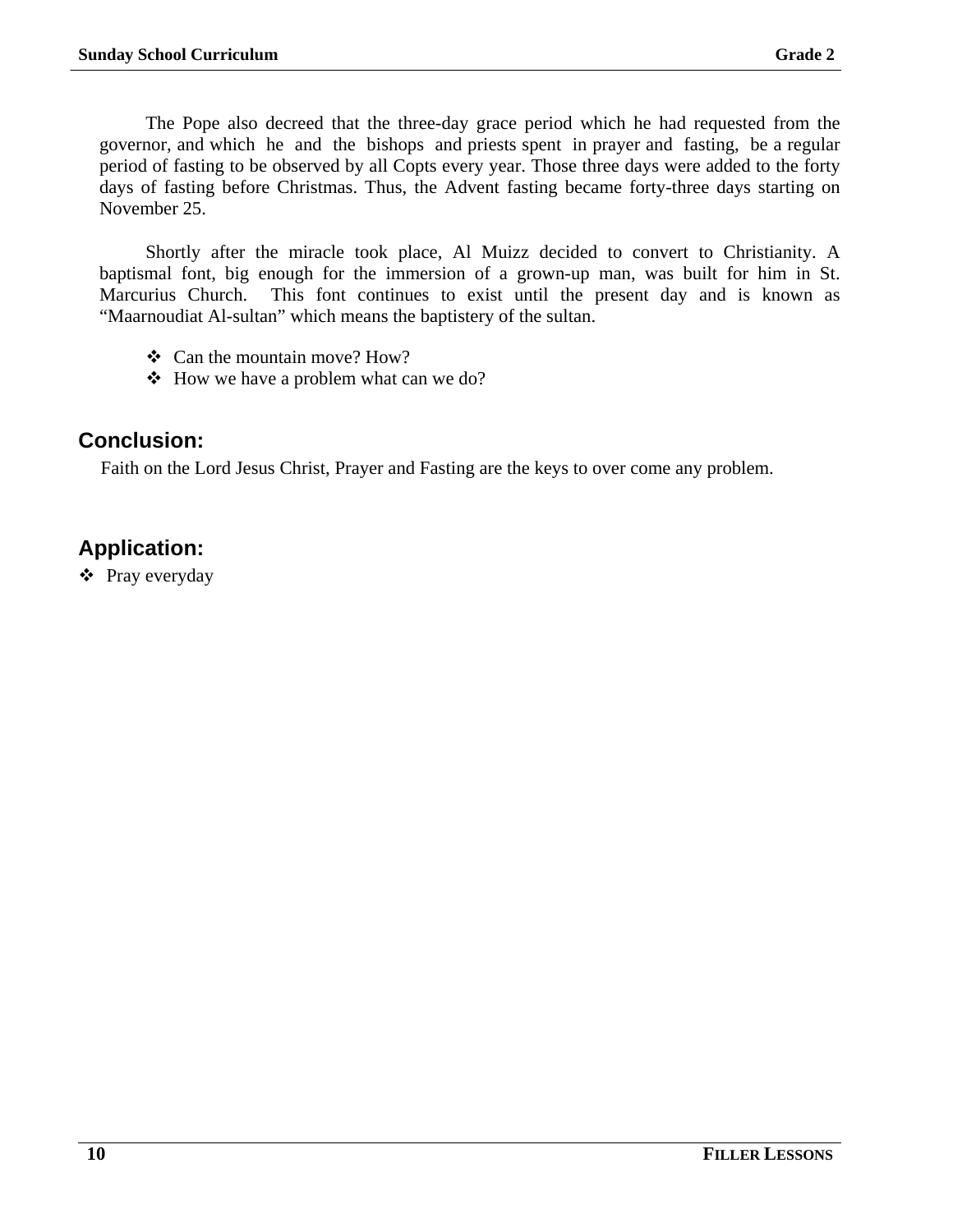## **4- God's Care for the Baby Moses**

#### <span id="page-22-0"></span>**Objective:**

God loves the children and cares for them.

#### **Memory Verse:**

"For He cares for you" (1Peter 5:7)

#### **References**

Exodus 2

#### **Introduction:**

 $\triangleleft$  Review the previous lesson and verse

- $\triangle$  Prepare the following means of illustrations:
	- = Children can make models to illustrate the story. Girls of this age like to make dolls and they also like to make dresses for their dolls so they can elucidate the Story in a practical way. They can bring a small basket beside the stream of water in the church garden and the boys can act the scenes of the story such as the dialogues that ran between Pharaoh's daughter, the maids, Miriam and the mother.
	- = A small basket or the like can be used. The youngest child in the class is asked to sleep in the basket. This will make the children happy and they will never forget the lesson. Soldiers carrying spears or sticks and a piece of paper to be cut in the form of a crown for the princess when the children act the lesson.
- Ask the children: How does a mother care for her children?

#### **Lesson Outline:**

Pharaoh the king of Egypt feared the power of the great number of the people of God so he ordered that all the children, especially the boys should be killed immediately after their birth. In those days, there was a man living with his wife and his son Aaron and his daughter Miriam. The Lord gave them a fine child. The family refused to throw the child into the river. Has the Lord given us this fine baby to throw into the river? Surely not! The Lord loves the children and he cares for them. The Lord will care for our child. His mother hid him for three months. Nobody heard him nor did anyone hear his voice. The matter was kept secret.

But Moses grew up and his cries were heard and it was impossible for the matter to be kept secret any more. They were afraid of the king. The mother thought, "O Lord, What shall I do? OK. I have got an idea", she said. She made a basket in the form of a little boat. She made it of reeds and covered it with tar so that the water would not get into the basket. She put a little mattress for Moses to sleep on then she put the boy in the basket. She carried it to the river and put it in the tall grass at the edge of the river. Nobody saw her doing this. She told Miriam his sister to stand some distance away to see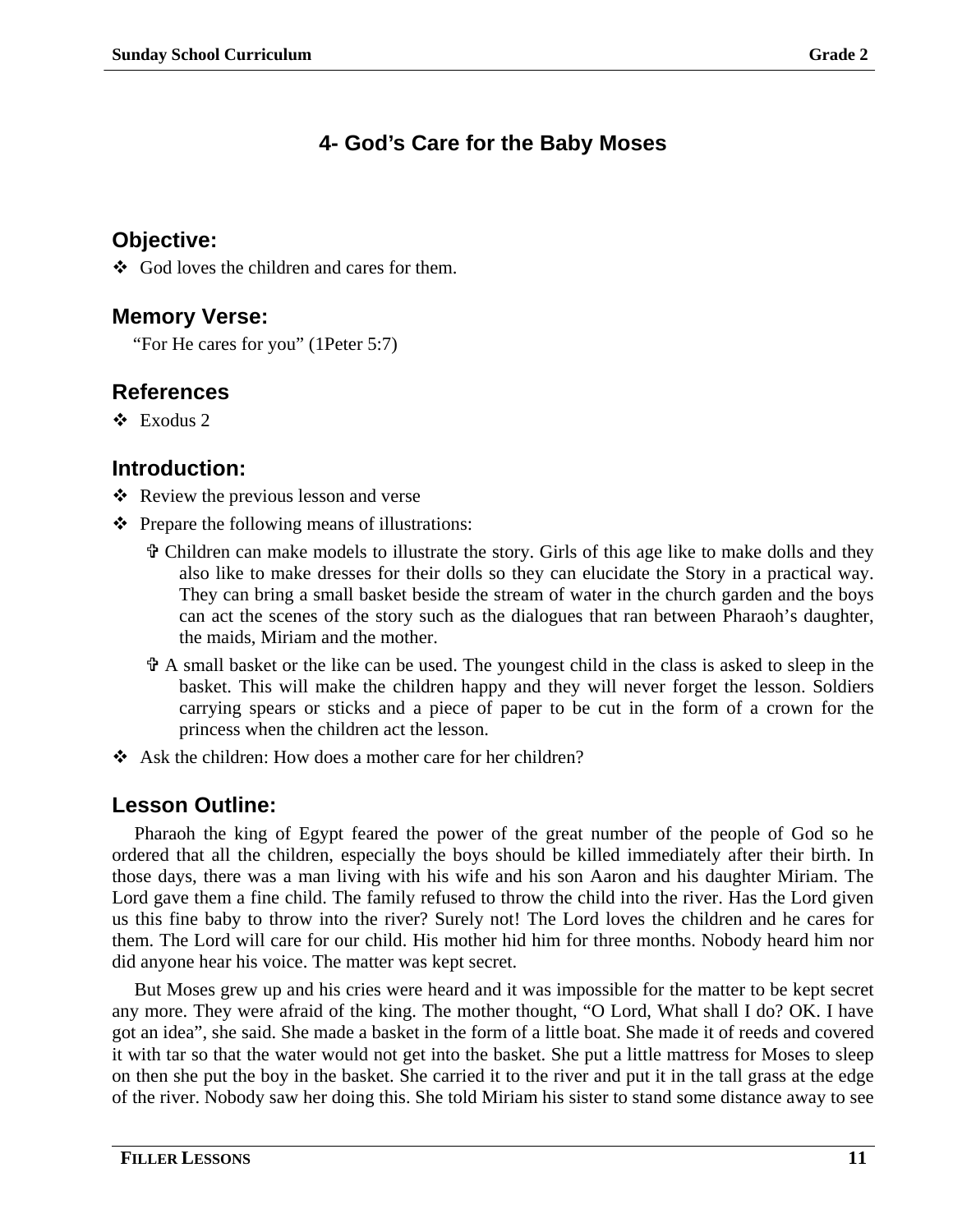what would happen to him. "The Lord will care about him, I am sure. He will not die", she said. She went back home singing "You and your angels". His sister kept watching him near the edge of the river.

Then, Pharaoh's daughter came down to the river to bathe. Suddenly she noticed the basket in the tall grass and sent a slave girl to get it. The princess opened it and saw a baby boy. He was crying and hungry. The princess was sorry for him. The servant girls looked at the face of the princess, they looked at the face of the child... The princess said, "This is one of the Hebrew babies". Pharaoh was very cruel when he decided to kill the Hebrew babies. What a pity! I'll take this child and bring him up and he will be my son. The maids said, "And who will nurse him for you your majesty?" The princess said, "That is the problem... Who will nurse him and bring him up?"

- Where did the mother place Moses her son?
- $\triangleleft$  Who was guarding the child?
- What was Pharaoh's daughter doing at the edge of the river?
- ❖ Who were with her?

Miriam, Moses' sister, was listening to their conversation. She said to the princess, "Shall I go and call a Hebrew woman to breast feed him. The princess said to her, "Please do and I will pay you".

Miriam ran and came back with her mother and the mother stood before the princess: "Will you nurse this child and bring him up?" the princess said. "With pleasure", said the mother. The princess said, "Take him, and care about him and I will pay you and when he grows up bring him to me. I will call him Moses as I have pulled him out of the water". The mother, her daughter and her child went back home and they praised the Lord. The Scripture says, "For he cares for you". I thank you, Lord, because you care for everyone even the babies. The father and the mother were happy because God rescued the child and kept him. When the child grew up and began to understand, his mother instructed him in religion and the commandments of the Lord. When Moses became a man, the Lord chose him to be a great leader and Moses helped the people of God.

- What did Moses' mother believe in?
- Where was Moses brought up?
- Who nursed him?
- ❖ How did Moses know the Lord?
- \* What does the word, "Moses" mean? Say the verse... For He...

Emphasize the Lord's care of Moses. Moses did not stay for a long time in water. Pharaoh's daughter saw him and took him. His mother also was near him.

## **Conclusion:**

- God cares for the birds and the flowers of the field. Aren't you worth much than the birds? (Matthew 6:26-34).
- ❖ The Lord says that even our hairs are counted.
- God cares for us more than we care for ourselves.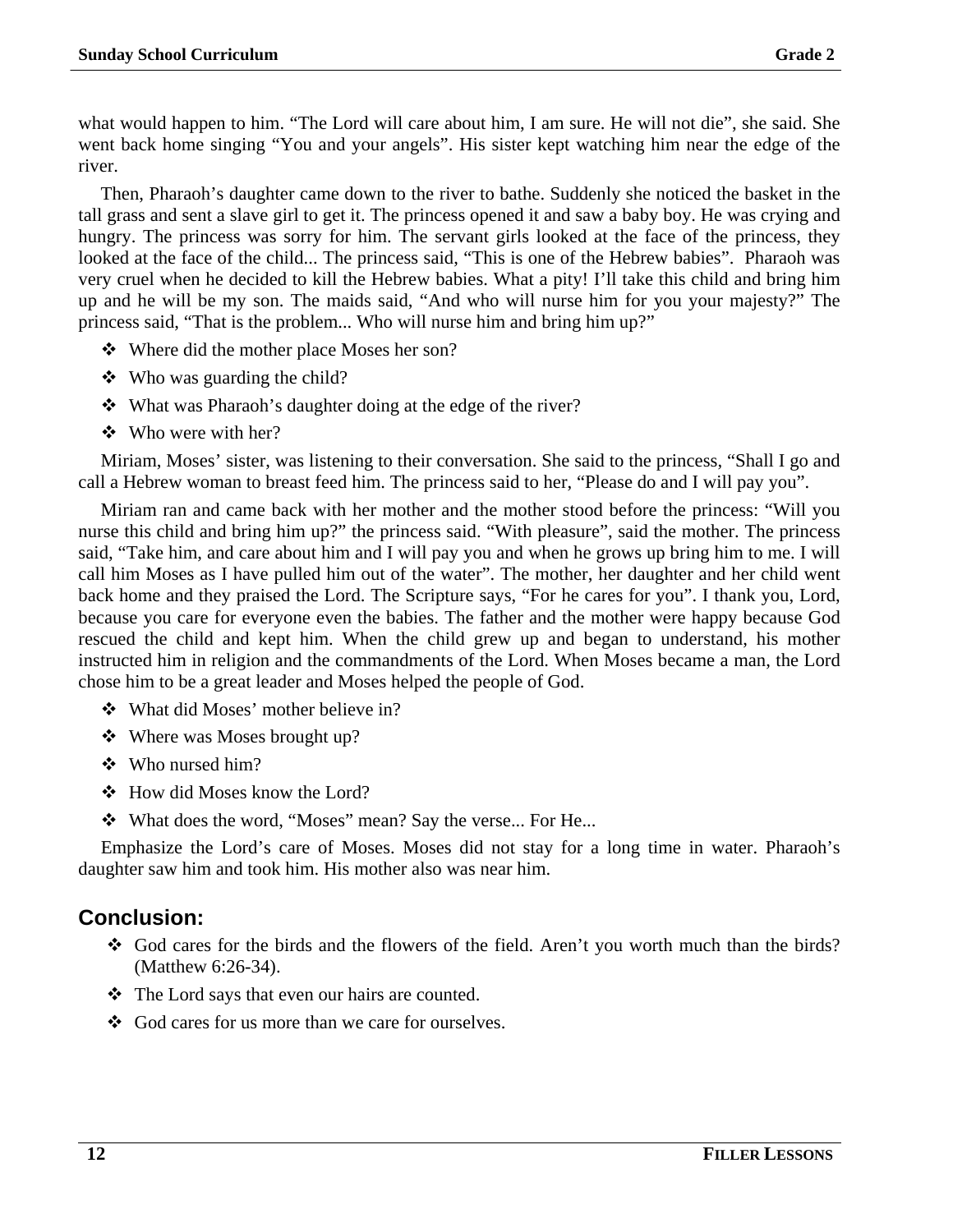## **Applications:**

- Thank the Lord for his care of you when you pray
- The story of Moses can be explained through a series of pictures. You can make use of this big group of pictures and the children can color these pictures as a sort of competition.
- Review Psalm 1:1-2
- Read Exodus 2 with your family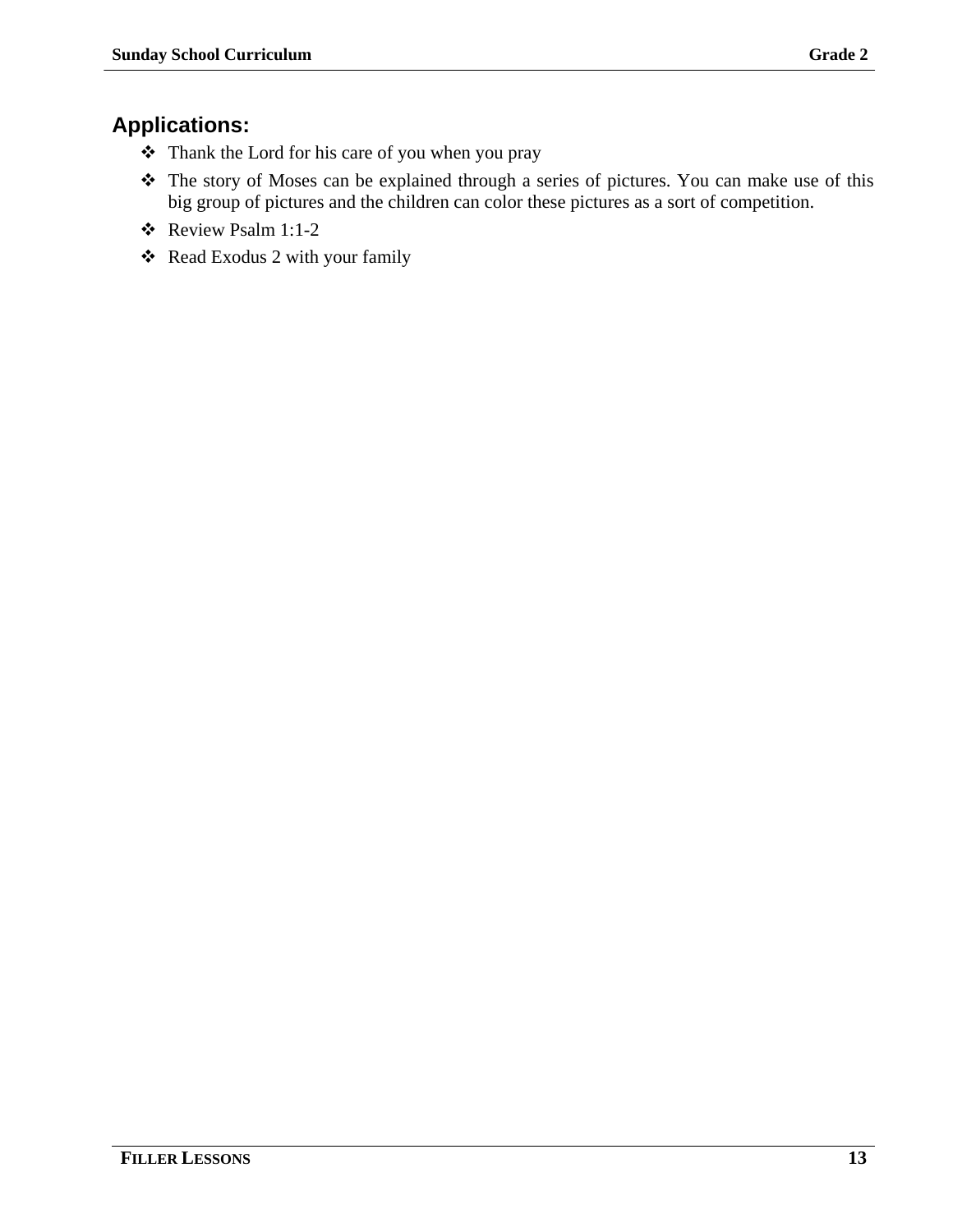## **5- God cares for Daniel in the Lions' Den**

#### <span id="page-25-0"></span>**Objective:**

God keeps us out of danger if we rely on Him.

#### **Memory Verse:**

"My God sent His angel and shut the lions' mouths" (Daniel 6:22)

#### **References**

Daniel 6

#### **Introduction:**

- ❖ Review the previous lesson and verse
- $\triangleleft$  Prepare the following means of illustration:
	- = A picture of a lion, an angel's wing when acting the story, a picture of an angel shutting some of the mouths of the lions.
	- = You can also use some pictures to represent the events of the story: Daniel praying, the king and his men, Daniel in the den, etc.
- $\bullet\bullet\text{ What will you do if you meet a big dog in the street?}$
- Who of you saw a lion? Where do lions live?
- What do lions eat? What do they do when they are hungry?

#### **Lesson Outline:**

Daniel was one of the beloved children of God. He used to pray and fast regularly. He was also honest in his work. King Darius appointed him governor. Daniel became was better than all the other governors. They tried to find something wrong with the way Daniel administrated the empire, but they couldn't. They accused Daniel of something in connection with his religion. They went to see the king and said, "Give orders that for thirty days no one be permitted to request anything from any god or from any man except from Your Majesty. Anyone who violates this order is to be thrown into a den filled with lions". The king signed the order. He did not know that order was a trick against Daniel because he prayed to his God.

- $\bullet\bullet$  What is the name of the king?
- $\triangleleft$  What is the name of the governor?
- To whom did Daniel pray?
- ❖ What was the trick planned by those who hated Daniel?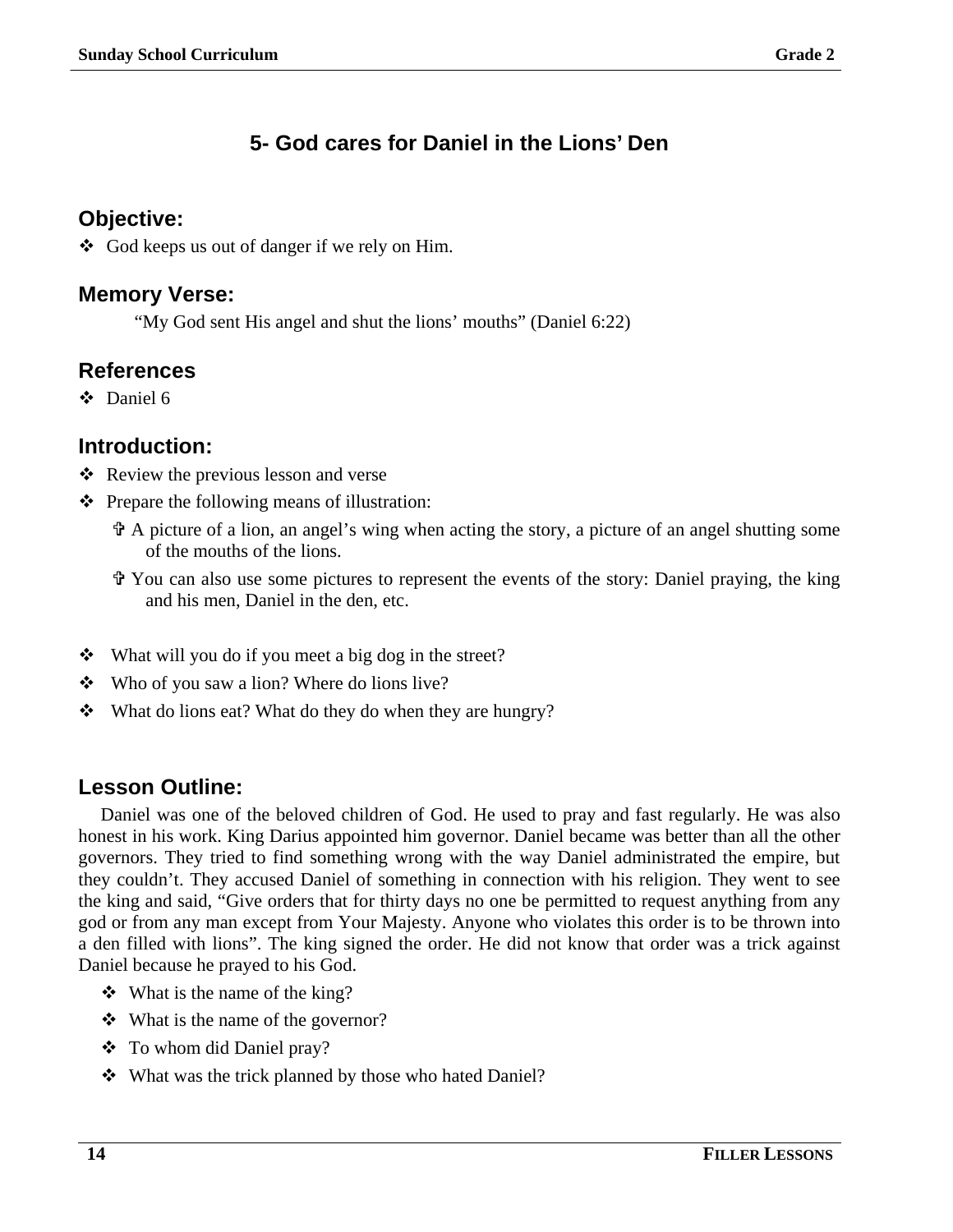When Daniel learned that the order had been signed, he opened the window of his room and knelt down and prayed to God three times a day as he used to do. When Daniel's enemies observed him praying to God, they went to the king to accuse Daniel. They said, "Your Majesty, you signed an order that for the next thirty days anyone who requested anything from any god or form any man except you, would be thrown into a den filled with lions". The king said, "Yes". Then they said to the king, "Daniel does not obey the order you issued. He prays to his God three times a day". The king looked at their faces and understood that they planned a plot against Daniel. But what should he do? A royal order issued by the king could not be changed. The king was upset.

- $\triangleleft$  How many times did Daniel pray? When do you usually pray?
- $\bullet$  To whom do you pray? Make the sign of the cross.

They arrested Daniel, tied him with chains and brought him to the king. Daniel stood before the king politely and bravely. The king said to him, "Have you heard the order I issued?" "Yes, Your Majesty", Daniel answered. "Then why didn't you obey my order?" the king asked and Daniel said, "Because we must obey God rather than men". The king said, "The punishment is that you will be thrown into a den filled with lions. Daniel, may your God rescue you". Daniel was taken to the den filled with lions.

Daniel was thrown into the den filled with lions… The lions were fierce and hungry. A stone was put over the mouth of the den and the king placed his own royal seal on the stone. The men were very happy and went back to their houses but the king was sad. He spent a sleepless night without food. He wept. At dawn, the king hurried to the den. When he got there he called anxiously, "Daniel, servant of the Living God, was your God able to save you from the lions?" Daniel answered, "God sent his angel to shut the mouths of the lions so that they would not hurt me". The king was overjoyed and gave orders for Daniel to be pulled up out of the den. So they pulled him up and saw that he had not been hurt at all. The people were astonished. Daniel told them the story. The king and his men believed in Daniel's God.

- Why didn't the lions hurt Daniel?
- What did the king do?

The Servant should emphasize God's care for Daniel and the fact that those who trust in God live in peace and no one can hurt them. Do not give the details of how Daniel was thrown into the den.

#### **Conclusion:**

God can protect us from every danger or any thing that would hurt us. He is strong and mighty, He is stronger than the strongest lions and can shut their mouths.

#### **Applications:**

- $\bullet$  During this week recite the verse and repeat its words when you pray, when you enter your house, when you go out of your house and when the light is off.
- $\triangleleft$  Pray three times a day.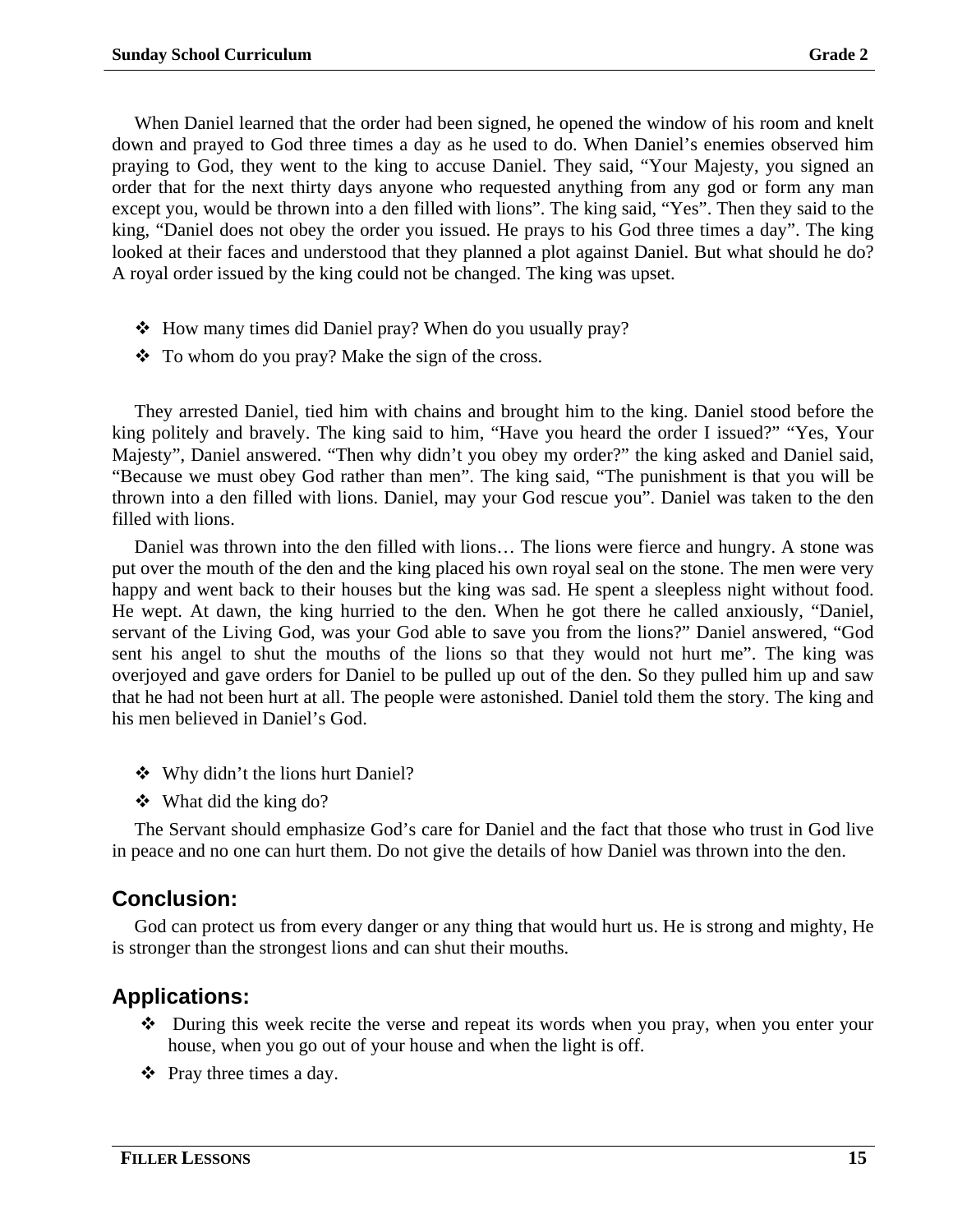Children can be told not to be afraid of the animals. They are advised not to hurt such animals but they should make the sign of the cross over the animals so that they may not hurt them. Teach them to repeat the following verses "I will fear no evil; for you are with me" (Psalm 23:4), if they are afraid.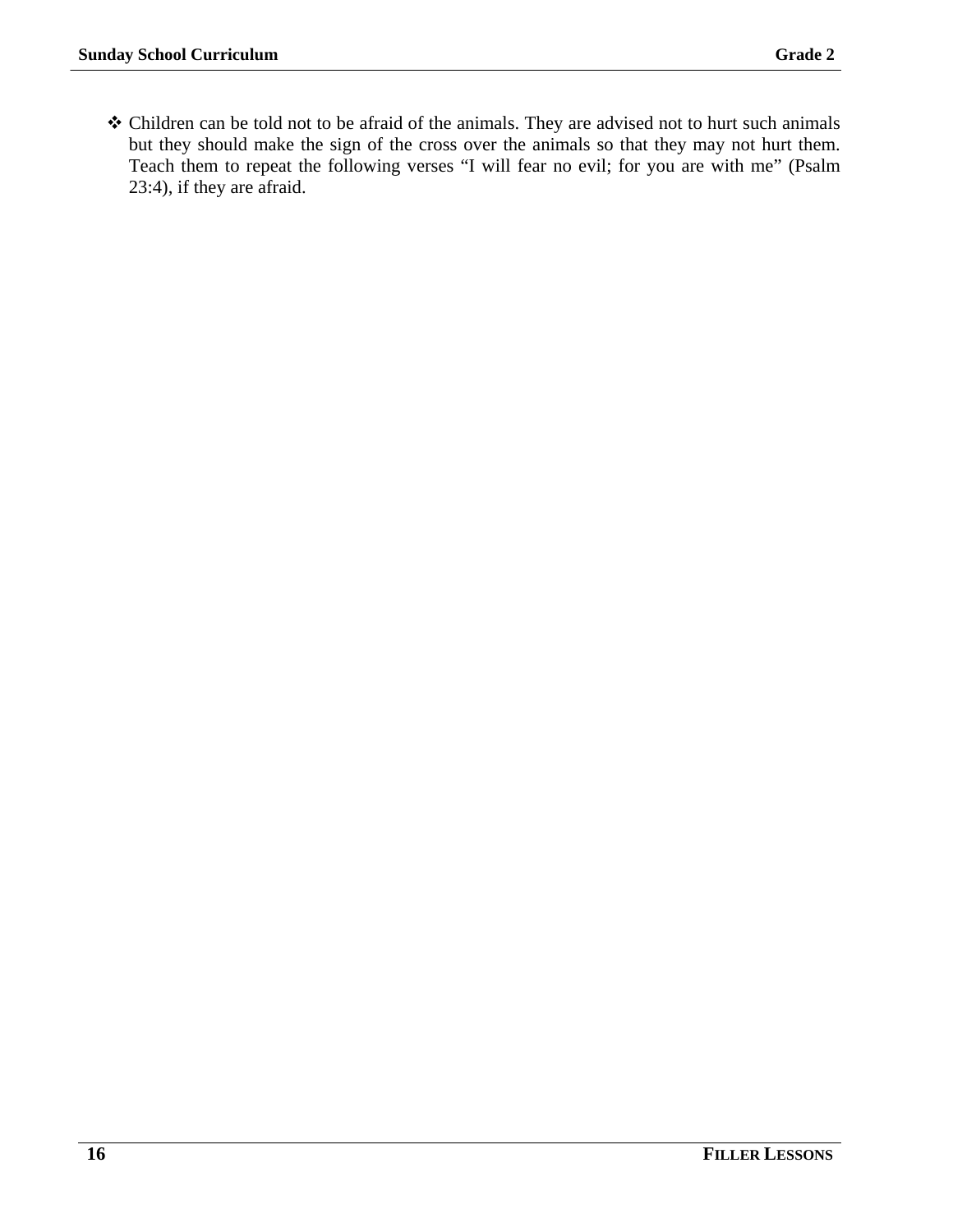## **6 - Cornelius Receives the Faith**

#### <span id="page-28-0"></span>**Objective:**

 $\triangleleft$  The church loves all people.

#### **Memory Verse:**

*"*And be rejoiced having believed in God with all his household" (Acts 16:34)

#### **References**

 $\div$  Acts 10

#### **Introduction:**

- ❖ Review the previous lesson and verse
- When you grow up, what job do you like to hold?
- $\cdot \cdot$  If you were a police officer, what would you like to do?

#### **Lesson Outline:**

Long time ago the Romans ruled the Holy Land where Jesus lived for many years. They worshipped idols (statues), which could neither feel nor speak. But a Roman officer named Cornelius heard of God and loved Him. He used to pray, fast and help the poor.

- What is the name of the officer?
- What did the Romans worship?
- Whom do you worship?
- Whom do you love?
- To whom do you pray?

One day while he was praying, the Lord's angel appeared to him and said: "Cornelius, the Lord accepted your prayer and works of charity. Send for Peter the apostle to guide you to the way of Salvation. Peter was praying in another town when Cornelius messengers arrived. Peter went with them and preached Cornelius and his household about Jesus Christ the only Savior. Cornelius said "I believe... baptize me". Peter the apostle baptized Cornelius and his household and they all became Christians and he rejoiced with his entire household.

- What did the angel say to Cornelius?
- ❖ Where was Peter the apostle at that time?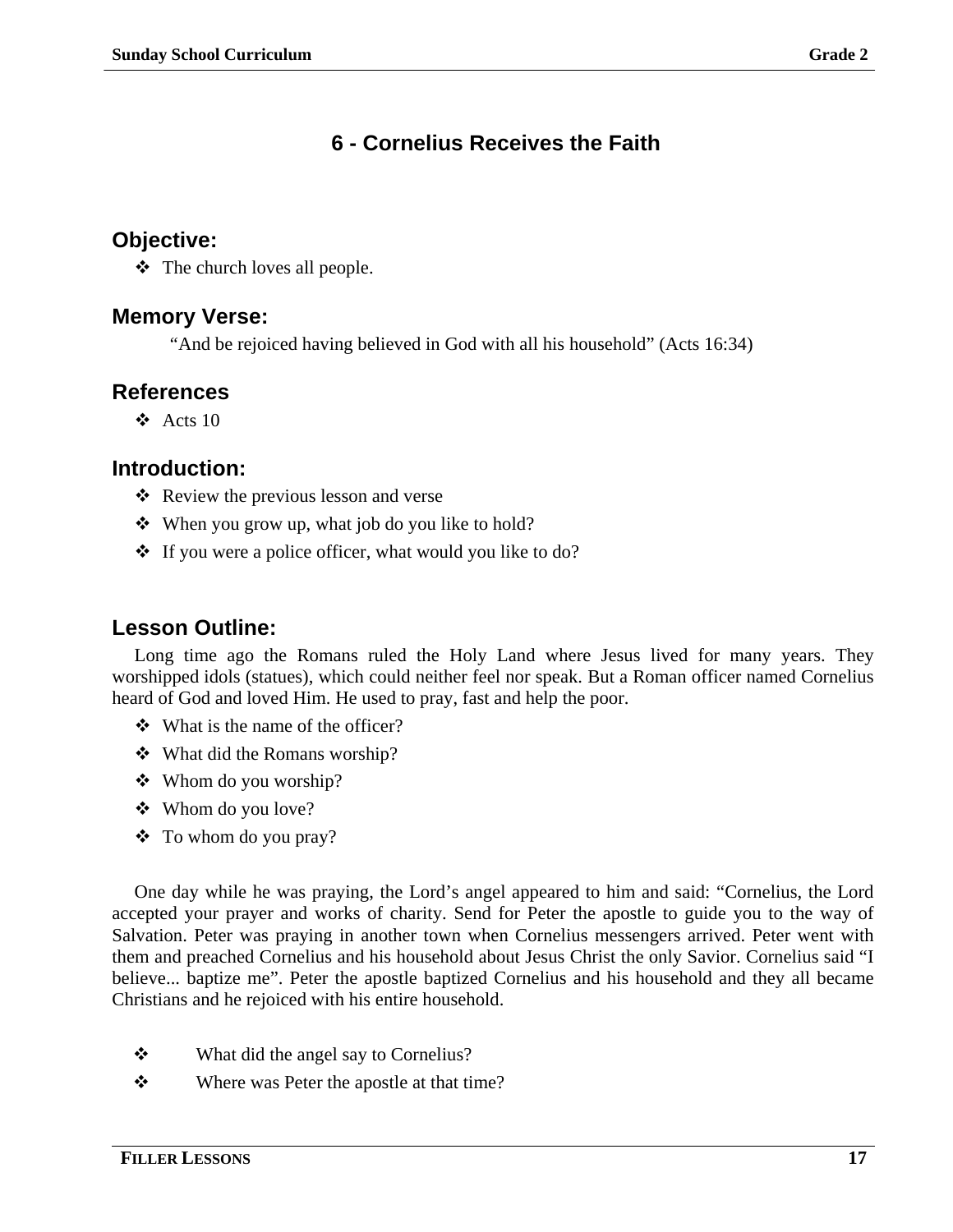- \* Who guided Cornelius to the way of Salvation?
- What was Cornelius? Who was St. Peter?
- \* Do you think that the life of Cornelius became better after he believed in Christ? Why?

Let us repeat together... And he rejoiced... Who can complete?

#### **Conclusion:**

God accepts all people and He does not differentiate between them. He loves everybody and all people as His children. He also wants everyone to believe in Him and love Him too.

## **Application:**

Ask your brothers and friends to come to church.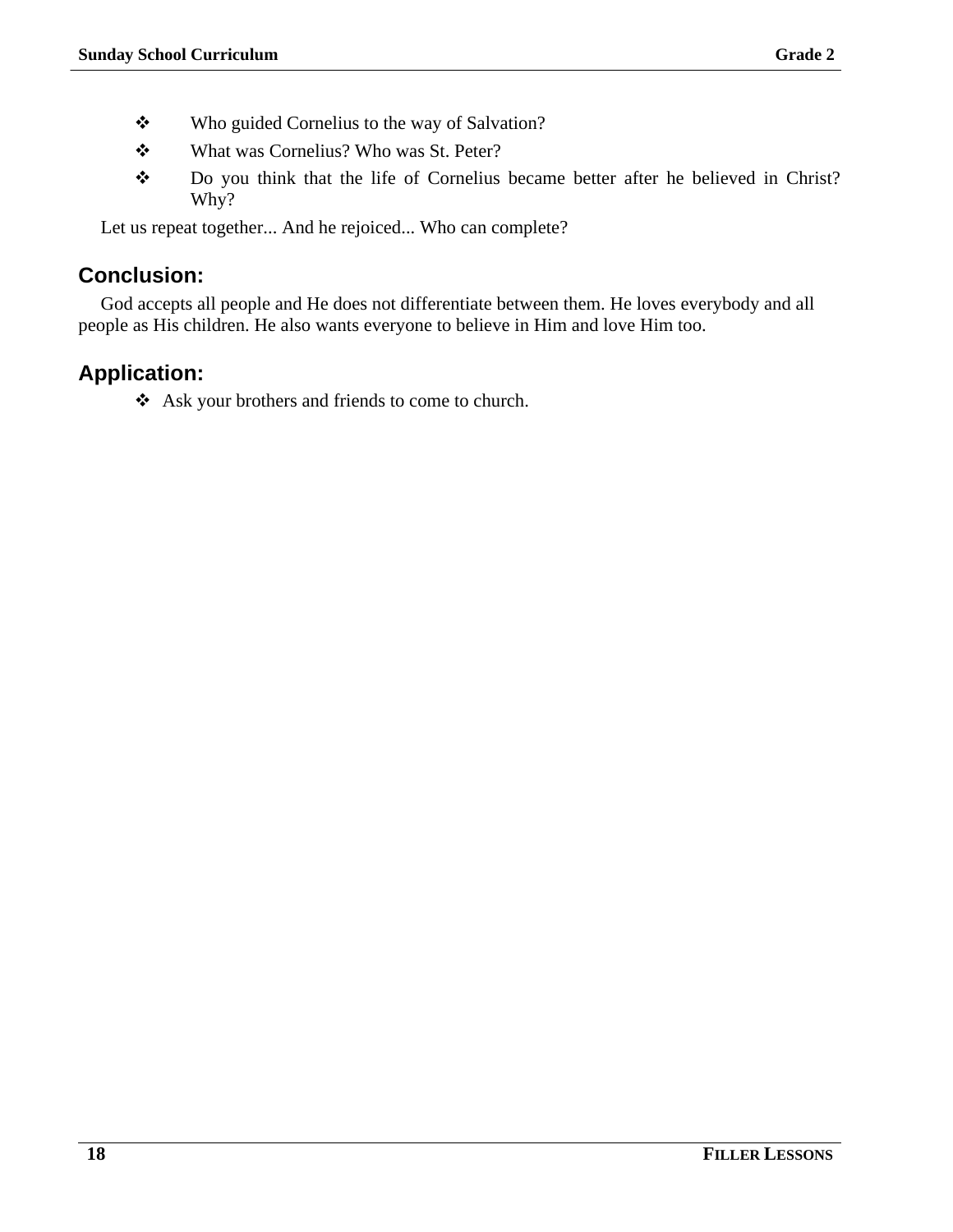## **7 - Jesus Christ Loves the Children**

#### <span id="page-30-0"></span>**Objective:**

 $\triangle$  The church love for the children

#### **Memory Verse:**

"Let the little children come to me, and do not forbid them; for of such is the kingdom of God" (Luke 18:16)

#### **References:**

- Mark 9:35-37
- The Series of Spiritual stories for children by Siliman Nisseem

#### **Introduction:**

- $\triangleleft$  Review the previous lesson and verse
- Who is your friend?
- Who is the best friend to the children?

#### **Lesson Outline:**

One day, Christ was standing in a spacious place. There were crowds of people around Him. They came from different places to listen to His sweet words. He cured those who had need of healing. The twelve disciples were always with Jesus. They went with Him everywhere; they prayed with Him and served Him. While Jesus Christ was sitting teaching people, a young boy of your age ran to Jesus and said, "I want to see Christ". The boy saw Christ's bright face shine like the sun. Christ's voice was sweet and effective. Christ took hold of the boys hand and said, "Stay with me". Jesus asked His disciples, "What were you arguing about on the road?" (How many disciples are there?) But they would not answer Him because on the road they had been arguing among themselves about who was the greatest. Jesus paused for a while then He said to the child, "Come here". When the boy drew near Jesus, Jesus said: Assuredly I say to you, whoever does not receive the Kingdom or God as a little child will by no means enter It". His disciples listened attentively. They desired to study every word He said. But the child asked Jesus to explain this to him and Jesus said, "My heart is filled with love for the children. Then he said to his disciples, "Let the children come".

- $\triangleleft$  How many disciples did Jesus have?
- Describe Jesus' face.
- Why didn't the disciples answer Jesus' question?
- Let us say the verse: Let the children...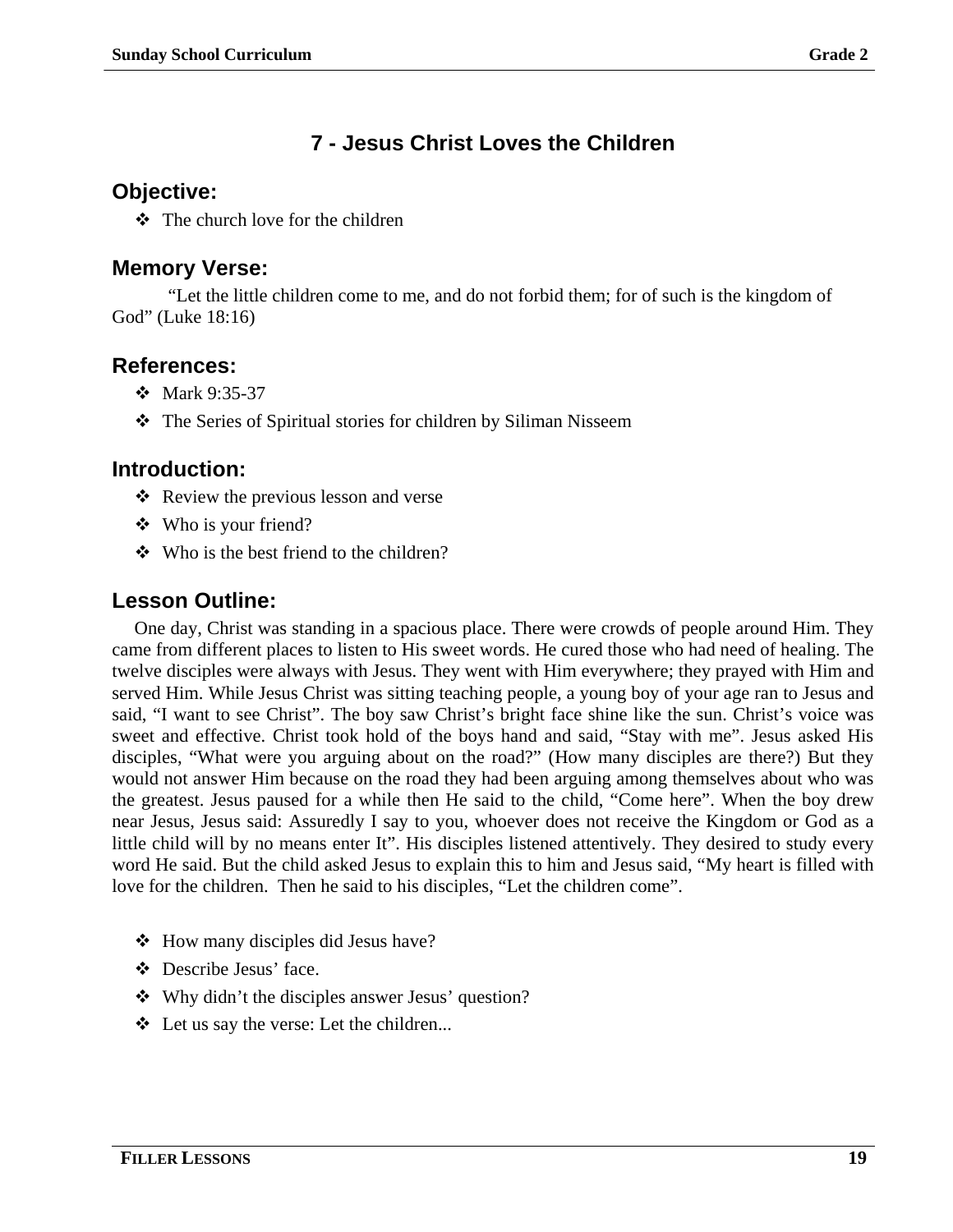#### **Conclusion:**

Jesus Christ loves me and I should love Him too. In my prayers I tell Him that I love Him too and that He is my best friend. The church also love the children just like Jesus Christ.

## **Applications:**

- Draw a picture of an angel and color the picture and trim.
- Bring other children with you to church.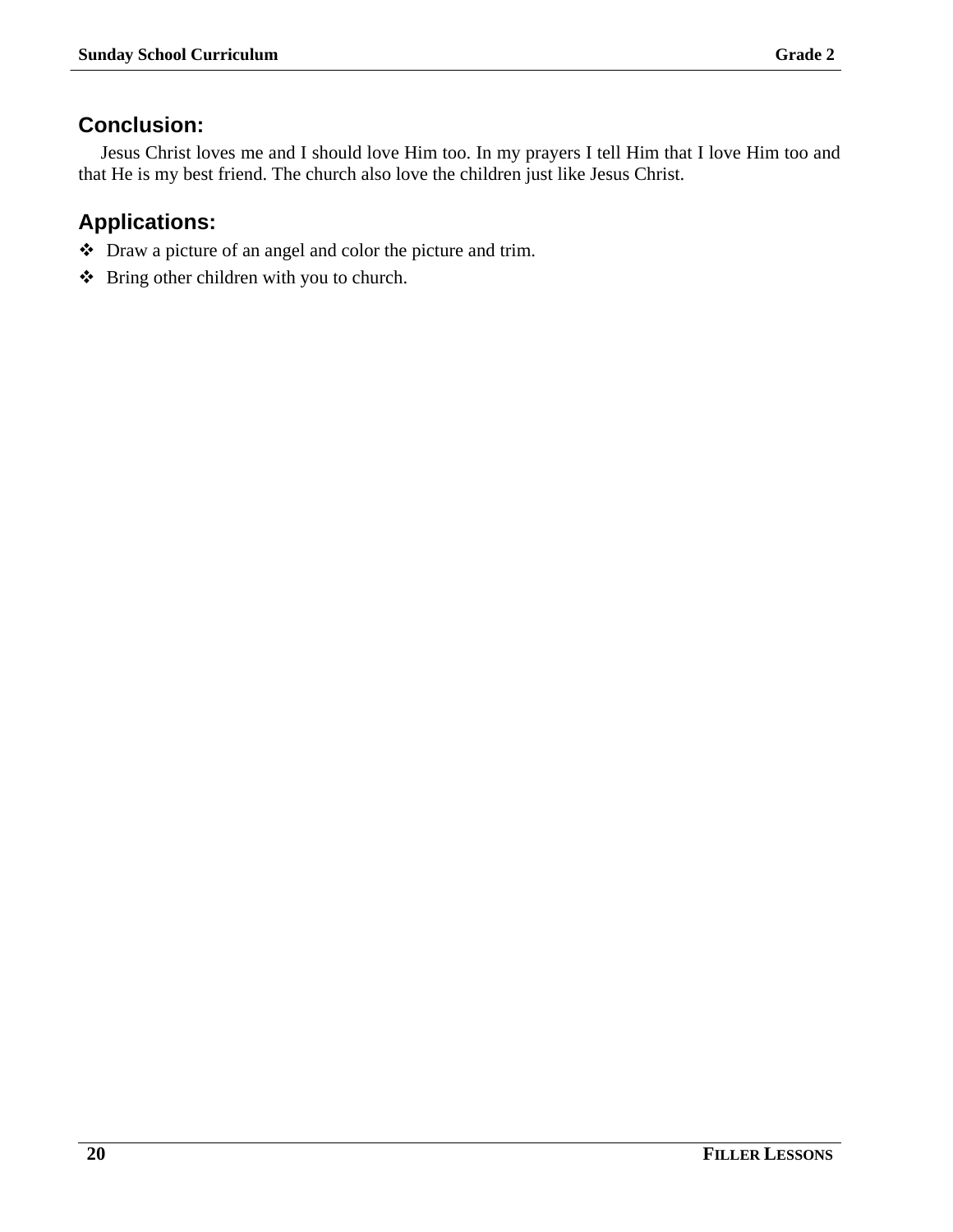## <span id="page-32-0"></span>**LESSONS FOR THE MONTH OF SEPTEMBER**

(Starting with the Coptic New Year)

- **Week 2-** St. George the Princess of Martyrs
- **Week 3-** Using the Cross
- **Week 4-** God Calls Abraham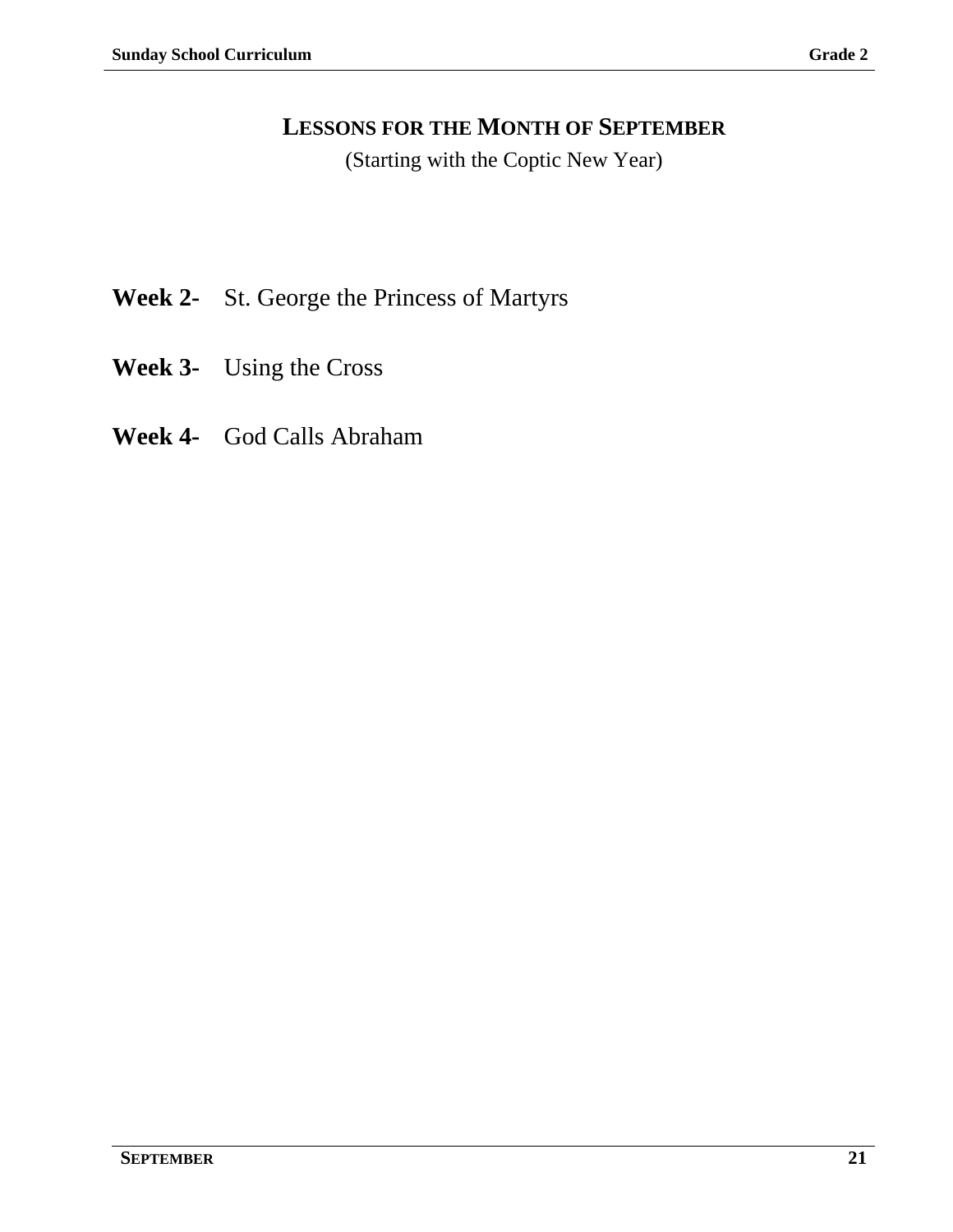## **Week 2- St. George the Princess of Martyrs**

#### <span id="page-33-0"></span>**Objective:**

Learn from his courage and how strong was St. George.

#### **Memory Verse:**

" Gather My Saints together to Me" (Psalm 50:5)

#### **References:**

The SYNAXARIUM- 23 Baramouda

#### **Introduction:**

- Prepare the picture of St. George to show to the students
- $\triangleleft$  Ask them if they know the name of the Saint on the white hoarse.
- Why is he riding a hoarse?
- Does he look weak or strong in the picture?
- $\triangle$  Let them try to imitate the sound of the hoarse

#### **Lesson Outline:**

St. George was born of a Christian family that was wealthy, in the city of Cappadocia; his father's name was Anastasius, and his mother's name was Theobaste. When he was twenty years old, his father died, and he went to Emperor Diocletian to take over his father 's position in the roman army, with his ability and charm, he became an important and big soldier in the army.

On Day the Emperor Diocletian gave orders to get rid of all the Christians. He said: "All the Christian books should be burned and all Christian should be like slaves". In great courage, the strong young man George, pushed his way through the market place to read the order of the emperor, and then he tore down the order and threw it away. They took him before the Emperor and he cried saying, " for how long you will be angry with the innocent Christians. The Emperor tried to make him change his mind and become non-Christian. He promised him that he would give him a higher position in the Empire if he said I am not Christian. St. George refused the emperor's offer. So, the Emperor Diocletian was very mad and he decided to make him suffer and go through much pain but the Lord Jesus Christ was with him and healed him. St. George made even more people become Christians.

The emperor became very angry; he brought his top magician, Athanasius, who gave St. George a cup full of poison to drink. St. George made the sign of the Cross over the cup then he drank it, and nothing happened to him, another cup was also given to the Saint, but this time with his hands tied behind his back. The Saint made the sign of the cross with his head and drank it (the teacher should act the way St. George made the sign of the cross). Nothing happened to St. George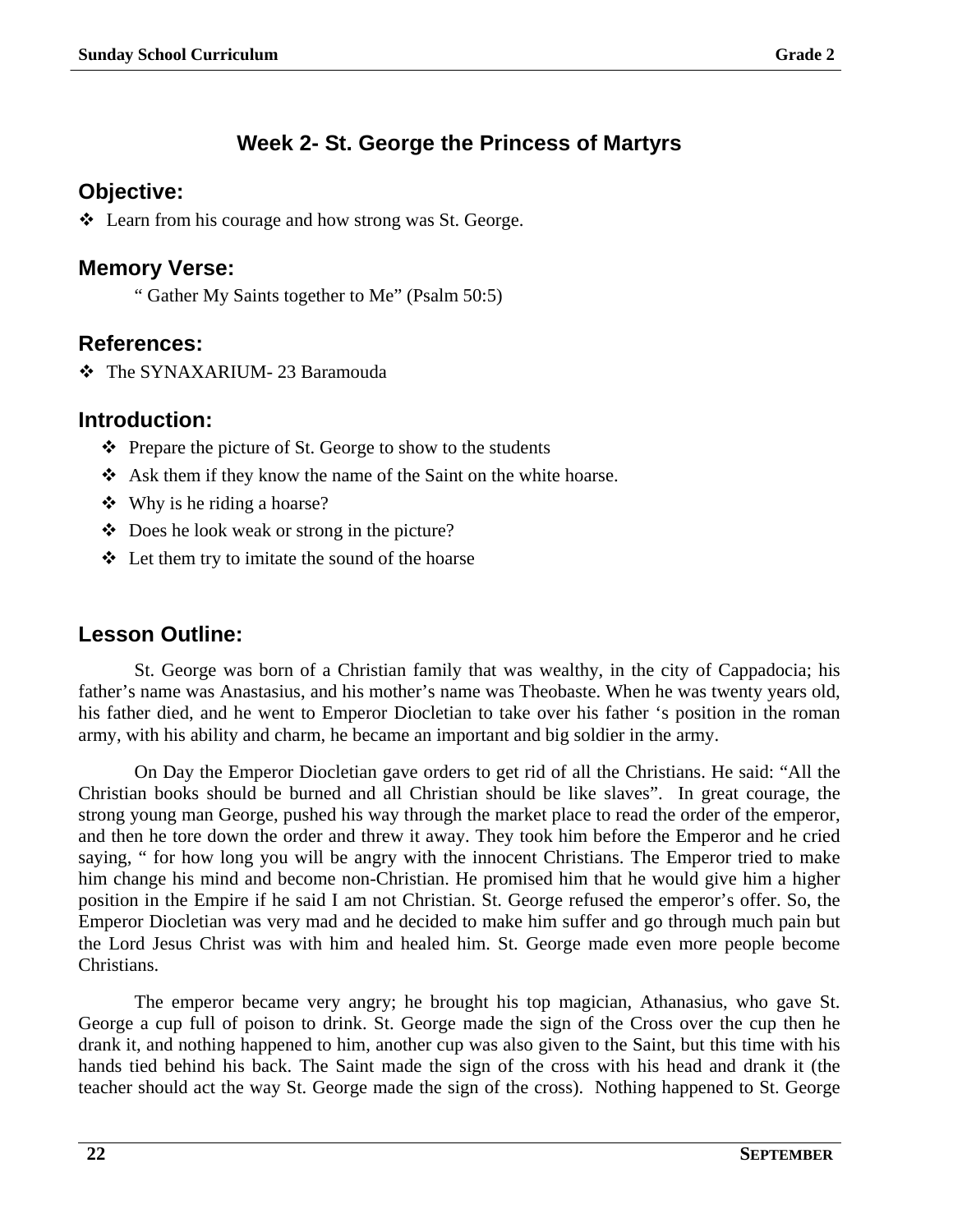again after drinking the poison. This time the magician himself became a Christian and many more people.

When all methods failed, the Emperor invited him in his palace and promised to give him his daughter as a wife if he only prays to the Emperor's god, which was a statue. The Saint replied "Tomorrow you will see the powers of your gods"

At the palace, St. George was praying the Psalms, Empress Alexandra heard him, and asked him to explain to her what he had said. Quickly, the Saint began to tell her about Jesus Christ, the Savior of the world and she became Christian too.

On the following day many people went to the temple to see if St. George's praying to the statues of the Emperor. The Saint stretched his hands, raised his eyes to Heaven and prayed. In a moment, the earth opened its mouth and swallowed all the statues. The crowds shouted, "we believe in George's God". At this, the Emperor became very mad and ordered to cut off the head of St. George, and Empress Alexandra and put an end to the lives of the new Christians, thus they went to heaven and received beautiful crowns on their heads on 23 Baramouda, 303 A.D.

In Egypt, the Copts call him, "The Prince of Martyrs", and built over 200 churches named after him. The Greeks call him "the Great Martyr".

- What was the job of St. George?
- How old was he when his parents died?
- **❖** Why was the Emperor angry with him?
- What did he do to the cup of poison?
- $\triangleleft$  How many times he drank the poison?
- What we learned from St. George's story?
- How can we become like him?

#### **Conclusion:**

We have to be strong and say we are Christian whenever anybody asks us. When we are strong other people will like to be Christian like us.

#### **Application:**

- ❖ Ask St. George to pray with you in heaven when you pray
- Color the picture of St. George, distributed by the Sunday school teacher
- Memorize the Coptic months at home and review with the teacher next week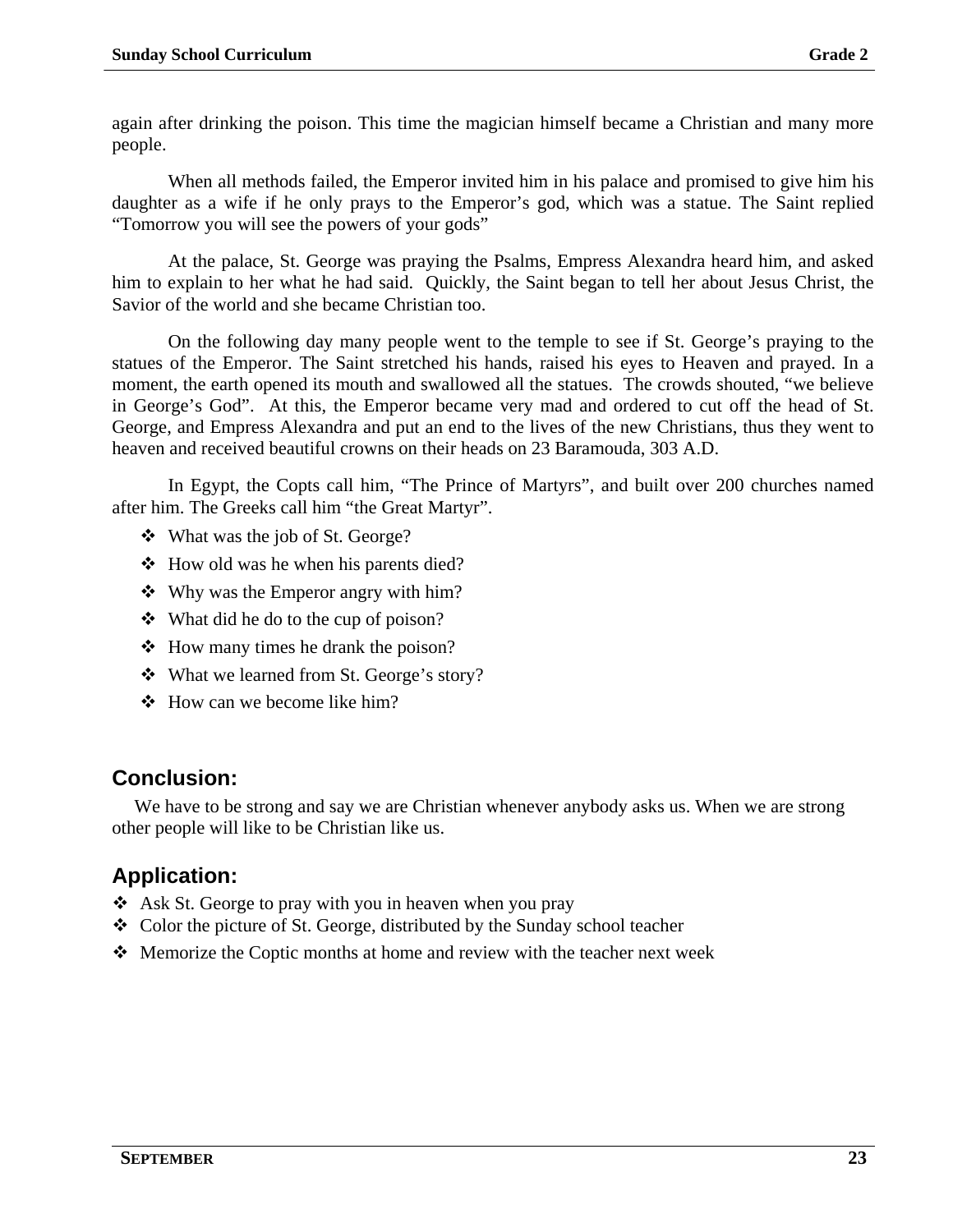## **Week 3- Using the Cross**

#### <span id="page-35-0"></span>**Objective**

To teach the children to love the cross and to be proud of it

#### **Memory Verse**

"God forbid that I should glory except in the Cross of our Lord " (Galatians 6:14).

## **References**

- $\div$  1 Corinthians 1:17,18; 2:2
- Galatians 6:14

## **Introduction:**

Prepare a cross made of colored paper to be stuck on cardboard paper, or made of reeds, or palm leaves, or of postage stamps, or of snails or the stones of fruit... according to the environment.

We start the lesson by making the sign of the cross (The servant checks the drawing made by every child).

- Where do you usually see the cross?
- Why do Christians make the sign of the cross?
- Why do they carry the cross?
- When do we make the sign of the cross?
- Who of you have ever visited a monastery?
- $\div$  Who lives there?

## **Lesson Outline:**

A new monk entered one of the monasteries. The custom was that he should be tested first so that the abbot might decide whether he would be fit as a monk or not. The new monk was very simple, sweet, clean and tidy. He went to church as soon as he heard the church bell. He received the Holy Communion once a week. He kept silent during the mass prayers. He neither looked right or left... He loved his brothers the monks and served them... He cleaned the Monastery courtyard and watered it... He was very active and energetic but he could not study anything... They tried to make him study the psalms or any prayers but he could not... He could not study the Lord's prayer "Our Father who art in heaven". But he knew how to make the sign of the cross. He used to say: "The power of the cross protects me". The Abbot was perplexed. He said, "This brother is unfit". He decided to drive him out. He slept and had a dream. The room was filled with wonderful bright light. From the middle of the light came Jesus. The abbot bowed down to Jesus. Jesus said to him "Why do you think of driving the new monk out? Do not dismiss him. Come and see the devils how they are".

- Why did the abbot intend to drive the monk away?
- What did he see in a dream?
- $\triangleleft$  What did he say to him?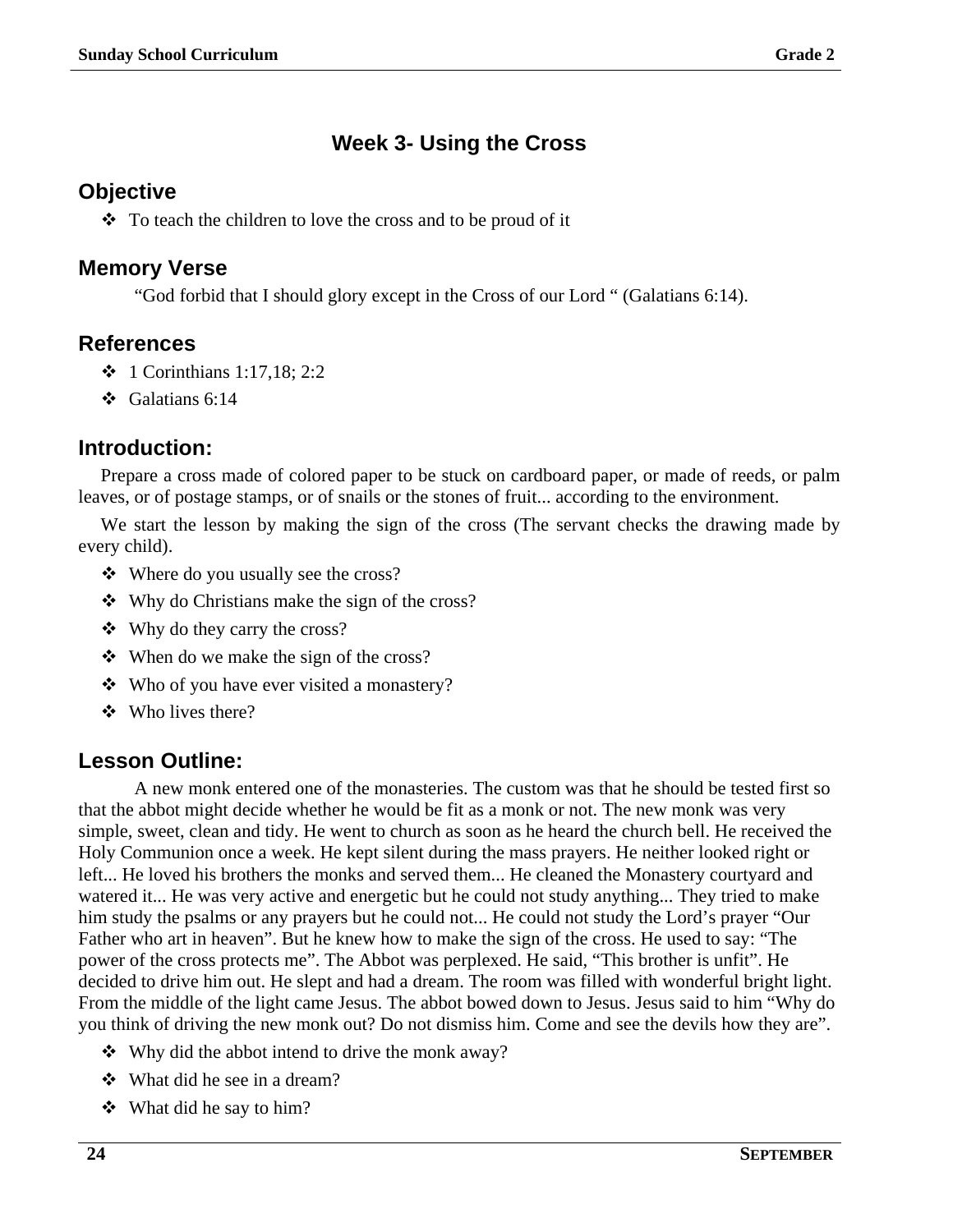The abbot saw a group of devils holding a meeting and they were all discussing a serious problem. What is the matter? They were plotting against the new monk. They wanted to make him fall but they could not do that... how? he heard the following conversation:

The chief devil said: who will go to cause this silly monk to fall?

Another devil answered: I shall go.

The chief devil said: If you make him commit sin I'll give you a wonderful crown.

The devil answered: Yes, your majesty

The devil ran quickly...He tried to enter the monk's cell but he could not... He came back ashamed with his face to the ground. He said, "I am sorry I cannot". The chief devil was furious and cried loudly, "Who will go?" Another devil said, "I shall go, your majesty".

Another devil ran…went up and tried to come down to him but he could not because he saw the sign of the cross in flames of fire... He could not stay, he ran away. "I cannot", he said. The chief devil cried more loudly, left a chain and sat on another, struck his hands together and asked them how they couldn't cause the fall of a silly monk...why ...What does he do? ...He sent a big group of devils and they all came back ashamed of themselves and said, "We could not enter the monk's cell". He said to them, "What does he do? Does he pray?" and they said, "he does not know the Lord's Prayer even... Does he recite the psalm? No, neither can he read the Bible. He does not know how to read or how to write". The chief said, "Then this monk is an empty vessel. Why cannot you defeat him?" They said, "He is all the time making the sing of the cross over himself, his face, his heart…before he does anything, he says, "The power of the cross protects me and keeps me safe. Before he sleeps, he makes the sign of the cross up, down, on his right side, and on his left side and says the same words". The chief shook his head and said, "Ah, this is an empty vessel but it is sealed". The abbot woke up and knew the meaning of his dream. He kissed the new monk, accepted him, put the monk's robe on him and gave him the cross.

- Why couldn't the devils defeat the new monk?
- What did the abbot do when he woke up?

Let us repeat together: But God forbids that I should glory except in the cross of our Lord Jesus Christ.

Who can say it?

## **Conclusion:**

The sign of the cross protects us from all bad things that can happen to us. We have to frequently use the sign of the cross before we eat, before we sleep and when we wake up in the morning. The sign of the cross also makes us strong.

- Color the picture of the cross at home and hang it on the wall or draw a picture of several crosses. This can be done according to the ability of the child.
- Sing the hymn "My cross…my cross" when you pray before you go to bed.
- Give the children some crosses of any kind.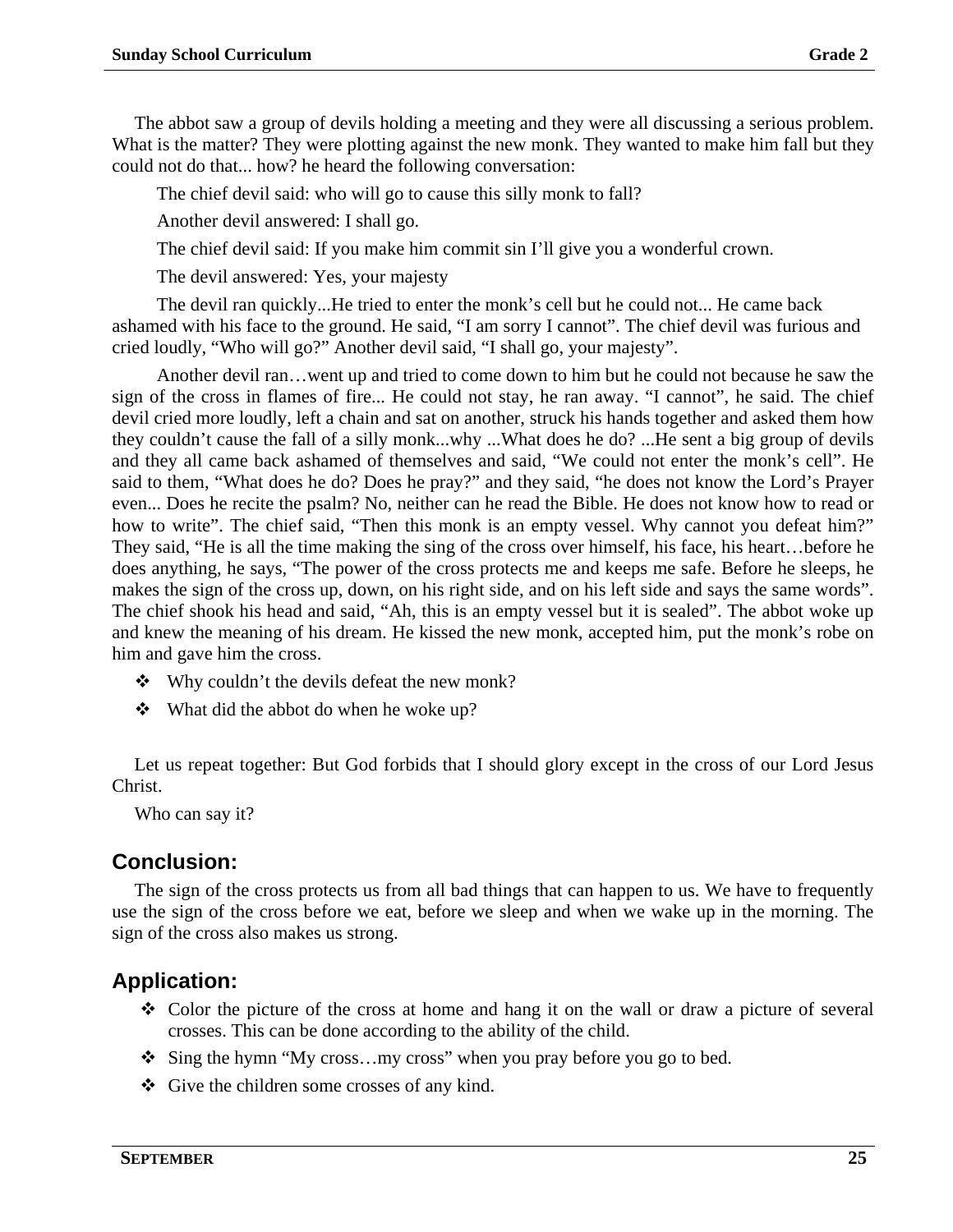## **Week 4 - God Calls Abraham**

## **Objective:**

❖ God's care for us when we go from one place to another

### **Memory Verse:**

"Have faith in God" (Mark 11:22)

## **References:**

- Genesis 12
- The Life of Abraham by F.B. Mayer

## **Introduction:**

- $\triangle$  Review the previous lesson and verse with the students
- Means of illustrations
- = Pictures of the sky and the stars
- = Pictures of animals and clothes
- = Who is the father of all believers?
- $\mathbf{\hat{v}}$  What is the name of his wife?

## **Lesson Outline:**

Abraham lived in the land of Chaldeans in Haram with his relatives and family. He owned a large property and had slaves, servants and cattle. The natives were wicked people who prayed to statues but Abraham prayed to God. Who do you pray to? Who do you love?

The Lord called him and said: "Abraham, leave your country, your relatives and your family and I will send you to a new land".

This is difficult, isn't it? Will Abraham leave everything? Where will we go? Abraham did not know even the name of the city? Will the Lord leave him alone?

No, the Lord will bless Abraham and will give him more than what he expects. The Lord said to him, "I will make of you a great nation, I will bless you and will make your name great".

- Whom did the Lord call to leave his country?
- $\bullet\bullet\quad$  What is the name of the country?
- What did the inhabitants of the land worship?
- ❖ Who helps you when you are tired?

Abraham obeyed God. He gathered his slaves and savants and said to them, "Be ready to depart this land". The men and women asked, "Where to?" Abraham said, "To a new land". They asked him, Where is this new land?" He said, "I do not know its name but the Lord is with us and He will show us the land". The servants asked one another what happened to father Abraham. But Abraham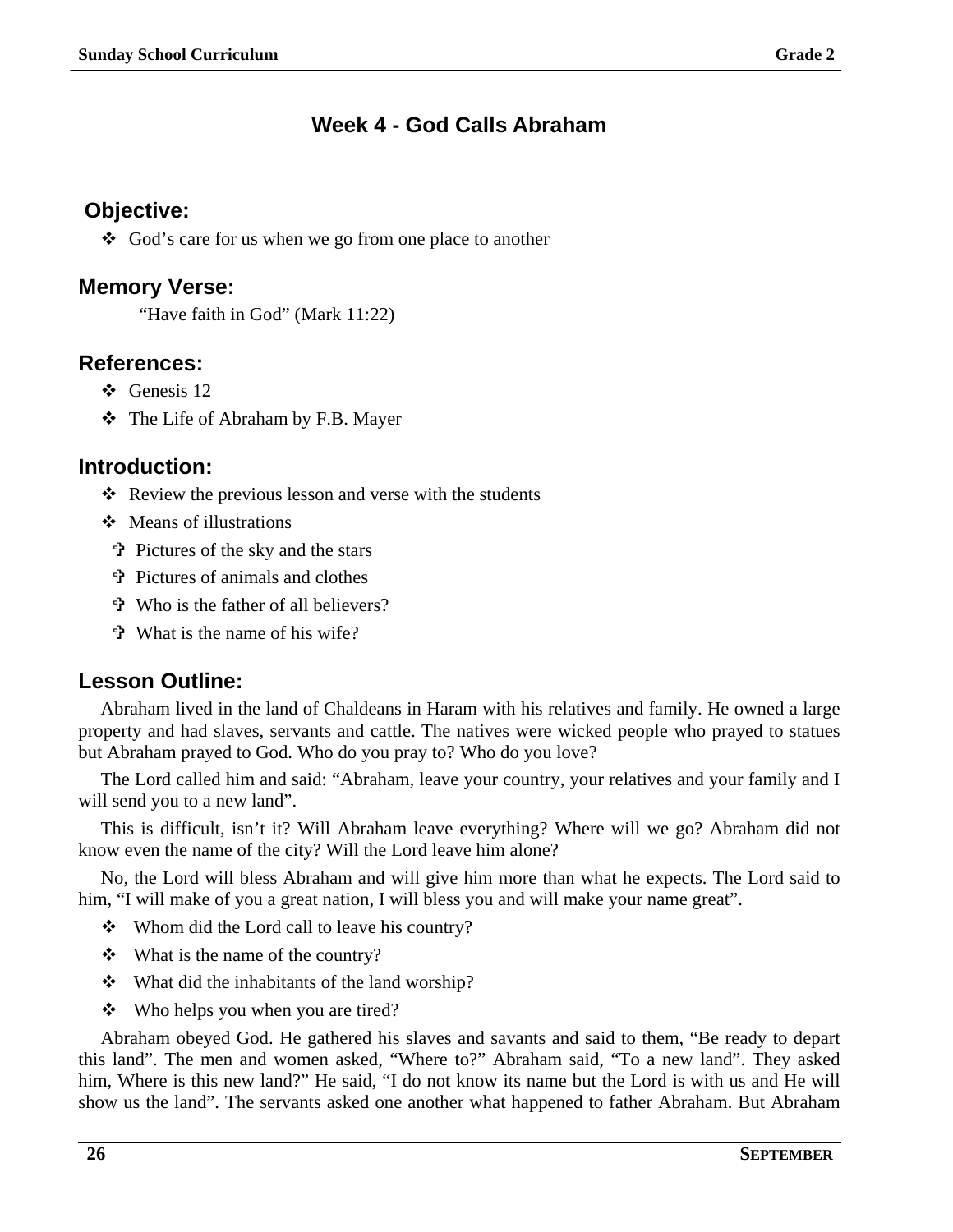was a believer. Abraham believed in God and said, "If we live, we live to the Lord". Abraham took Sarai his wife and Lot his nephew and left his country and family. Abraham arranged for the trip. The cattle, the slaves and the servants went ahead. They were praying on their way. The Lord protected them from fierce animals, hunger and disease. They thanked the Lord and praised him.

- Who of Abraham's relatives went out with him?
- Who remembers the verse? "If we live, we live to the Lord"

Abraham arrived at the Land of Canaan. The Lord appeared to Abraham and said, "I will give you this land .I am with you". Abraham was happy because the Lord was with him. To express his thanks, he built an altar. He gathered big stones, put them in order one upon the other. He prepared a sacrifice and put it on the altar. The natives knew that Abraham worshipped God and did not worship idols.

- What is the name of the Land?
- What did he offer to the Lord?
- Let us repeat together; "If we live, we live to the Lord".

## **Conclusion:**

Emphasize God's love for Father Abraham and his care for him in his trip. There is a great blessing when we obey God. We receive all God's promises when we obey Him.

- $\div$  He prayed and said, "Lord, I thank you because you care for me". When you pray, we can repeat these same words.
- Draw a picture of a tent and an altar.
- The psalm "Blessed is the man who..." suits this lesson. Children begin to use it and the servant makes competitions.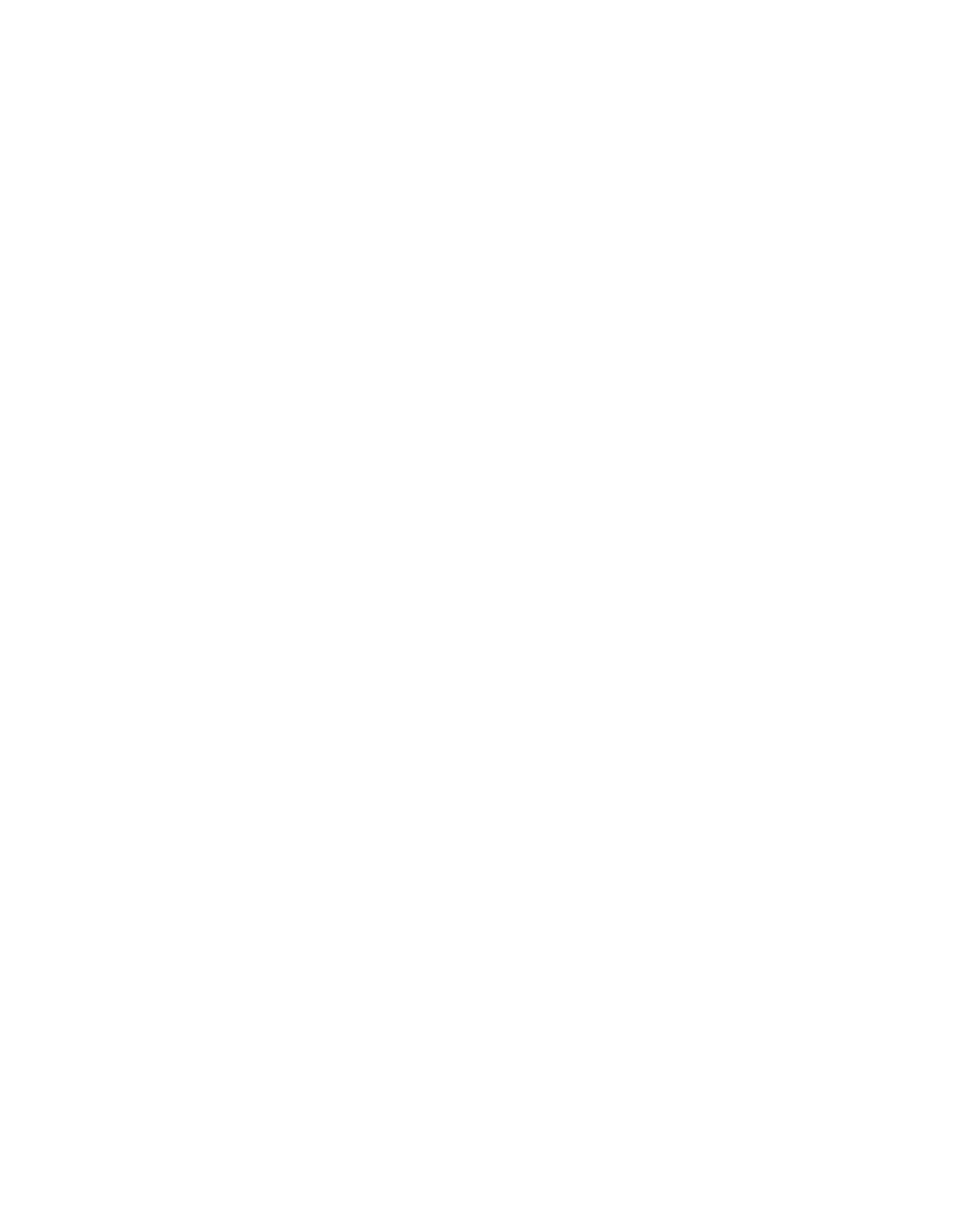# **LESSONS FOR THE MONTH OF OCTOBER**

- **Week 1-** Abraham Separation from Lot
- **Week 2-** Lot and His Wife
- **Week 3-** God Cares for Hagar and Ishmael
- **Week 4-** The Censer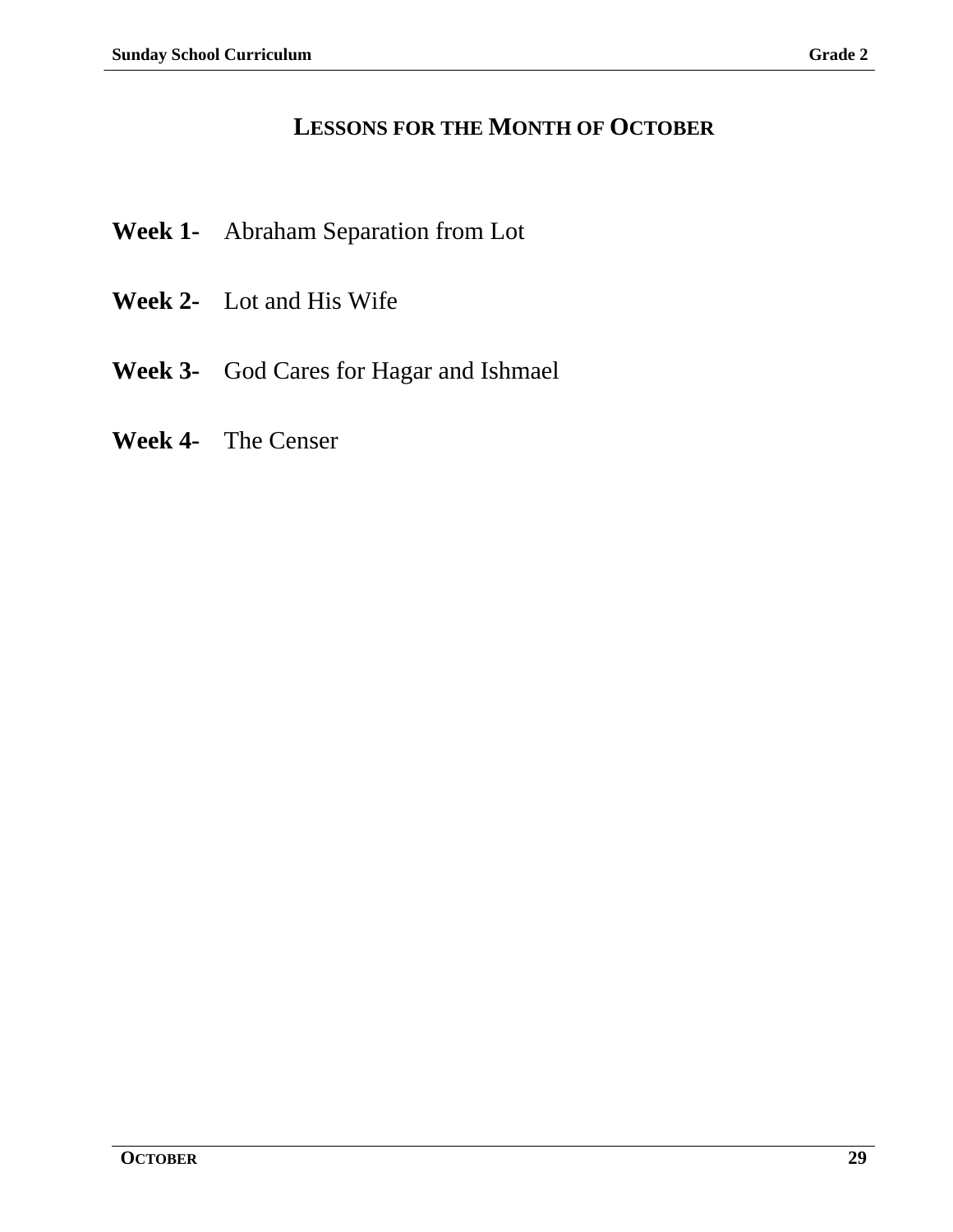# **Week 1 - Abraham Separation from Lot**

### **Objective:**

❖ Teach the children not to be greedy

### **Memory Verse:**

"Abraham said to Lot: …..for we are brethren" (Gen 13:8)

## **Reference:**

The Holy Bible- Genesis 13

### **Introduction:**

- $\triangleleft$  Review with the students the previous lesson.
- $\triangle$  Prepare Audiovisual aids (pictures or slides) to explain the story
- $\triangleleft$  Ask the students what is the meaning of greedy?
- Greedy is somebody who wants to take everything for himself or take more or better than others.

# **Lesson Outline:**

Abraham was the uncle of Lot. When Abraham left his family and land as God told him, he took Lot with him. Abraham and Lot became very rich. Abraham had lots of gold, silver and cows. Lot his nephew also had lots of cows, sheep and tents. Then the guards of Abraham's cows and the guard of Lot's cows were unable to keep the cows belonging to each of them separated. There was not enough land and room for both of them. So, the guards started to fight on whose cow or sheep is this.

Abraham was a very good man and a very righteous man. He did not like the fights between the guards. So, he went and talked to his nephew Lot. He told Lot I do not want any more fight between your guards and my guards. So the best thing is to separate the land between you and me. So if you, Lot, choose the land on the left I will go to the land on the right and if you go to the right I will go left.

Lot wanted to get the best for himself, because he was greedy. So, he looked around throughout the land. Then, he chose the greener land with more water, which included Sodom and Gomorrah. So, Abraham took the want Lot did not want and stayed in the land of Canaan. Yet, The people who lived in Sodom and Gomorrah were bad and wicked people and God was not happy with them.

God was patient with Sodom and Gomorrah hoping that He may find even few good people among them but He did not find any. So, God destroyed Sodom and Gomorrah after He sent an angel to get Lot and his family out of this land.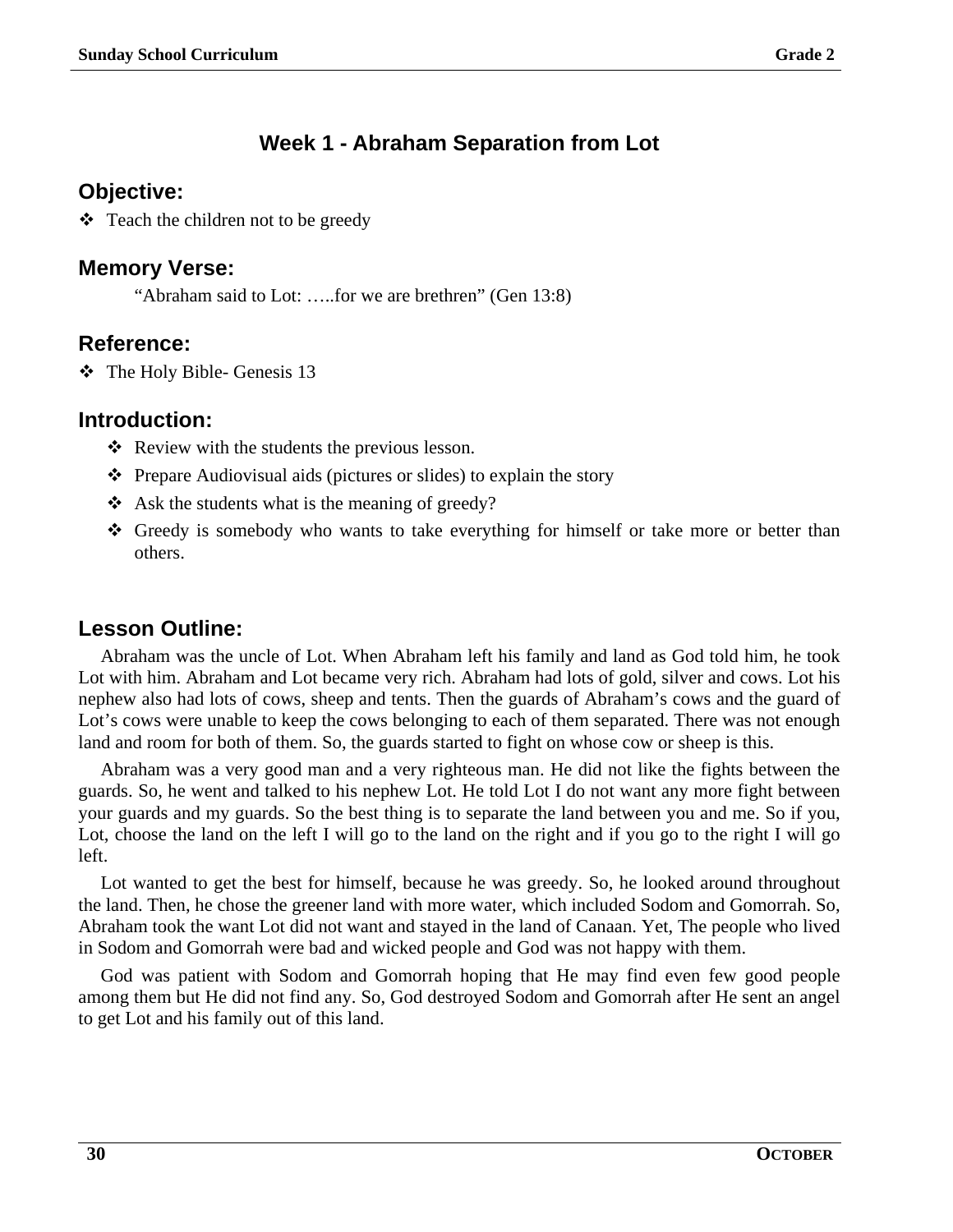#### **Conclusion:**

Lot was greedy and he chose the greener land with more water for himself. Yet, the land he chose had many bad people and God destroyed it. So, Lot ended running out of this land before God destroyed it with nothing except his family.

- We have to share the good things with others.
- Do not keep the good things for your self and give the bad things, which you do not like, to others.
- $\triangle$  Review Psalm 1 with the students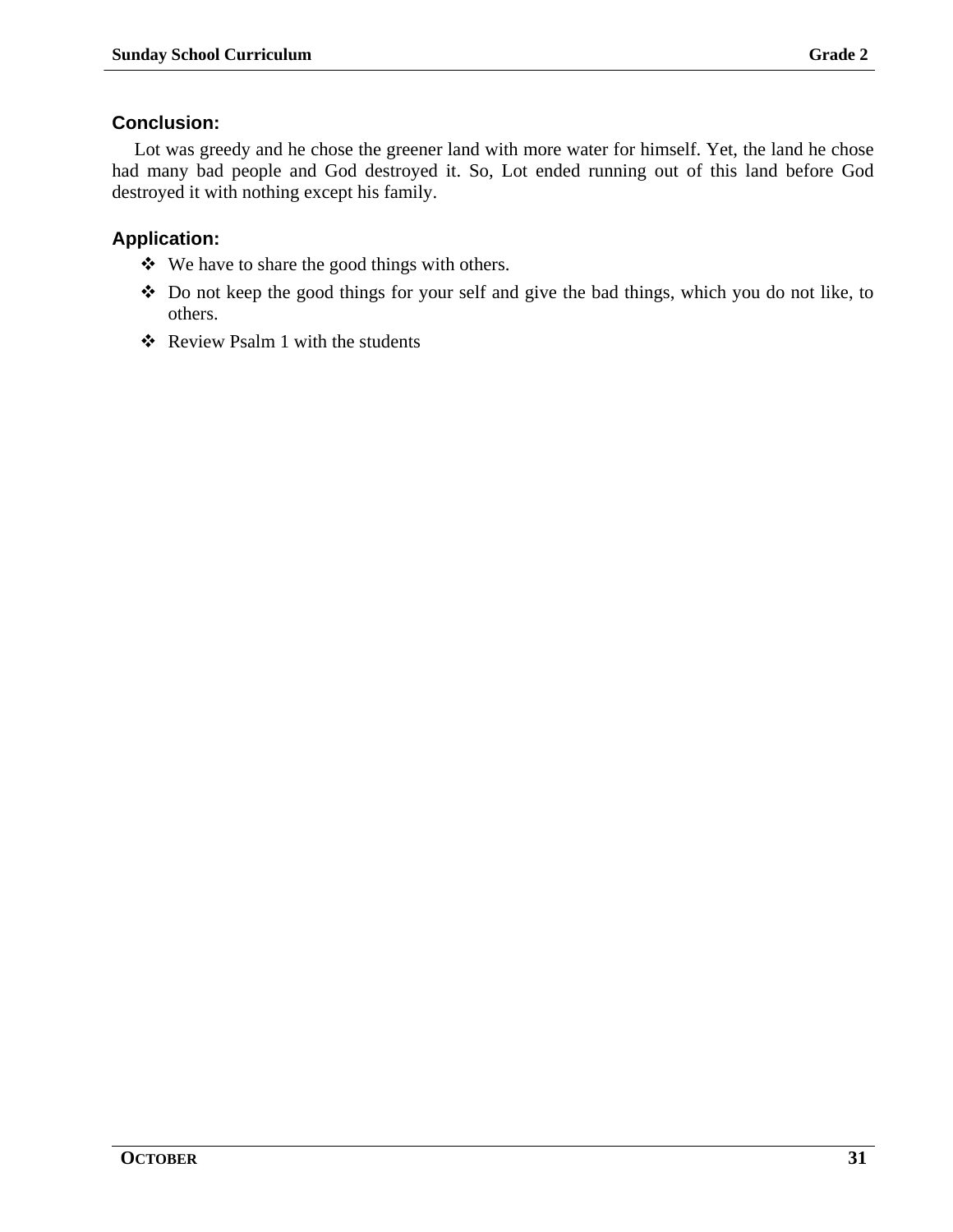## **Week 2 - Lot and His Wife**

## **Objective:**

To teach the students the importance of obedience.

### **Memory Verse:**

" Do not look behind you" (Genesis 19: 17)

## **Reference:**

 $\div$  Genesis 9:12-29

### **Introduction:**

- $\triangle$  Review the previous lesson and memory verse with the students
- $\triangleleft$  Prepare audiovisual aids for the lesson.
- $\triangleleft$  Ask them what happens if they do not listen to their parents at home.
- **❖** What will happen if we do not listen to God?

## **Lesson Outline:**

God was very angry with the people in the cities of Sodom and Gomorrah because they were bad people and did many bad things. So, God decided that He is going to destroy both Sodom and Gomorrah. But Lot and his family were living there and God wanted to save them. So, He sent two angels who looked like two men to go and get Lot and his family out of this land before He destroys the two cities.

In the very early morning the two angels came to Lot and rushed him to hurry out of the cities before God destroys them. Lot was slow in getting out of the city, so the angels took him from his hand, his wife's hand and his two daughters' hands and send them out of the cities quickly. They told Lot to escape to the mountains away from these cities. However, Lot was afraid to go the mountains so he asked them that he would escape to a small town, so the angels agreed. They told Lot "*escape for your life and do not look behind you ".* 

The angels waited till Lot and his family reached the small town " Zoar". Then God rained fire on Sodom and Gomorrah from heaven till the two cities were completely burning. Lot's wife looked back at the two cities while they are burning, although the angels told them not to look back. She immediately turned into a statue of salt.

- ❖ How many angels did God send for Lot?
- $\div$  How did the angels look like?
- What did the angels tell Lot and his family not to do?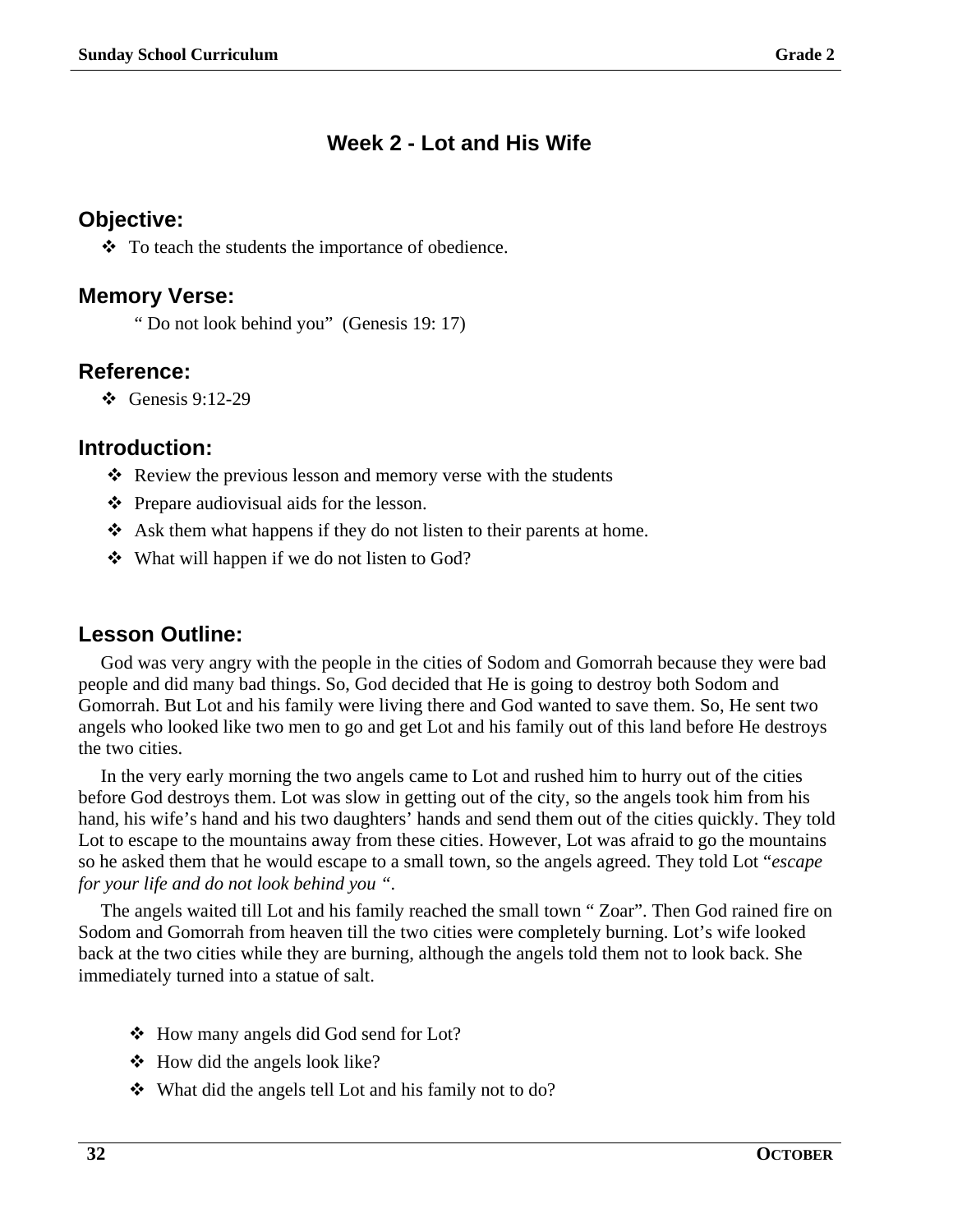- How many daughters did Lot have?
- What happened to Lot's wife when she looked behind her?

## **Conclusion:**

We have to be obedient to what God asks us to do. He sends his angels to guide us and direct us to the right things to do. We should listen and do according to what they tell us to do.

- Draw a picture of the two angels and Lot
- Memorize the first 7 verses from Psalm 50. The Sunday school teacher should type them for the students and give it to them for memorization at home.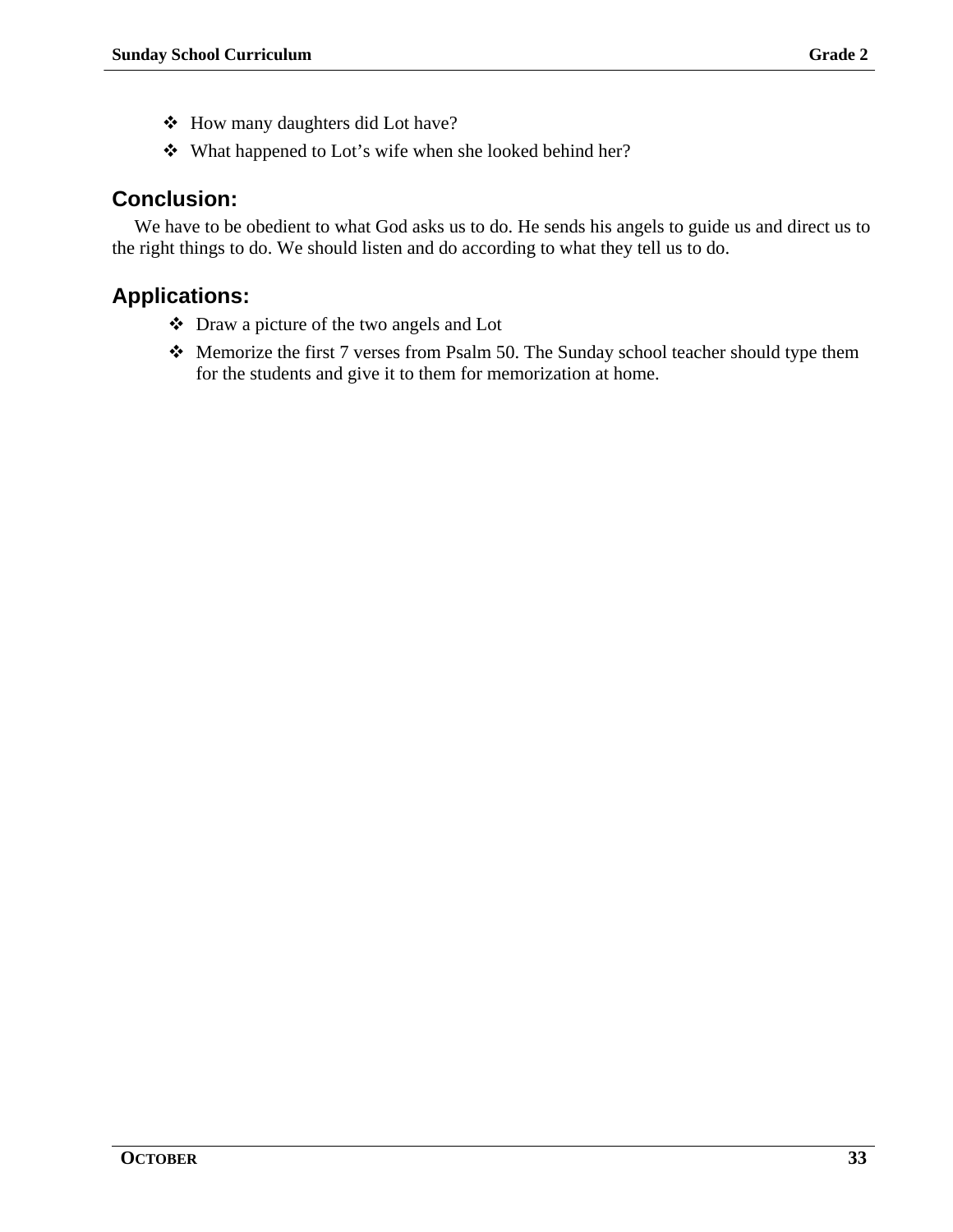# **Week 3- God Cares for Hagar and Ishmael**

### **Objective:**

God cares for everyone even the unwanted people.

#### **Memory Verse:**

" He cares for you" (I Peter 5:7)

## **References**

- Genesis 16
- The Life of Abraham by F.B. Mayer

## **Introduction:**

- $\triangle$  Review the previous lesson and verse with the students
- $\div$  What is the name of the father of believers?
- Was he rich or poor?
- $\div$  What is the name of his wife?
- While introducing the lesson, give the children an idea about water, about our need for it, and about angels and their service to men.

Prepare the following:

• The wing of an angel and a large picture of the guardian angel

## **Lesson Outline:**

Abraham believed in God. The Lord promised to give him children from Sarai. Many years passed and Sarai did not give birth to a baby. She was tired of waiting. The two became very old. Abraham was over eighty. Sarai said to Abraham "I have an idea. Take Hagar my maid and marry and the child she will give birth to will be mine". This may be God's purpose. But the Lord said, "The promised son will be Sarai's son". So Sarai's plan will have a sad and bad result. Abraham obeyed Sarai and married Hagar... and Hagar became pregnant with a child. When she knew she would give birth to a child, Hagar treated Sarai her mistress badly and was teasing her. Sarai became furious so she complained to Abraham. He said to her, "Hagar is your maid... and she is under your control: do whatever you want with her". There were many quarrels between Hagar and Sarai. Sarai treated Hagar cruelly. She deprived her of food. Abraham was not pleased. Abraham realized that he had made a mistake because he did not wait for God's promise.

- What is the name of Sarai's maid?
- What is the mistake made by Sarai and Abraham?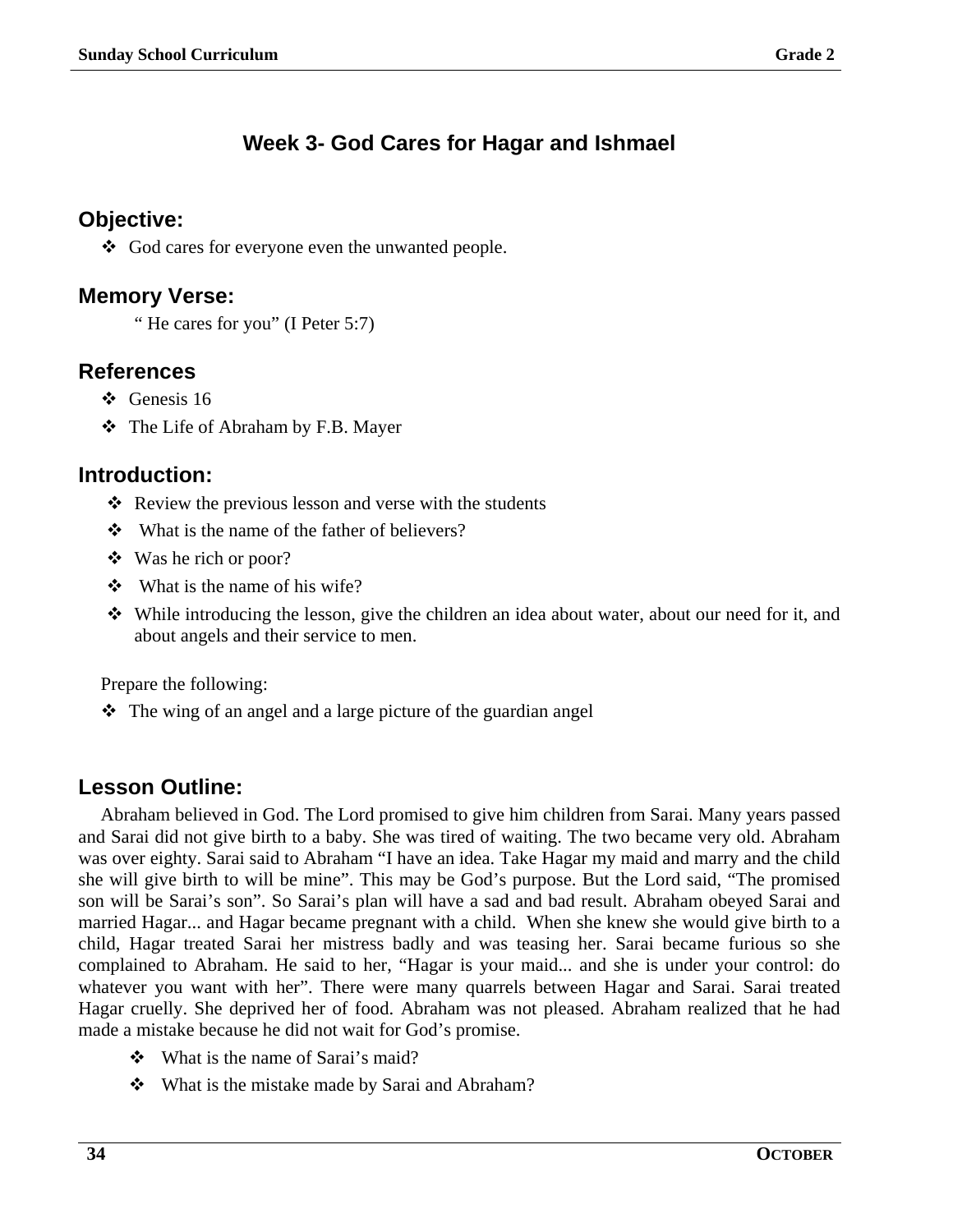Hagar was afraid that Sarai might take her son. She ran away but the Lord loves all the people whether rich or poor. The Lord sent an angel to Hagar. Hagar was thirsty. She wept. The angel guided her to a well and she drank and sat under a tree to have rest and then the angel said to her "Hagar... The Lord sent me to you... go back and submit to your mistress and be her slave". The Scripture says: Servants be obedient to those who are your masters". Hagar said "I shall never go back. Sarai beats me". The angel said, "Do not be sad... God will bless your descendants. God will give you so many descendants that no one will be able to count them. You are going to have a son and you will name him Ishmael... Come with me and be patient".

- Why did Hagar run away?
- Who met her in the desert?
- $\triangleleft$  Where did she sit?
- Where did she find water to drink?
- What did the angel say to her?
- What is the name of her baby?
- Let us repeat together, "Slaves be obedient…"

The words of the angel comforted Hagar... She went back to Sarai. She said to Sarai, "Forgive me". She sat and told Sarai and Abraham what happened to her in the desert. All those who heard the story were amazed. They all realized that the Lord cares for all the people. He also cares for us.

- What did Hagar say to Sarai?
- Who shows kindness to the poor?
- Who gives us food and clothes?

#### **Conclusion:**

The Lord takes care of all of us everywhere we go. He sends His angels to guard us and comfort us and lead us in the way. If we remember that our Guardian angel is keeping our company all the time we will fear no evil.

- $\div$  Study Psalm 2:2.
- In this lesson you can cure the children's deep fear of dark places or of being alone. Make them feel that their guardian angel is beside them all the time.
- Encourage the child to befriend his guardian angel and to address him in his prayer and ask his protection and love.
- The children are to act the conversation between Hagar and the angel.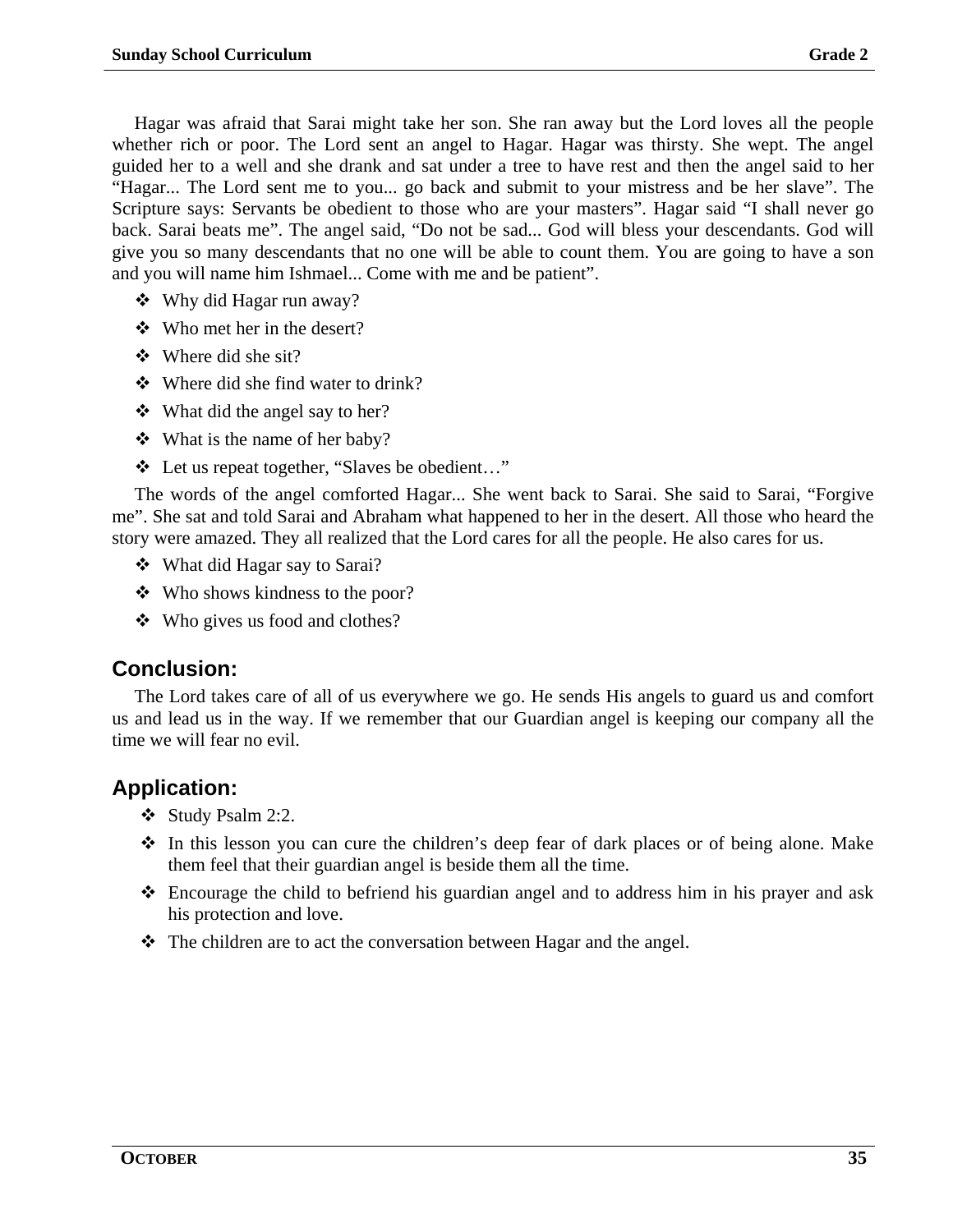## **Week 4 - The Censer**

## **Objective:**

- $\triangleleft$  Teach the children the meaning of the censer
- $\cdot \cdot$  Teach the children the importance of the censer in worship

#### **Memory verse:**

"In every place incense shall be offered to My name" (Malachi 1:11)

#### **References:**

The Church the house of God, By Father Tadros Malaty

### **Introduction:**

- $\triangleleft$  Review the previous lesson and verse
- When our Lord Jesus Christ was born, three kings from the East came and visited him. One of them gave him a gift of frankincense. This is what we use today in the church when the priest raises incense. This gift meant that our Lord is a high Priest.

## **Lesson Outline:**

- $\clubsuit$  In the Old Testament we read how the Jews used to offer incense to God.
- $\cdot$  In the New Testament, the angel came to Zachariah while he was raising incense in the Temple, to announce to him the birth of John the Baptist
- $\cdot$  In our worship today the priest raises incense in the evening during Vespers, in the morning during Matins, and during the Liturgy
- $\hat{\mathbf{\cdot}}$  The censor is usually made of brass or silver in the shape of a cup. This cup is suspended on three chains from which it can be swung during incensing
- These three chains remind us of the Holy Trinity. The Father sent His Son. The Son obeyed the Father, and the Holy Spirit came upon Virgin Mary for the incarnation of the Son
- $\cdot$  Inside the censer, the deacons put a lit charcoal, and then the priest puts incense on the charcoal.
- $\hat{\mathbf{v}}$  The censer with the coal burning with fire represents St. Mary carrying our Lord Jesus Christ as the Incarnate Son of God.
- The smoke that rises from the burning of incense is like our prayers rising to God with our needs
- The bishops or the priests are the only ones who can raise incense. People like you and me are not allowed to put incense in the censer.
- $\triangleleft$  How many chains are holding the cup of the censor?
- **❖** What do these chains represent?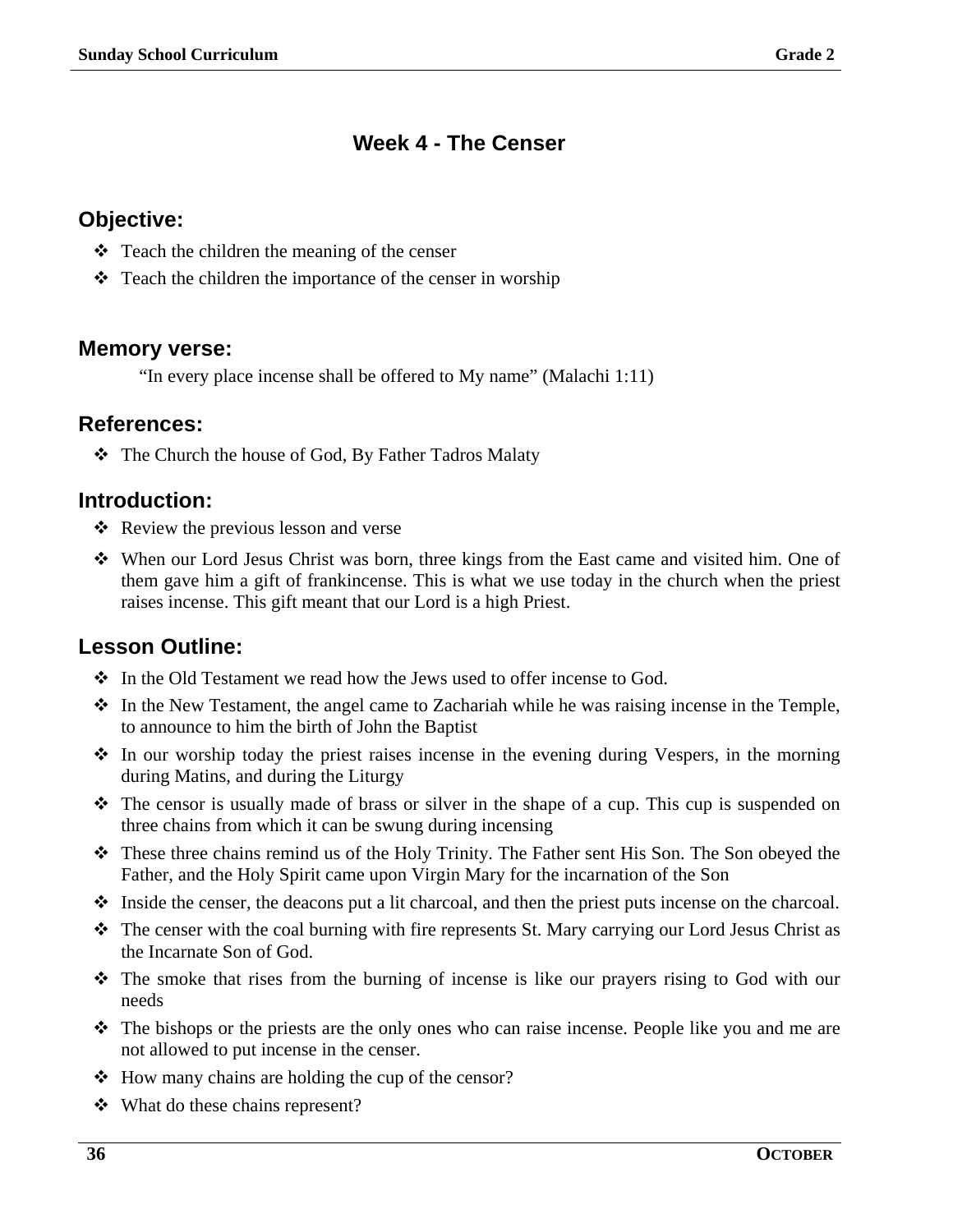- What does the burning charcoal represent?
- Who can raise incense?

## **Conclusion:**

The censor is an important part of our worship in church. It has many meanings for us. The rising of the incense helps us to raise our hearts and prayers to God.

- Show the children the censor and its different parts
- $\div$  Get the children to draw the censor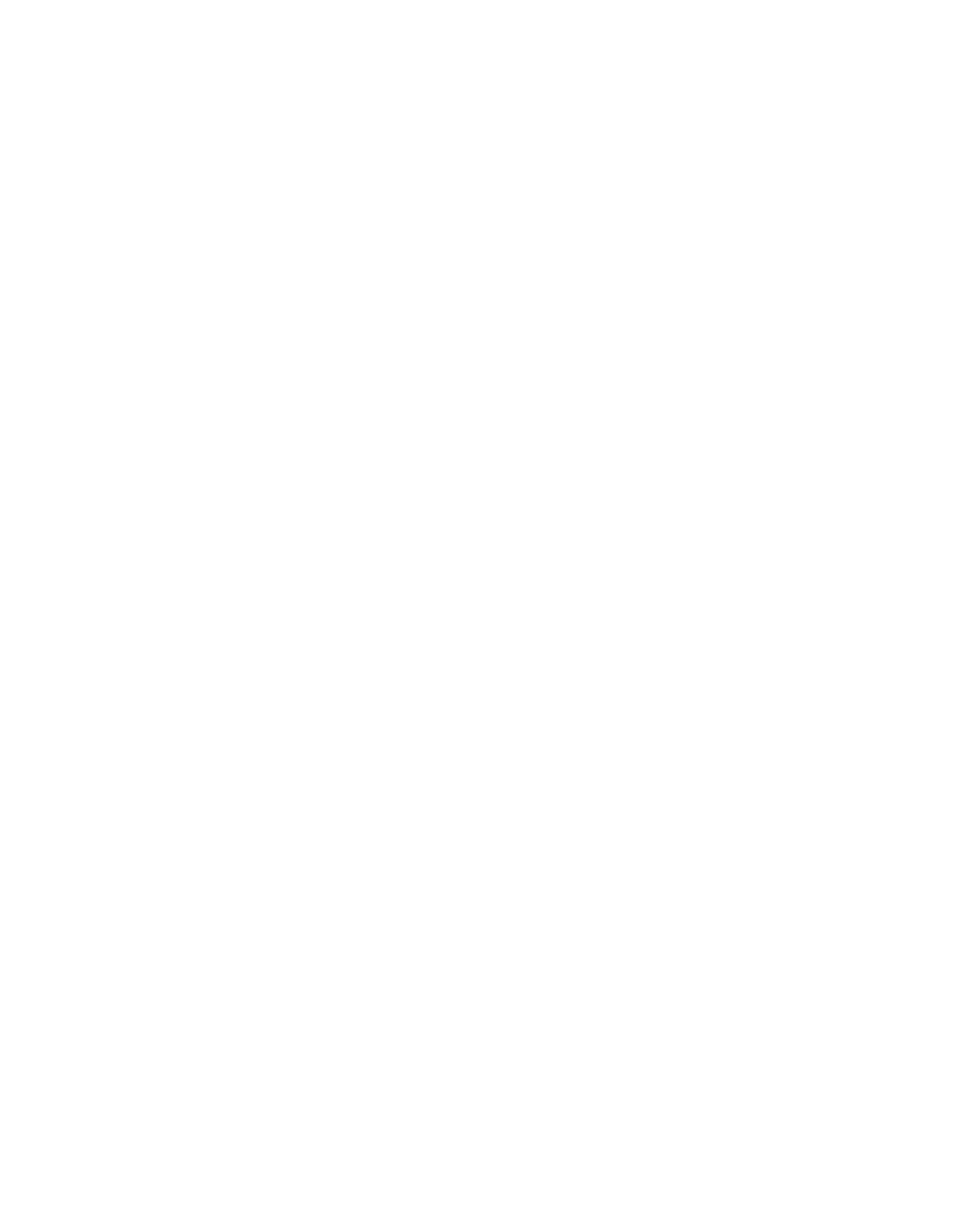## **LESSONS FOR THE MONTH OF NOVEMBER**

- **Week 1-** St. Anastasia
- **Week 2-** Daniel's Three Friends in the Furnace
- **Week 3-** Jesus Calms a Storm
- **Week 4-** Jesus Feeds Four Thousand People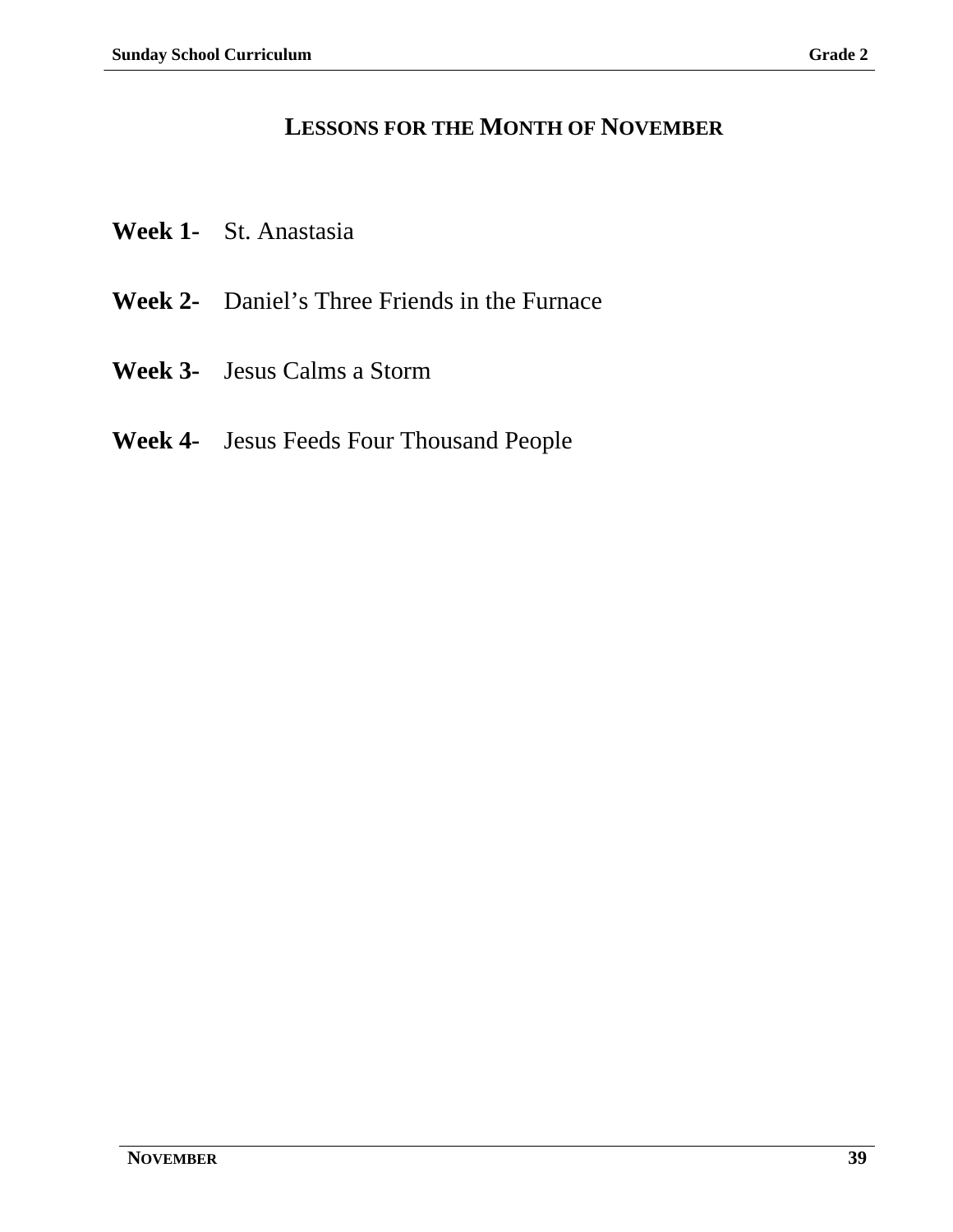## **Week 1 – St. Anastasia**

## **Objectives:**

- Learn the story of this saint
- Learn the life of prayer

## **Memory verse:**

"I will love You, O LORD, my strength" (Psalm 18:1)

## **References:**

Coptic Synaxarium

## **Introduction:**

- $\triangleleft$  Review the previous lesson and verse
- The story of St. Anastasia is a good example of a saint who gave all her life to our Lord Jesus Christ and looked to live with Him forever in heaven.

# **Lesson Outline:**

- St. Anastasia was from a noble family in the city of Constantinople. She was very beautiful and very polite. Emperor Justin, who was married, wanted to marry her as a second wife. She refused and went and told his wife. The empress sent her to Alexandria on a private ship, and she built her convent outside of the city and named it after her.
- When the emperor found out where princess Anastasia was he sent for her, but she escaped and hid herself in the wilderness of Scetis disguised as a prince.
- She met with Abba Daniel, the archpriest in the wilderness and told him her story. He brought her to a cave and asked one of the elders to fill a pot of water for her once a week, and to place the pot at the door of her cave and leave.
- $\cdot$  St. Anastasia remained in this place for twenty eight years, without anyone knowing that she is a woman
- She used to write her thoughts on pieces of pottery and she left them at the door of her cave. The elder who brought her the water, used to take the pieces of pottery without knowing what was written on them and gave them to Abba Daniel
- One day he brought a piece of pottery to Abba Daniel, who wept when he read it and said to his disciple " come with me now to bury the body of this saint" When they entered her cave, St Anastasia was lying down. They exchanged blessings and St. Anastasia asked Abba Daniel "For the sake of God, bury me with what I have on my body"
- Then she prayed and she said good bye to them then she died to go to heaven. They wept and buried her with the very old cloth that she was wearing.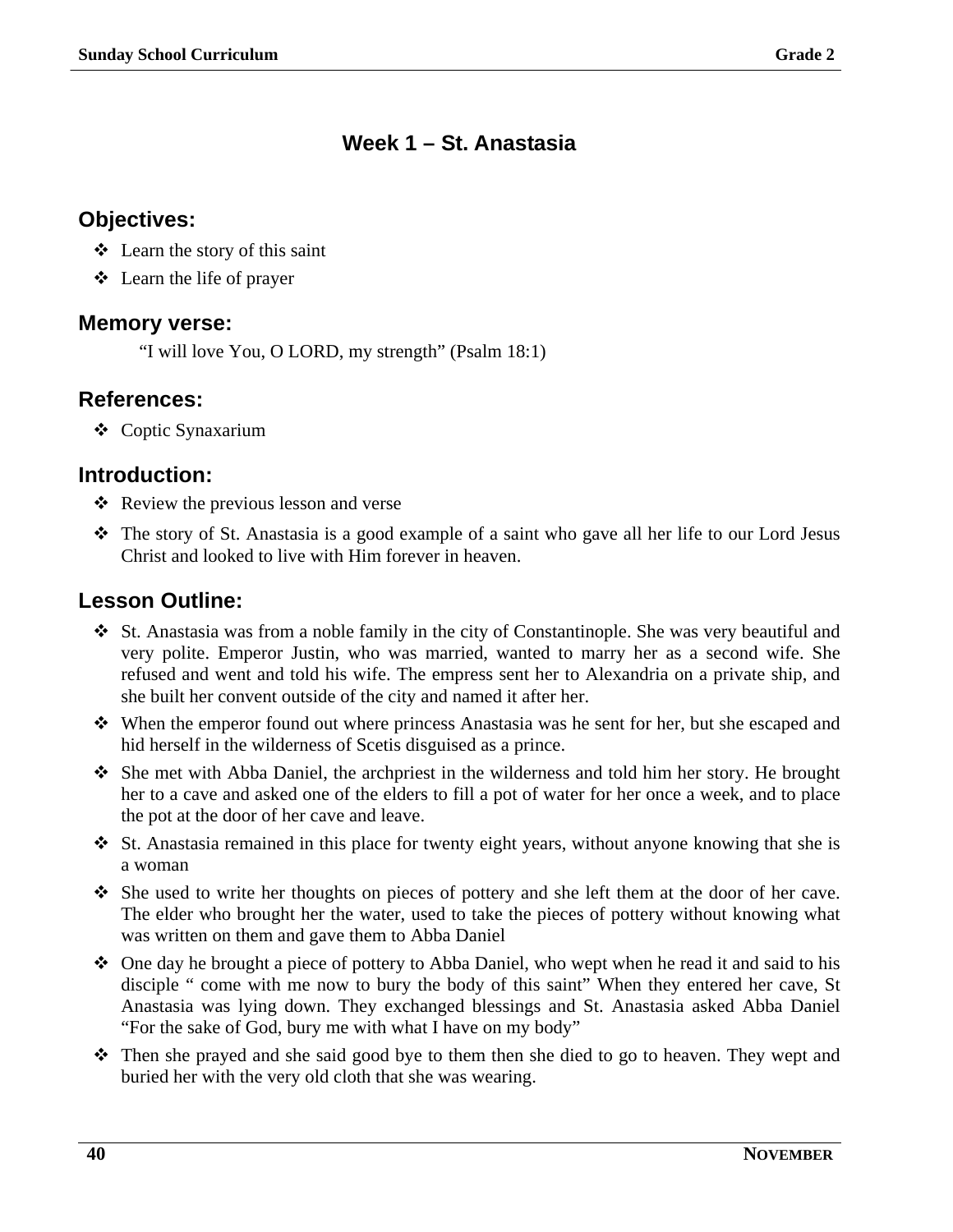- $\bullet$  Our Coptic Orthodox Church celebrates her departure on the 26<sup>th</sup> day of the blessed month of Toba
- What did the empress do for St. Anastasia?
- Who took her in the wilderness and gave her a cave?
- What did St. Anastasia use to write on the pieces of pottery?
- How did Abba Daniel know that St. Anastasia was going to die?

- Encourage the children to read the life stories of the saints.
- Give one of the children a story about another saint and ask him to read it and tell to the rest of the class next week.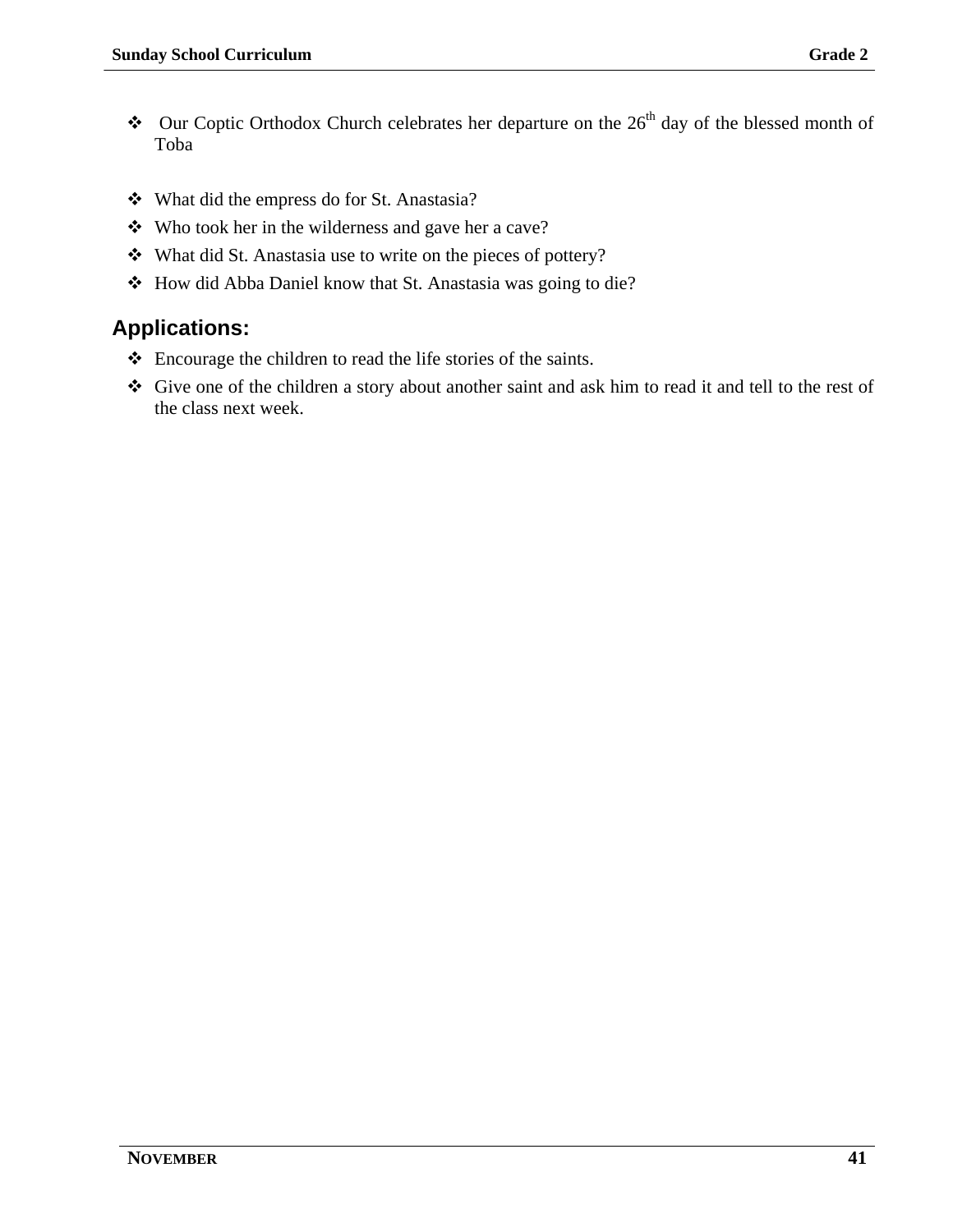## **Week 2 - Daniel's Three Friends in the Furnace**

#### **Objective:**

To learn that God is with us all the time

### **Memory Verse:**

"I will fear no evil; for you are with me" (Psalm 23:4)

## **References**

Daniel 3

### **Introduction:**

- Review the previous lesson and verse with the students
- $\triangle$  Prepare audiovisual material to describe the story.
- Let your introduction be about the fire and its effect so that the children may realize the power and greatness of the miracle in the blazing furnace.

## **Lesson Outlines:**

King Nebuchadnezzar had a great big statue made of gold all over. He ordered all the people to bow down and worship the statue as soon as they heard the sound of the trumpet. Anyone who would not worship the statue would be thrown into the blazing furnace. Shadrach, Meshach and Abednego did not worship the statue because they worship and loved God. When the king knew that the three young men refused to worship the statue, he flew into a rage and threatened that he would throw them into a blazing furnace. But the three young men said that their God whom they worshipped was able to rescue them from the blazing furnace and save them from his power. Each one prayed: "I fear no evil for you are with me"

- $\bullet\bullet\text{ What is the name of the king?}$
- $\bullet\bullet\quad$  What did he do? What was his religion?
- What are the names of the three young men?
- \* To whom did they pray? Let us say together: I fear no evil.

The king lost his temper and his face turned red with anger at the three young men because of their frankness and the way they answered him. He ordered his men to heat the furnace seven times hotter than usual. And he commanded the strongest men in his army to tie the three men up and throw them into the blazing furnace. The flames burnt up the guards who took Shadrach, Meshach and Abednego to the furnace. The three young men were not tied. But they were four men walking about in the fire instead of three. The fourth man was like a Son of God and their hair was not even burned. Who do you think was the fourth one? The king was amazed... the king and his men heard the three men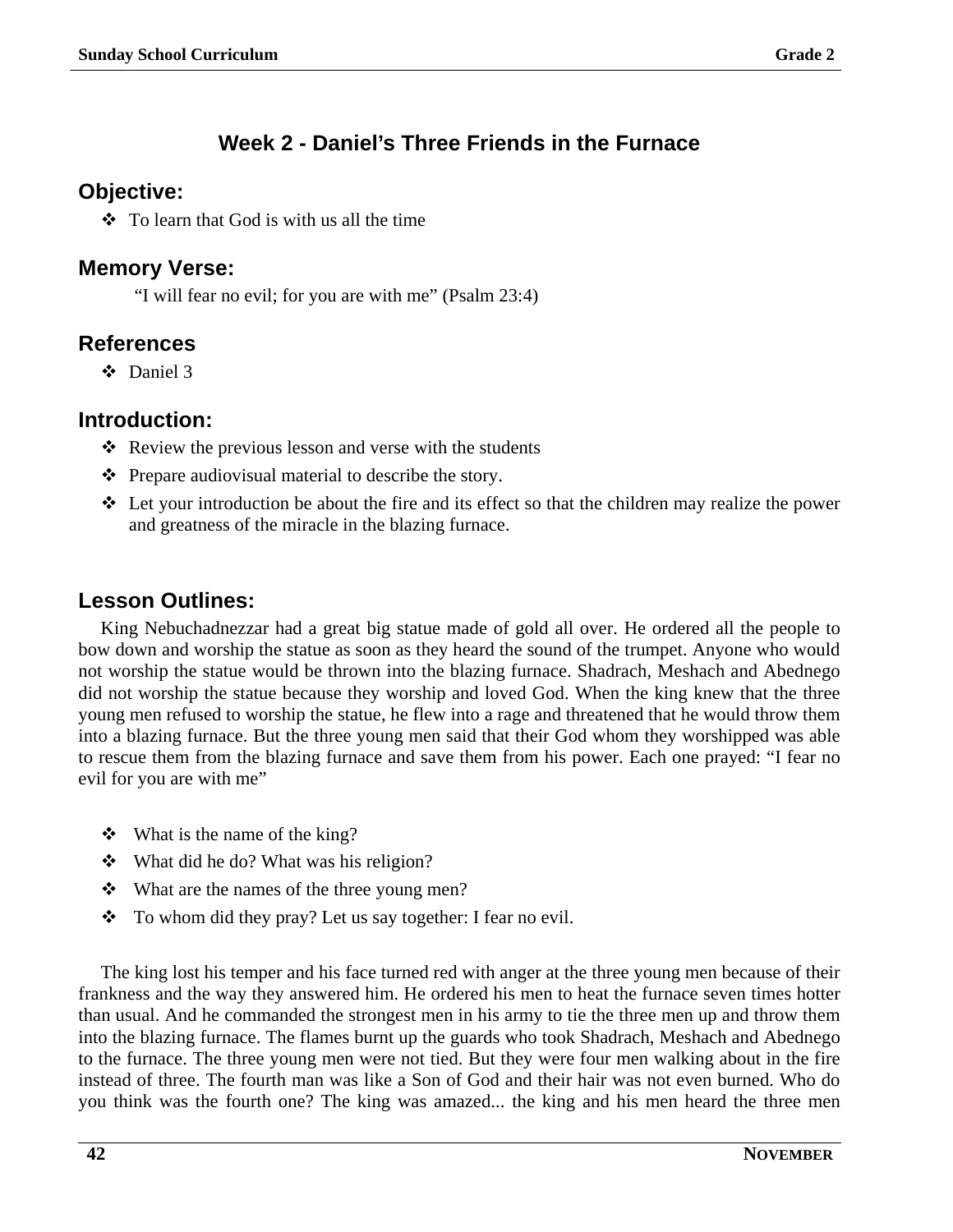singing a hymn of praise. And we sing with them, "Come O righteous people… Come..." The king ordered them to go out of the furnace. The three men came out without any harm and the king glorified the Lord.

- Why did the three young men refuse to worship the statue?
- What did they say to the king?
- $\triangleleft$  How did the king punish them?
- Did the fire affect them?
- Who was walking with them in the furnace?

## **Conclusion:**

The three young men were brave and were not afraid of fire they knew that God will be with them wherever they go. Because of their faith God turned the fire into coolness.

- Do not imitate the bad people but stick to the Lord. When anyone annoys you say, "I will fear no evil; for you are with me".
- Teach the student part of the midnight praises with the hymn of the three young men in the furnace.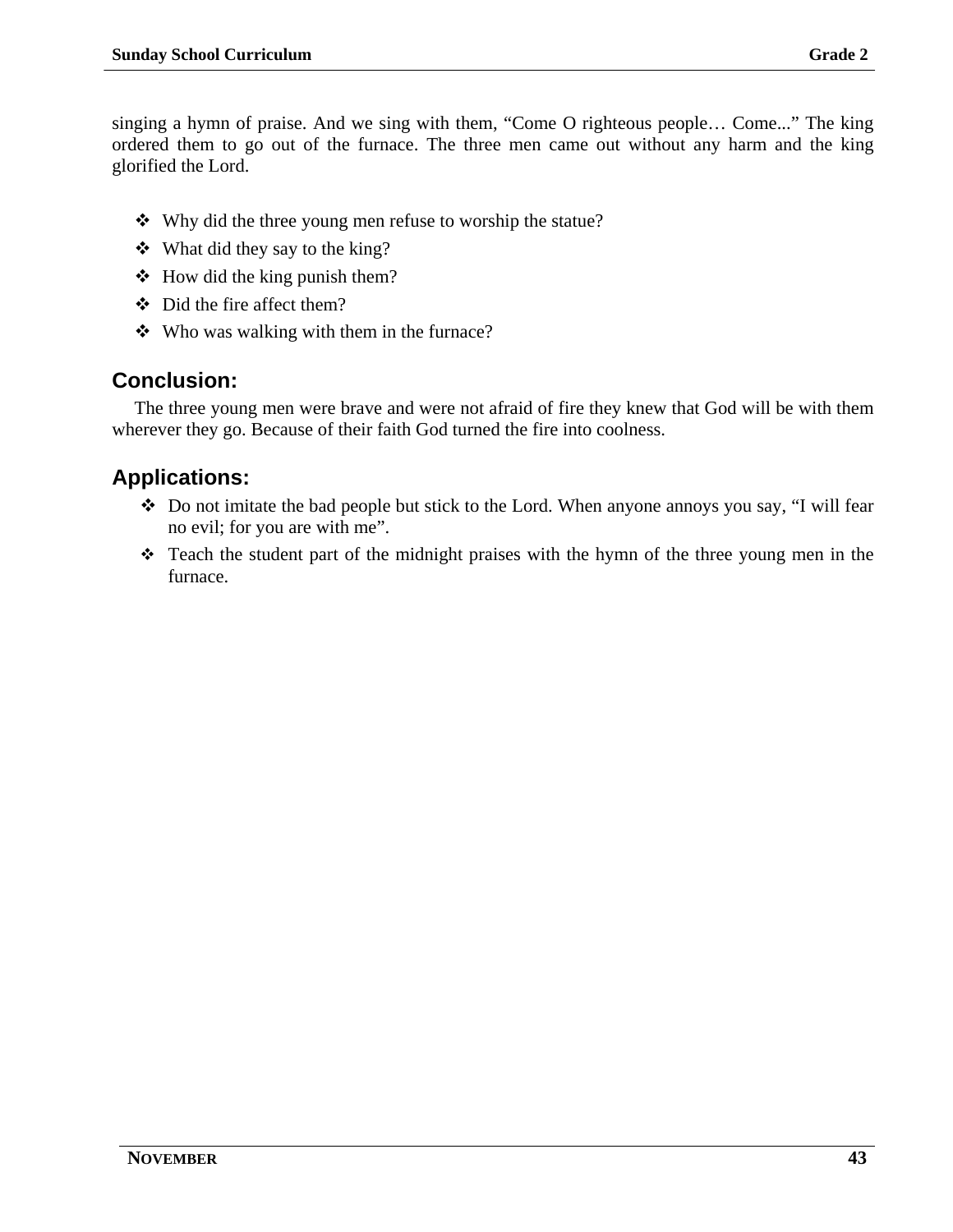## **Week 3 - Jesus Calms a Storm**

## **Objective:**

God saves us from troubles if we depend on him.

## **Memory Verse:**

"It is I, do not be afraid" (Mark 6:50)

# **References**

❖ Matthew 8

## **Introduction**

- $\triangle$  Review the previous lesson and verse with the students
- Bring two pictures; a picture of a ship suffering from the waves and winds, and the other picture of the same ship when there is calm and the Lord stands pointing with His finger.
- Means of Illustration:
- = A sailing boat of wood or paper.
- = A net.
- = Plastic fish.

These things are needed for many lessons so they should be available.

- $\triangleleft$  Talk about winds, boat and fishing
- Who of you have ever been in a ship? A sea journey (voyage) is enjoyable.

# **Lesson Outline:**

Once upon a time, Jesus Christ went into a boat and his disciples followed Him. How many disciples did Jesus Christ have? . They gradually started sailing into the sea and going deeper and deeper far away from the land. Then a great wind started to blow from each side….FOOO FOOO. The waves were getting higher and higher and was hitting the boat very hard from every side. The boat was swinging and the water was started to enter the boat. The disciples were scared that they were going to drawn in the sea. Surprisingly, Jesus Christ was asleep in the middle of all of that. The disciples ran and woke Him up and with great fear they told Him: we are going to drowning in the water..can you save us? But Jesus said to them " Why are you fearful, O you of little faith?" With one firm word from Him, suddenly the sea and the wind became calm. The sea and the wind both obeyed His word in seconds. The disciples were very surprised and amazed that even the nature, the sea and the wind, obey Him.

What did the Lord Jesus say to the sea…to the winds?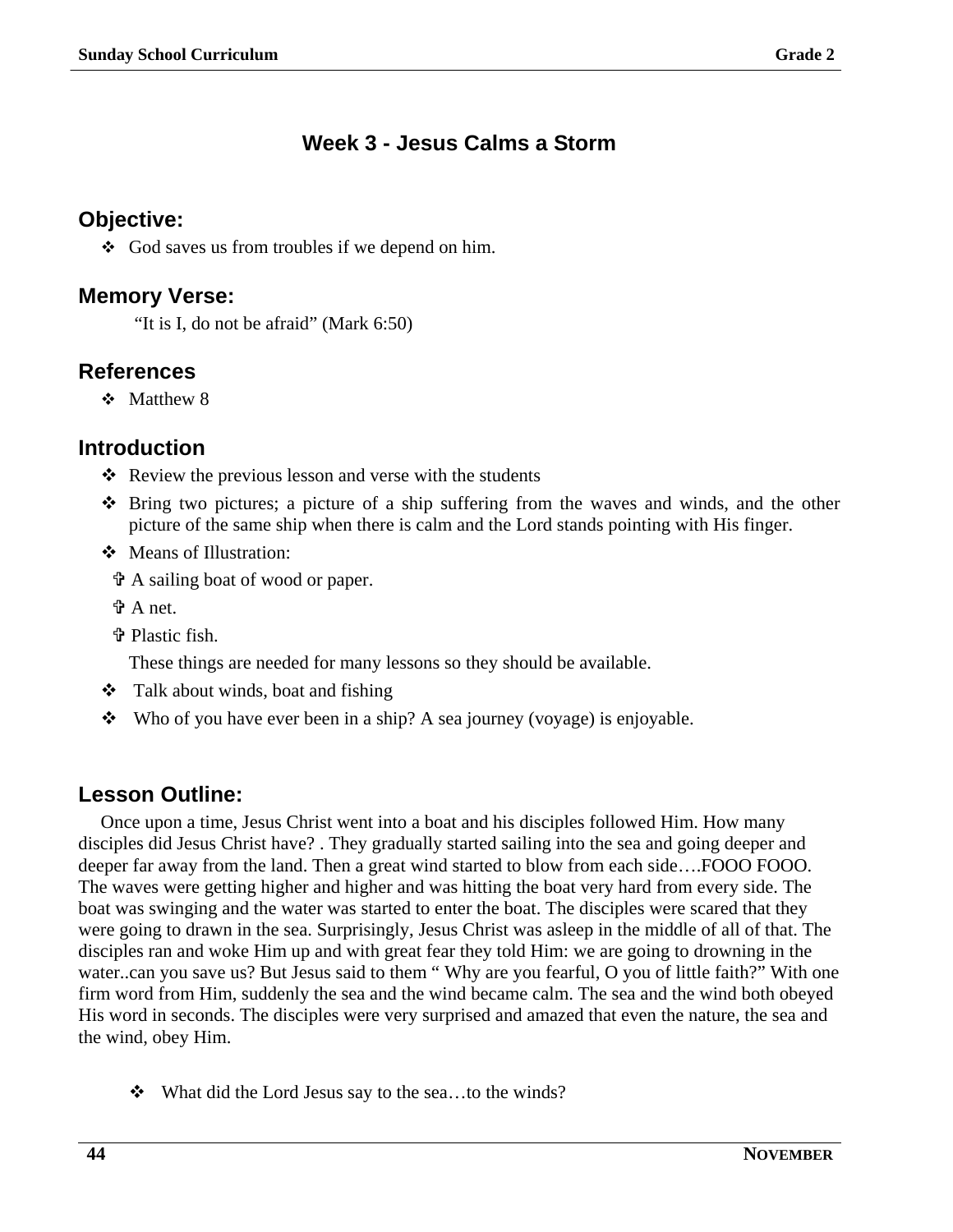- What should you do if you walk in a dark place? What should you say?
- Mention the occasions on which the Lord cared about you... Mention the verse "It is I, have no fear".

## **Conclusion:**

God wants us to have faith that He is with us all the time, thus nothing can harm us. He will protect us and save us from every bad thing. We have to trust Him and depend on Him in every thing and not be afraid from anything.

- The Servant should ask the children about what makes them afraid and comforts them with the fact that the Lord Jesus is with them and can drives their fear away.
- Color the picture if it is not colored.
- \* Review the hymn of the three young men from mid night praises with the students.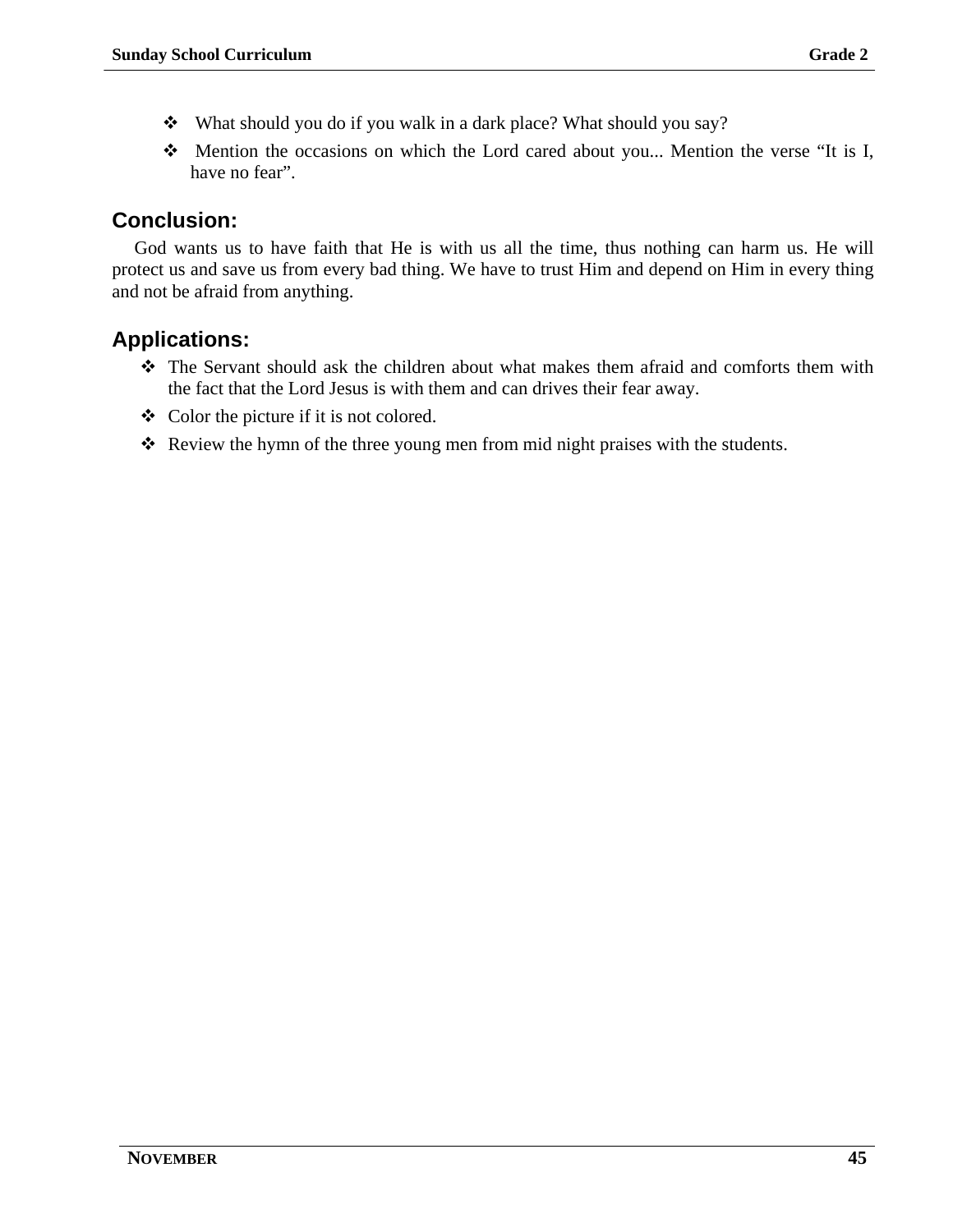## **Week 4 – Jesus Feeds Four Thousand People**

### **Objective:**

God cares about our needs.

#### **Memory Verse:**

"It is more blessed to give than to receive" (Acts 20:35)

## **References:**

- ❖ Matthew 15
- $\div$  Mark 8
- John 6

## **Introduction**

- $\bullet$  What is the miracle we spoke about last week?
- What must we do before we have our meal?
- Who gives us food?

Bring a model of few fish and seven small loaves... You can draw them on any piece of paper.

## **Lesson Outline:**

A little boy went on a journey with Jesus... His mother gave him seven loaves and few fish. The boy took the loaves and the fish and went to listen to Jesus Christ. When he found Jesus Christ, Jesus was surrounded with thousands of people. They were all listening to His sweet words. They all stayed with Jesus for three days without food and Jesus felt that they must be very hungry by now. So, Jesus asked His disciples if they have any food. The disciples said that the people are too many and it is impossible to be able to feed all of them here in the wilderness. So, Jesus asked them how many loaves do you have? They said there is a boy here who has only seven loaves and few fish. So, Jesus asked the people to sit down on the ground. He took the 7 loaves and fish and blessed them and started to break and gave them to His disciple to give to the people. So, everybody had enough to eat and was filled. Moreover, there were seven baskets of leftover extra. Everybody was amazed how Jesus Christ blessed the seven loaves and few fish to feed four thousand men with their wives and children.

When Jesus was comfortable that everybody is full and they are not hungry any more, he let them go back to their homes.

- ❖ Why were the people surrounding Jesus Christ?
- $\triangleleft$  What did the disciples say?
- $\triangleleft$  How many loaves and how many fish were there?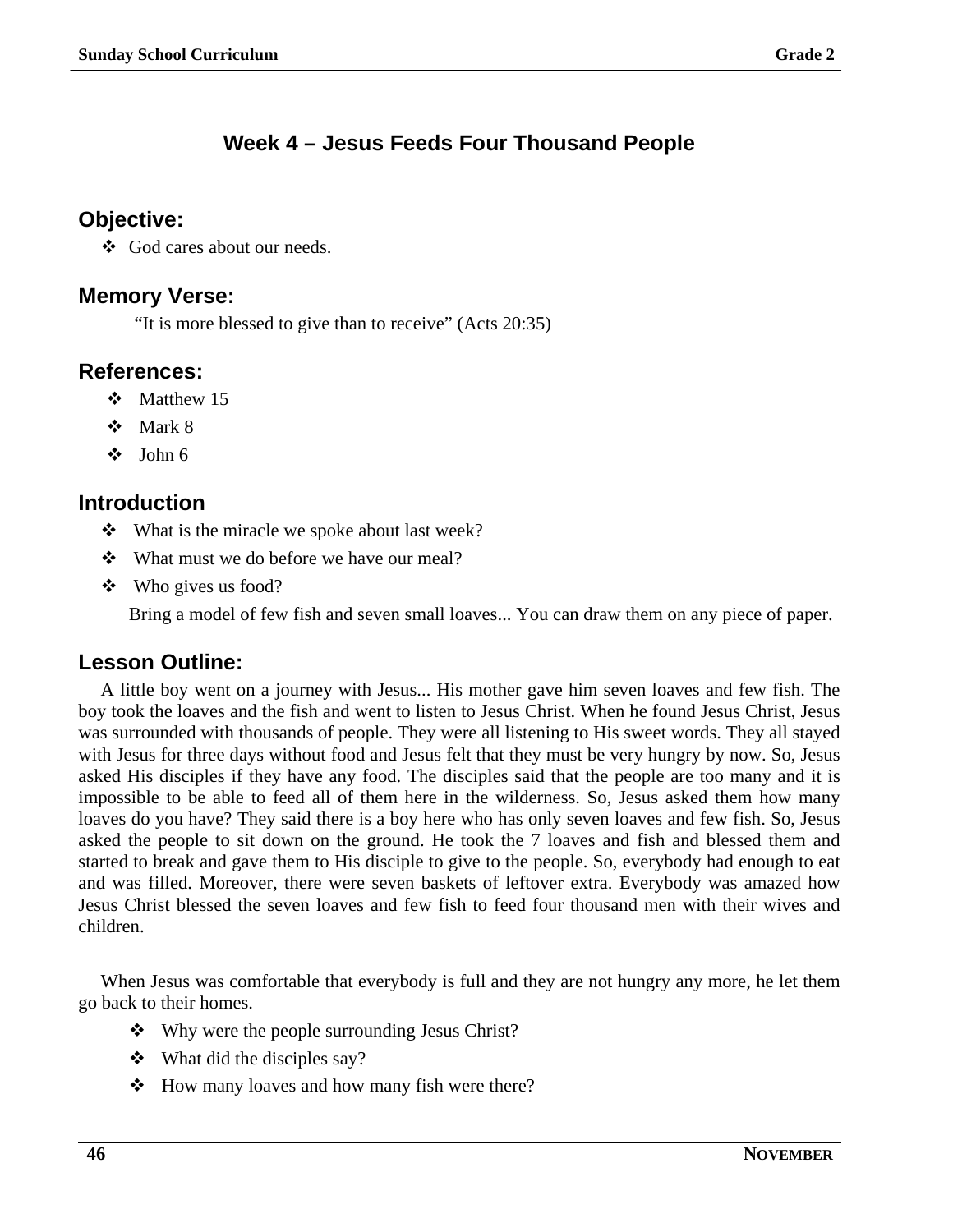- ❖ How many baskets were filled with broken pieces?
- $\triangleleft$  Mention the verse: It is more blessed to give....

## **Conclusion:**

Christ gives us enough food to eat and be satisfied and have some food left. He also can bless the very little and make it a lot. This was a great miracle that shows how kind and caring Jesus Christ is to the people. He would not let them leave without feeding them

- Make the sign of the cross before you eat and pray that Jesus may bless the food...
- $\triangle$  Draw a fish on a piece of paper, trim the paper and color it
- Concentrate on the principle of order and let the children be trained on order and cleanliness. Draw their attention to the fact that every thing in the church should be done in order.
- $\hat{\mathbf{v}}$  The Lord Christ gave food to the disciples and the disciples gave the people. Draw the children' attention to the fact that we should respect and honor the priests and that the children should kiss the priest's hand.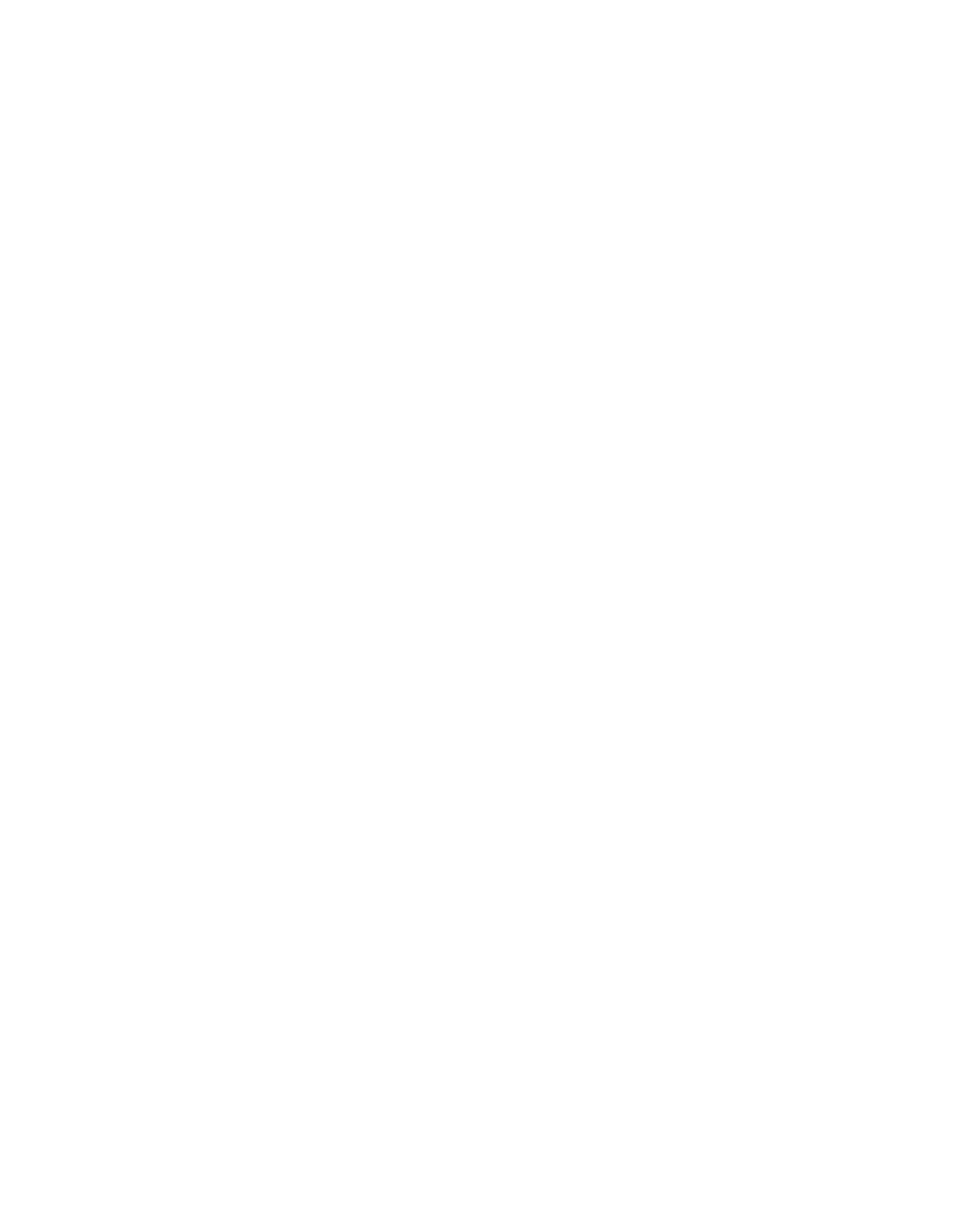## **LESSONS FOR THE MONTH OF DECEMBER**

- **Week 1-** Philopater Marcorious
- **Week 2-** St. Nicholas: The Real Santa Claus
- **Week 3-** The Birth of John the Baptist
- **Week 4-** The Star of The East and The Wisemen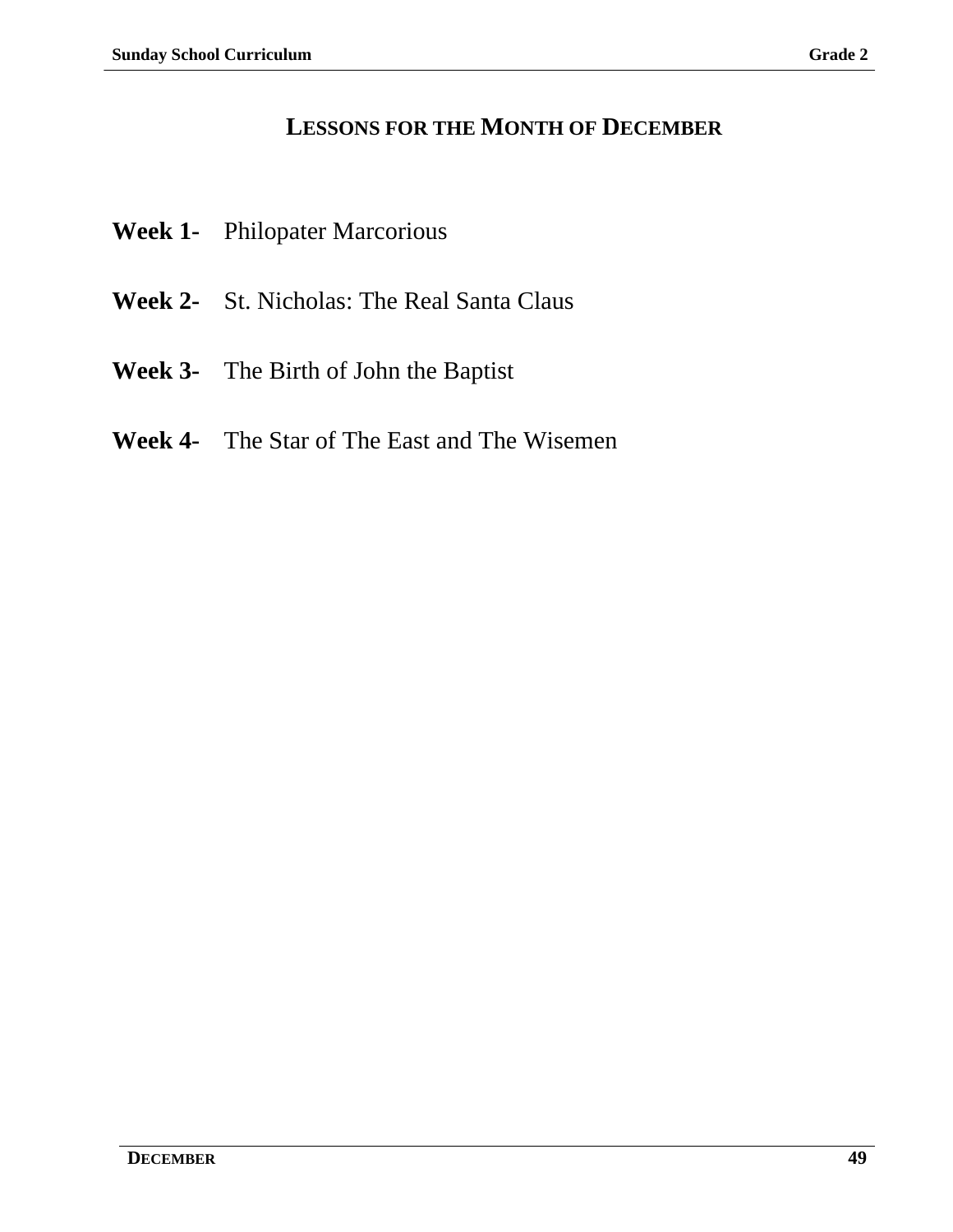## **Week 1- Philopater Marcorious**

## **Objective:**

To know that God support His children through His angels

### **Memory Verse:**

" He who overcomes shall be clothed with white garments" (Revelation 3:5)

## **References:**

- Highlights from the life of the great martyr Marcorious- from the Monastery of Abo Safeen
- $\cdot \cdot$  The Senxyrium- the 25<sup>th</sup> day from the month of Hatour.

## **Introduction:**

- \* Review with the students the previous lesson and verse.
- $\triangle$  Ask the students if they know of any heroes or strong men from the Bible. They can tell you briefly their story if they know it.
- $\div$  Show them the picture of Philopater Marcorious and ask them who is this?
- What is the meaning of philopater? (The lover of God)
- Why does he have two swords?

## **Lesson Outline:**

Marcorious was born in Romania from two good Christian parents. His parent's names were Noah and ship " Safena". They were kind parents who took care of the poor and celebrated the angels feast especially angel Michael. Marcorious was a nice boy, good-looking and very polite. He learned the Bible very well and the basics of the Christian faith. He loved God very much and obeyed Him. Marcorious became a soldier in the army when he was only 17 years old. He was courageous and strong. So, he became a leader in the army very quickly.

One day Emperor Desius asked his army to go and fight the enemy. St. Marcorious. Was one of the soldiers in the army at that time. St. Marcorious went to the war as the Emperor asked them. During the war the angel of the Lord appeared to St. Marcorious dressed in white cloth and full of light. The angel had a sword of light with him in his hand. The angel told St. Marcorious that

God has sent him to help St. Marcorious and lead him to victory. Then the angel gave him the sword of light in his hand and told him that this will help you win the war. St. Marcorious took the sword from the angel. Thus he had two swords the one he was carrying to go to war and the second one that he got from the angel. This gave him a lot of strength and power and was able to win the war against his enemy. The victory was a great victory and the Emperor was very happy with him so he gave him medals and even made him a higher leader.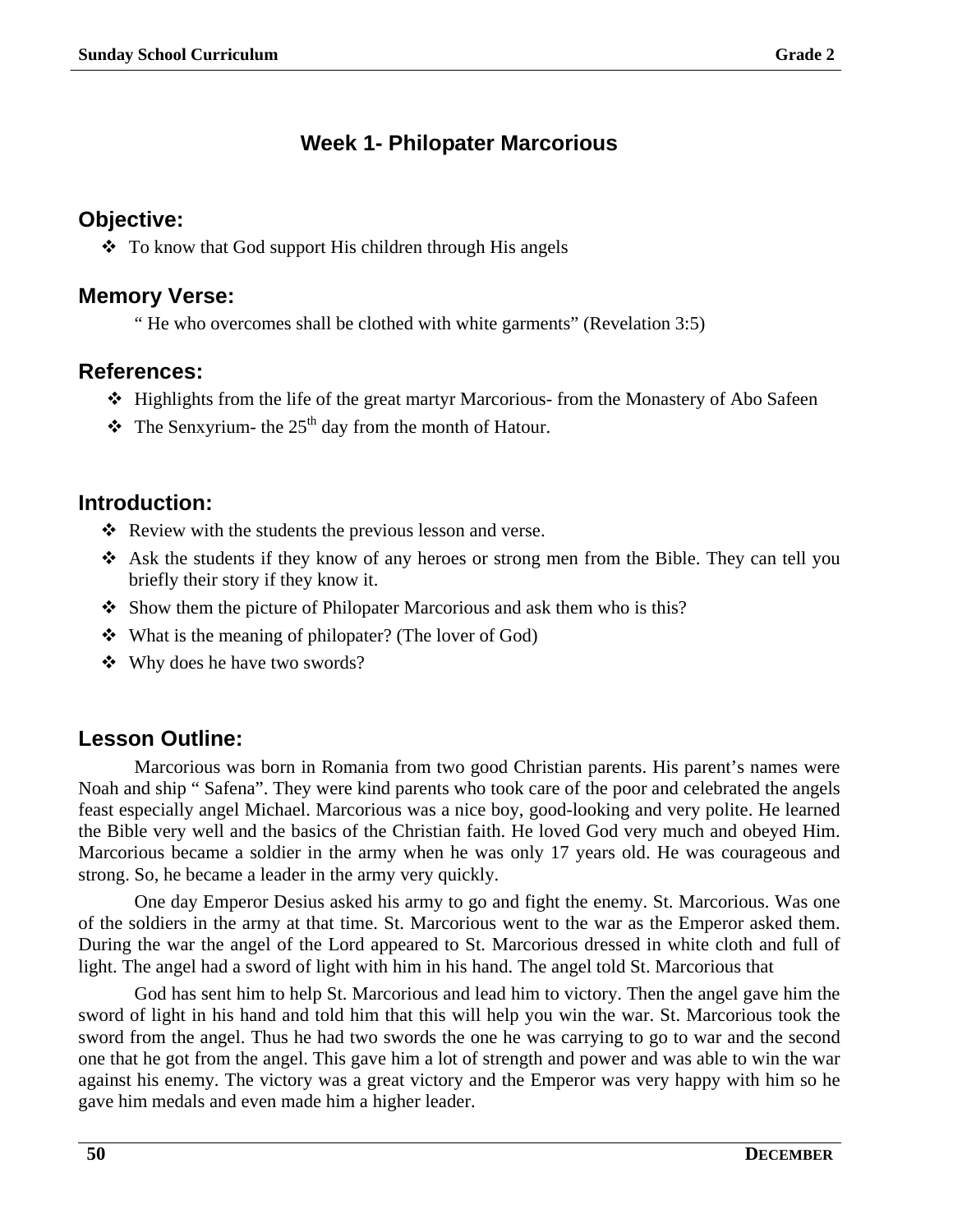So, do you know now why does St. Marcorious has two swords, one in each hand?

The rest of the story of St. Marcoriuos is not suitable for this age.

#### **Conclusion:**

God always helps and protects his children. He sometimes sends His angels to help people and save his children. St. Marcorious loved God and God also loved him and sent His angel to help him win the war.

- Search for a story of another hero in the bible or the saints who won a battle. Ask your parents to help you at home to find another story.
- Color the picture of S. Marcorious.
- \* Review the hymn of the three young men from mid night praises with the students.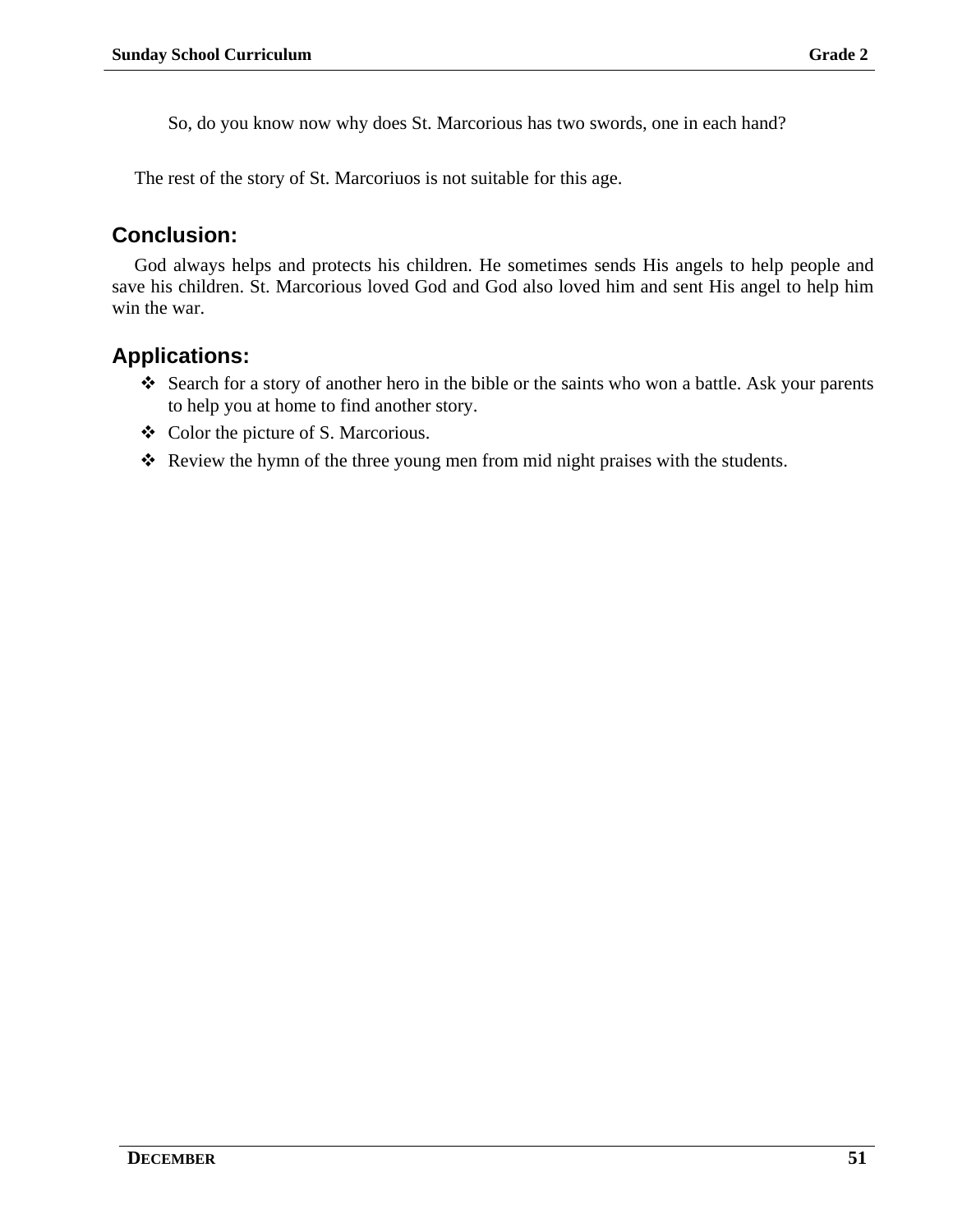## **Week 2 - St. Nicholas: The Real Santa Claus**

#### **Objective:**

To learn that Santa Claus is actually a real saint in the church.

### **Memory Verse:**

"God loves a cheerful giver" (1Corinthian 9:7)

### **Reference:**

The Coptic Synaxariun- the tenth of Kiahk

### **Introduction:**

- \* Review the previous lesson and memory verse with the students.
- $\clubsuit$  Ask them what do they now about Santa Claus? And what is the est thing they like about him?
- Do you know that Santa is really a saint in our church and his name is St. Nicholas? Let us find out today the story of St. Nicholas.

## **Lesson Outlines:**

This saint is the true personality behind the story of St. Claus or Baba Noel, who used to leave gifts for children on Christmas Eve.

He was from the city of Mora, his father's name was Epiphanious and the name of his mother was Tona. They were rich, as well as God-fearing people. They had no children to bring joy to their hearts and to inherit their money.

Then God had pity on them, answered their prayers and gave them this saint. God made him holy and blessed since he was a little boy. When he reached school age, he demonstrated, through intelligence and knowledge that he learned far more from the Holy Spirit than he did from his teachers. He learned all the teachings of the church since his young age and he became a deacon.

He became a monk in a monastery wherein his cousin was the abbot. Because he was very good, they made him a priest when he was only nineteen years old. God gave the gift of performing signs and healing the sick.

There is a famous story in his life that says…there was a very rich man in the city of Mora who lost all his wealth. He had three daughters who had passed the age of marriage, and could not marry them because of his poverty. Satan caused the man to think that he should make his daughters live in sin so that they might get their food by doing bad jobs. God revealed to St. Nicholas the thoughts which were in this man's head.

St. Nicholas took one hundred dinars of his father's money and tied it up in a sack, and during the night he threw the money into the window of that man's house. When the man found the gold, he was astonished and rejoiced exceedingly and was able to give his eldest daughter away in marriage. During another night the saint threw another hundred dinars into the man's house and the man was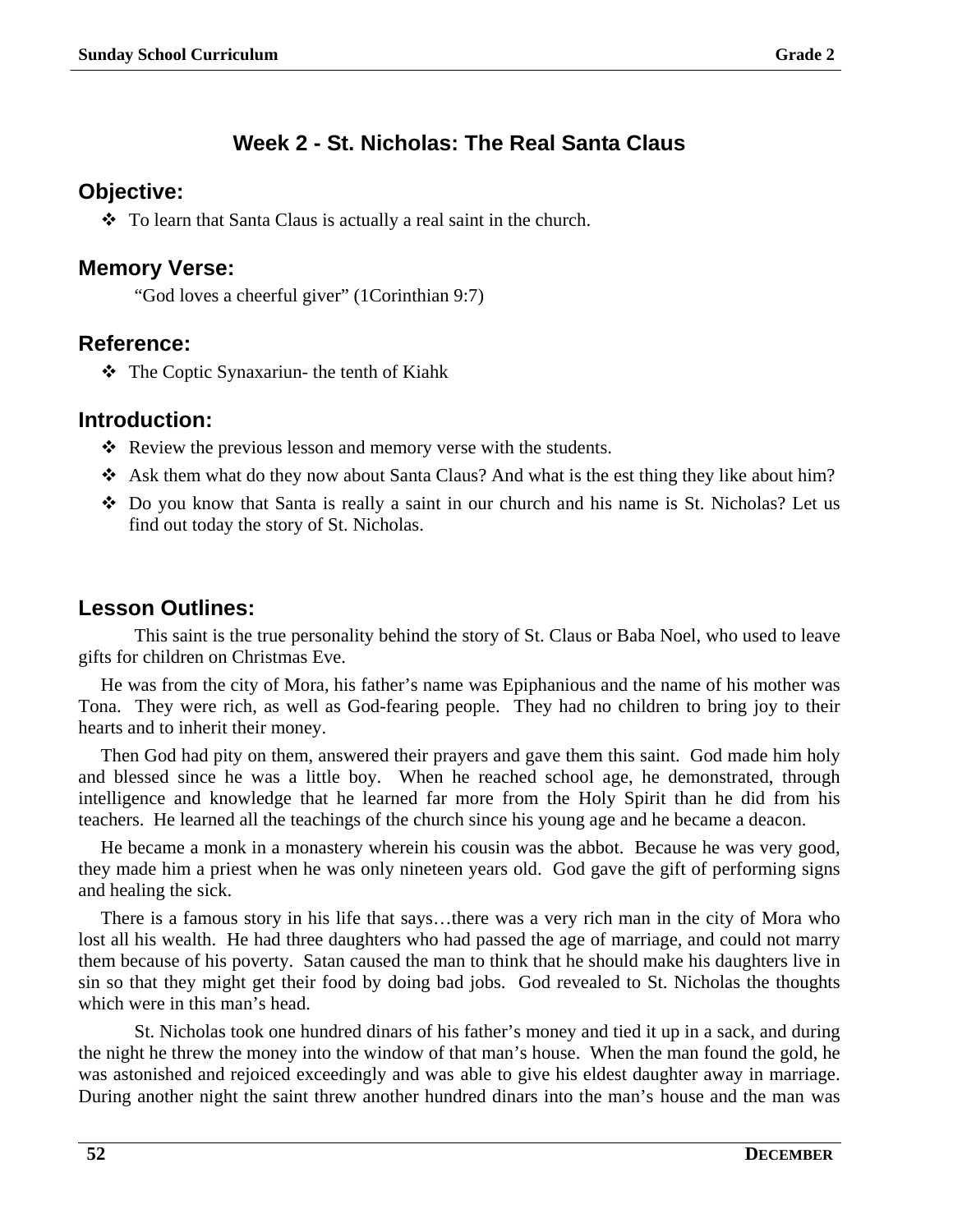able to give his second daughter away in marriage. The man wanted to know who this charitable person was.

The third time when the saint threw the gold into the house, the man was watching and immediately when he felt the drop of the sack, he went out of his house running to see who was throwing the gold to him. He found the kind bishop St. Nicholas and the man bowed down at his feet and paid him great homage and thanked him because he saved his daughters from poverty and from a life of sin. The saint refused to accept any thanks and asked them to thank God.

## **Conclusion:**

St. Nicholas is known for his generous giving that is why all the children ask him to bring presents and goodies during Christmas time. We also have to be generous like St. Nicholas and give others from what we have.

- $\triangleleft$  Give some of what we have to a poor child in Christmas.
- Share what we have with others.
- Color a picture for St. Nicholas (Stanta Claus)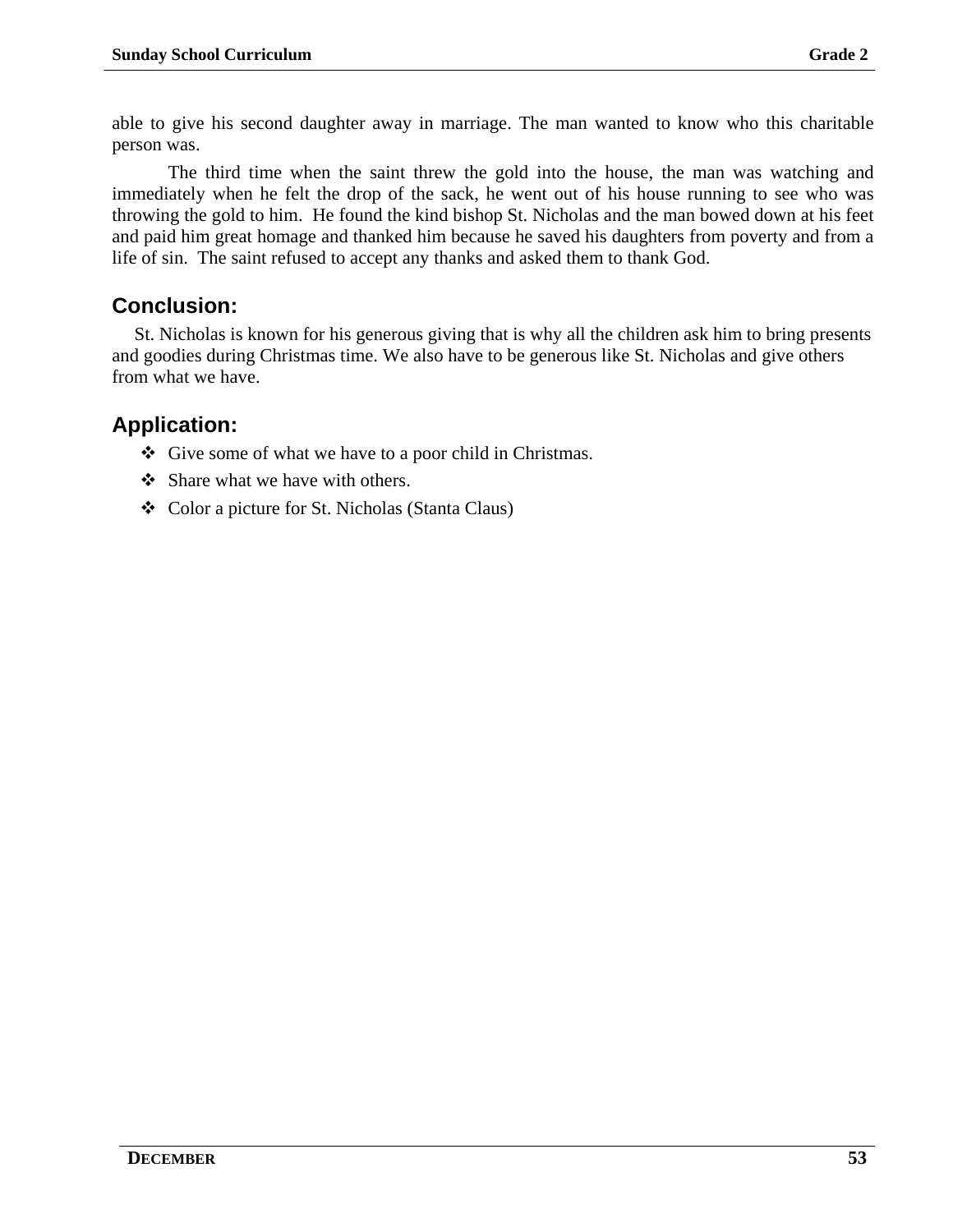# **Week 3 - The Birth of John the Baptist**

### **Objective:**

• To show how John the Baptist prepared the way for the coming of the Lord.

#### **Memory Verse:**

"Prepare the way of the Lord" (Luke 3:4)

or

"Do not be afraid, Zechariahs, for you prayer is heard" (Luke 1:13)

## **References**

- $\div$  Matthew 3:1-12
- $\cdot \cdot \cdot$  Luke 1: 5-23, 1:57-80
- $\div$  Luke 7:27

### **Introduction:**

- Review the previous lesson and memory verse with the students
- Bring a placard to write the angel's announcement of John's birth to Zechariah, a censor to stand for service in the temple.
- For acting the story, bring a picture of an angel (a wing vestments).

## **Lesson Outline:**

- Zechariah and Elizabeth his wife raised prayers and supplications to the Lord so that the Lord may give them a child. The Lord answered their prayers when they were old.
- Zechariah saw a vision in the sanctuary while offering his service.
- The Lord has promised and answered his prayers.
- The angel announces the birth of John.
- Zechariah was silent because he did not believe the angel.
- Zechariah left the Sanctuary and was silent… people were amazed... Zechariah went home...
- Zechariah told Elizabeth about his vision through writing on a placard.
	- What are the names of the priest and his wife?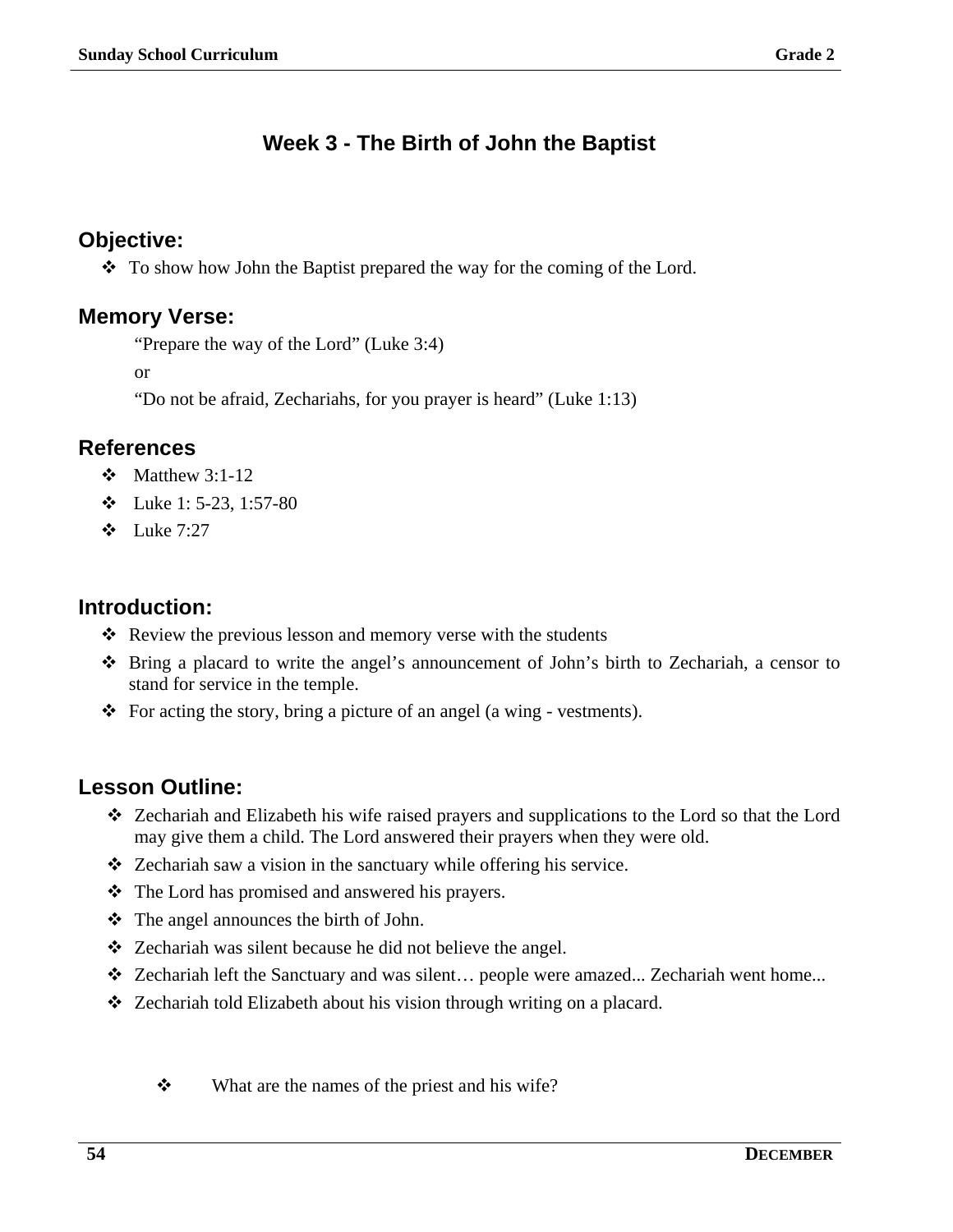- What did they pray for?
- What did the angel say to Zechariah?
- Why did Zechariah not believe?
- ❖ How could Zechariah tell his wife about the good news?

Let us repeat together: Make his paths straight.

Write the names of the Archangels for the students to memorize.

## **Conclusion:**

God listens to our prayers even after a long long time. We may even forget about it but God does not forget our prayers.

- $\div$  Study the Annunciation to Zechariah (Luke 1:13-17)
- The children act this scene: Zechariah and the angel.
- \* Resort to gestures Students should study the Biblical texts necessary for important situation.
- Memorize the names of the Archangels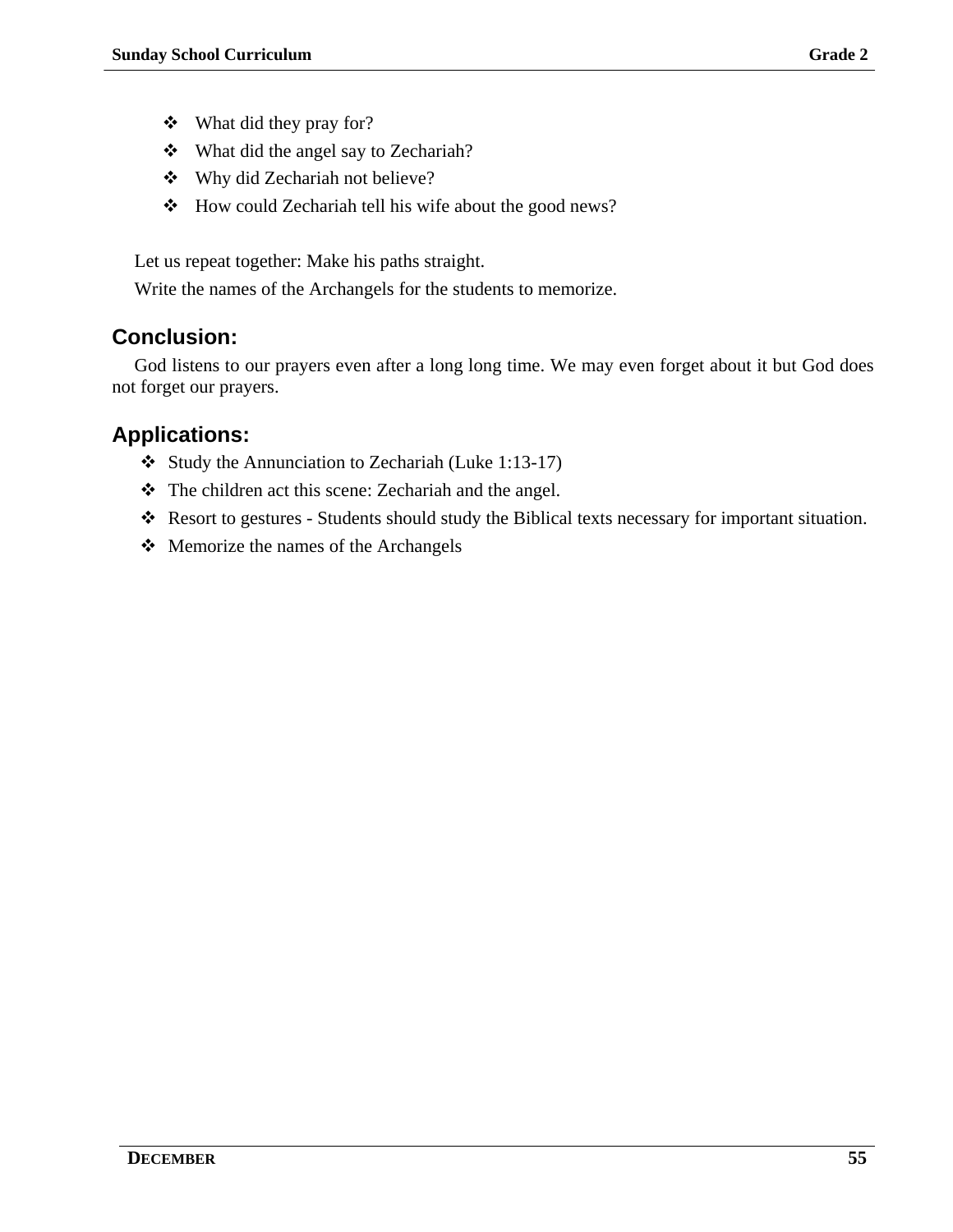## **Week 4 – The Star of the East and The Wisemen**

### **Objective**

- To feel the joy of receiving the baby Jesus .
- $\cdot \cdot$  To know the blessing of giving more than taken

## **Memory Verse**

"For we have seen his star in the East, and have come to worship him" (Matthew 2:2)

## **References**

 $\div$  Matthew 2:1-12

## **Introduction**

- \* Review the previous lesson and verse with the students.
- $\triangle$  Prepare audiovisual aids for the lesson or even a video

Jesus Christ we pray to be guided with Your light, to live according to Your Ward and rejoice always because we have You in our hearts.

# **Lesson Outlines:**

The angel Gabriel visited Mary in Nazareth and told her she would give birth to the Son of God Jesus Christ.

Mary gave birth to Jesus in Bethlehem the City of David. She wrapped him in clothes, and laid him in a manger.

That night, an angel appeared to shepherds who were taking care of their cheeps and goats. He told them the Savior, the baby Jesus was born in Bethlehem.

The Angel said they would find the baby Jesus in a manger. Other angels appeared, saying: "**Glory to God in the highest, and on earth, peace towards men."** 

The Shepherds left immediately, and found baby Jesus in Bethlehem, they knelt down before Him and praised God for all they had heard and seen. They told Joseph and Mary about the angels.

Wisemen from the east, called Magi, also came to Jerusalem looking for the baby Jesus to give him presents they brought with them. They were guided by an unusual star seeking to worship the newborn King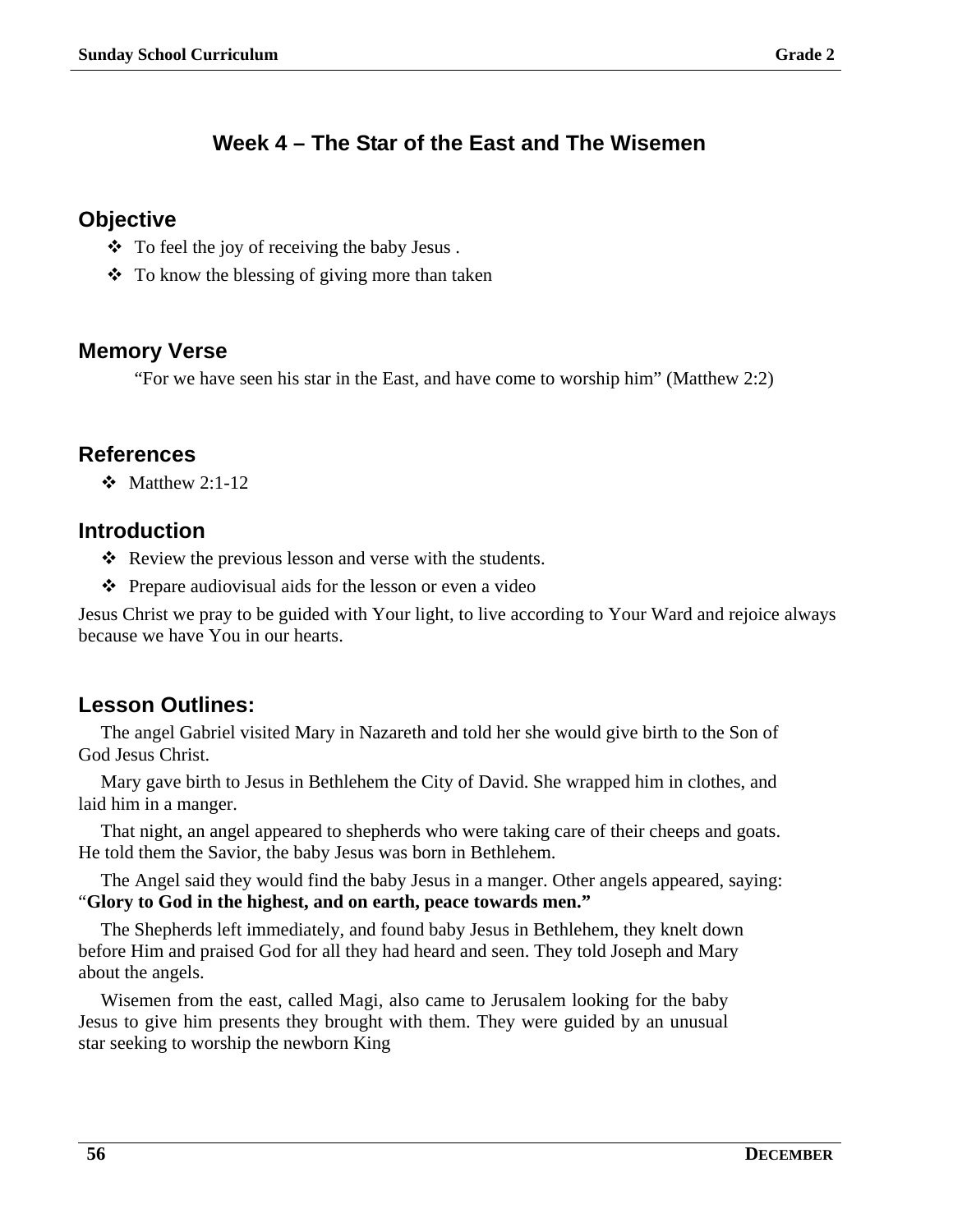The Wisemen first visited Herod, who was the King at that time. They told Herod they are looking for the baby Jesus, the king of the Jews, whose star they had seen. Herod did know where is the baby Jesus is born but he was angry when he heard that there is another king beside him. Herod asked the Wisemen to report back to him when they find Jesus because he wanted to worship the Child.

Herod lied to the Wisemen because he wanted to kill any other king.

The Wisemen followed the bright big star which lead them to where the baby Jesus was. They found the child Jesus, St Mary His mother and St. Joseph in Bethlehem. They worshipped Jesus, and offered gifts of Gold, Frankincense, and Myrrh.

The angel appeared in great glory to them and guided them to another way and not to return to Herod.

- Where was the baby Jesus born?
- What was the name of the King?
- What did the king intend to do?
- $\bullet$  Did the wisemen go back to report to the king as he asked them to do?
- What did the wisemen offer to the Baby Jesus?

### **Conclusion:**

Every body was happy when they saw the baby and the king Jesus Christ, the shepherds and the wisemen. We should also be happy with the memory of the birth of Jesus Christ.

- Start making A manger in the class for Nativity. Let the children help the servants
- $\hat{\mathbf{v}}$  Presenting a gift or help to others in need to make them happy as Jesus Christ gave Him Self to save all of us.
- $\mathbf{\hat{P}}$  Make a star at home like the star of the east and bring it to class next week.
- Memorize at home the verse: "Glory to God in the highest, and on earth, peace towards men."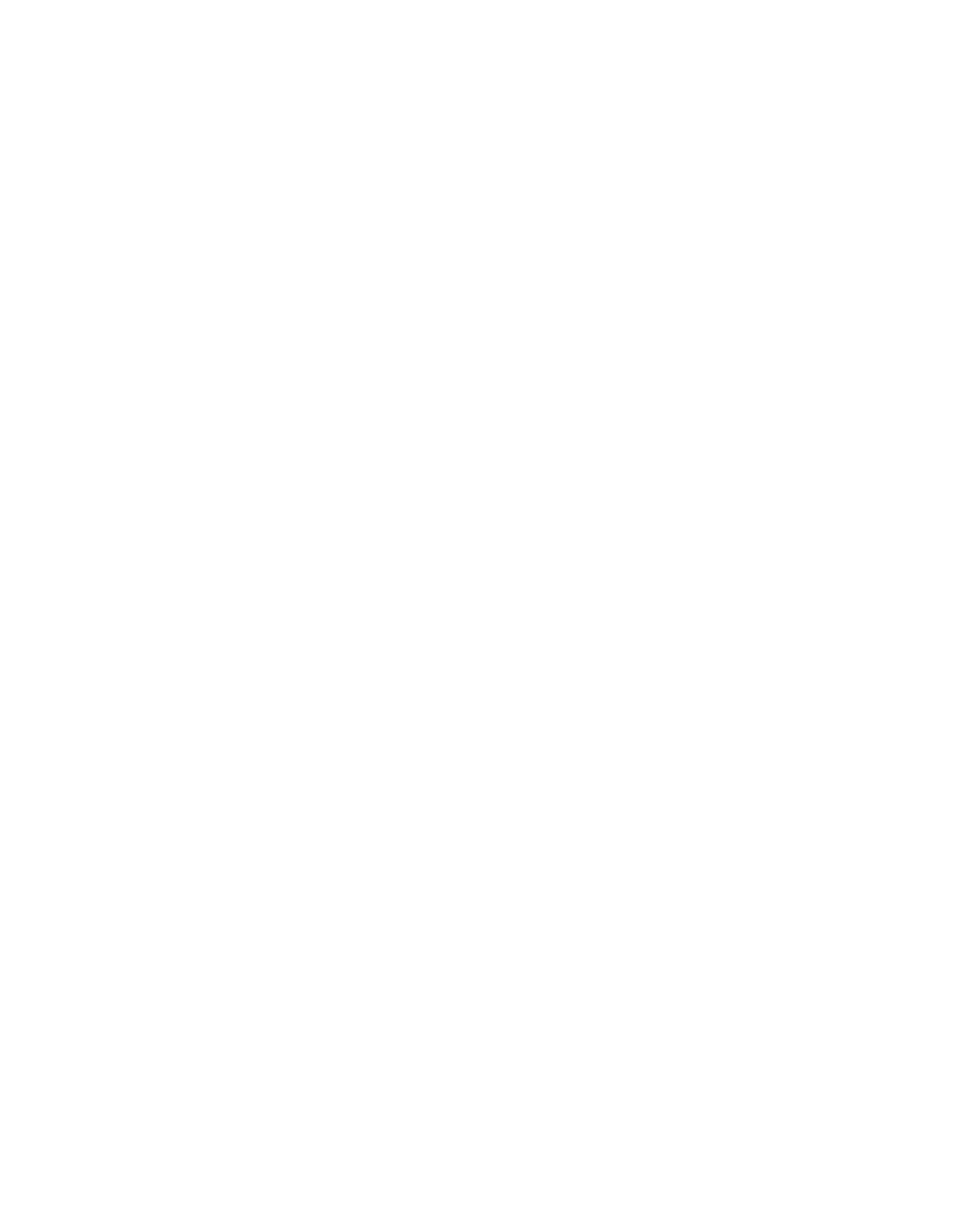# **LESSONS FOR THE MONTH OF JANUARY**

- **Week 1-** Epiphany: Baptizing children
- **Week 2-** The Tower of Babel
- **Week 3-** God appears to Jacob
- **Week 4-** Young Joseph's Sweet Dreams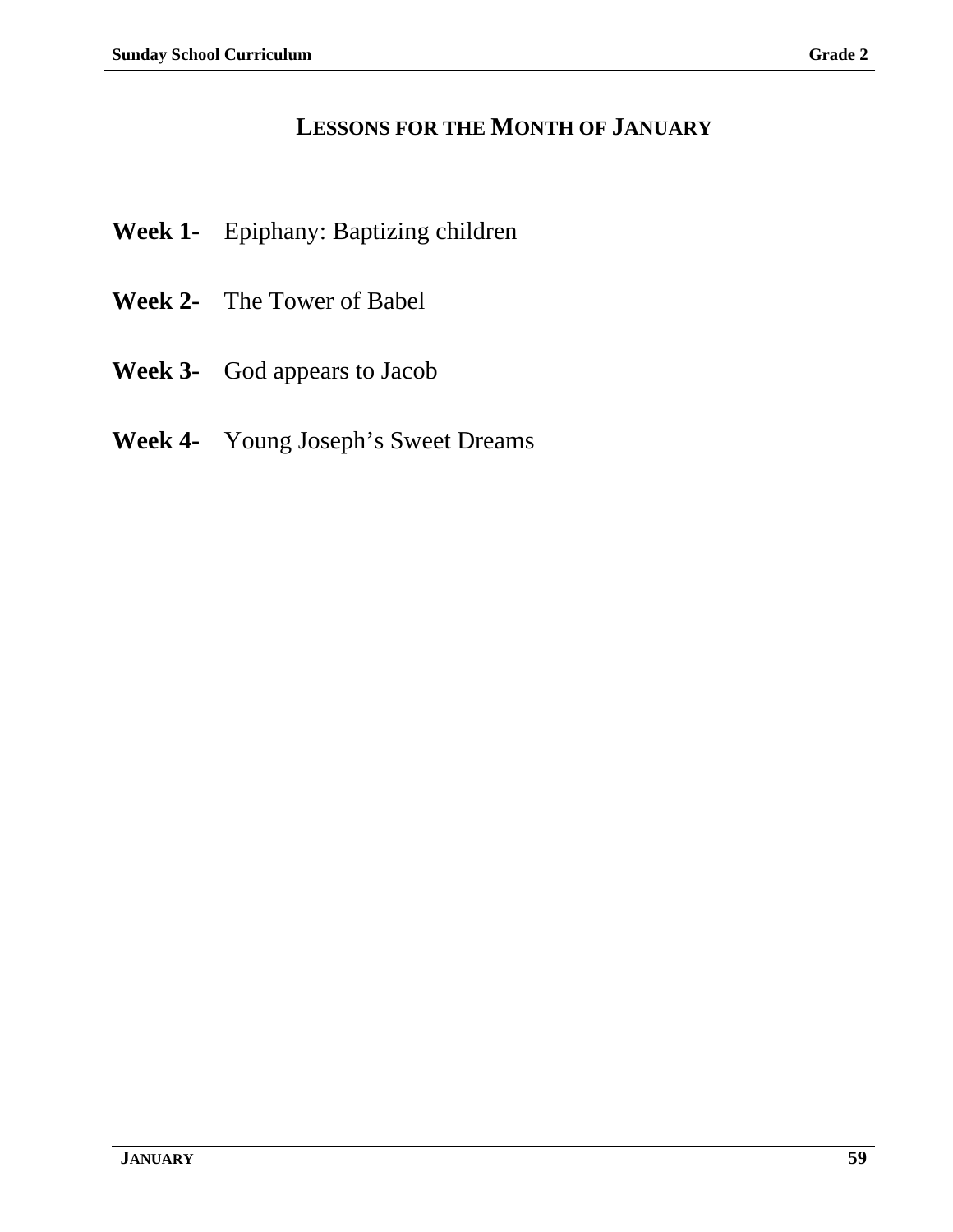# **Week 1 - Epiphany: Baptizing children**

### **Objective:**

 $\triangleleft$  Explain the Baptism rite in a simple way to children.

#### **Memory Verse:**

"Repent and let everyone of you be baptized" (Acts 2:38)

## **References**

 $\div$  Matthew 3:13-18

#### **Introduction:**

- Review the previous lesson and verse.
- $\triangle$  Ask the kids if any of them saw a baby being baptized in church. Emphasize the fact that baptism should be through immersion.
- Means of Illustration:
	- = A visit to the Baptistery.
- = A vessel containing water; a doll, a towel, white clothes, and a girdle.

## **Lesson Outline:**

Miriam and Marcos used to rejoice on Sundays because on that day they go to church in the early morning and enjoy listening to the Liturgy prayers. But today, they are much happier as their father has told them that their youngest brother John will be baptized to become a Christian like them... Marcos' mother prepares the white clothes, which John will be dressed in after baptism.

 $\bullet$  Why is the baptized dressed in white clothes? (as a sign of godliness and cleanliness)

In the early morning the family went to church, to the baptistery. The priest prayed to sanctify the water. He consecrated it with chrism (Myron). Mother looked to the west, held John in her left hand and said, "I renounce you O Satan, all your evil deeds and all your wicked powers."

This is a declaration of our enmity to the devil that wants us to do evil.

Then she looked towards the east and carried John on her night arm and said, "I acknowledge thee O Christ my Lord and all your sincere laws and all your commands, deeds and work that give life.

This is the manifestation of Christian faith.

What did the mother say towards the west and towards the east?

The priest immersed John three times in the baptism font saying: "John, I baptize you in the name of the Father and the Son and the Holy Spirit". Then he took the Chrism bottle (Myron) and anointed John 36 times: the head, the chest, the heart, the back, the hands, the top of the shoulders, and the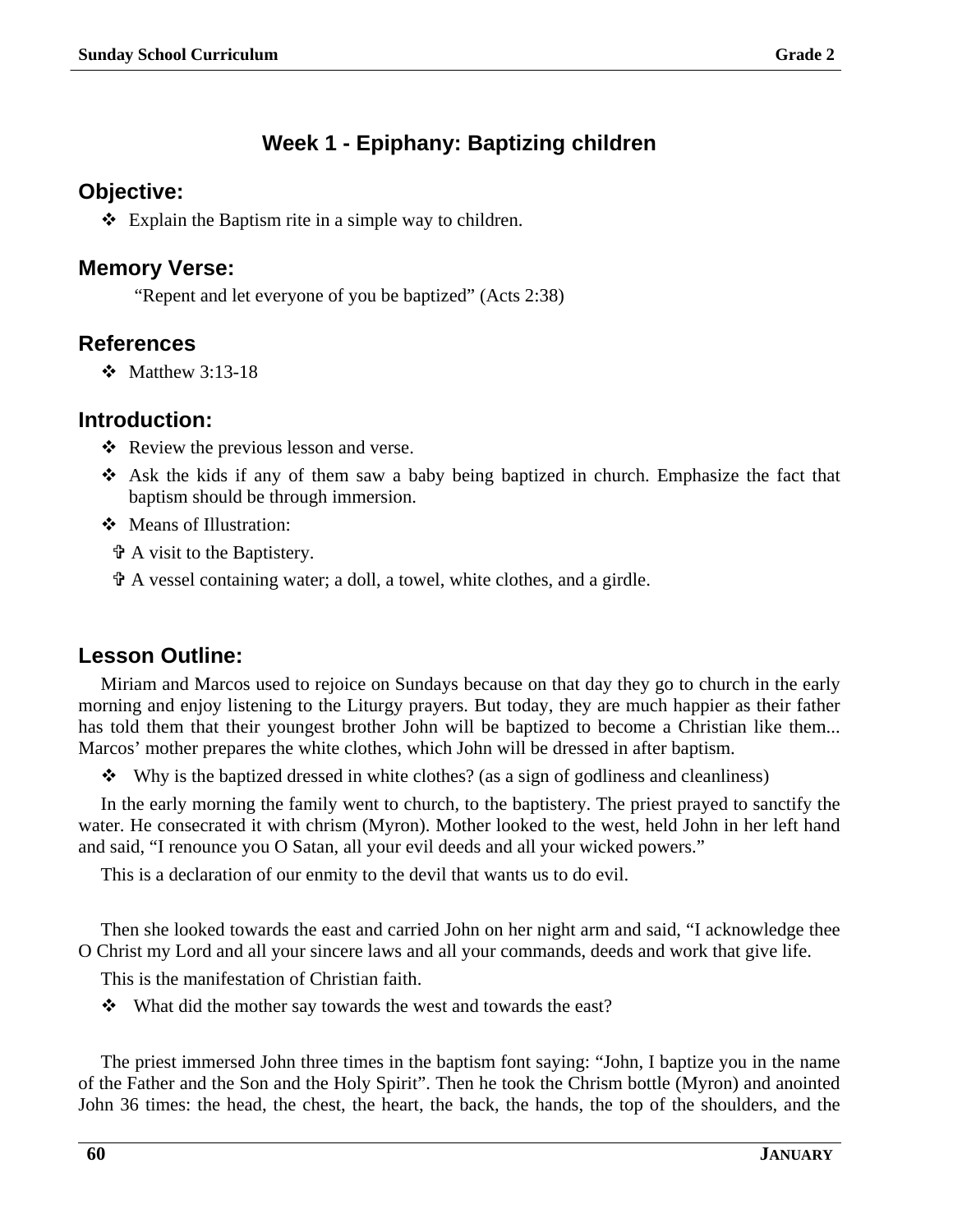palm of his hand and the back of his hand, then he anointed the lower half of the body saying: John, I anoint you with the Holy oil in the name of the Father, the Son and the Holy Spirit.

After having anointed John, the priest prayed "May you be blessed with the blessings of the heavenly creatures and the heavenly angels". Then he breathed into his face saying: "Receive the Holy Spirit and be a pure vessel through Jesus Christ our Lord".

- $\div$  How many times did the priest immerse John?
- $\triangleleft$  How many times did he anoint him?

Then the priest dressed John in white clothes and tied his chest with a red ribbon called a girdle which refers to the power and deep joy and that John has become a soldier in the army of salvation which belongs to our Lord Jesus Christ.

What is the girdle? What does it stand for?

Now mother is considered John's godmother who is responsible for handling John the teachings of the church and for teaching him to take part in the church sacraments. All the members of the family received communion with John then they went back home full of joy because John was baptized.

- What does a godmother do?
- Why were all the members of the family happy?

#### **Conclusion:**

Jesus was baptized like us by immersion in the river of Jordan. John the Baptist was the one who baptized Him. Therefore, all of us get baptized when we are babies.

- Always receive the Holy Communion.
- \* The Servant should direct the children or send a letter with them asking his family to read him the lesson from the Holy Bible.
- Divide the prayer of Thanksgiving into four sections and ask the children to study a quarter each week.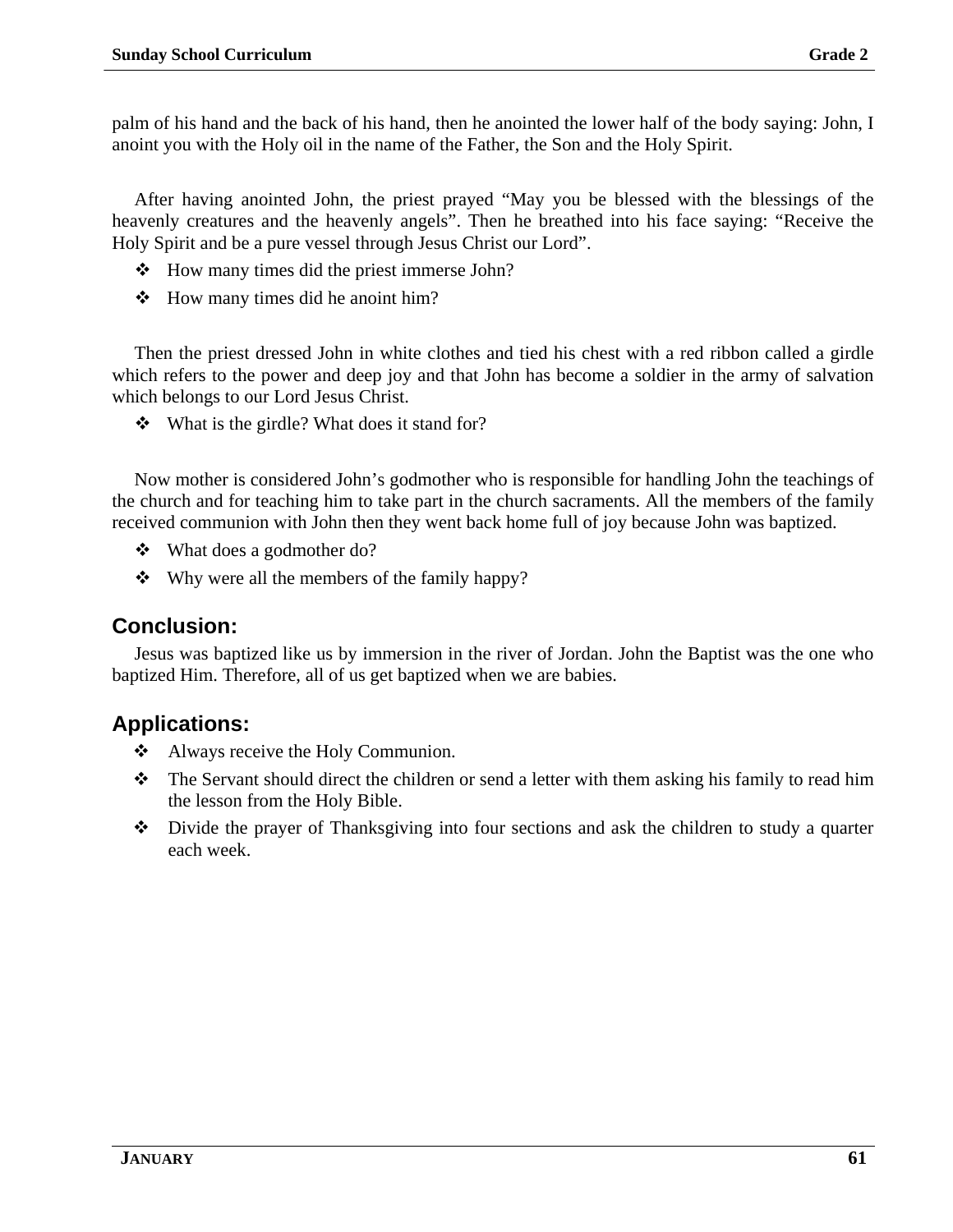## **Week 2 - The Tower of Babel**

#### **Objective:**

Not to be proud of yourself

#### **Memory Verse:**

" Let us build ourselves a city and a tower " (Genesis 11: 4)

#### **References:**

 $\div$  Genesis 11:1-9

#### **Introduction:**

- $\triangleleft$  Review the previous lesson and memory verse with the students
- Ask them if they have seen a tower before? How long was it and where?
- Prepare audiovisual aids to help the students remember the lesson.

## **Lesson Outline:**

Long time ago after the earth was filled with people, they all were speaking one language. They all could understand each other. We do not know which language was it but they all spoke the same language.

Ask the students what languages do they know of?

Then the people on the earth said let us make for ourselves a big..big city with a long …long tower and let us all live in this city and speak this one language. So, what did the people of the earth want to do? They said we are going to make the tower so long that it would reach up to the heaven.

So, they found a nice large land to build their city and their tower "Babel". They started making strong and big bricks to build the city and the tower. They built the city and the very very long tower "Babel". But God was not happy that those people though that they can protect themselves and stay in control if they build the city and the tower. We all know that God is the one who is in control and the one who protects us. But those people did not know that. So, God wanted to teach them a lesson that He is the one in control. So, He changed their languages. Thus instead of them speaking one language, they started to speak different languages and they could not understand each other. One was talking Arabic, the other was talking Chinese and the third was talking Greek …ans so on. All the people were confused. Then, they were divided into different groups and every group lived alone in a different place on the earth and they did not live in the great city they built anymore. The different groups and languages were spread all over the earth.

- ❖ What was the name of the tower?
- Why did the people build a big city and a long tower?
- ❖ How long was the tower?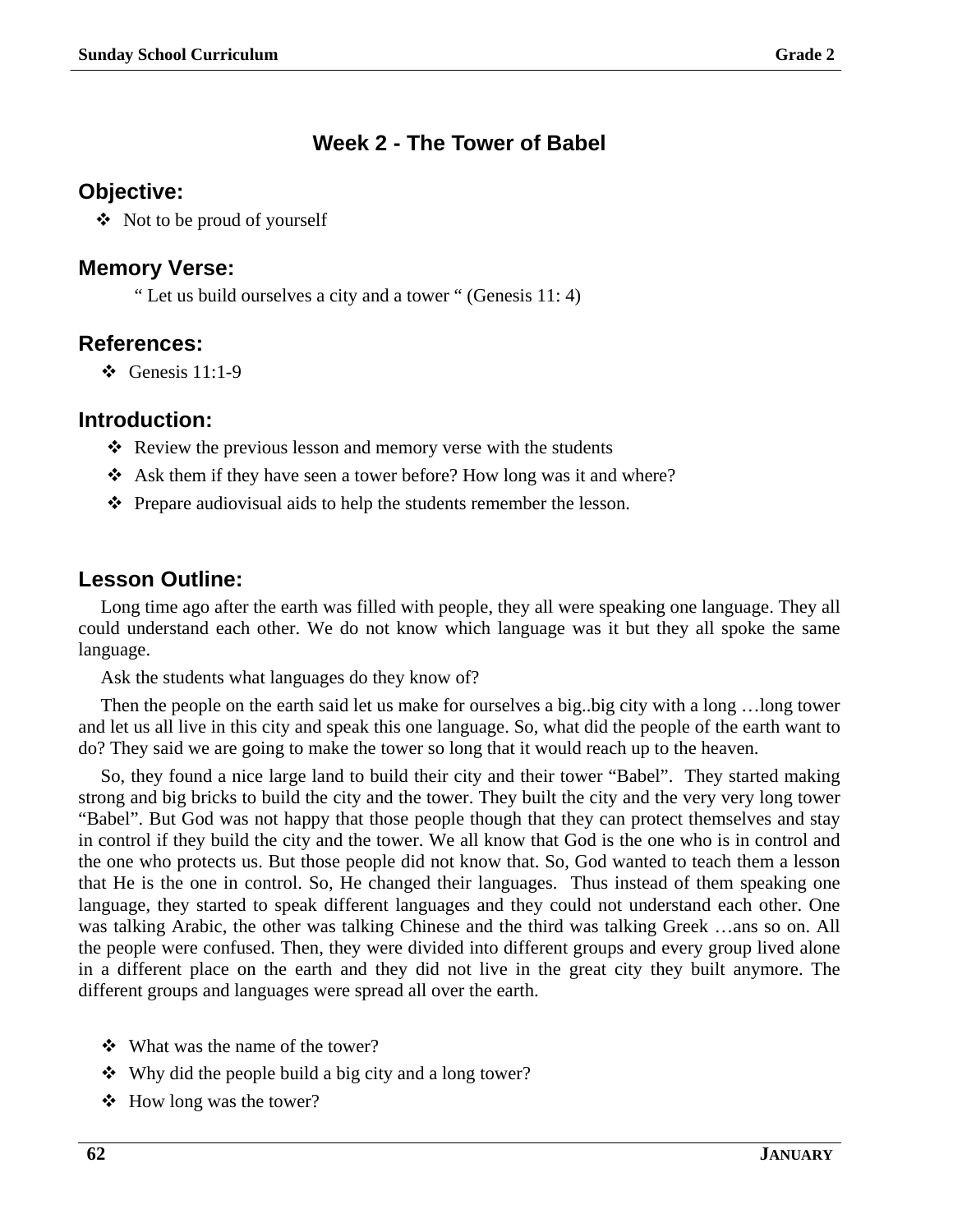- Why did God change their languages?
- Where did they live after God changed their languages?

#### **Conclusion:**

Sometime we can be very proud of ourselves and think we are in control and we can protect ourselves. This is what the people in Babel thought, but God gave them a good lesson when He changed their languages. He taught them that He is the one in control.

- Make a tower at home and next Sunday we will find out who made the longest tower similar to the tower of Babel
- Review the first section of the thanksgiving prayer with the students.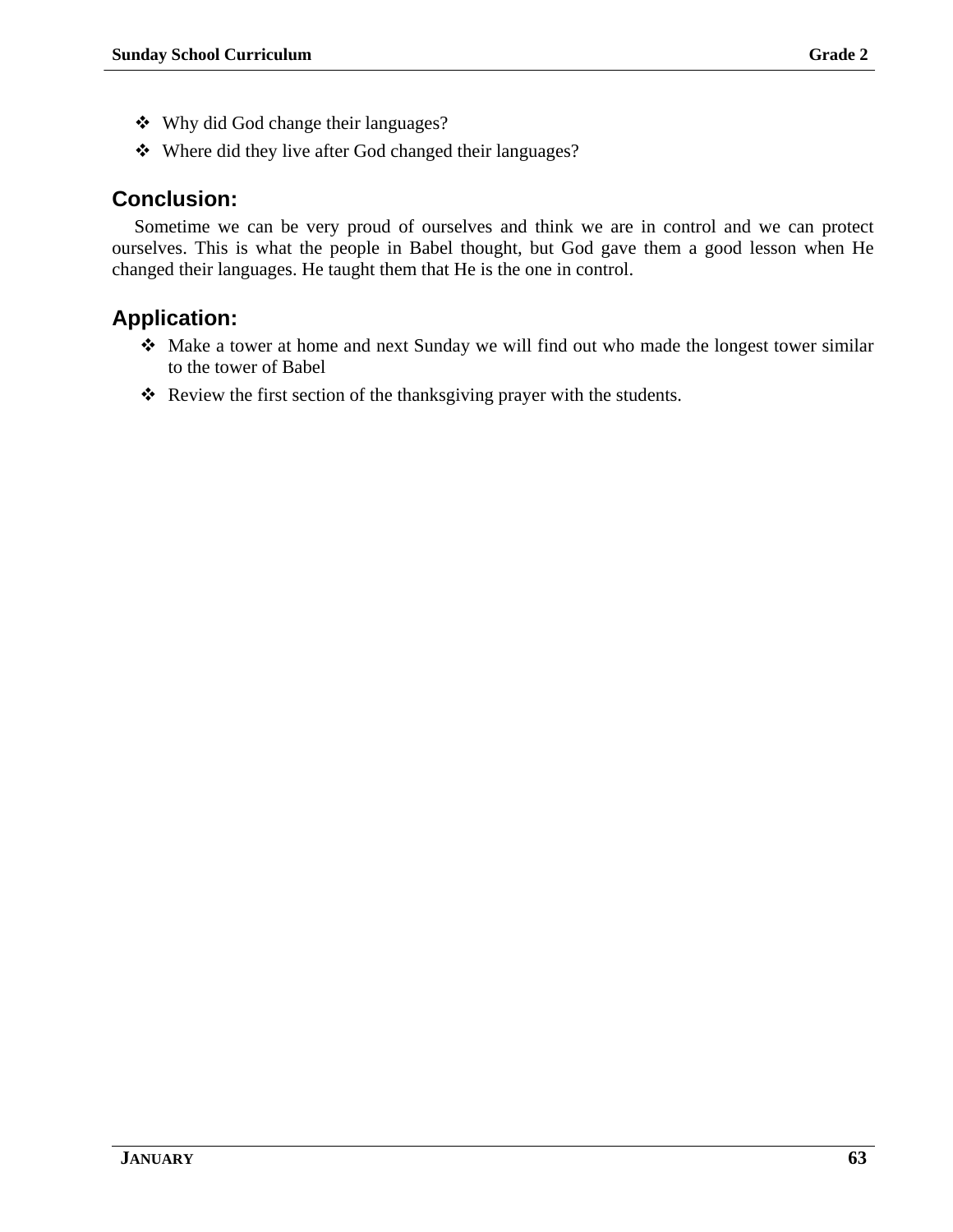## **Week 3 - God appears to Jacob**

## **Objective:**

God's care for his children

## **Memory Verse:**

"I am with you and will keep you" (Genesis 28:15)

# **References:**

❖ Genesis 28

## **Introduction:**

- $\triangle$  Review the previous lesson and verse
- ❖ Prepare the following means of illustration
- = The picture of the lesson.
- = A small ladder, angels made of paper to be fixed at the two sides of the ladder (going up and down) and pictures of Christ are to be put at the top of the ladder.
- $\triangleleft$  Ask the kids if they ever have dreams and if they remember any of their dreams.

# **Lesson Outline:**

Jacob left his father's house after he had taken the blessing of his father in a cunning way. He went to places that were unknown to him. He found himself alone in a barren land at night, so he prayed so that the Lord might send his angels to guard him and keep him safe in that wild place. He put a stone under his head and slept. He remembered his father, mother and brothers and prayed for them saying...(here the Servant asks the children to imagine Jacob's prayer).

- Where did Jacob go?
- $\bullet$  Where did he sleep?
- What did he do before he slept?

Jacob saw a strange vision in a dream. He saw a stairway reaching from earth to heaven with angels going up and coming down on it. And there was the Lord standing beside him. The Lord said to him, "I am with you and will keep you". Jacob got up. The dream he saw made him happy. He comforted him and gave him confidence. So anyone who loves God can sleep calmly and the angels guard him.

- What did Jacob see in a dream?
- What did the Lord say to him?

Jacob woke up and realized that the Lord was with him. He said, "This place is holy". Jacob took the stone that was under his head and set it up as a memorial. He poured oil on it to dedicate it to the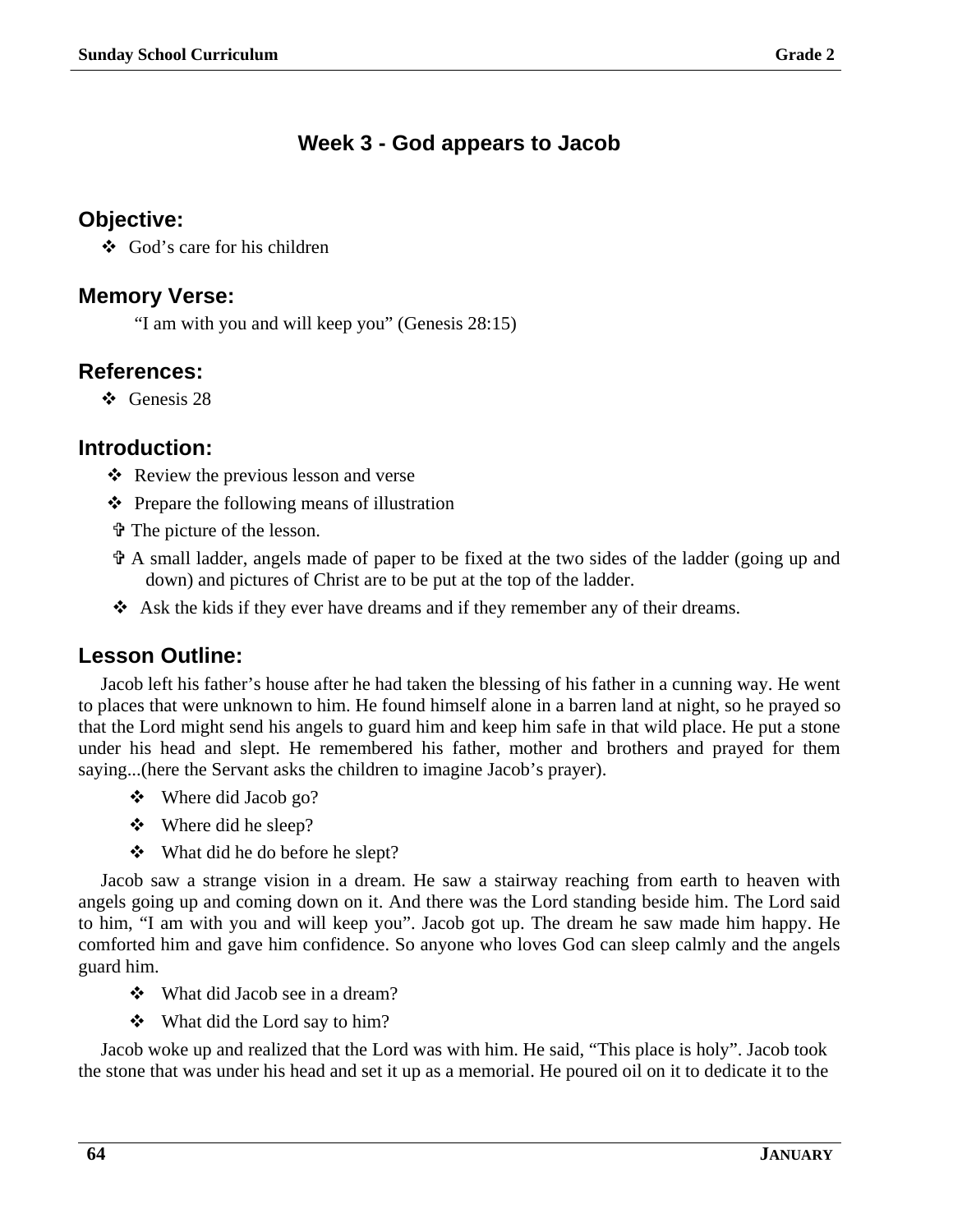What was Jacob's vow? Mention the verse.

# **Conclusion:**

God is keeping His eye on us and is always taking care of us. He can show us His care for us in different ways. One of these ways is through a dream, other people or family. He can also send His angels to take care of us wherever we go.

- $\clubsuit$  Before you go to bed pray to the Lord that he may send you his angels to guard and keep you.
- Draw the picture of a ladder and angels going up and down.
- Follow up with the children to see whether they have studied the second section of the thanksgiving prayer.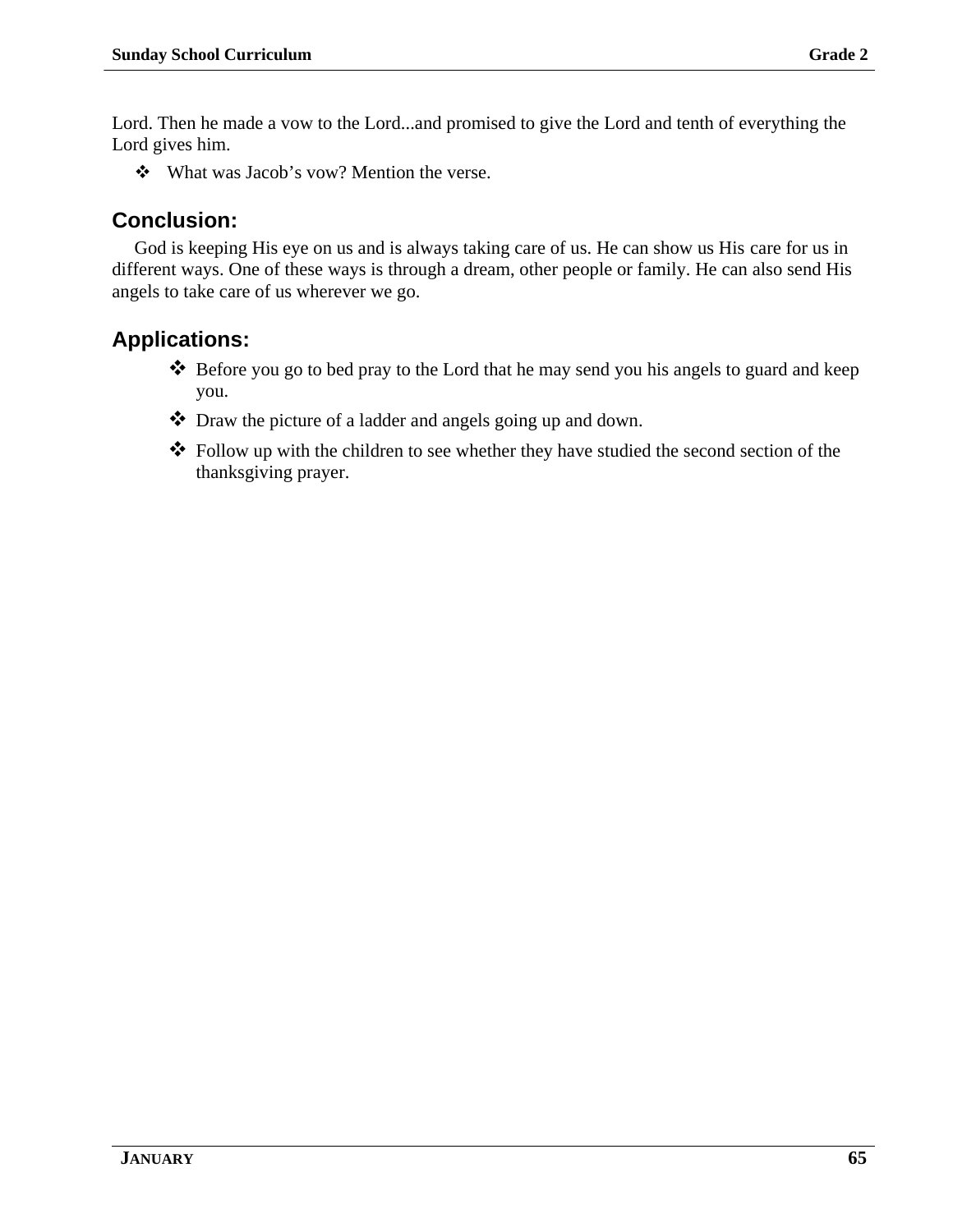# **Week 4 - Young Joseph's Sweet Dreams**

#### **Objective:**

Obey your parents.

#### **Memory Verse:**

"The Lord was with Joseph and he was a successful man" (Genesis 39:2)

## **References**

- Genesis 37
- The life of Joseph -Translated by Fr. Marcos Daoud

#### **Introduction:**

- $\triangle$  Prepare the following means of illustration
- = The illustrated story of Joseph: a piece of beautifully colored cloth, ears of corn, and spike.
- = A picture of stars, sun and moon.
- ❖ Review the previous lesson and verse with the students
	- ❖ Where was Jacob going to?
	- What did he see in a dream?
	- $\mathbf{\hat{\cdot}$  Who remembers the verse?

## **Lesson Outline:**

Time passed quickly and Jacob married and brought forth ten children. They grew up and became men. There were two other younger children, Joseph and Benjamin who was a little child. Jacob's elder children kept their father's sheep. The members of the family did not live in peace because the older brothers did not love Joseph because Joseph sometimes told his father about the bad things they do. They also believed that Jacob their father loved Joseph more than all of them. He bought him a colored robe as a reward for his obedience. Joseph was not pleased, as his brothers would not speak to him in a friendly manner. But Joseph forgave them and prayed for them. He loved them, served them and obeyed them. He studied the verse and kept it: Yon are obedient in all things.

- $\triangleleft$  How many sons did Jacob have?
- What are the names of Jacob's two younger children?
- Why did Jacob love Joseph?
- What did he buy to him?
- Why was Joseph not happy?
- What does the verse say?
- What was Joseph's brother's work?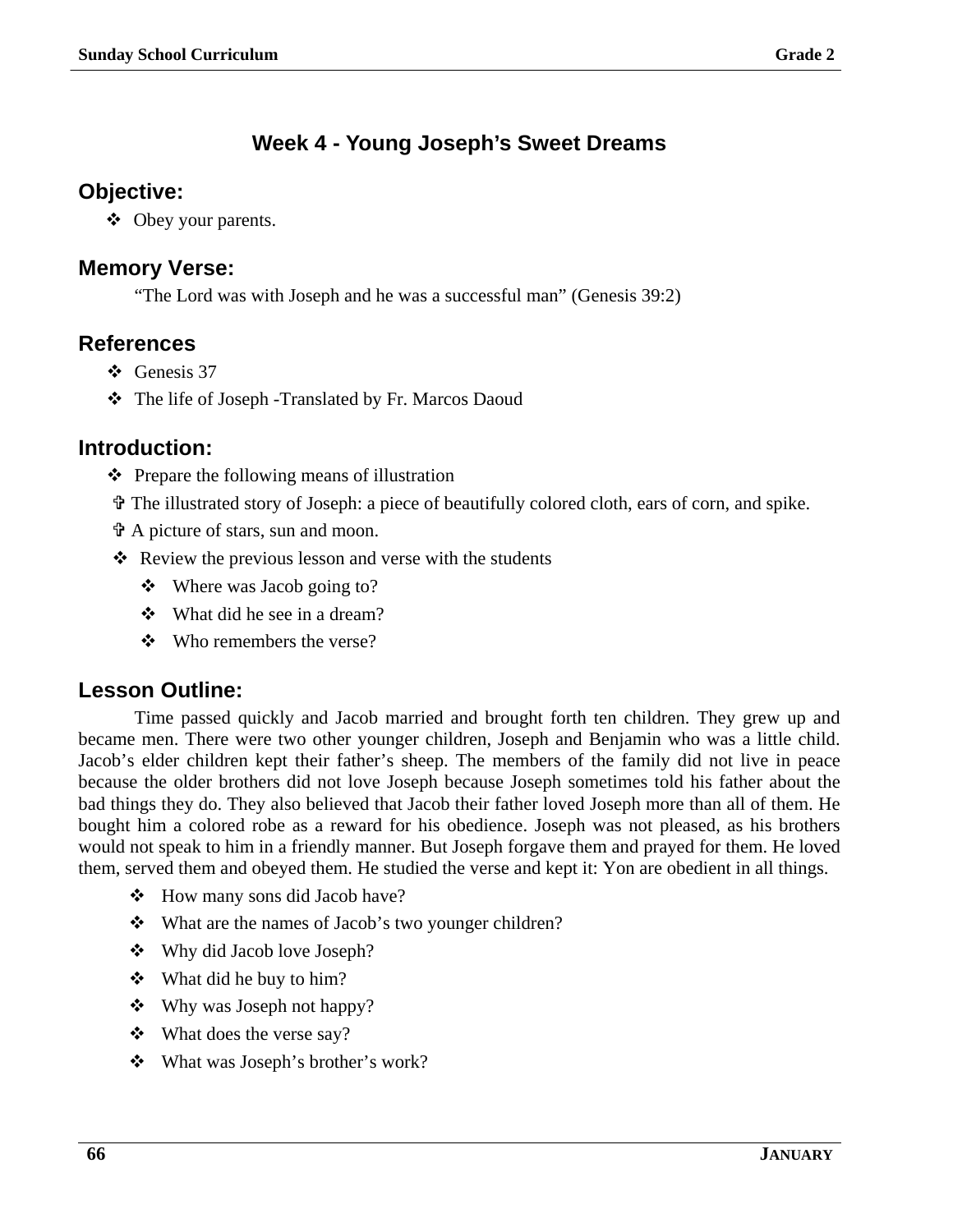The Lord loved Joseph because he loved his brothers, obeyed them and prayed for them so he gave him sweet dreams. One day Joseph had a strange dream and he related it to his brothers in the early morning. He said: We were all in the field tying up sheaves of wheat, when my sheaf got up and stood up straight, yours formed a circle round mine and bowed down to it. Then Joseph had another dream. This time he related the dream to his brothers and to his father. He said, "I had a dream in which I saw the sun, the moon and eleven stars bowing down to me". Joseph's brothers and his father never forgot those two dreams.

- What is the meaning of the first dream…the second dream?
- Who remembers the verse?
- Emphasize Joseph's love and do not concentrate on his brothers' hatred and envy.

 Concentrate on the fact that although Joseph was the youngest, yet the Lord was with him and saved him. Draw the children's attention to the fact that they should forgive those who mistreat them.

- Use a colored picture of Joseph dressed in a colored robe and relating his dream to his brothers.
- $\div$  Jacob loved Joseph more than his brothers and gave him a colored robe. This robe placed an important role in the story as his brothers envied him. Rewards should be given to those who deserve them. They should be used to encourage children to study and be creative and learn that the spirit of love should prevail.

## **Conclusion:**

God and Jacob loved Joseph because he loved God and was obedient to his father Jacob. Therefore, Jacob gave him the robe of many colors and God gave him sweet dreams. If we are obedient to God and our parents God and our father and mother will all reward us and love us more.

- Draw the picture of Joseph and his eleven brothers and contemplate Joseph's love.
- $\triangle$  Imitate him and obey your parents and your brothers.
- $\triangle$  Review the third section of the thanksgiving prayer with the students.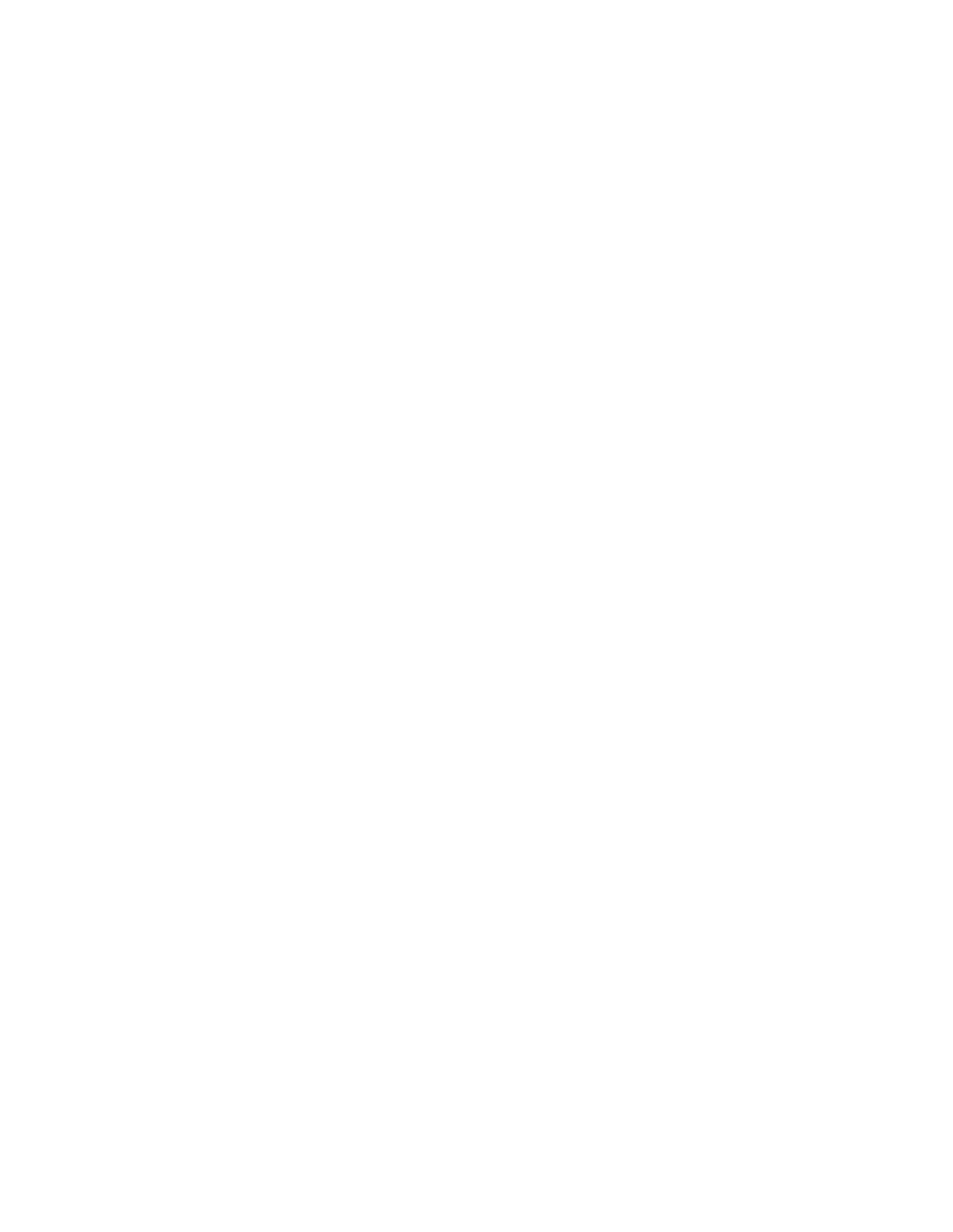# **BEGINNING OF FEBRUARY TILL JONAH'S FAST**

**Use Filler Lessons (placed at the beginning of the book) until the Sunday before Jonah's fast.**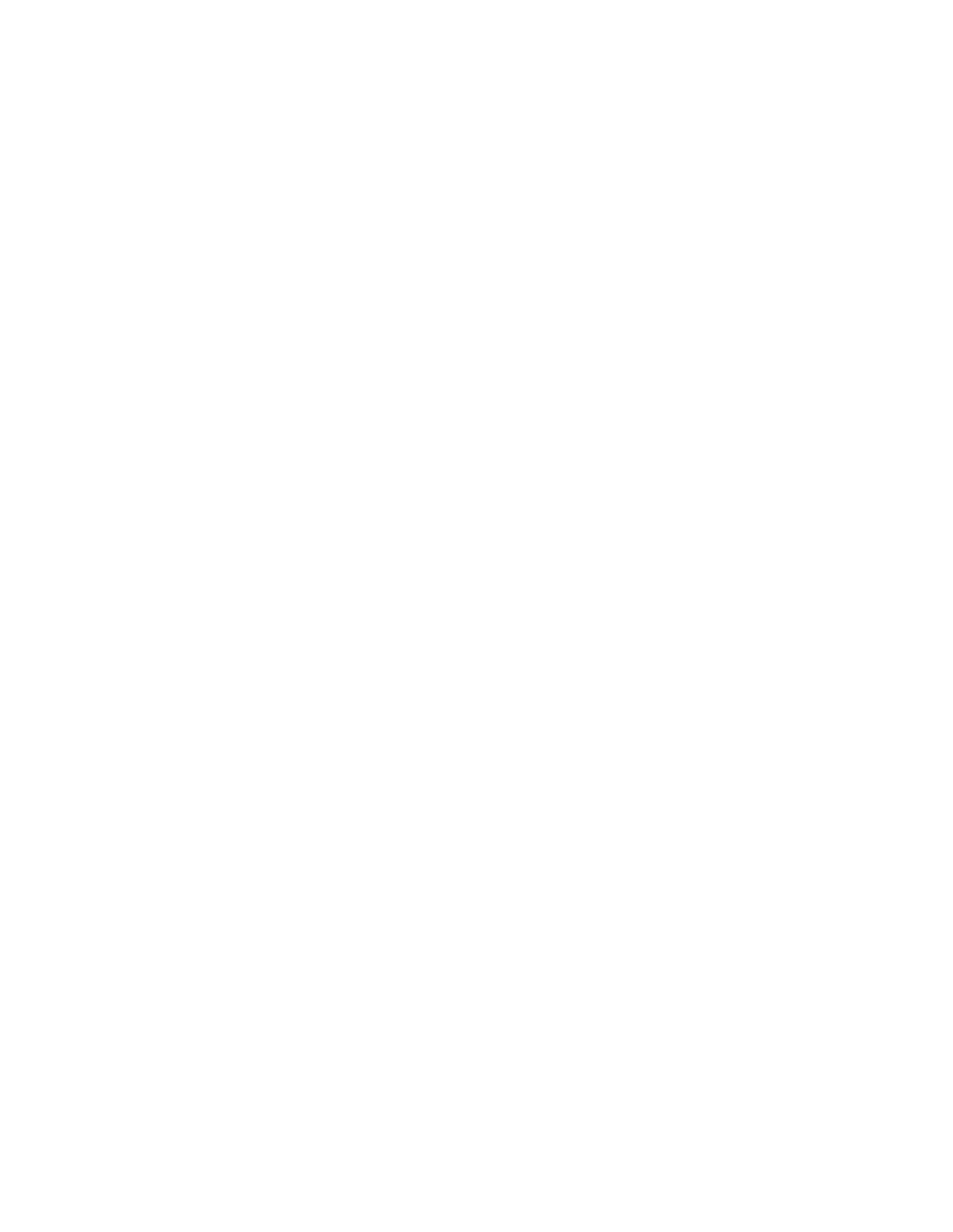# **LESSONS FOR JONAH'S FAST**

Jonah's fast comes two weeks before the Great Fast on Monday, Tuesday and Wednesday. These lessons are for the Sunday before and the Sunday after Jonah's fast.

Week before the Fast: God Sends Joseph to Egypt

Week after the Fast: God Saves Joseph from the Prison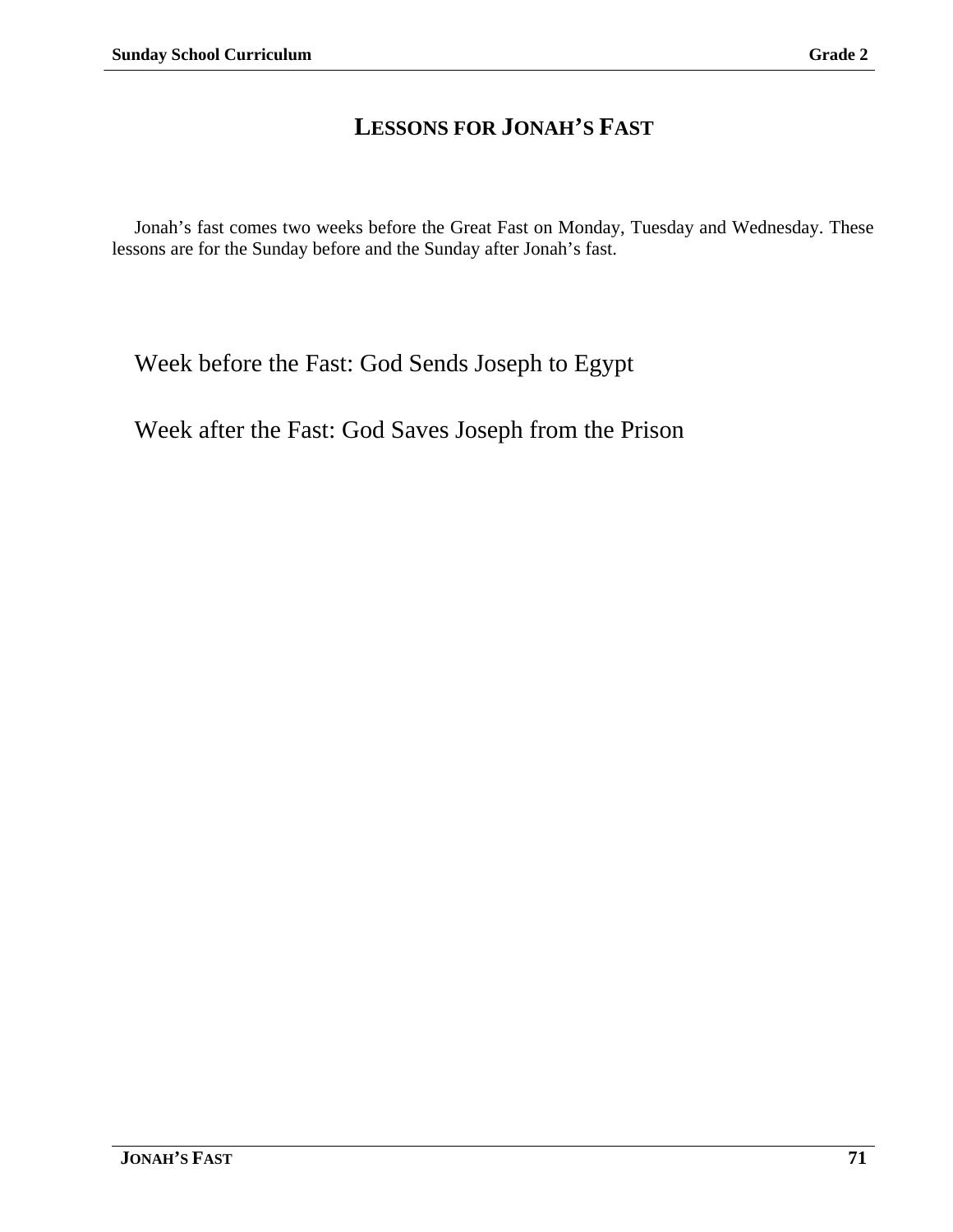## **Week before Fast - God Sends Joseph to Egypt**

#### **Objective:**

Love my brothers and sisters

#### **Memory Verse:**

" He who loves his brother abides in the light" (1John 2:10)

#### **References**

- Genesis 39
- The life of Joseph -Translated by Fr. Marcos Daoud

#### **Introduction:**

- $\triangleleft$  Review the previous lesson and verse
- $\triangleleft$  Ask the children:
	- Do I obey my parents at home?
	- Do I obey the servants in the church?
	- Do I obey my teacher in school?

## **Lesson Outline:**

Joseph's brothers were taking care of their flock at Shechem. Jacob sent Joseph to his brothers to see if they were safe. Joseph took some food for them and chose for each of them the sort of food he likes best. He faced a lot of difficulties and troubles on his way to them.

He was alone on a long way full of dangers. His brothers hated him and they might hurt him. Joseph obeyed his father and went after his brothers. He did not go back when he did not find them. He asked about them at Shechem. When he could not find them there, he went to Dothan, to see if they were safe. His brothers plotted against him. They threw him into a dry well. Reuben, their brother suggested that they should sell him to a group of traders. They sold him to a group of traders who took him to Egypt. They lied to their father. They ki1led a goat and dipped Joseph's robe in its blood. Then they took the robe to their father and said, "We found this. Does it belong to your son? Some animal has killed him". But the Lord was with Joseph. Joseph came to Egypt and dwelt in Potiphar's house. Potiphar was one of the king's officers. Joseph was successful in Potiphar's house. He worked in the field, supervised the servants, appointed servants, and built houses. God blessed Joseph and made him successful.

- Where was Joseph taken?
- Why was he successful?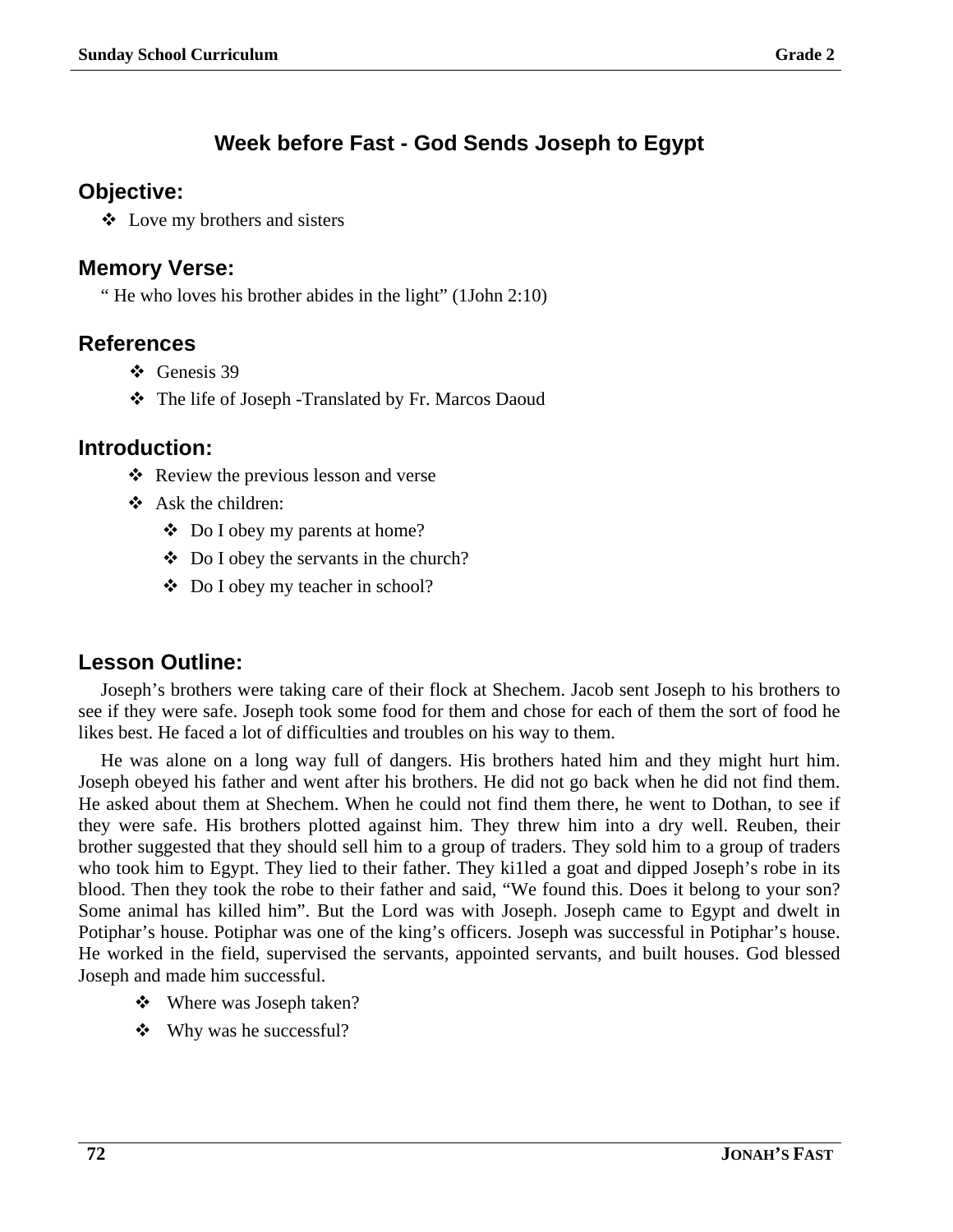The Servant can refer to Joseph's brothers' enmity to him but in such a way that the children may not understand that was the result of Joseph's obedience to his father but they should understand that was the way to happiness.

The Servant should ask the children some questions to help them deduce the following:

- Obedience is very important. Imagine a house where the children do not obey their father.
- How to obey without murmuring or apologizing or finding excuses or argument when someone asks us to do something.
- To what extent should we obey to the end and never to go back in the middle of the way?
- $\triangle$  The result of obedience People's love and God's blessing

#### **Conclusion:**

Joseph's brothers' hatred did not prevent him from showing kindness to them and checking for their safety and comfort.

## **Application:**

 $\triangleleft$  Rearrange the words of this verse: ...

With Joseph….The Lord…..a successful…..was…..man….and …..he was

\* Review the fourth section of the thanksgiving prayer with the students. The students should know all of the thanksgiving prayer by now.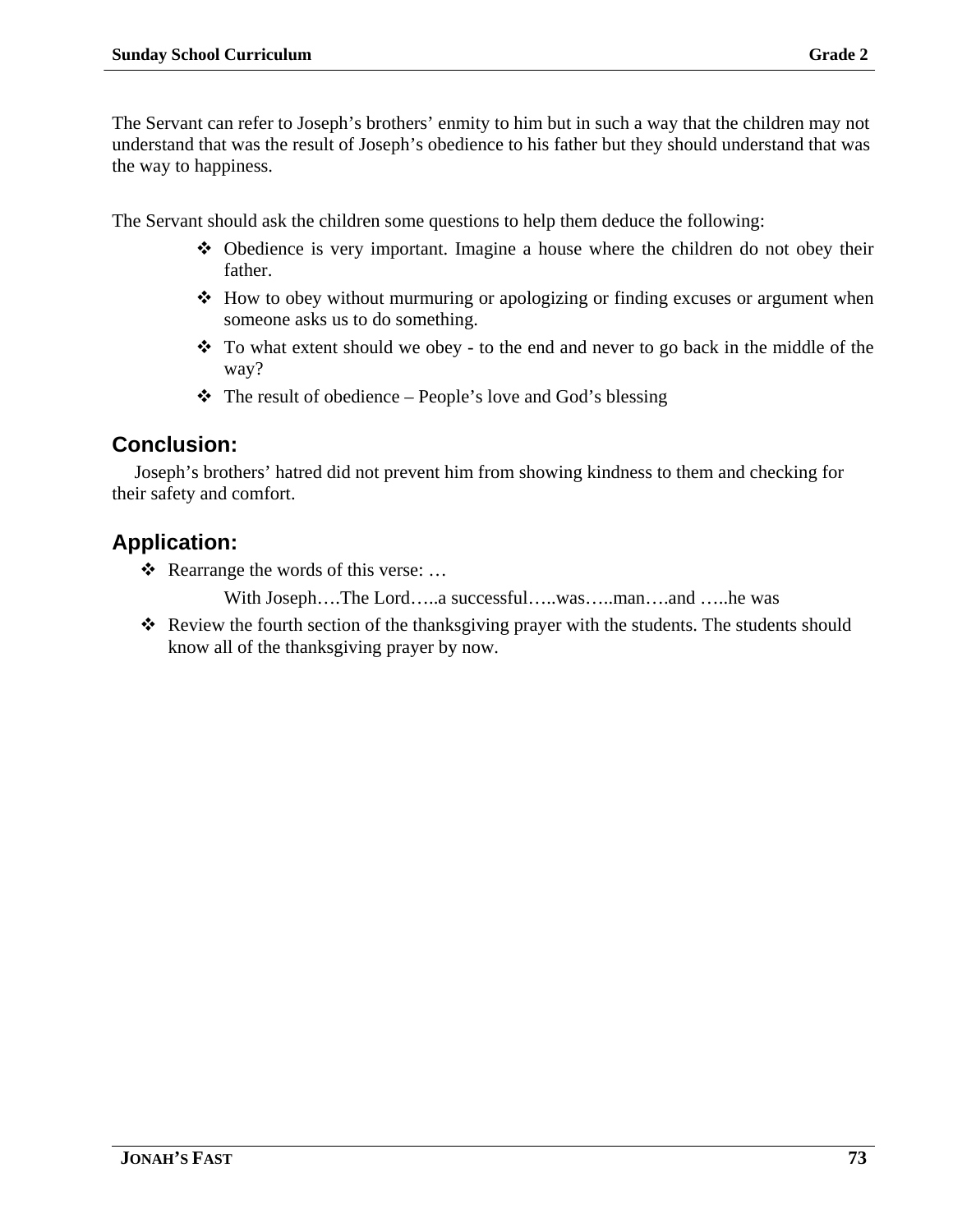# **Week after Jonah's Fast - God Saves Joseph From the Prison**

## **Objective:**

❖ To learn honesty

## **Memory Verse:**

"He who is faithful in what is least is faithful also in much" (Luke 16:10)

## **References**

- $\div$  Genesis 39,40
- The Life of Joseph -Translated by Fr. Marcos Daoud
- \* Tales and Stories from the Holy Bible, Beirut

# **Introduction:**

- ❖ Review the previous lesson and verse with the students
	- Who sold Joseph and to whom?
	- What did Joseph's brothers say to their father concerning Joseph?
	- What did he do?
- Prepare the following means of illustration:
	- A big chain of keys

# **Lesson Outline:**

The Verse says: "He who is faithful in what is least is faithful also in much". The Lord blessed Potiphar's household because of Joseph, but Joseph's happiness did not last long. Potiphar's wife was an evil woman. She asked Joseph to commit a sin, but he refused so she told her husband false tales about Joseph. Her husband believed her and put Joseph in prison.

- Why was the house of Potiphar blessed?
- Why did Potiphar put Joseph in prison?

Joseph was innocent but he was put in prison. This is something unusual but did the Lord leave Joseph or neglect him? No, the Lord was with Joseph in prison. The jailer noticed that Joseph was not like the other prisoners. He prayed and sang hymns "The Lord always cares for us…" The jailer loved him and because he loved him, he put him in charge of all the other prisoners. The Scripture says: "He who is faithful in what is least…". He made him responsible for everything that was done in the prison. Joseph interpreted the dreams of the wine steward and the chief baker and it all happened just as Joseph had said (Genesis 40). Joseph requested the wine steward to remember him when everything was going well for him and to mention his name to the king, as he didn't do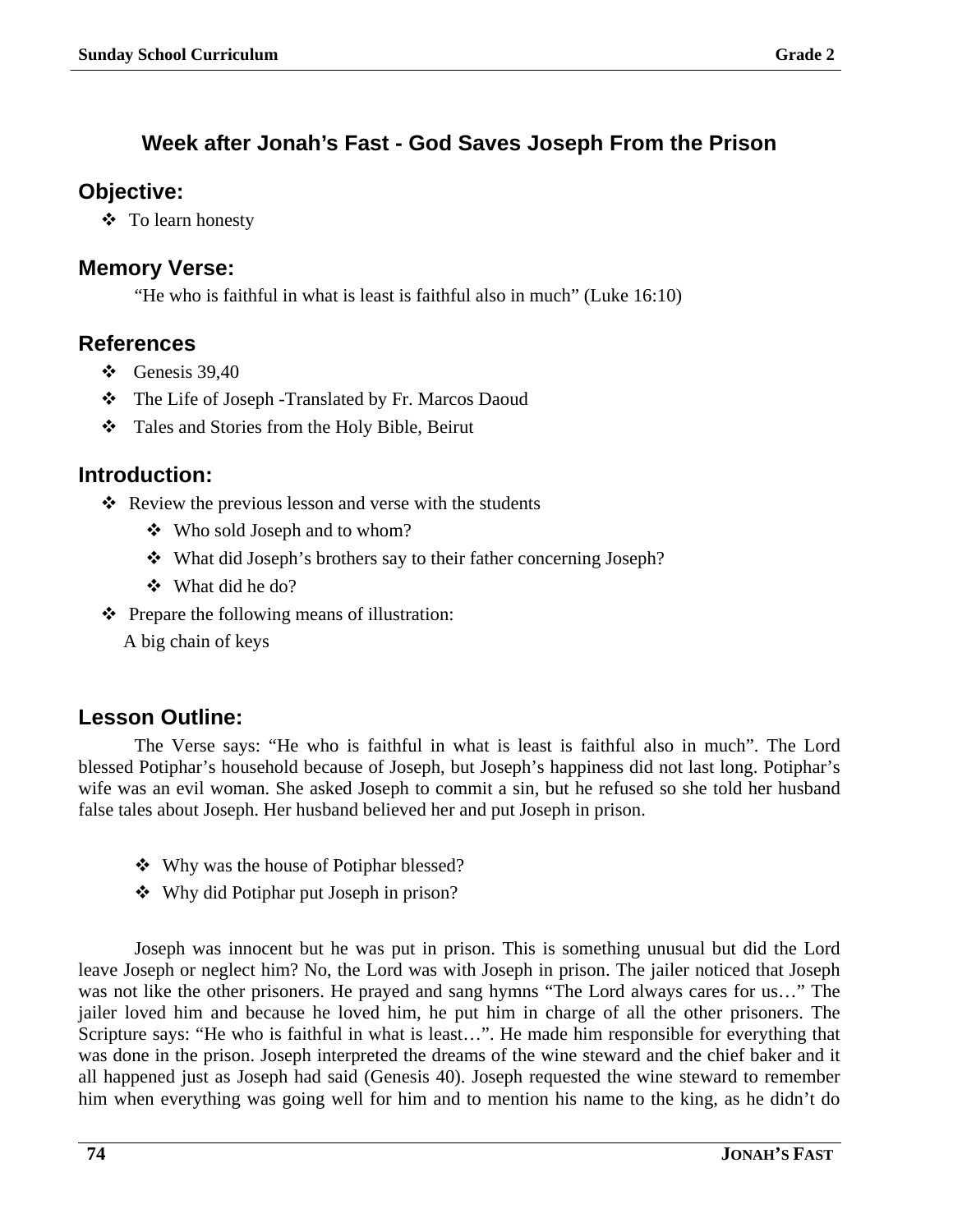- Whose dreams did Joseph interpret?
- Did what he said come true?
- What happened to the wine steward?
- What happened to the chief baker?
- Who remembers the verse?

Let us repeat together: He who is faithful in what is least is faithful also in much.

## **Conclusion:**

Joseph was honest and did not do anything wrong so God cared for him and helped him out of the prison.

- Be faithful and honest in your homework.
- When we visit relatives, friends or neighbors we must keep everything as it is, not break anything, and that he can help in doing anything.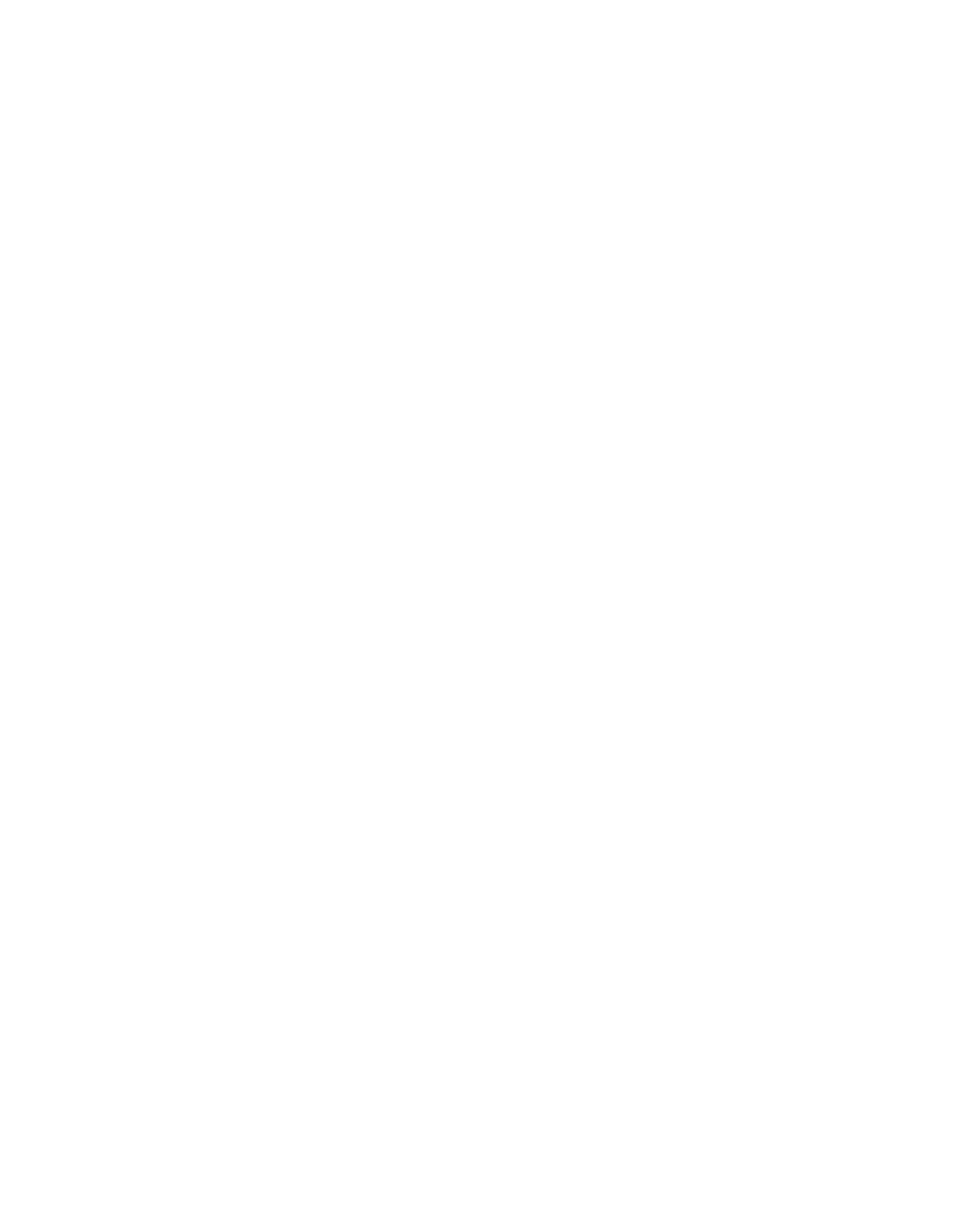# **LESSONS FOR THE GREAT FAST PERIOD**

- **Week 0:** God Makes Joseph a Great Man
- **Week 1:** God Saves Jacob and His Children from Famine
- **Week 2:** Joseph Forgives His Brothers
- **Week 3:** Jacob Blesses His Grandsons
- **Week 4:** Lord Christ Accepts Zacchaeus' Invitation
- **Week 5:** The Angel Appears to the Maries
- **Week 6:** The Good Samaritan
- **Week 7:** (Palm's Sunday) No lesson
- **Week 8:** (Resurrection Sunday) No Lesson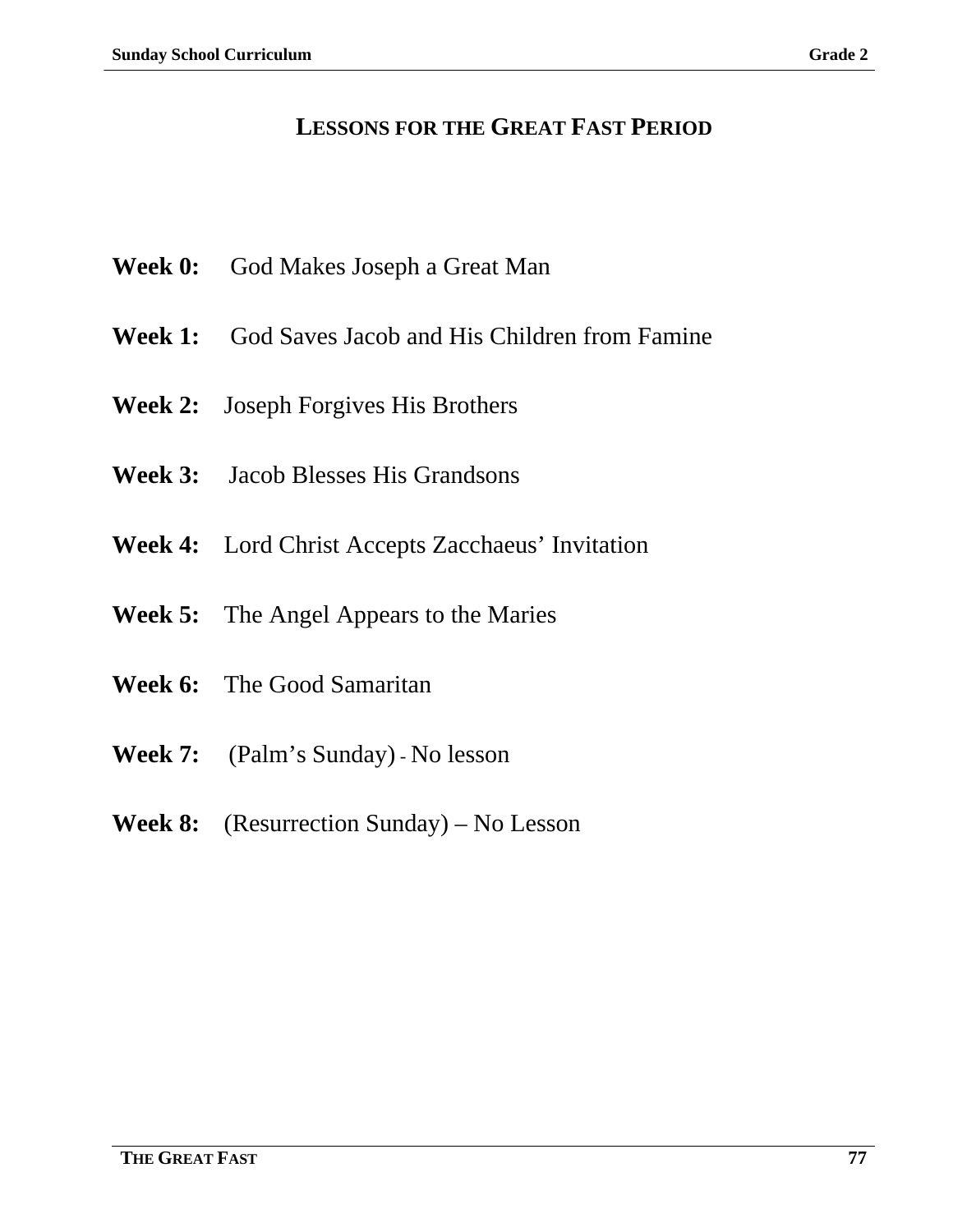# **Week 0 - God Makes Joseph a Great Man**

#### **Objective:**

❖ God saves His honest children

#### **Memory Verse:**

" Let your heart keep my commands" (Proverbs 3:1)

#### **References**

- $\div$  Genesis 41
- The Life of Joseph -Translated by Fr. Marcos Daoud
- Tales and Stories from the Holy Bible, Part 3, Beirut

#### **Introduction:**

Review the previous lesson and verse with the students

- \* To whom did Joseph interpret dreams?
- Where was Joseph?
- Who remembers the verse?

## **Lesson Outline:**

Joseph spent two years in prison. One day there was something unusual in Pharaoh's palace. What happened?

Pharaoh had two dreams in one night. He sent for all the magicians and wise men in Egypt. He told them his dreams but no one could explain them to him.

The wine steward remembered Joseph. He told Pharaoh about him. The king sent for Joseph and he was immediately brought from the prison. He shaved and changed his cloths and came into Pharaoh's presence. He stood bravely before the king and saluted him and they started talking:

Pharaoh: I heard you interpret dreams!

Joseph: It is God's gift to me.

Pharaoh: Can you interpret my dreams?

Joseph: I myself know nothing but the Lord explains it to me.

Pharaoh: I dreamt that I was standing on the bank of the Nile, when seven cows, fat and sleek, came up out of the river and began feeding on the grass. Then seven other cows came up which was thin and bony. Then the thin cows ate up the fat ones, but they looked as bad as before. Then I woke up. I also dreamt that I saw seven ears of corn, which were full and ripe. The seven ears of corn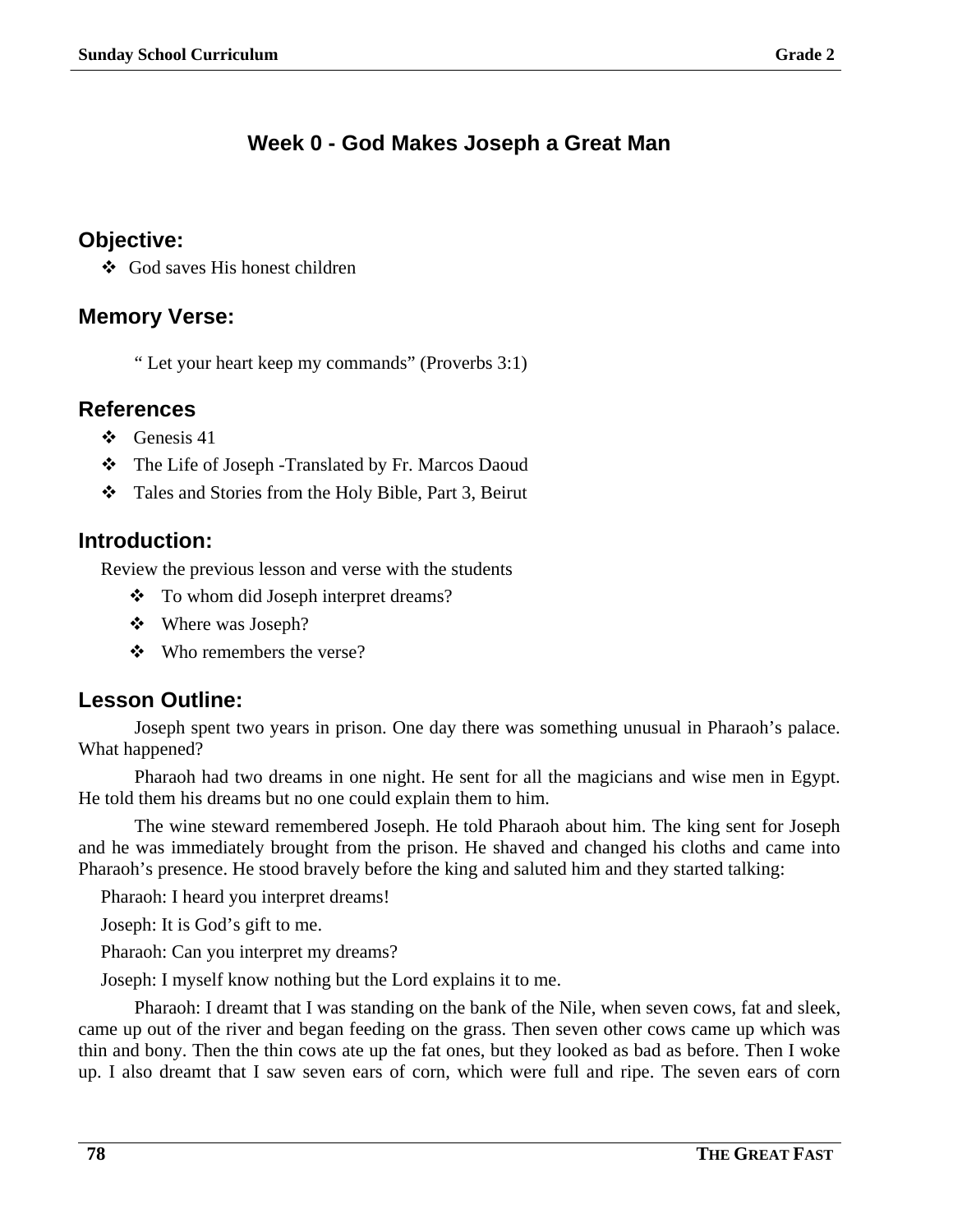sprouted, thin and scorched by the desert wind, and the thin ears of corn swallowed the full ones. I told the dreams to magicians, but none of them could explain them to me. Can you explain them?

Joseph prayed and said: The two dreams mean the same thing. The seven fat cows are seven years and the seven full ears of corn are also seven years; they have the same meaning. The seven thin cows which came up out of the river and the seven thin ears of corn scorched by the desert wind are seven years of famine. There will be seven years of plenty in all the land of Egypt followed by seven years of famine. Now you should choose a man with wisdom and insight and put him in charge of the country. This man should collect food during the years of plenty and store it so that people may find food to eat during famine. You must also take a fifth of the crops and store it in the first seven years of plenty to be used as food during the seven years of famine.

Pharaoh saw that the idea is great and said to Joseph "I will never find a better man than you to do this job. I will put you in charge of my country and all my people will obey your orders because you are faithful in the very little. The king removed from his finger the ring engraved with the royal seal and put it on Joseph's finger. He put on him the robe of great men. He gave him the second royal chariot to ride in.

Joseph who was sold as a slave, and put in prison without reason, went out of prison and became a governor and at that time he was 30 years old... How wonderful is God's care of Joseph!

- Why did Pharaoh appoint Joseph governor?
- $\bullet$  What did he give him?
- What does the verse say? He who is faithful …who can complete?

#### **Conclusion:**

God helped Joseph to come out of the prison and He arranged for Pharaoh's dream. God also helped Joseph to explain the dream. Pharaoh's made Joseph the second great man in Egypt because God was with Joseph and arranged for him to become a great man.

- When you pray with your parents say the Prayer of Thanksgiving.
- Do your school homework and do not postpone doing it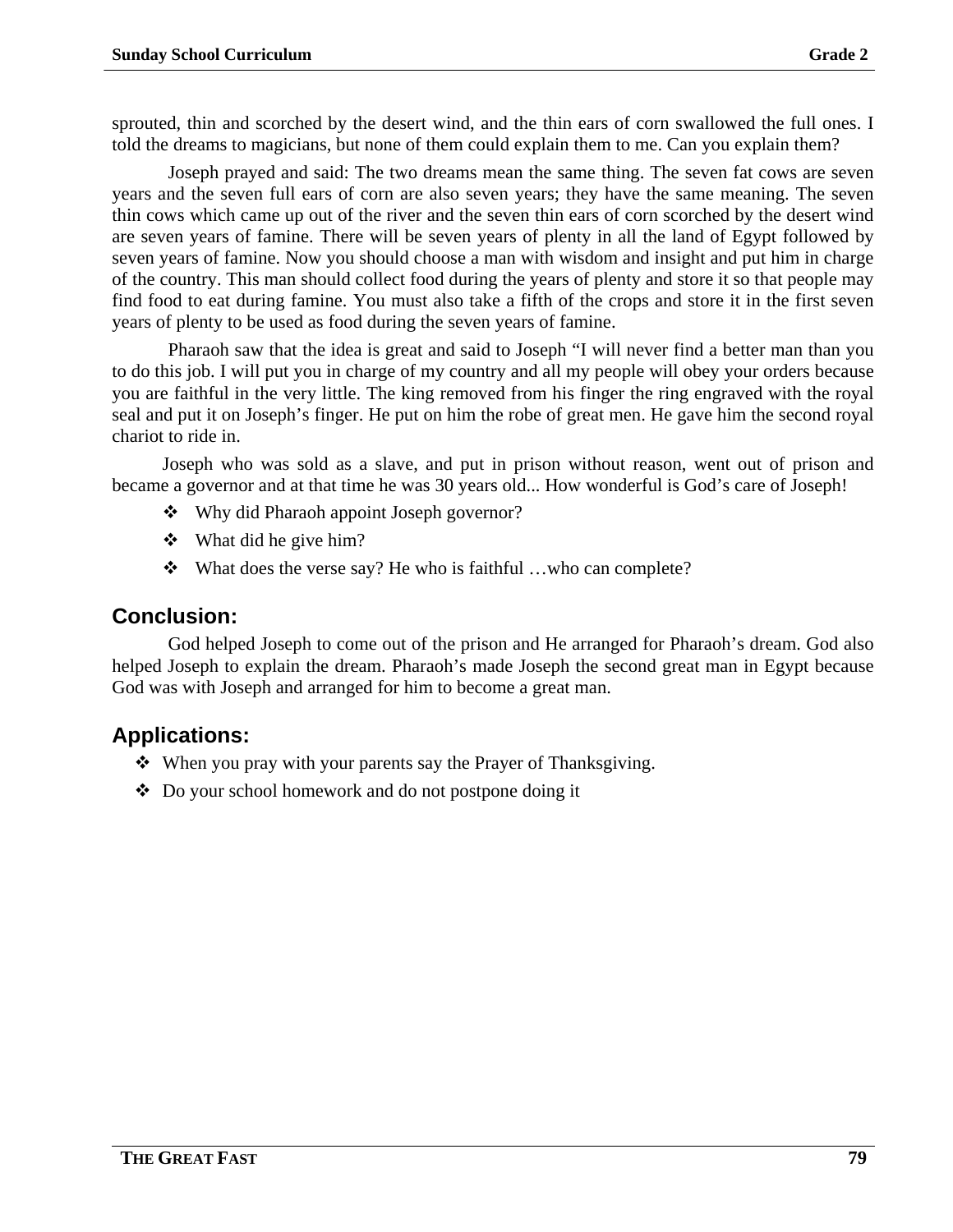## **Week 1 - God Saves Jacob and His Children from Famine**

#### **Objective:**

God cares about us. It is He that gives us our food.

## **Memory Verse:**

"Bless the Lord, O my soul" (Psalm 103:1)

## **References:**

- $\div$  Genesis 42
- \* "The Life of Joseph" Translated by Fr. Marcos Daoud

## **Introduction:**

- ❖ Review the previous lesson and verse with the students
- Who interpreted Pharaoh's dream?
- **❖** What work was Joseph in charge of?
- Who can say the verse?
- Ask the children what is the meaning of famine? Then, explain it to them

## **Lesson Outline:**

The famine was severe everywhere outside Egypt. People were ready to travel to Egypt to buy corn. People ate everything... leaves, plant roots so that they might not starve... Jacob and his sons lived in the Land of Canaan... (How many are they now?) and they needed food. Jacob learnt that there was corn in Egypt. He sent his sons to Egypt to buy corn but he did not send his youngest son. (Who remembers his name?)

Jacob did not send Benjamin with them because he was afraid that something might happen to him. The ten brothers arrived in Egypt. Joseph's brothers came and bowed down before him with their faces to me ground. When Joseph saw his brothers, he recognized them, but they did not recognize him. He remembered his first dream. (Who remembers that dream?) His brothers bowed down to him. Joseph desired to know something about his old father and younger brother. He acted as if he did not know them and spoke harshly to them but we know that he loved them. The following conversation ran between Joseph and his brothers.

Joseph: Where do you come from?

Brothers: We have come from Canaan to buy food.

Joseph: You are spies.

 Brothers: No, sir. We have come to buy corn. We were twelve brothers in all, cons of the same man. One brother is dead and the youngest is now with our father.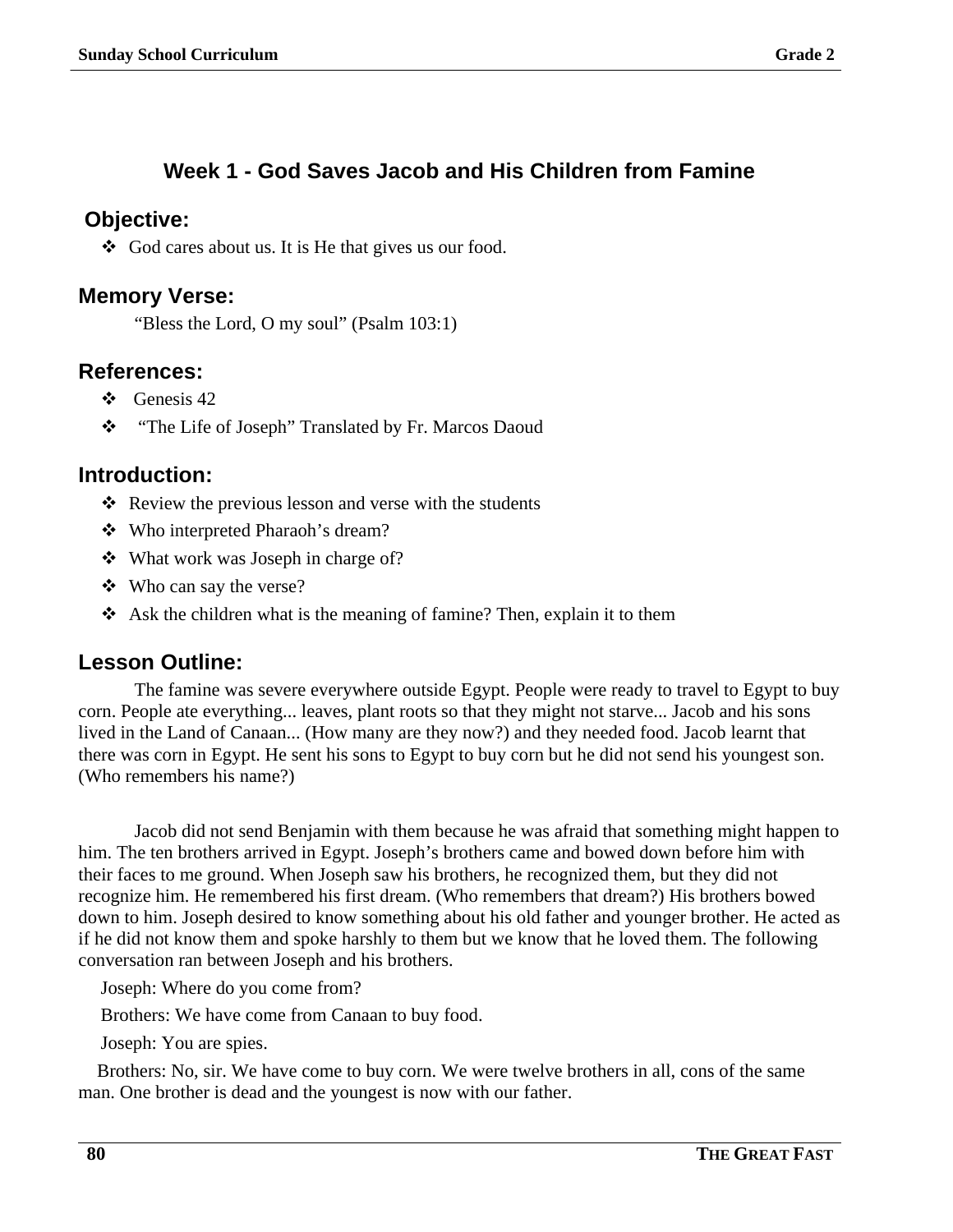Joseph: This is just as I said; you are spies. This is how you will be tested. One of you must go and get your youngest brother.

Joseph kept them for three days then he said to them: I will spare your lives on one condition. to prove that you are honest, one of you will stay in the prison where you have been kept; the rest of you may go. Then you must bring your youngest brother to me.

Jacob's sons were afraid. They said to one another, "now we are suffering the consequences of what we did to our brother Joseph; we saw the great trouble he was in when he begged for help, but we would not listen that is why we are in this trouble now.

Reuben said, "I told you not to harm the boy, but you wouldn't listen... Joseph understood what they said, but they did not know it. Joseph's brothers did not recognize him; they did not notice that he understood what they said and that he knew about whom they were talking.

- Where did Jacob live?
- \* How many children did he have at that time?
- $\triangleleft$  How many of them left for Egypt?
- ◆ Why did Joseph treat them harshly?

Joseph wept. He picked out Simeon, and had him tied up in front of them... Joseph gave orders to fill his brothers' sacks with corn, to put each man's money back in his sack and this was done. The brothers loaded their donkeys with the corn they had bought, and then they left at the place where they spent the night, one of them opened his sack and found his money at the top of the sack. "My money has been returned to me"; he called to his brothers. The other brothers opened their sacks and they also found their money. When they came to their father Jacob in Canaan, they told them all that had happened to them. Jacob was sad. Simeon was in prison... and Benjamin must go to Egypt and Joseph is lost... No, Benjamin will not go to Egypt, said Jacob. Reuben said to his father, "Put him in my care and I will bring him back". When the family had eaten all the corn, Jacob said to his sons, "Go back and buy corn for us". Judah said, "We cannot go to Egypt without Benjamin". And Jacob said, "Why did you tell the man that you have a younger brother?" Judah said, "You can hold me responsible for Benjamin, my father I will bring him back to you safe and sound". Then Jacob said to them, "If that is how it has to be, then take a present of pistachio nuts, almonds, and take with you also twice as much money, because you must take back the money that was returned in the top of your sacks. May Almighty God cause the man to have pity on you, so that he will give Benjamin and Simeon back to you. And I will bless the Lord and say: Bless the Lord, O my soul…"

- Whom did Joseph keep in Egypt?
- When did Jacob agree to let Benjamin go to Egypt?
- Let us say together ...Bless the Lord... Who can complete?
- Let us sing a hymn together: Bless…Bless…

## **Conclusion:**

God cared for Jacob and his children when famine struck their land so that they would not die from hunger. God was also arranging to unit Joseph back to his family through this famine.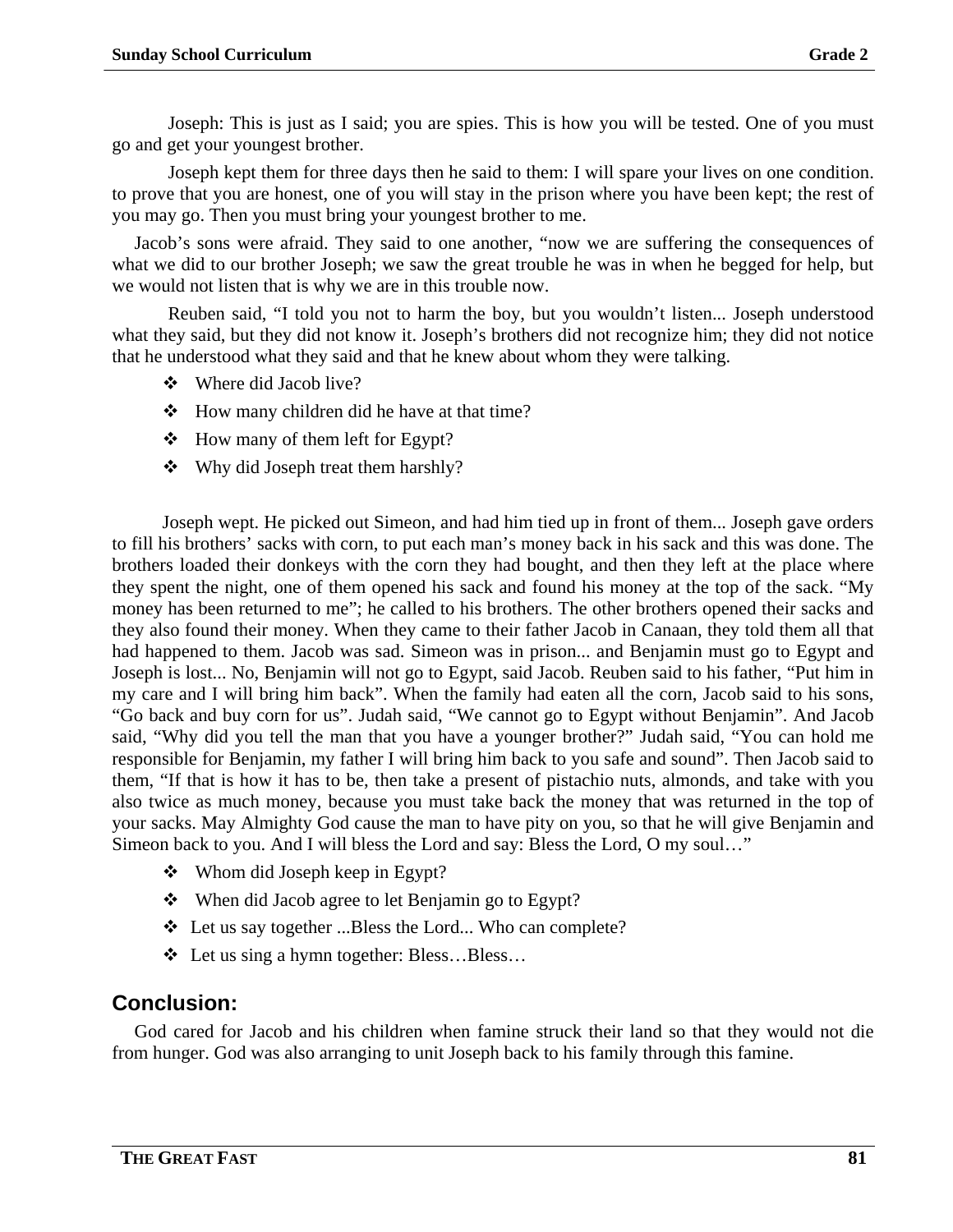- Pray for your family.
- Children study Psalm 23 "The Lord is my Shepherd" and start memorizing it.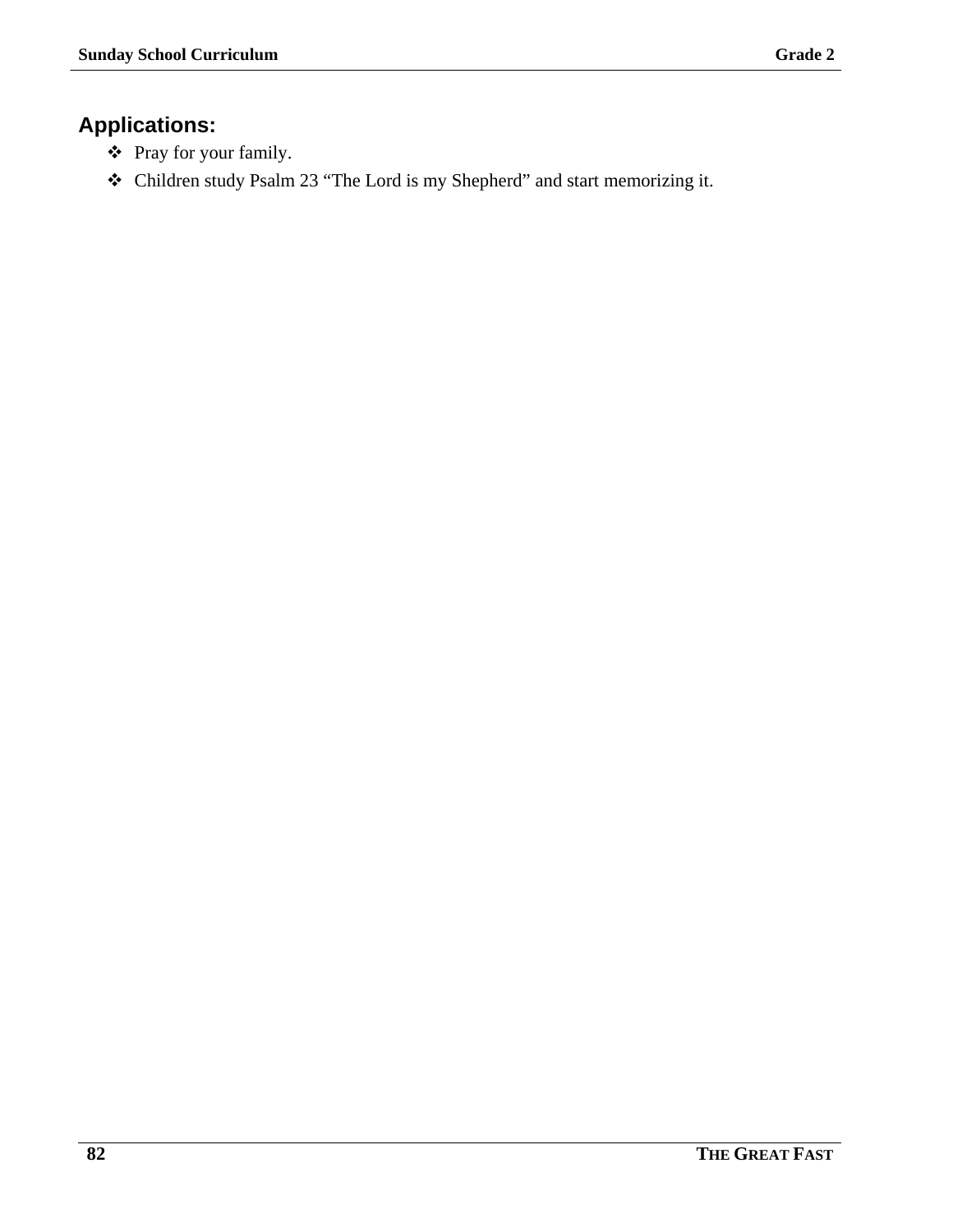# **Week 2 - Joseph Forgives his Brothers**

#### **Objectives:**

- Teach the children to forgive those who mistreat them
- Love their brothers and sisters

#### **Memory Verse:**

"Be kind to one another" (Ephesians 4:32)

## **References**

- Genesis 45
- The Life of Joseph, Translated by Marcos Daoud

## **Introduction:**

- $\triangle$  Review the previous lesson and verse with the students
- Can you forgive someone if he hurts you?
- Can you forgive a boy if he strikes you without intending to do so?
- Can you forgive a boy who teases you when you play?

## **Lesson Outline:**

- Joseph's brothers went back to Egypt to buy corn...
- They took Benjamin with them...
- They bowed down to Joseph and gave him the gift...
- Joseph asked them about their old father...
- $\mathbf{\hat{P}}$  When he saw Benjamin...His heart was full of tender feeling for his brother so he wept...
- \* He said to them: "I am your brother".
- \* They were terrified... but Joseph said, "Do not be upset... Come closer to me".
- $\triangle$  He threw his arms around his brother Benjamin and cried.
- \* He kissed all his brothers. Simeon, and Reuben... even those who had tied his hands and he said, "Be kind to one another". They learnt an important lesson; to love one another and their way of living changed.
	- What was Joseph's work in Egypt?
	- ❖ How did Joseph treat his brothers when they came to Egypt?
	- Let us say together: Be kind to one another... Who can say?
	- Let us sing a hymn together: Our Lord, we are…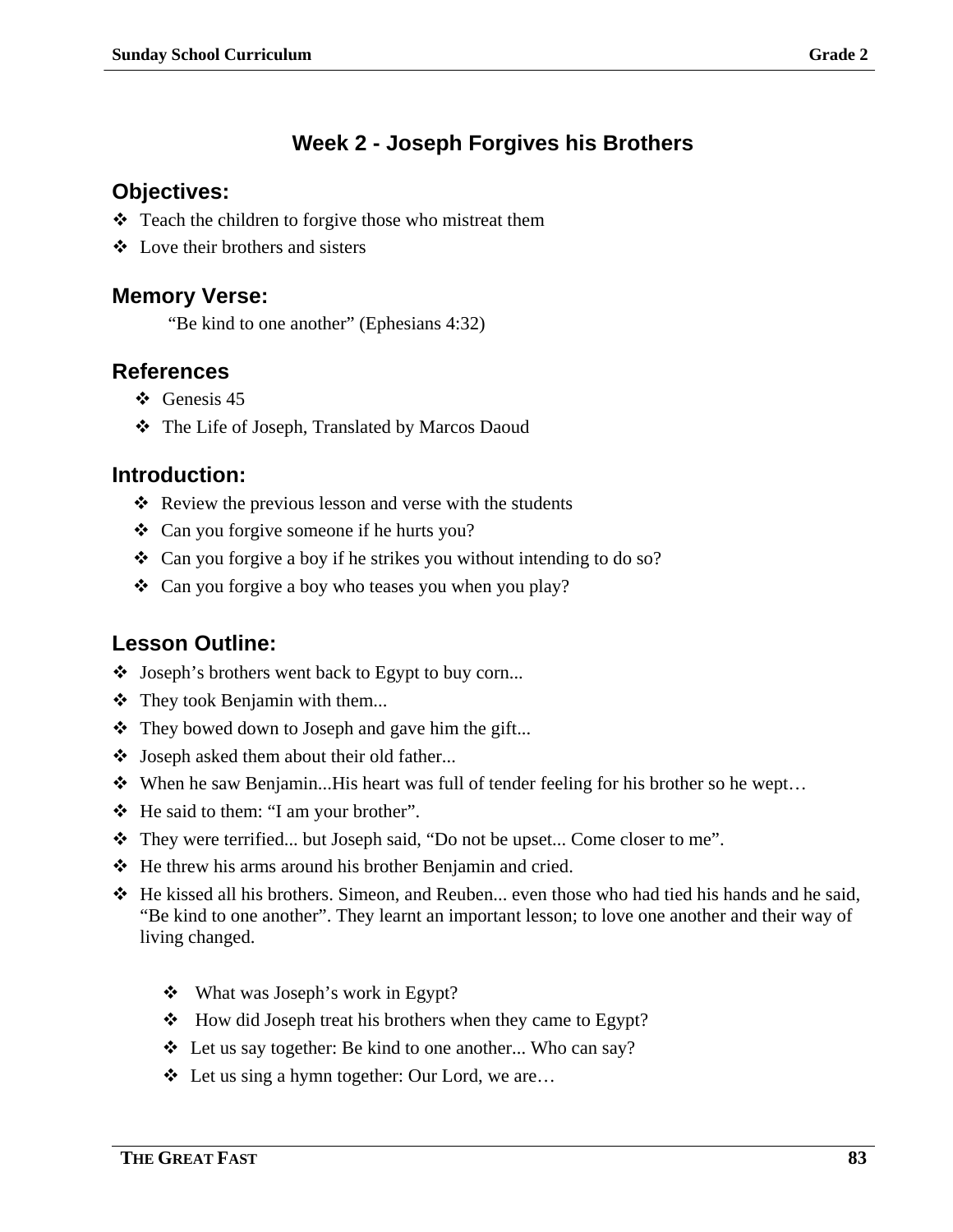## **Conclusion:**

Joseph forgave his brothers even after they sold him and threw him in the well because he loved his brothers. Forgiveness does not mean weakness so that the child may not keep away from people out of fear.

- We have to treat our brothers and sisters kindly even if they do anything bad.
- \* If anyone insults you, say to him, "May the Lord forgive you".
- $\triangleleft$  Review Psalm 23 with the students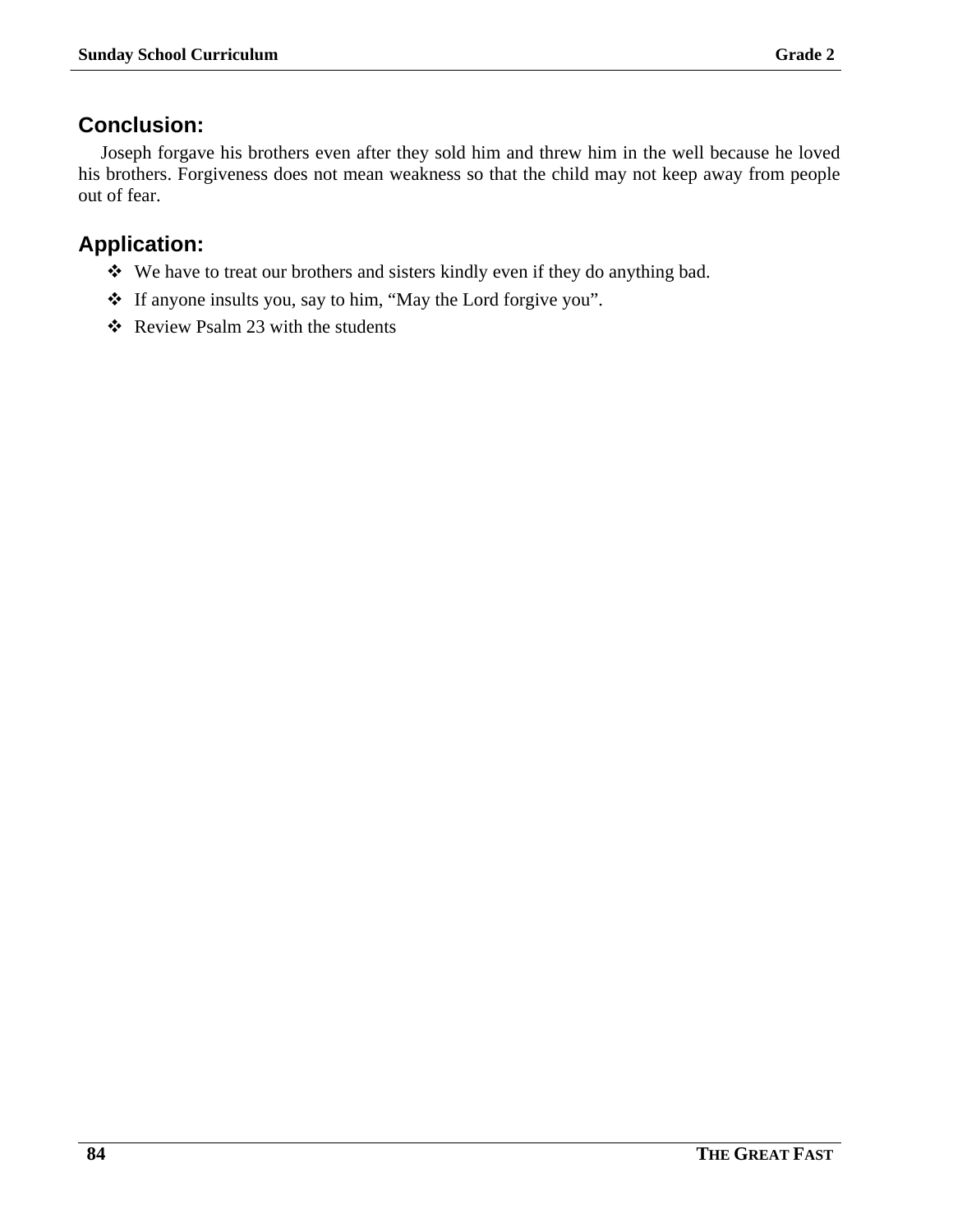## **Week 3 - Jacob Blesses His Grandsons**

#### **Objective:**

 $\triangleleft$  To know and learn the sign of the cross

#### **Memory Verse:**

" Bless the lads " (Genesis 48:16)

## **References:**

 $\div$  Genesis 48: 8-22

#### **Introduction:**

- ❖ Review with the students the previous lesson and verse
- Ask them how do they cross themselves with the sign of the cross and explain to them the meaning of the sign in a simple way.
- Also let three or four of them draw a cross on the board

## **Lesson Outline:**

Jacob was getting very old; he could hardly walk or see. Have you seen an old man or woman before? How do they look and how do they walk? Yes, Jacob was getting like one of those old people. Jacob also felt that he might not live much longer, so he asked his beloved son Joseph to bring his two sons Manasseh and Ephraim to bless them. Manasseh was the elder brother and Ephraim was the younger.

So, Joseph brought his two sons to his father Jacob to bless them. The elder brother was expected to get the blessing with the grandfather's right hand. So, Joseph made Manasseh to stand on the right side of Jacob and Ephraim on the left side of Jacob (the teacher can use two of the students for demonstration).

- Do you know where is your right hand?
- $\triangleleft$  Show me your right hand?

Joseph was expecting his father to place his right hand on Manasseh and his left hand on Ephraim. Instead Jacob crossed his arms and placed his right hand on Ephraim and his left on Manasseh. Joseph thought that his father is confused because his is old and does not recognize whom is the elder and who is the younger in his sons. Joseph tried to correct his father and switch his hands to place his right hand on the head of Manasseh and his left on the head of Ephraim. However, his father refused to change his hands and told Joseph that he knows that Manasseh is the elder and that he was not confused. He meant to bless Ephraim the younger with his right hand because he knew that Ephraim is going to be greater than Mannaseh and that he will become many nations.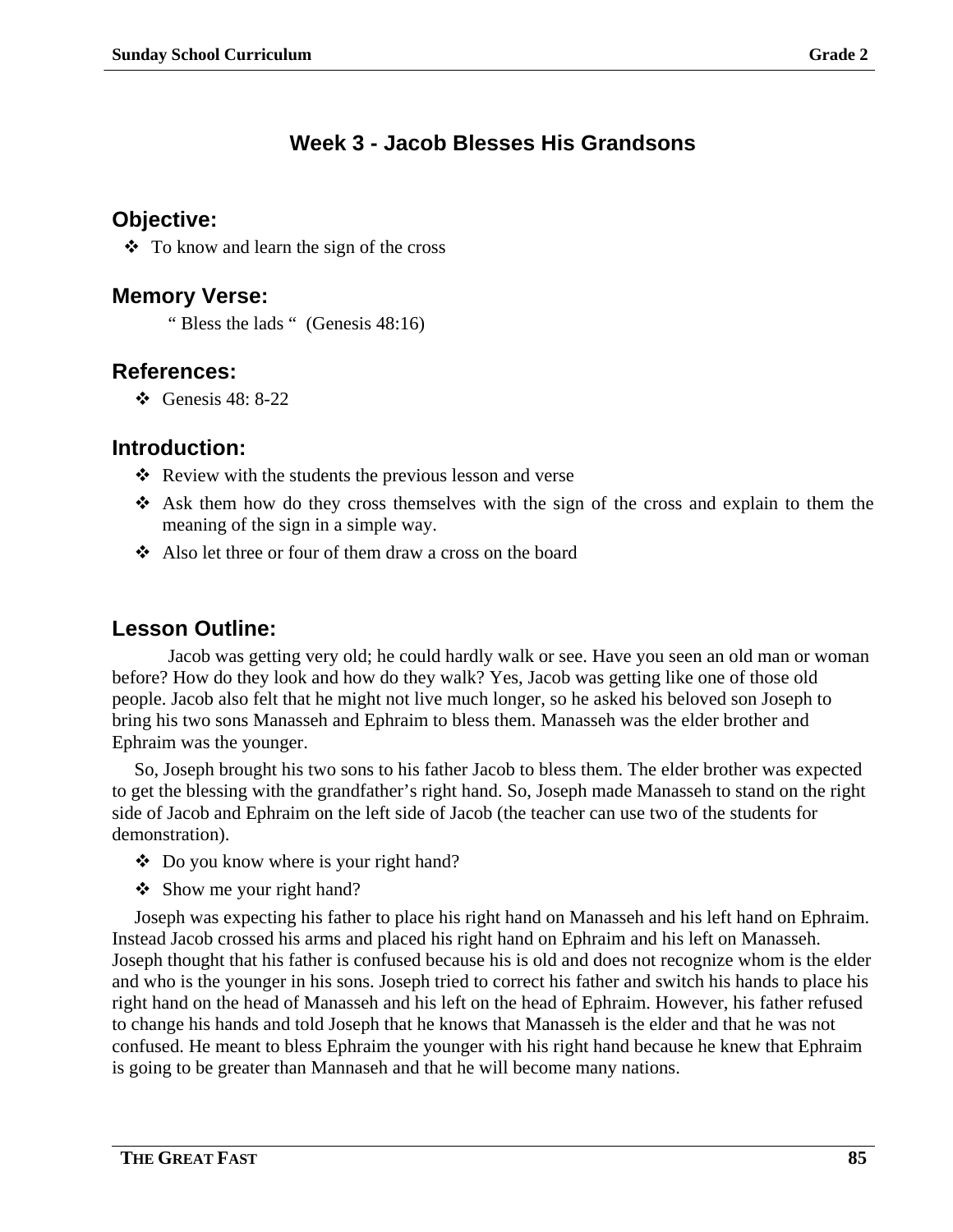Remember what was the sign that Jacob made with his arms when he was trying to bless his sons? It was the sign of the cross. Show the children what Jacob did with his arms. This was a sign many many years ago about Jesus Christ dying on he cross for us.

# **Conclusion:**

God has come and died on the cross for us because he loved us and wanted to make us live forever with him in heaven. He had this planned for a very long time. Jacob crossed his arms to tell us about God's plan to come and die on the cross

## **Applications:**

- Review the meaning of the sign of the cross with the students.
- Ask the children to use the sign of the cross any time they are scared or afraid. It will protect them.
- Tell the children to make crosses at home and bring to class next week.

 Start memorizing the creed with the students by giving them few lines every week over the coming 4-5 weeks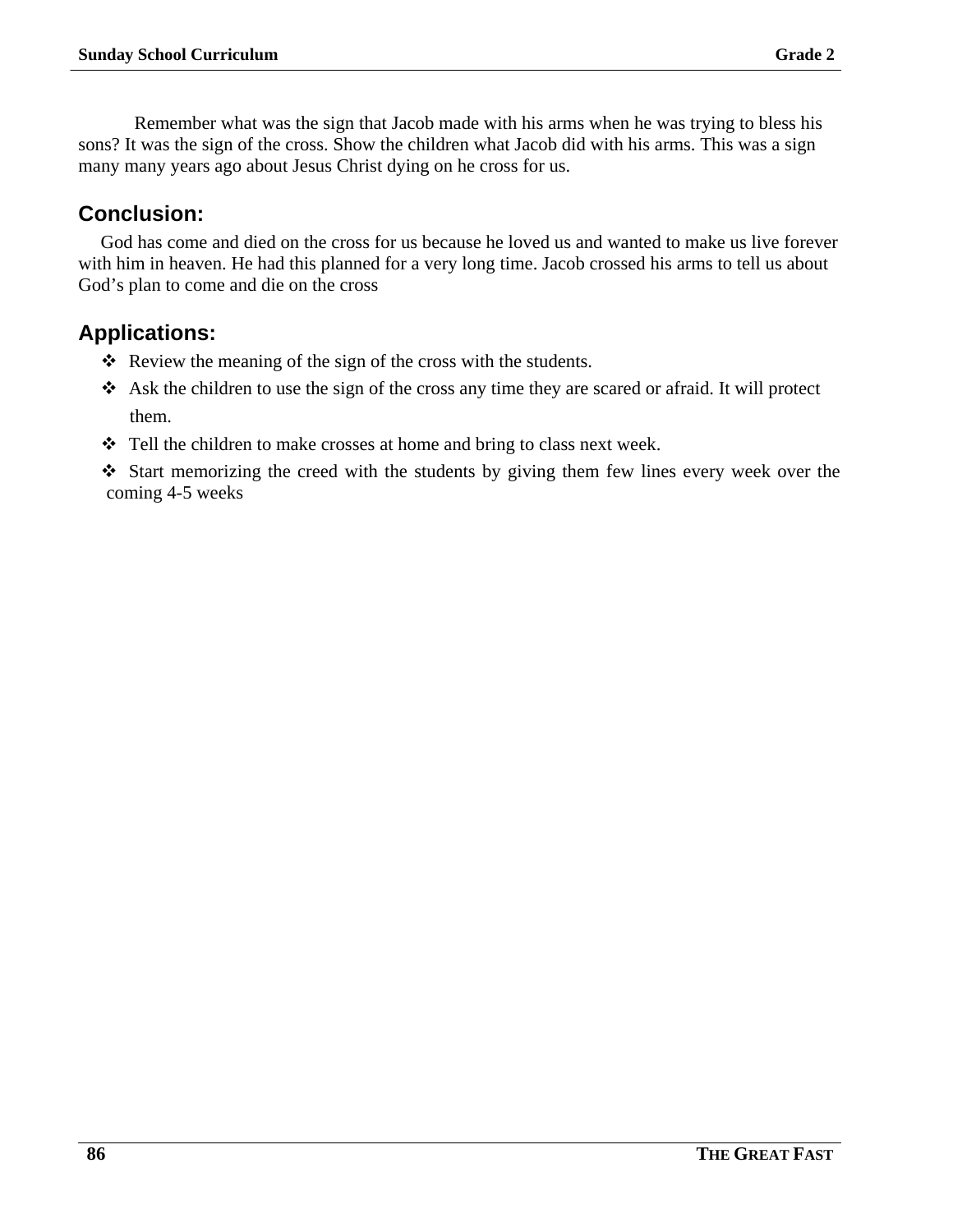# **Week 4 - Lord Christ Accepts Zacchaeus' Invitation**

#### **Objective:**

Lord Jesus Christ's love for sinners

#### **Memory Verse:**

"Seek and you will find" (Luke 11:9)

## **References:**

Luke 19

#### **Introduction:**

- ❖ Review the previous lesson and verse
- $\triangle$  Prepare cups and dishes for the banquet
- $\div$  Who remembers the name of a man who desired to see Jesus and he saw him and that man was short?

## **Lesson outline:**

Zacchaeus was a rich short man. He wanted to see Jesus because he has heard a lot about Him. He was told that would enter a place called Jericho today. When Zacchaeus heard this, he ran quickly out of his office to go a see Jesus. He saw a big crowd of people coming from a distance... "What is the matter?" he asked. He was told that Jesus was coming. He thought for a while and said, "Now, I am very short, how can I see Jesus among the crowds". He ran ahead of the crowd and climbed a sycamore tree to see Jesus. Who would be going that way? It was a difficult climb... he made a great effort to climb that tree. He made the attempt many times and at last he managed to climb the tree.

- What is the name of the man?
- $\mathbf{\hat{\cdot}}$  Whom did he want to see?
- Where was Jesus?
- Why did the man climb the sycamore tree?

The crowds came near…children, women, men, young people, surrounded Jesus. They loved Jesus so much that they walked with Him. The crowd passes the sycamore tree. All the people stopped walking…why? Jesus looked up…Zacchaeus saw Him and recognized Him. He thought that Jesus was lifting up His eyes to pray but Jesus was looking at him…how wonderful! Jesus said to him "Hurry down Zacchaeus". How did He know my name?" Zacchaeus happily wondered and hurried down. Then Jesus said "I will stay in your house today and supper with you".

Zacchaeus welcomed Him with great joy. He made a banquet (describe it). Zacchaeus served Him (explain how he welcomed Jesus, his joy and happiness to receive Jesus at home, etc.).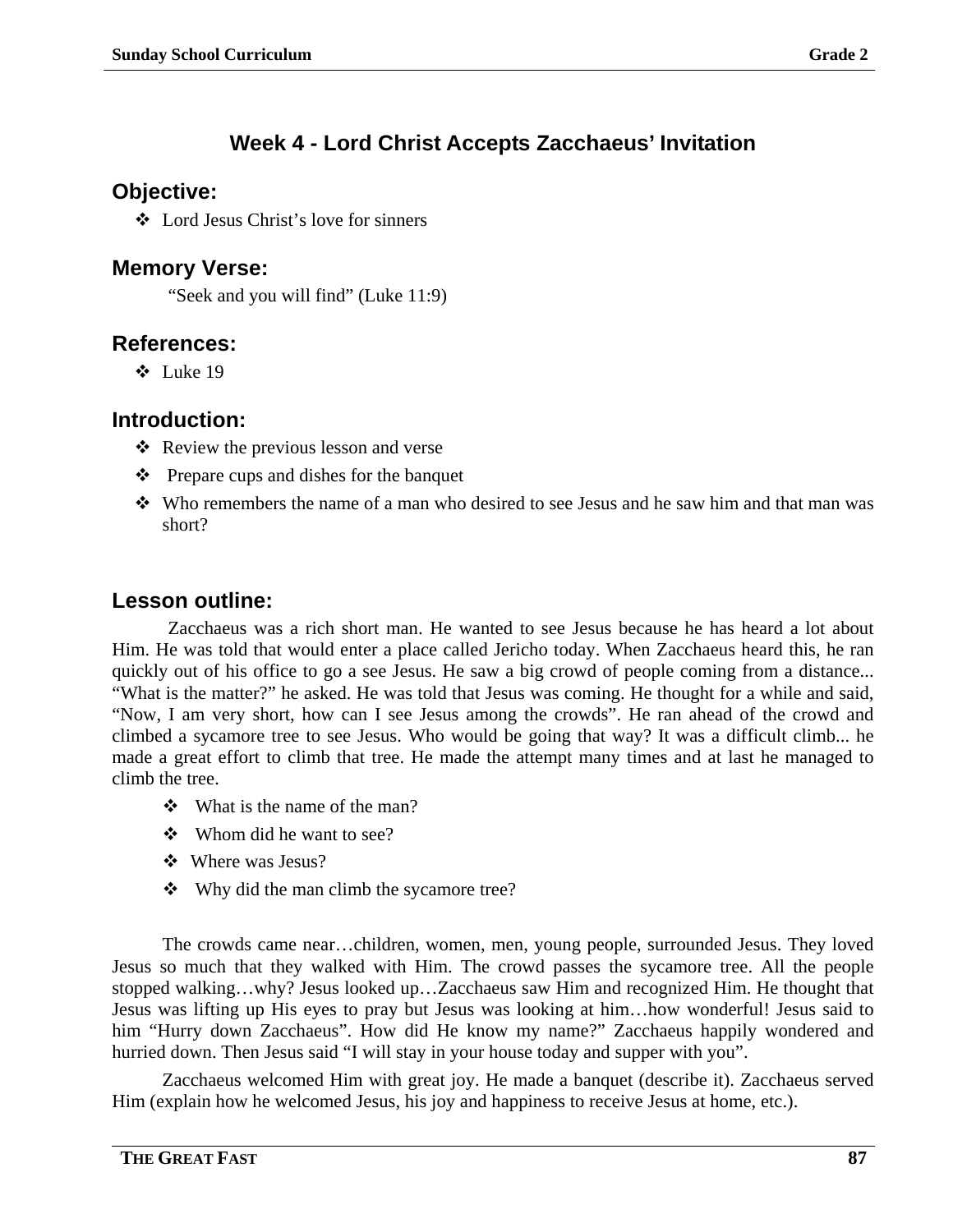- What is the name of the town?
- How did Zacchaeus see Jesus?
- What did Zacchaeus say to Jesus?
- Let us say the verse

#### **Conclusion:**

God cares about us more than we care about ourselves. It is He who passes under the Sycamore tree to invite Zacchaeus and to stay at his house.

- If a guest or a stranger visits you, how will you treat him?
- Explain how the children can honor and respect guests and strangers when they visit them. They have to show love and kindness to them and make them happy. They have also to pray for them and for their safe arrival.
- Divide the Pslam 51 " Have mercy on me…" into three sections for memorization at home. Start today with the first section.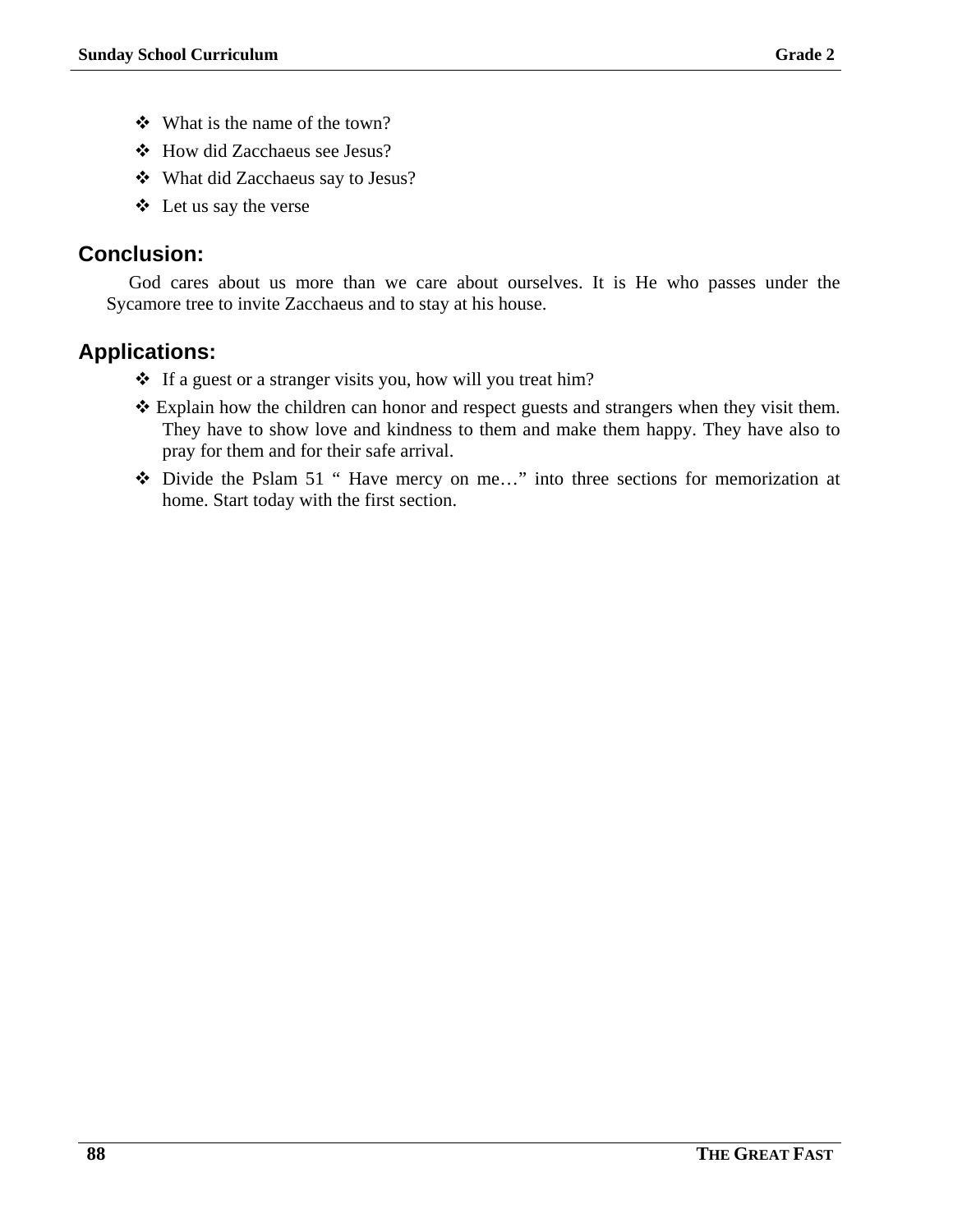## **Week 5 - The Good Samaritan**

#### **Objective:**

 $\triangleleft$  To learn to help others

#### **Memory Verse:**

" Love your neighbor as yourself " (Luke 10:27)

## **References:**

 $\div$  Luke 10:25-37.

#### **Introduction:**

- \* Review with the students the previous lesson and verse.
- $\triangle$  Prepare audiovisual aids for the lesson e.g. pictures
- Ask the students what would they do if they saw somebody with a cut or a wound? or somebody who fell and hurt himself?
- $\div$  Then ask them what is the meaning of a neighbor? And who is their neighbor?

## **Lesson Outline:**

One day a lawyer asked Jesus: who is my neighbor? And Jesus told him this story:

Once upon a time a men was traveling on the road. All of a sudden, punch of thieves stopped him, took all his money and clothing, beat him, wounded him and left him on the road in a very bad condition. Then a priest came down by the same road but when he saw the wounded man he passed by on the other side. Then a levite was going in the same road but when he saw the wounded man he came and looked at him but again passed by and left him on the side of the street. Then a Samaritan man came by the same road and saw the wounded man. He had mercy for him and felt bad for him. So, he cleaned his wounds, poured oil on them, put him on his donkey and took him to a hotel. He took care of him all night and in the morning before he leaves he gave money to the owner of the hotel and told him to use it in caring for the wounded man.

After the Lord Jesus finished the story He asked the lawyer which one of those people would be considered a neighbor for the wounded man: the priest, the levite or the Samaritan man?

Let the children try to answer the question of the Lord Jesus....

The lawyer answered correctly and said that the Samaritan man would be considered a neighbor. The Lord told the lawyer to go and do like the Good Samaritan man who took care of the wounded man.

## **Conclusion:**

We also have to do like the Samaritan man and have to be kind and helpful to everybody in trouble. We have to take care of others whenever they are in need.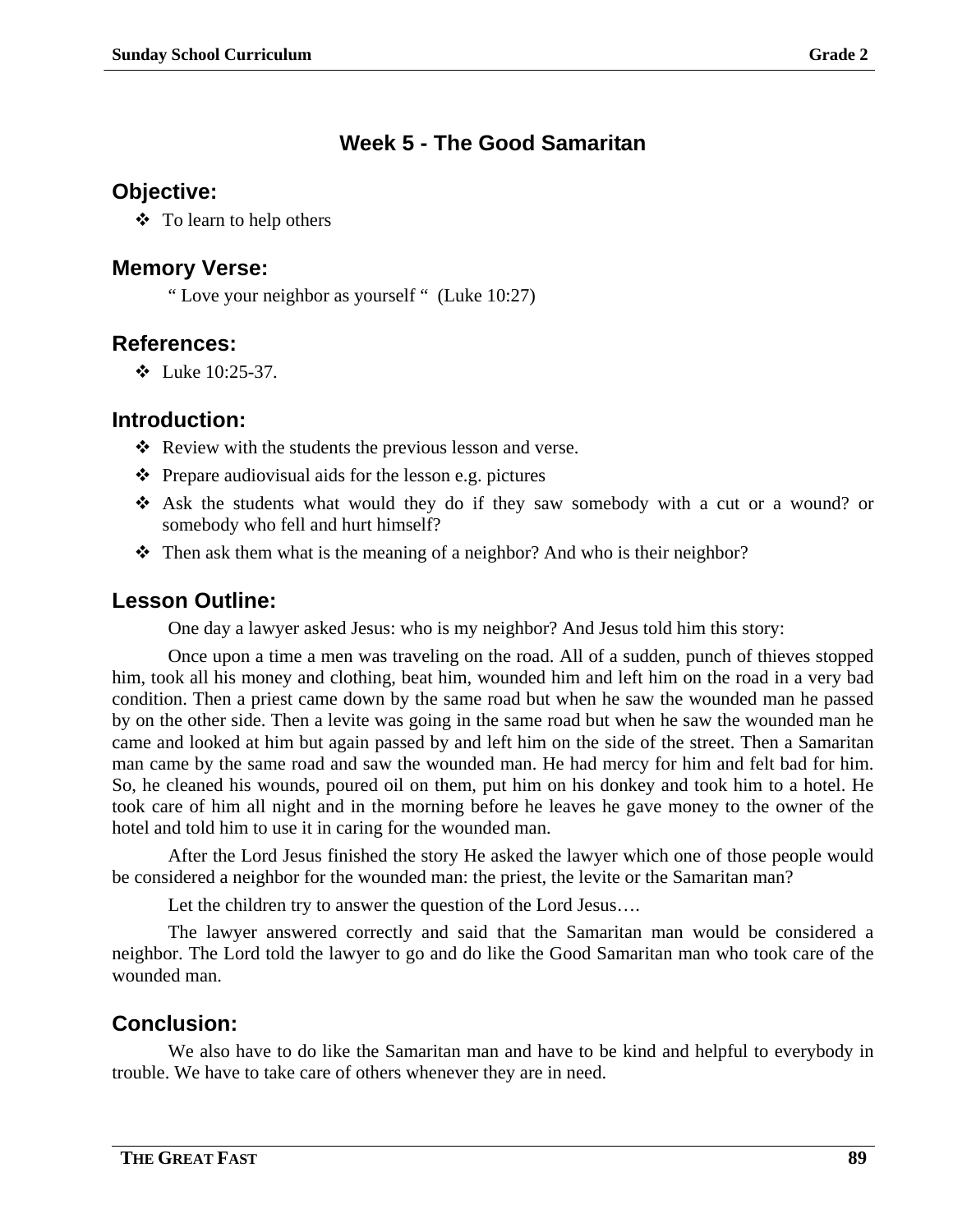- If we know that somebody is sick we will go together to visit him.
- \* If someone fall and hurt himself we will stay by him, try to make him feel better and also help him to wash and clean his cut.
- \* Review what was memorized from the creed with the students and give prizes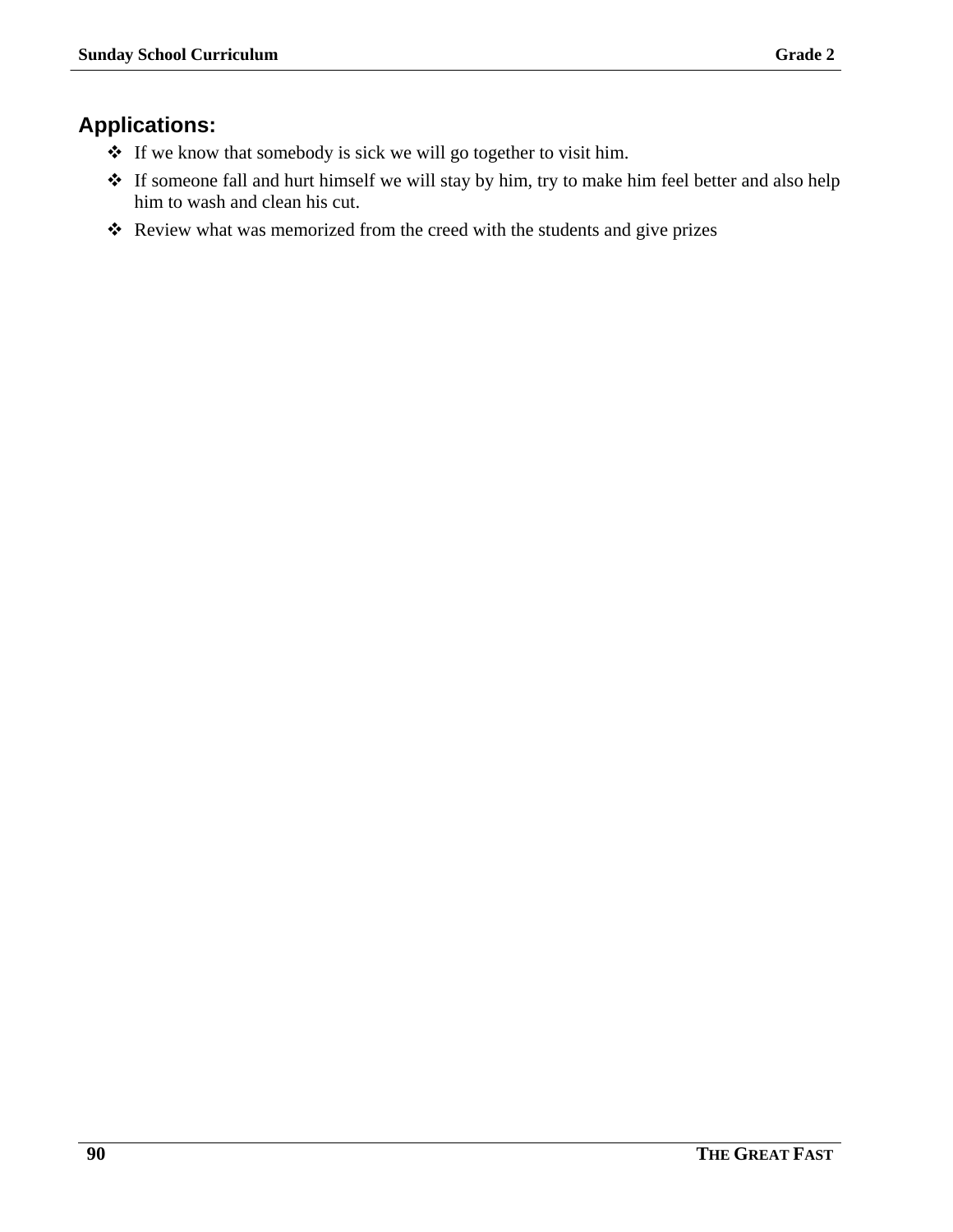# **Week 6 - The Angel Appears to the Maries**

#### **Objective:**

Make the children feel the joys of Resurrection

#### **Memory Verse:**

"He is not here; but is risen" (Luke 24:6)

## **References**

- ❖ Matthew 28
- Luke 24:1-12

#### **Introduction:**

- ❖ Review the previous lesson and verse
- $\triangleleft$  Teach the children the resurrection greeting in Coptic and its meaning
- Ekhristos Anisty…Alethos Anisty... Christ is risen…Truly He is risen.
- Give the lesson in the form of a party in which sweets and rewards can be distributed, and some simple parts of the resurrection can be acted and the children can greet one another with the feast greeting:

## **Lesson Outline:**

Prepare the following means of illustration

 The picture of Christ rising from the dead; Cymbals, triangle, and head coverings for the Maries.

The Lord Christ was risen from the dead on the third day (early on Sunday at dawn).

 The Maries went to the tomb and they did not find the Lord inside it. The angel told them saying "Do not be afraid for I know that you seek Jesus who was crucified, He is not here; for He is risen" (Matthew 5,6).

 Mary Magdalene was weeping at the tomb. She looked backwards and saw a young man. She thought that He was the gardener. Describe the gentle words between them to the children.

 $\triangleleft$  Mary was happy. She went to the disciples to inform them of the good news.

The party is ended by the resurrection hymns.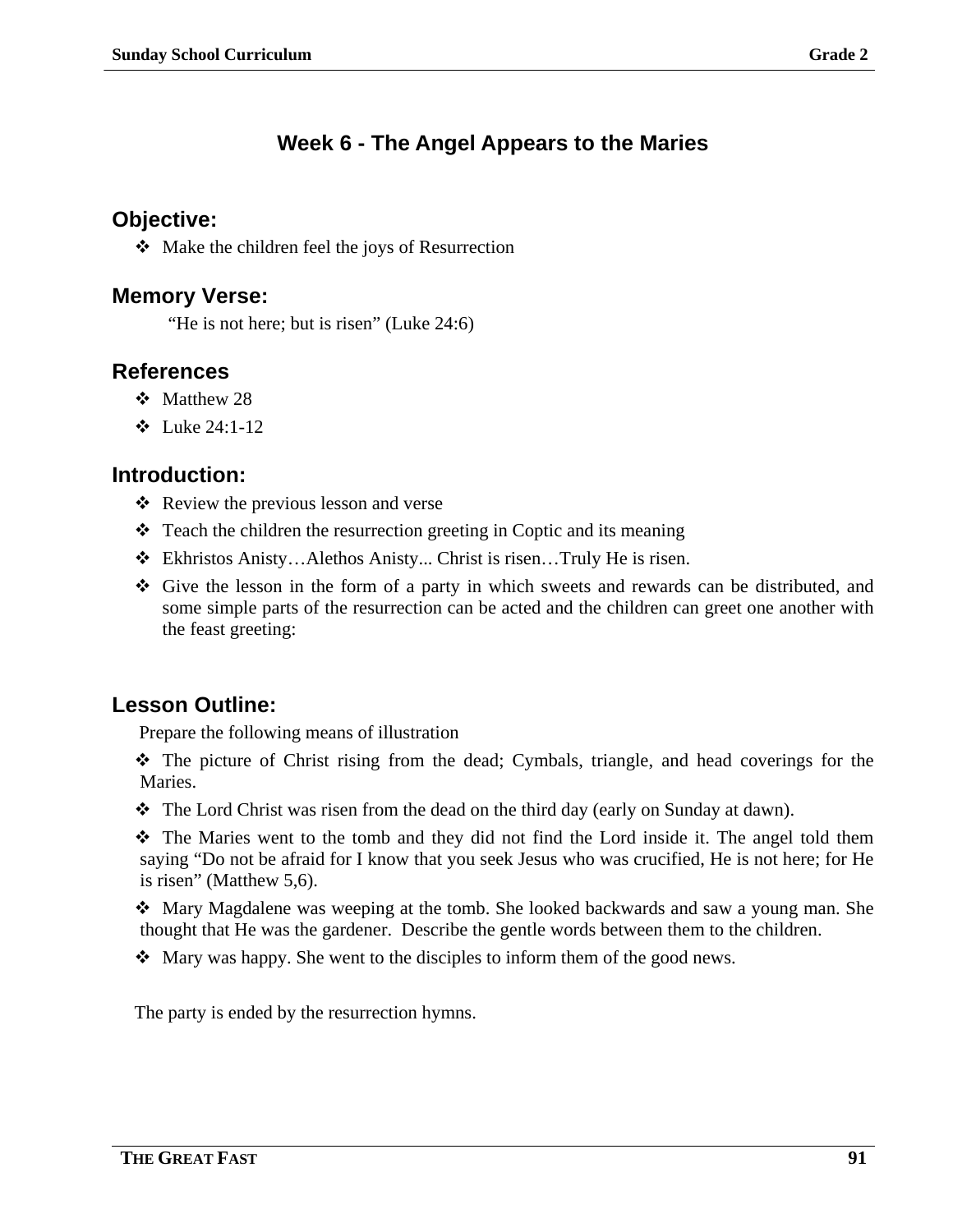## **Conclusion:**

Jesus Christ is our strong God who has risen from the dead and opened the paradise, that place where we can have joy and be happy all the time when we go to heaven.

- The Second year elementary class can invite the children of a second year elementary class from the neighboring town or one of the poor districts to enjoy the feast with them and eat sweets with them.
- Some children can visit the poor children in their houses. The Servant can go with them to share their joy and happiness. Deliver food and clothes to the poor.
- \* You can visit a Sunday School class in a town or a poor district or an orphanage to share them the joys of Resurrection.
- ❖ Read Matthew 28 with your family.
- Review what was memorized from the creed again and give prizes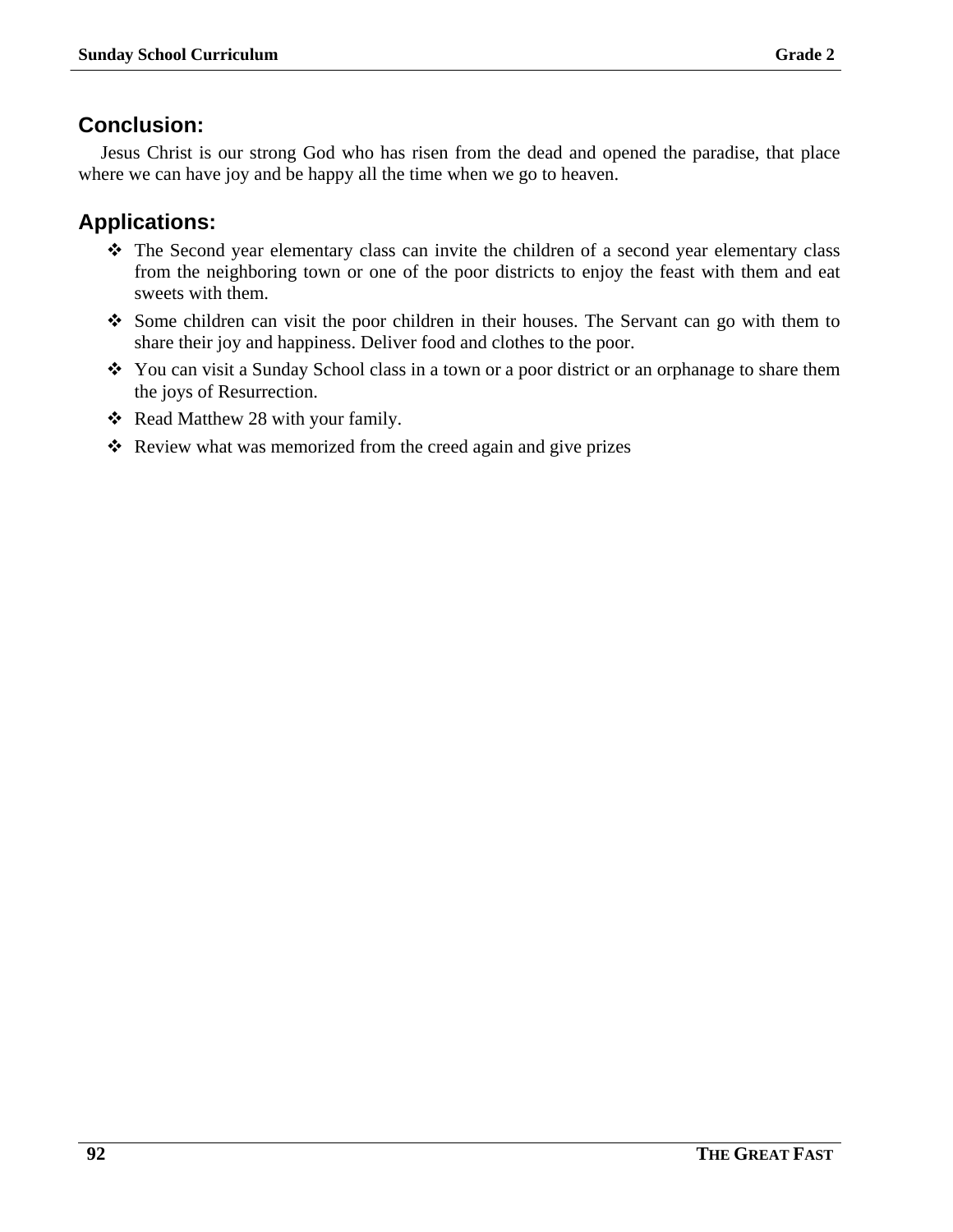# **LESSONS FOR THE PENTECOST PERIOD**

(Fifty days after Resurrection)

- **Week 1:** Anba Sarabamun
- **Week 2:** God Gives Moses the Ten Commandments
- **Week 3:** Ascension Day
- **Week 4:** The Sheep and the Goats
- **Week 5:** Prayer: Anba Shenouda
- **Week 6:** St. Bishoy Washes Christ's Feet
- **Week 7:** Lord Christ Appears to St. Paul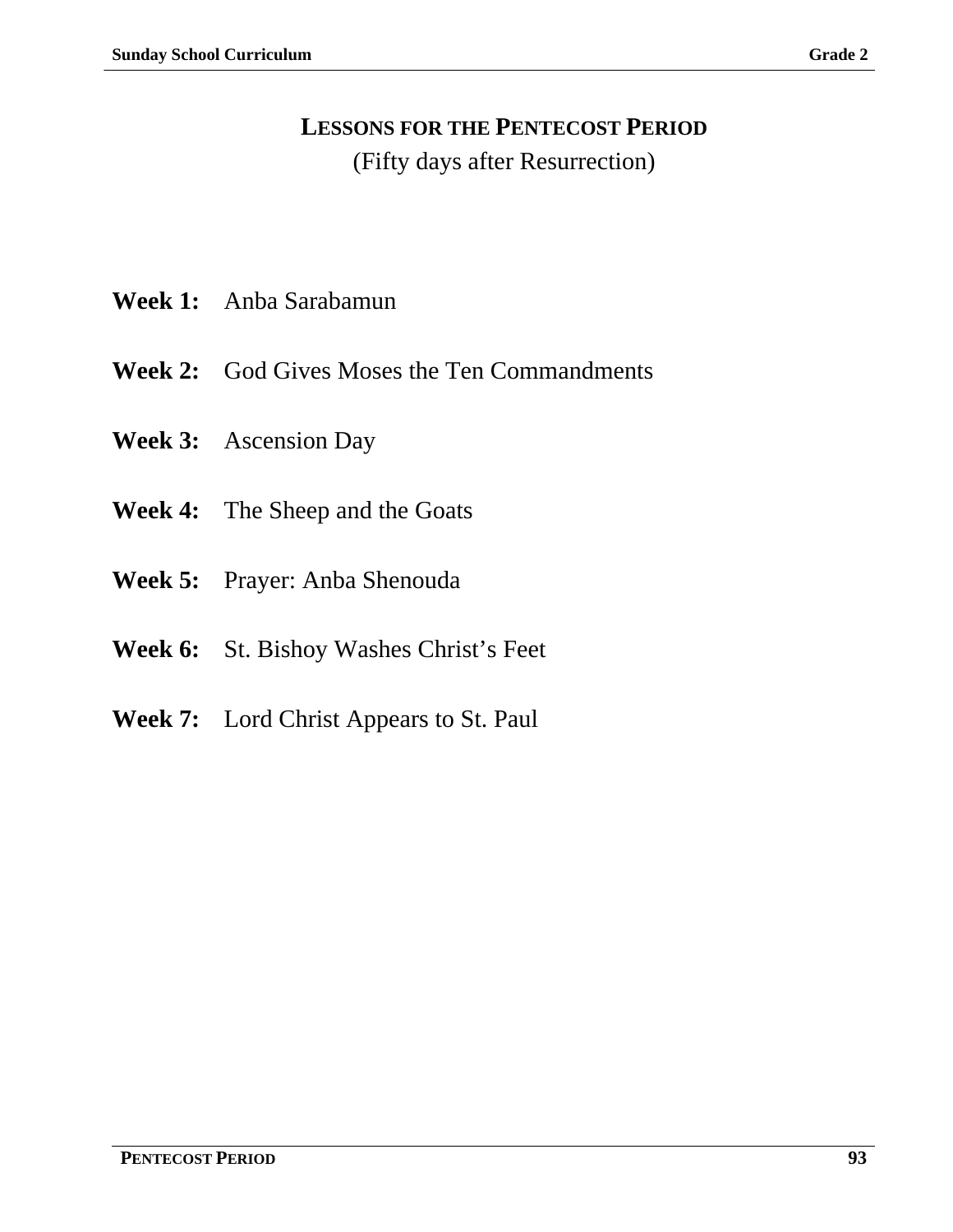## **Week 1 - Anba Sarabamun**

#### **Objective:**

Love for the brothers and serve them

#### **Memory Verse:**

Love never fails (I Corinthians 13:8)

#### **References**

- The Biography of the great Saint Anba Sarabamun by Iskandar Fahmy
- The Synexarium

#### **Introduction:**

- $\triangleleft$  Review the previous lesson and verse
- ❖ What do you give your brothers when you buy anything?
- Do you love your brothers? Do you love all people?
- What did you give your brothers the poor and the needy?
- $\triangleleft$  Did you help them in time of need?
- Means of Illustration: A picture of Anba Sarabamun

## **Lesson Outline:**

Before he became a monk, his name was Saleeb. He used to sell oil on his donkey. Because he was pious and worshipped God honestly and sincerely. They chose him to be Bishop of Menoufya. He loved his poor brothers and all people. He used to carry a basket full of wheat and many other things (rice, meat, soap, oil, clothes, etc.) He gave them to the needy that could not go out to beg. He used to cover his face with a shawl so that no one would recognize him.

- Why was Anba Sarabamun given the name of the man with the shawl (Abu Tarha)?
- What was his name before he was ordained a monk?
- $\div$  Whom did he love?

One day a man named Hanna the carpenter saw him and he thought that he was a thief. He did not recognize him. He saw a man whose clothes were strange. His clothes covered his whole body except his eyes. He thought that he was a thief and followed him from lane to lane. He was carrying a basket on his head. When he arrived at a certain house, he knocked at the door and a poor woman opened the door. He gave her the basket without speaking to them then he went back. Hanna the carpenter ran after him and saw his face and knew that he was Anba Sarabamun. The Bishop warned him not to follow him again and ordered him not to mention what he saw to anyone. May the blessing of his prayer be with us. Amen.

- $\triangleleft$  Why did the saint cover his face with a shawl?
- Why did the saint ask Hanna the carpenter not to tell anybody about his service?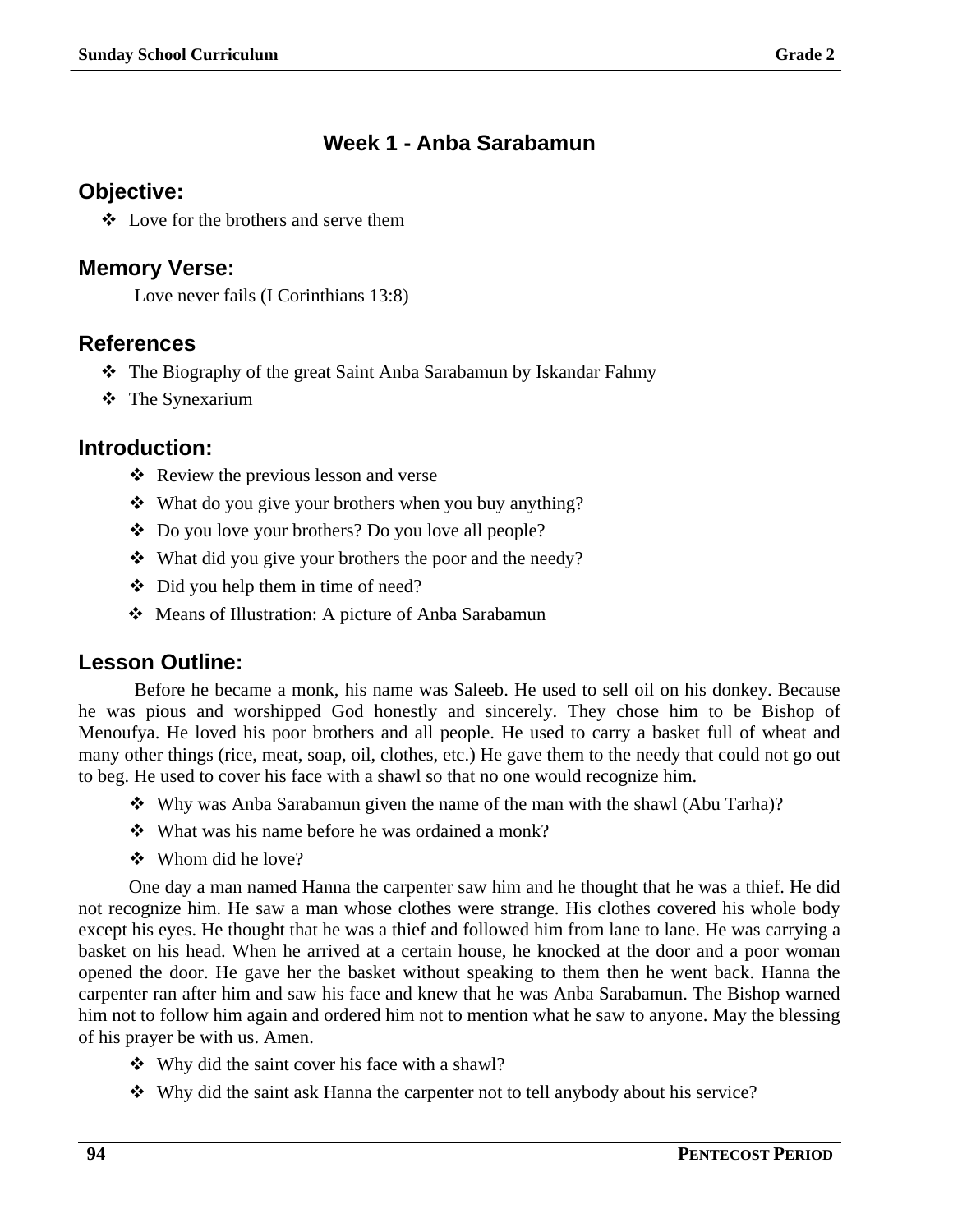## **Conclusion:**

Jesus Christ told us that anything we do for the poor is like doing it to Him. Thus when we help the poor and the needy and when we take care of them is as if we taking care of Jesus Christ Himself.

- Put your alms in the Sunday school or the church donation box so that the church can give the needy.
- If you have extra cloth or toys that you are not using, you can give to the poor children.
- \* Review the parts memorized from the creed with the students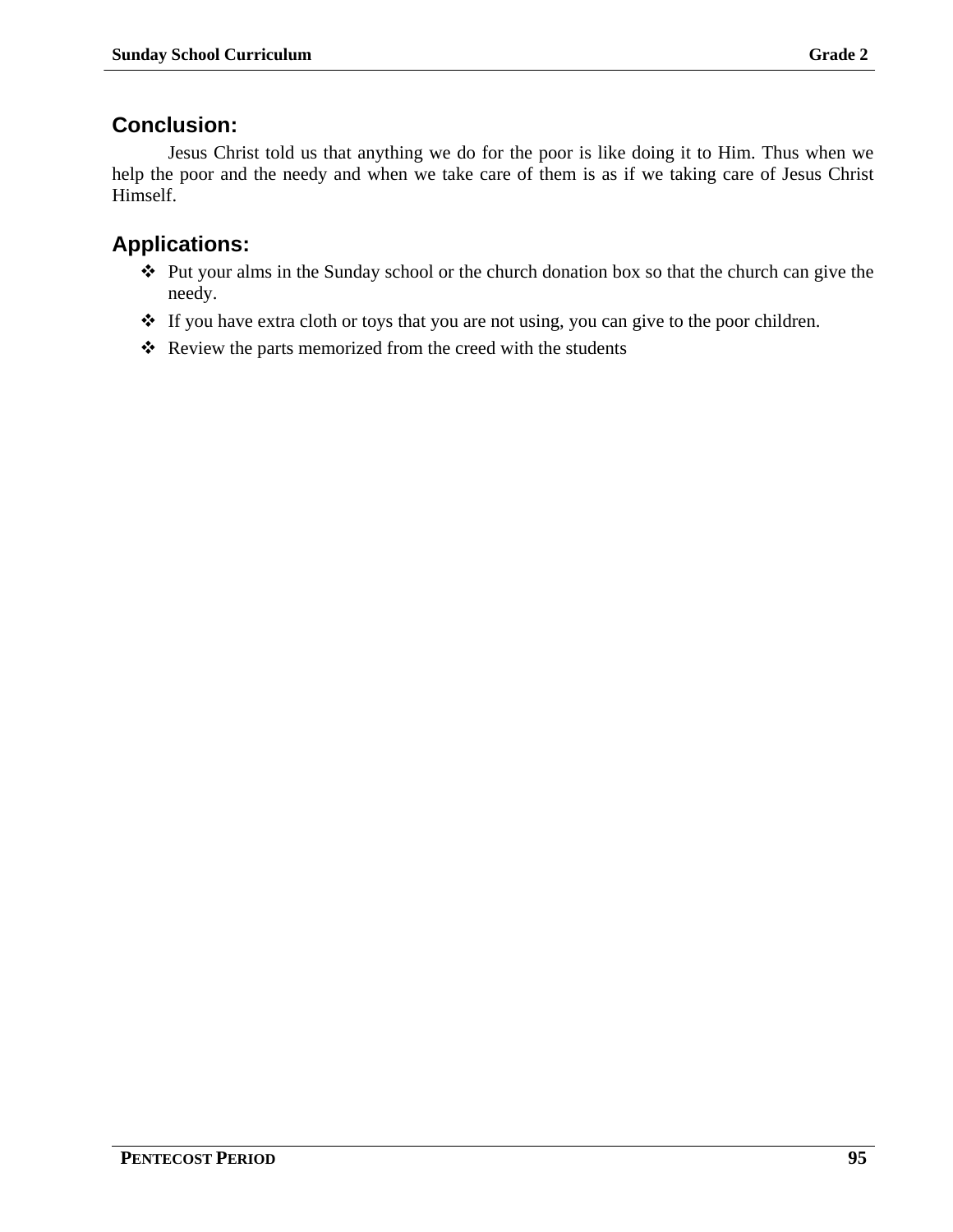## **Week 2 - God Gives Moses the Ten Commandments**

## **Objective:**

Learn the commandments of God

#### **Memory verse:**

"I am the Lord your God" (Exodus 20:3)

## **References:**

Exodus 20

#### **Introduction:**

- ❖ Review the previous lesson and verse
- God took care of His people in the desert and wanted them always to obey Him and do what pleases Him. He set up a set of rules for them to follow and become worthy to be called His people.

## **Lesson Outline:**

- God helped Moses take the Israelites out of the land of Egypt. God led them in the desert to go to the Promised Land, Canaan.
- Now three months after they started their journey, Moses and the Israelites reached the foot of Mount Sinai and set camp there
- There, the voice of God spoke to Moses saying "At this place, on this mountain I will begin to make the Israelites into My People. I have brought them safely out of Egypt where they were Pharaoh's slaves. Now I will give them, through you, laws and commandments that will rule them every day of their lives. They must obey Me from the day they are born until the day they die, If they do all that I tell them to do, I will make them into a holy nation, for they are the people I have chosen to be My special children. Go now, and tell this to your people". Moses went and told the Israelites all he heard from God.
- Then two days passed and on the mourning of the third day thunder roared and lightning flashed at the top of the mountain. Suddenly a trumpet sounded, so loudly that it seemed to fill the air, and the people in the camp beneath the mountain trembled with fear.
- \* The trumpet grew louder and louder around them. Then God came down like a fire onto Sinai, and the whole top of the mountain was wrapped in dense clouds of smoke as if it were a volcano erupting
- Then Moses spoke to God. The Israelites standing around him heard God's answers as thunder. Moses heard God calling him to climb upwards, higher and higher, until he disappeared into the smoke that covered the mountaintop, and the people trembled.
- God gave Moses His commandments written by His own finger on two tablets of stone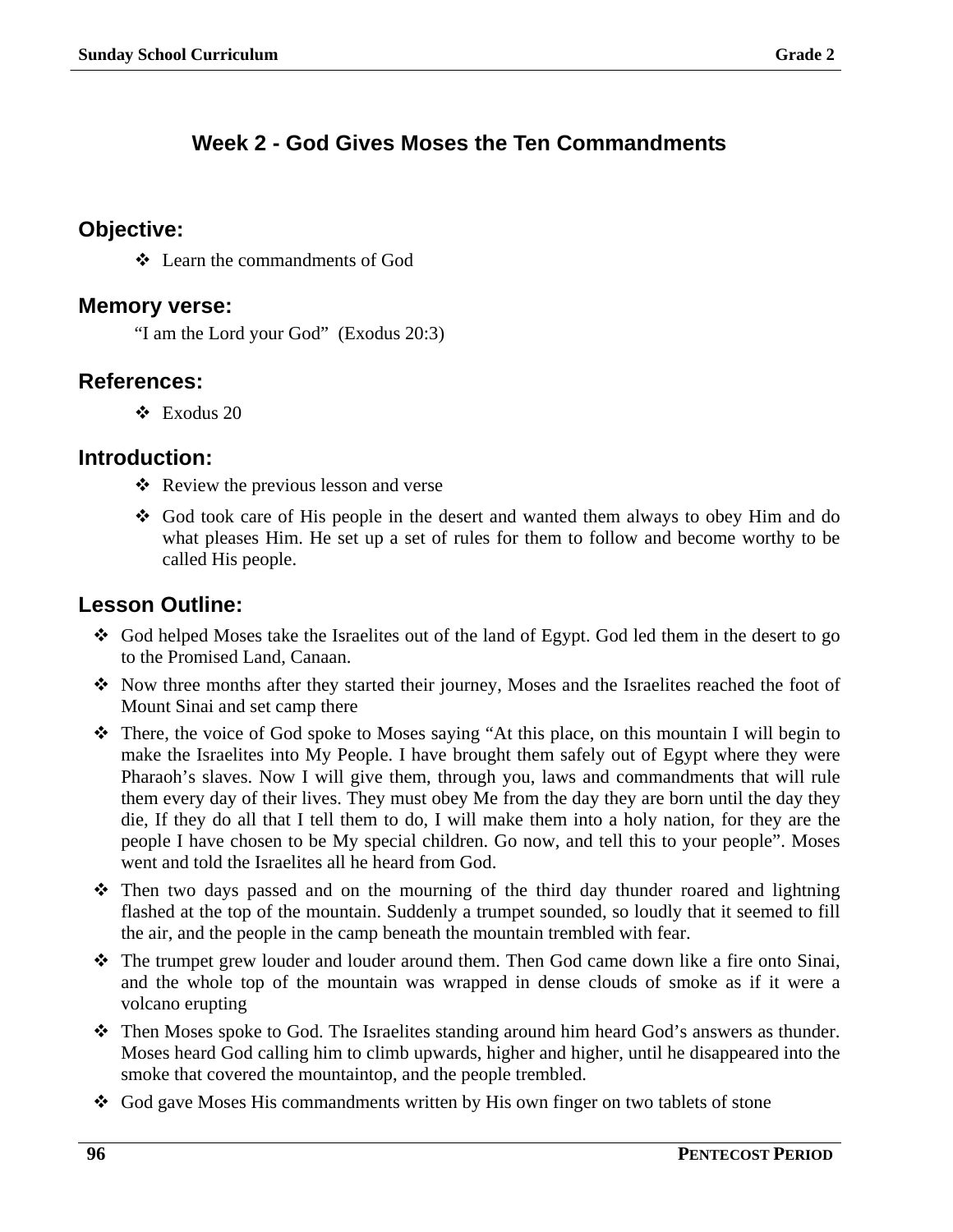- These are God's Ten Commandments
	- = Honor and serve Me alone for I am the only God
	- = Do not make or worship any idols
	- = Treat My name with respect
	- = Keep every Sabbath as a holy day of rest
	- = Honor your father and your mother
	- = Do not kill another human being (you shall not murder)
	- = Husbands and wives must be faithful to one another (you shall not commit adultery)
	- = Do not steal (you shall not steal)
	- = Do not tell lies (you shall not bear false witness)
	- = Do not be greedy about things that other people have (you shall not covet your neighbor's house)
- Because Moses was God's special prophet, God explained to him how the laws worked and Moses explained them to the people and everyone agreed to obey the laws of God
	- ❖ Where were the Israelites before going to the desert?
	- $\triangleleft$  At which mountain did they set camp?
	- What did God tell Moses He would give him?
	- Recite at least three of the Ten Commandments

 God wants His children to be holy and obey Him so He loves them and they get closer to God. If we as the children of God follow and do His 10 commandments, we will know God better and get closer to Him and He will be happy with us.

- Encourage the children to memorize the Ten Commandments.
- Get the children to draw the two tablets and write in them the Ten commandments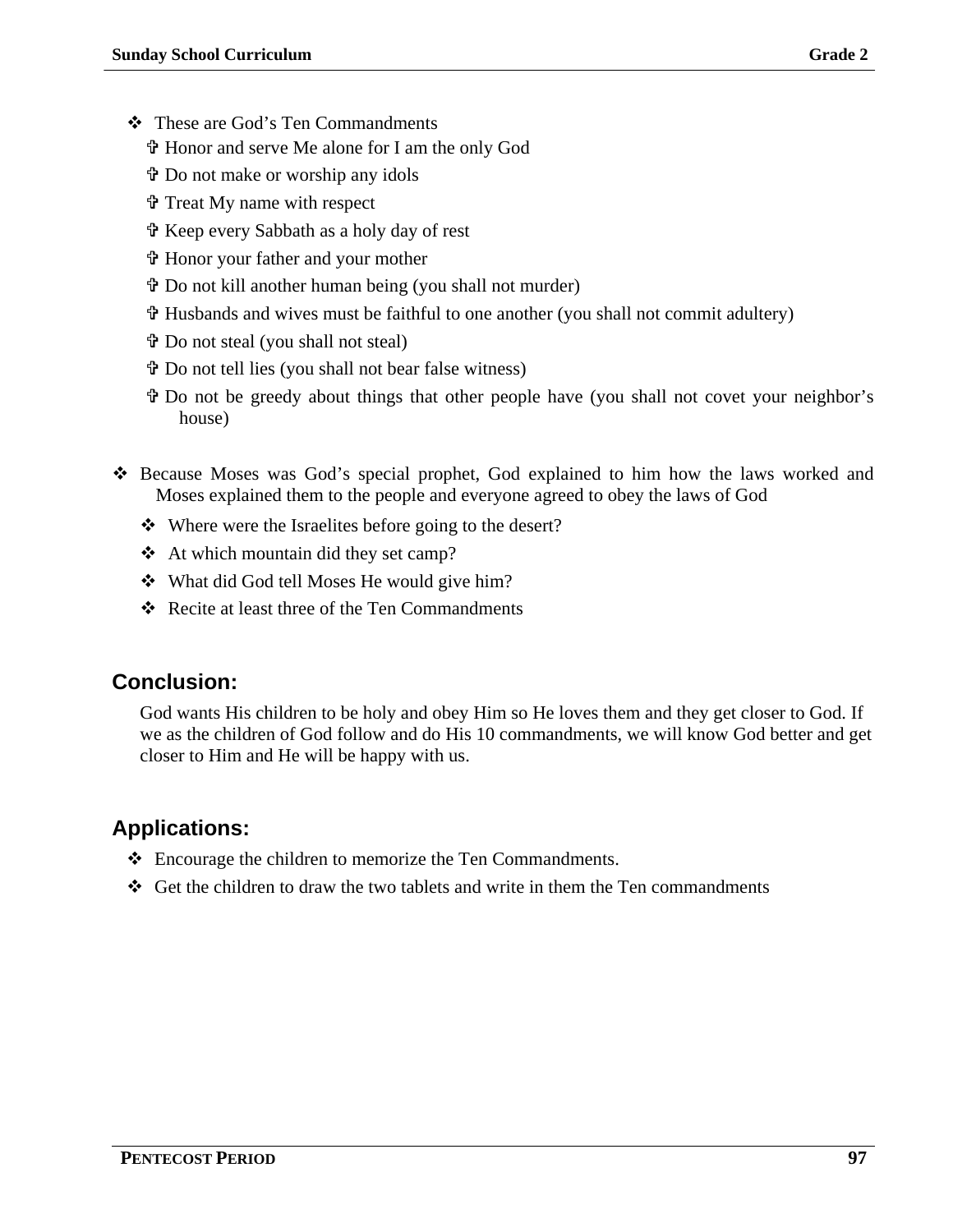## **Week 3 - Ascension Day**

## **Objective:**

Christ went to heaven and if we are good we will go to heaven and be with Him

## **Memory Verse**

"Peace I leave with you, my peace I give to you" (John 14:27)

## **References**

- $\div$  Acts 1:9-14
- The Most Precious Treasure

## **Introduction:**

- $\triangleleft$  Review the previous lesson and verse.
- $\triangle$  Prepare the following:
	- ❖ A big colored picture of the Ascension...
	- $\triangleleft$  Cotton to represent the clouds...
	- $\triangleleft$  Four wings for two angels...
- $\triangleleft$  Ask the students:
	- $\div$  Who rose from the dead?
	- **❖** What did he do after the Resurrection?

## **Lesson Outline:**

After Christ had risen from among the dead he appeared to the disciples... He encouraged them during the period of forty days before He went up to heaven... He spoke to them about the kingdom of God and about how to arrange the church system. They said to him "Lord, what do you want us to do?" He commanded them to stay in Jerusalem till the Holy Spirit came upon them.

Finally, the disciples were together and Jesus was with them.. Christ blessed them. Suddenly they saw Jesus rising up... he went up…up….up…toward the cloud. He went up to heaven as you see in this picture. The disciples were looking and staring upwards to him, "Praise the Lord". They saw two angels in white standing. The angels said to them, "Why are you standing there looking up at the sky? This Jesus who was taken from you into heaven, will come back in the same way that you saw him go to heaven". The apostles went back to Jerusalem. They were happy because of Christ's ascension. They sang a hymn: He went up to j the highest heaven and sent to us the Paraclete.

- \* For how many days did Jesus Christ appear after the Resurrection?
- $\bullet\bullet\quad$  What did He say to his disciples?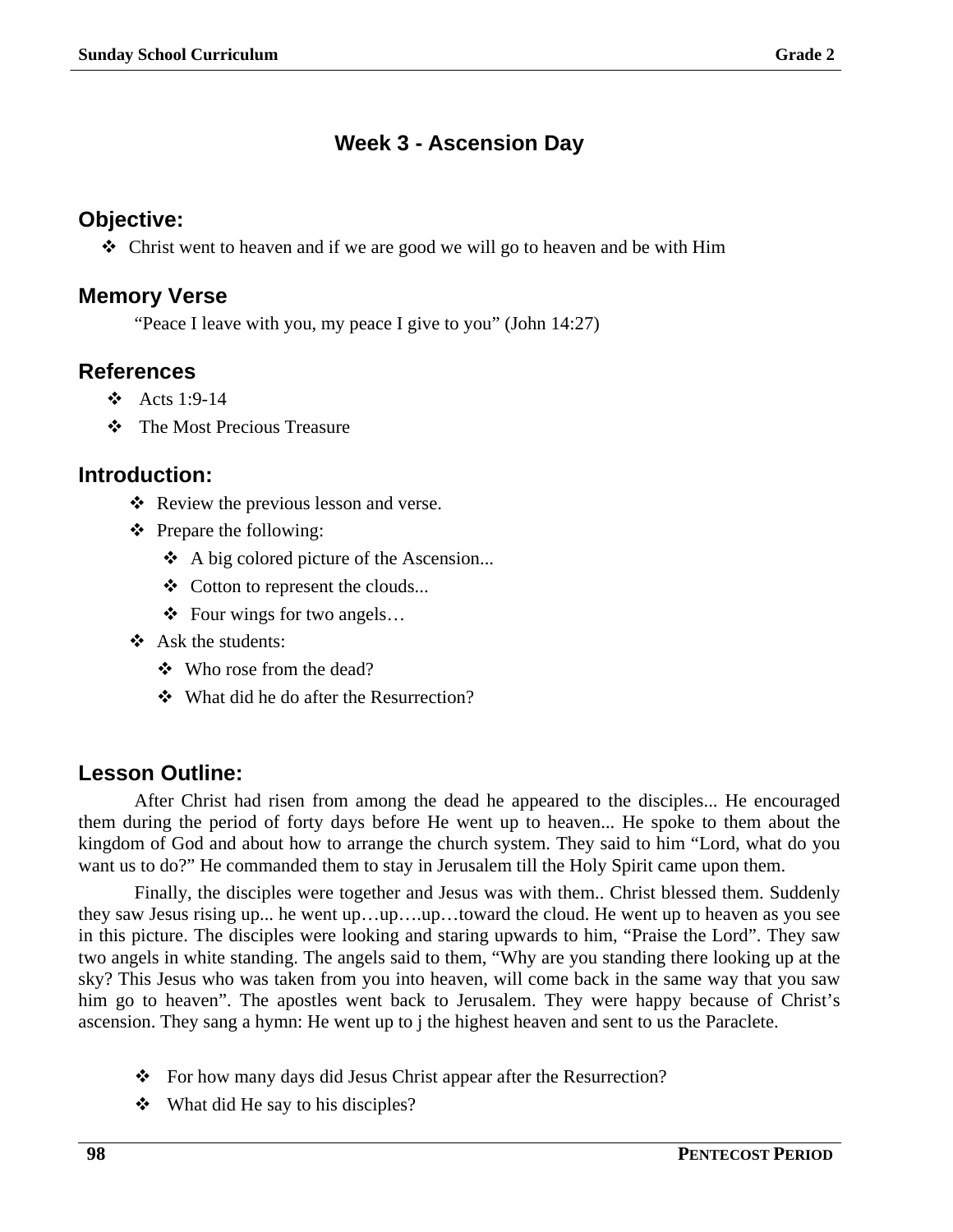- What did the two angels say to the disciples and apostles?
- Will Christ come a second time?
- Let us repeat the verse together.

Always lift up your eyes to heaven and remember this where Jesus Christ ascended to. We hope that one day we be with Him in heaven.

- $\triangleleft$  Pray in the morning and in the evening.
- Draw the children's attention to the fact that we pray with our faces toward the east because the Lord Christ went up to heaven towards the east and will also come from the east.
- $\triangle$  Review the ten commandments with the students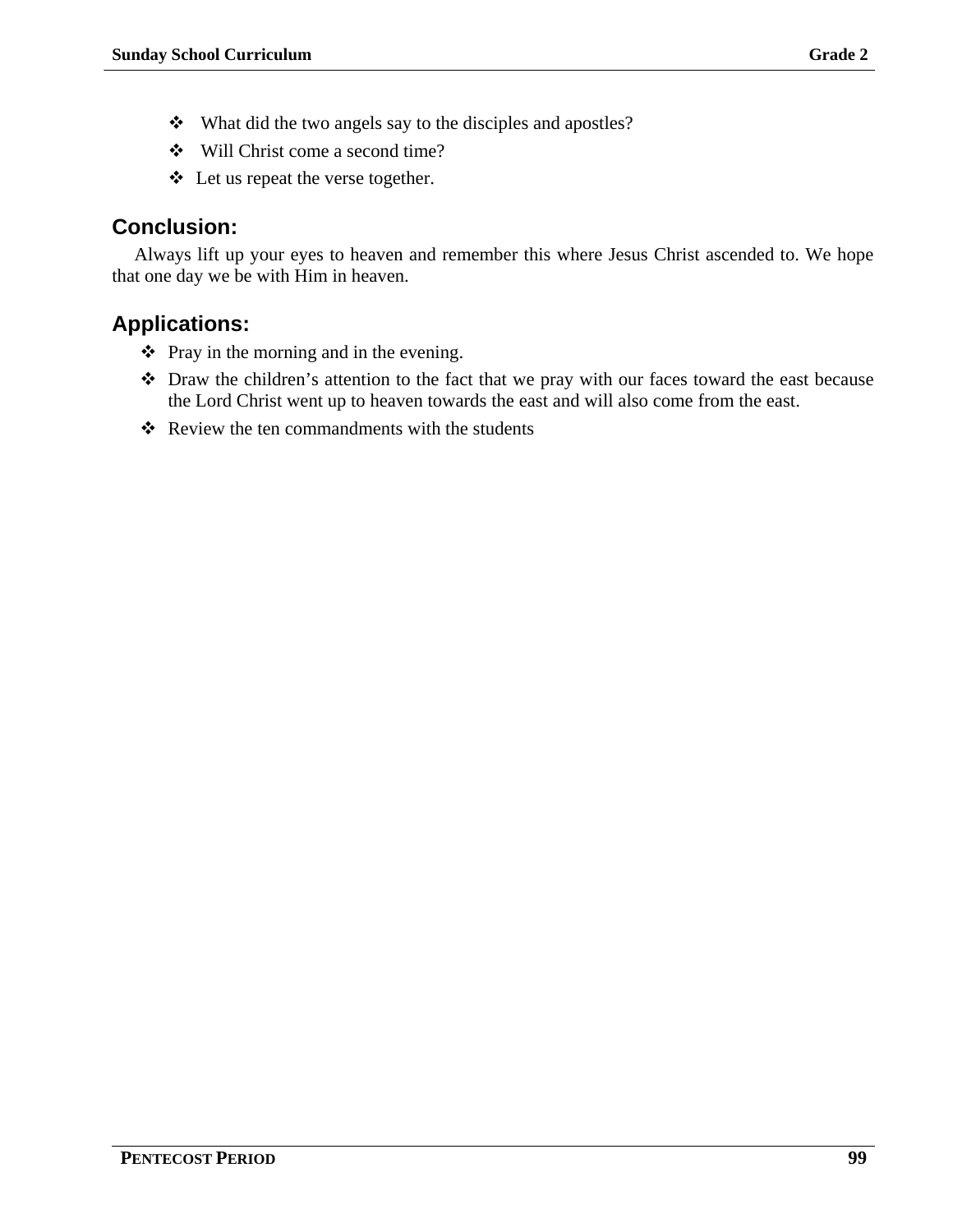## **Week 4 - The Sheep and the Goats**

## **Objective:**

- $\triangleleft$  Teach the children the meaning of the censer
- $\triangleleft$  Teach the children the importance of the censer in worship

### **Memory verse:**

"But God is the Judge: He puts down one, and exalts another" (Psalm 75:7)

## **References:**

Matthew 25:31

## **Introduction:**

- ❖ Review the previous lesson and verse with the students
- $\triangle$  Prepare visual aids including:
- = Pictures of sheep and goats
- = Picture of Jesus Christ on the throne

Jesus tried to explain to his disciples and to the people what to expect at the end of the days. He wanted to teach them that there is a day called "Judgment Day" when we will all stand before the Lord and He will judge us according to what we did on earth.

## **Lesson Outline:**

- Our Lord said that on Judgment Day He will come in His glory, and all the holy angels with Him, and He will sit on the throne.
- $\bullet$  Now people from all the nations will be gathered in front of Him.
- $\div$  He will be like the good shepherd who separates his sheep from the goats so he will separate His people one from another.
- $\triangle$  He will set the sheep on His right hand, but the goats on the left.
- Then He will say to those on His right hand, 'Come, you blessed of My Father, go into the kingdom that God prepared for you from the beginning of the world for I was hungry and you gave Me food; I was thirsty and you gave Me drink; I was a stranger and you took Me in; I was naked and you clothed Me; I was sick and you visited Me; I was in prison and you came to Me.'
- Then the good people on His right hand will answer Him, saying, 'Lord, when did we see You hungry and feed You, or thirsty and give You drink? When did we see You a stranger and take You in, or naked and clothe You? Or when did we see You sick, or in prison, and come to You?'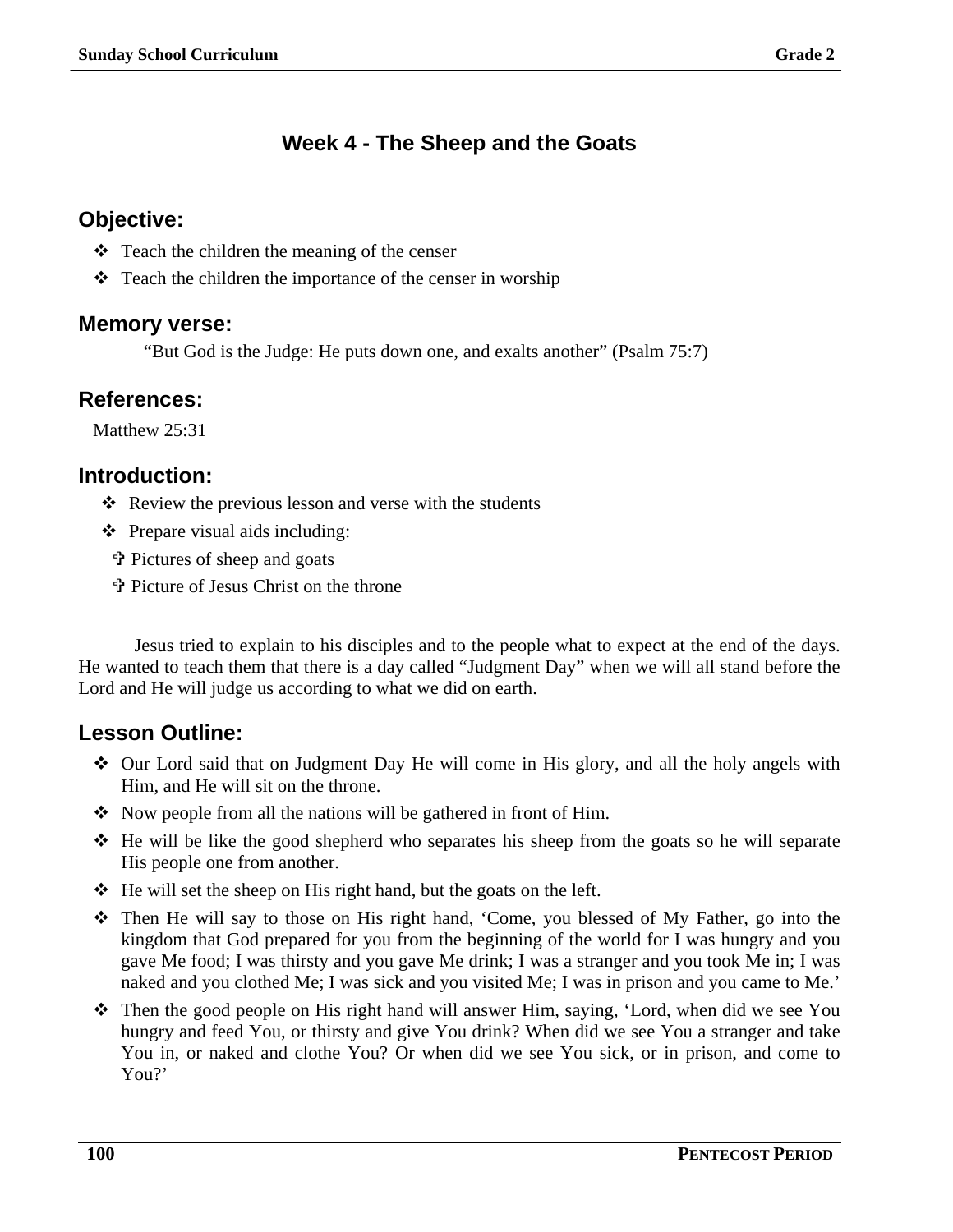- Then He will also say to those on the left hand, 'Go away from Me, you cursed, into the fire with the devil and his angels 'for I was hungry and you gave Me no food; I was thirsty and you gave Me no drink; I was a stranger and you did not take Me in, naked and you did not clothe Me, sick and in prison and you did not visit Me'.
- \* "Then they also will answer Him, saying, 'Lord, when did we see You hungry or thirsty or a stranger or naked or sick or in prison, and did not minister to You?'"
- Then He will answer them, saying, 'I assure you when you did not do it to anyone who needed this, you did not do it to Me.'
- So the good and helpful people will go to the Kingdom of God and have eternal life but the ones that did not do good when needed will be punished forever
	- $\bullet$  On which side of the Lord will the sheep be?
	- $\triangleleft$  What is our responsibility towards the sick?
	- What should we do to the hungry?
	- $\bullet\bullet\text{ With who those who will go into the fire will be?}$

If we are good boys and girls of God and do good things to others then we will be like the sheep sitting on the right hand of the throne but if we are bad we will be like the goats on the left hand of the throne.

- $\triangle$  Take the children to visit one of the children's hospitals
- Organize a trip to the food bank and get the children to donate food cans.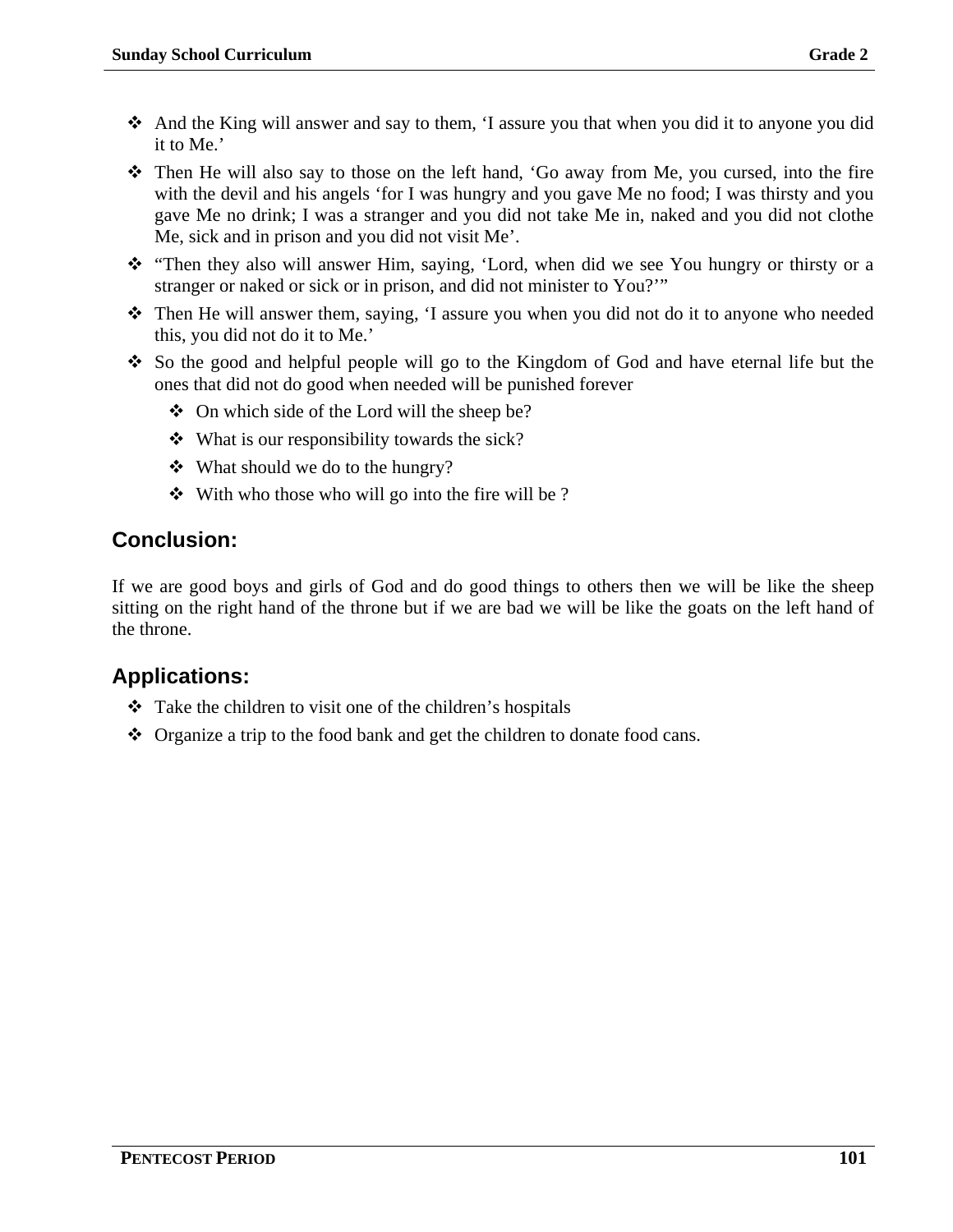## **Week 5 – Prayer: Anba Shenouda**

## **Objective:**

Love of prayer

### **Memory Verse:**

"Men always ought to pray and not lose heart" (Luke 18:1)

### **References:**

- \* The Precious Gem (Al-Khareeda Al Nafeessa), Part I
- The Biography of the great Saint Anba Shenouda the Archimandrite, i.e. "The Head of Anchorites" by Abdul Nur

### **Introduction:**

- $\triangleleft$  Review the previous lesson and verse
- Prepare a picture of Anba Shenouda
- $\triangleleft$  Ask the students if they like to pray?
- How often do you pray?
- Do you pray with your brothers and your family?

### **Lesson outline:**

The picture in your hand is the picture of a great holy man whose name is Anba Shenouda. He was born in Souhag and his father owned many sheep. Some shepherds asked his father to let Shenouda go with them to take care of the sheep. He was seven years old at that time. His father agreed on condition that his son would spend the night at home. Shenouda took all that he needed. food, water, etc. and went out in the morning and sent the whole day outside with the sheep and shepherds. He used to give his food to the shepherd and to fast for the whole daytime. At sunset he went home but he arrived late in the night. When his mother asked him why he was late, the shepherds told her that the boy left them at sunset One day, a shepherd followed Shenouda from a distance and watched him. The boy turned to the edge of a pool near the village and stood there to pray. "The boy's fingers were shining like candles" the shepherd said. The scent of incense filled the place.

- $\div$  What is the name of the saint?
- What was the work of his father?
- Where did he go after sunset?
- $\bullet$  To whom did he give his food?
- What did the shepherd say?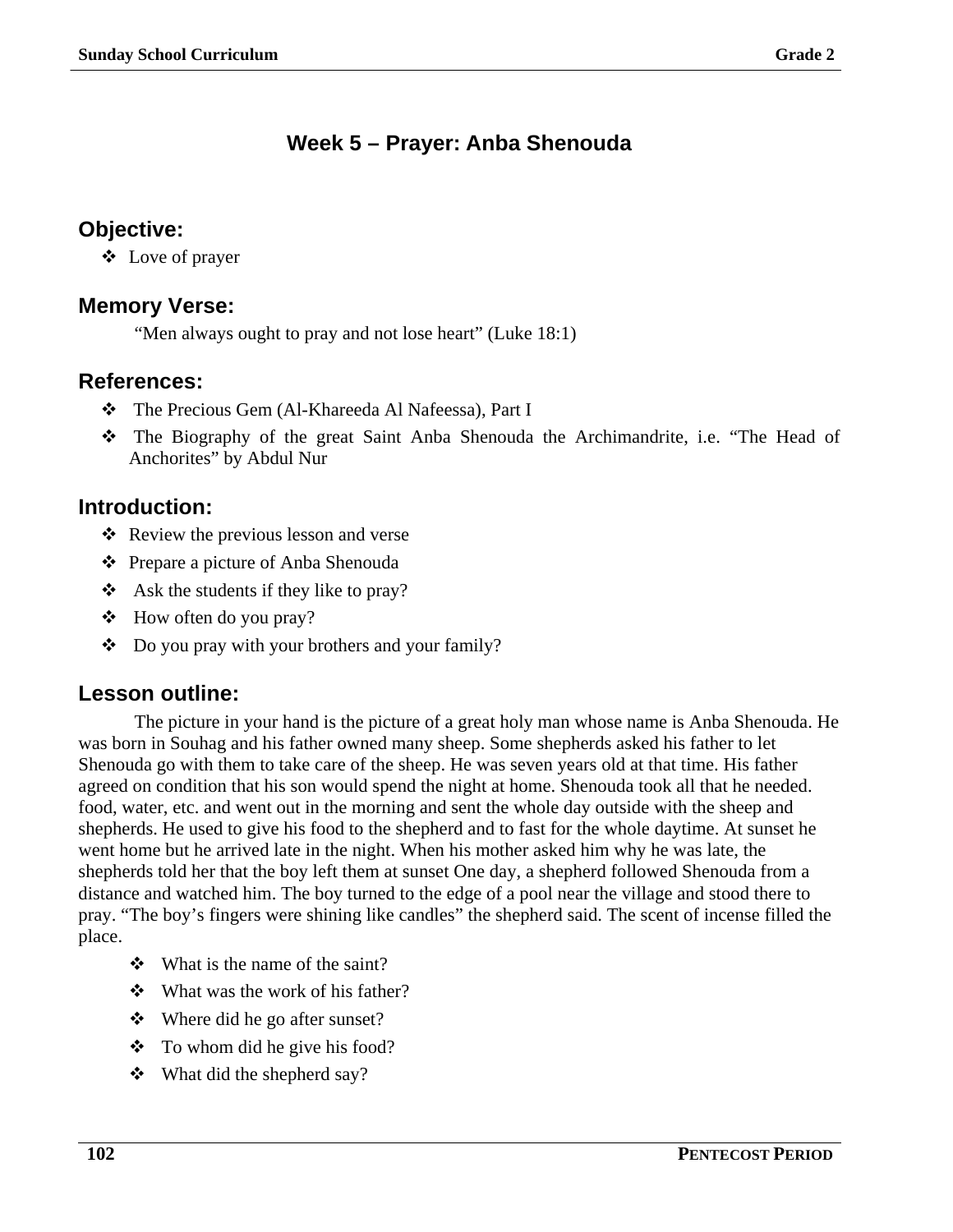Let us repeat together: They ought always to pray... who can complete?

Shenouda became a father to many monks as he loved the Lord and he loved to pray.

#### **Conclusion:**

Exactly as we need to eat everyday we also need to pray every day. When we pray we grow with Jesus Christ. In prayer we tell God that we love Him as He always loved us.

- Pray at least two times a day
- Light a candle before the Icon of the Saint.
- $\triangle$  Review the creed with the students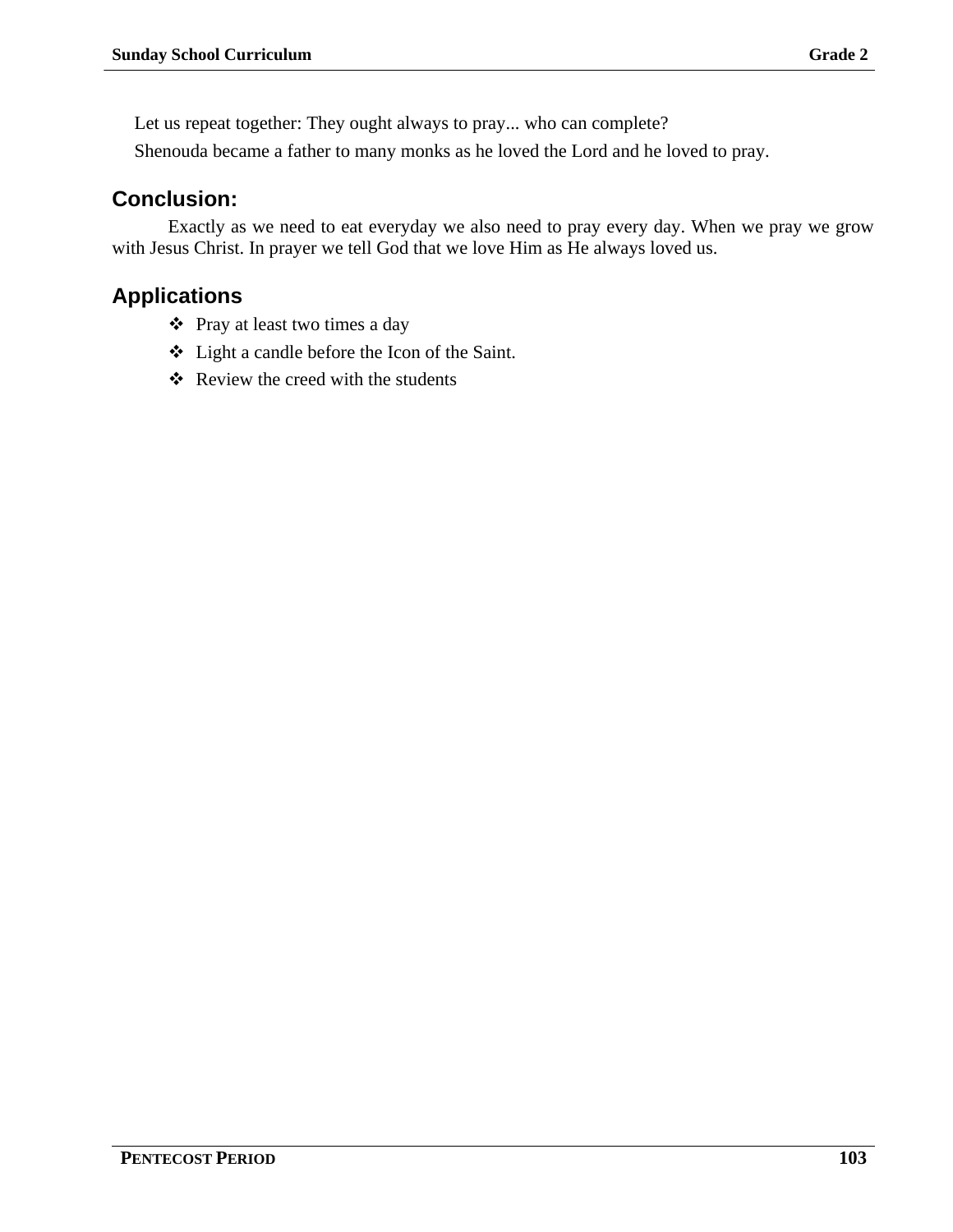## **Week 6 - St. Bishoy Washes Christ's Feet**

### **Objective:**

Learn to be hospitable to everyone

#### **Memory verse:**

" The memory of the righteous is blessed" (Proverbs 10:6)

### **References:**

- Coptic Orthodox Book of Saints I; Montreal Canada
- Coptic Synaxarium

### **Introduction:**

- ❖ Review the previous lesson and verse
- $\triangle$  Prepare a picture of St. Bishoy washing the feet of Jesus Christ to show to the students
- $\hat{\mathbf{\cdot}}$  The life of the fathers of the desert is full of lessons that we can learn. All of them loved our Lord Jesus Christ very much and each one of them showed this love in a different way

## **Lesson Outline:**

- Abba Bishoy was born in 320 A.D. of righteous parents in a village of Egypt. He was the youngest of seven children.
- One night his mother saw a vision; an angel appeared to her and said "The Lord says "Give me one of your children to serve Me" The mother answered, "Here are my seven children, choose the one you want" Then the angel touched Bishoy, but the mother said, "This is a weak boy, please choose a stronger one who can serve the Lord better" The angel replied, "This is he whom the Lord has chosen"
- At age twenty, St. Bishoy joined the monastery of Scetis. He was very dedicated to God, praying constantly, fasting for long periods and learning the holy books by heart.
- St. Bishoy was very hospitable to everyone.
- One day while he was sitting outside his cell, he saw a man weary from walking. He stood up and invited the man to his cell. Then he got a basin, filled it with water and insisted on washing his feet after his long walk in the desert
- While washing the stranger's feet he heard the Lord's voice saying, "My chosen Bishoy! You are an honorable man" He immediately realized that he was washing our Lord Jesus' feet. He knelt down and worshiped Him. The Lord gave him peace and comforted him
	- ❖ How many brothers did St. Bishoy have?
	- Who told St. Bishoy's mother that God wanted her son?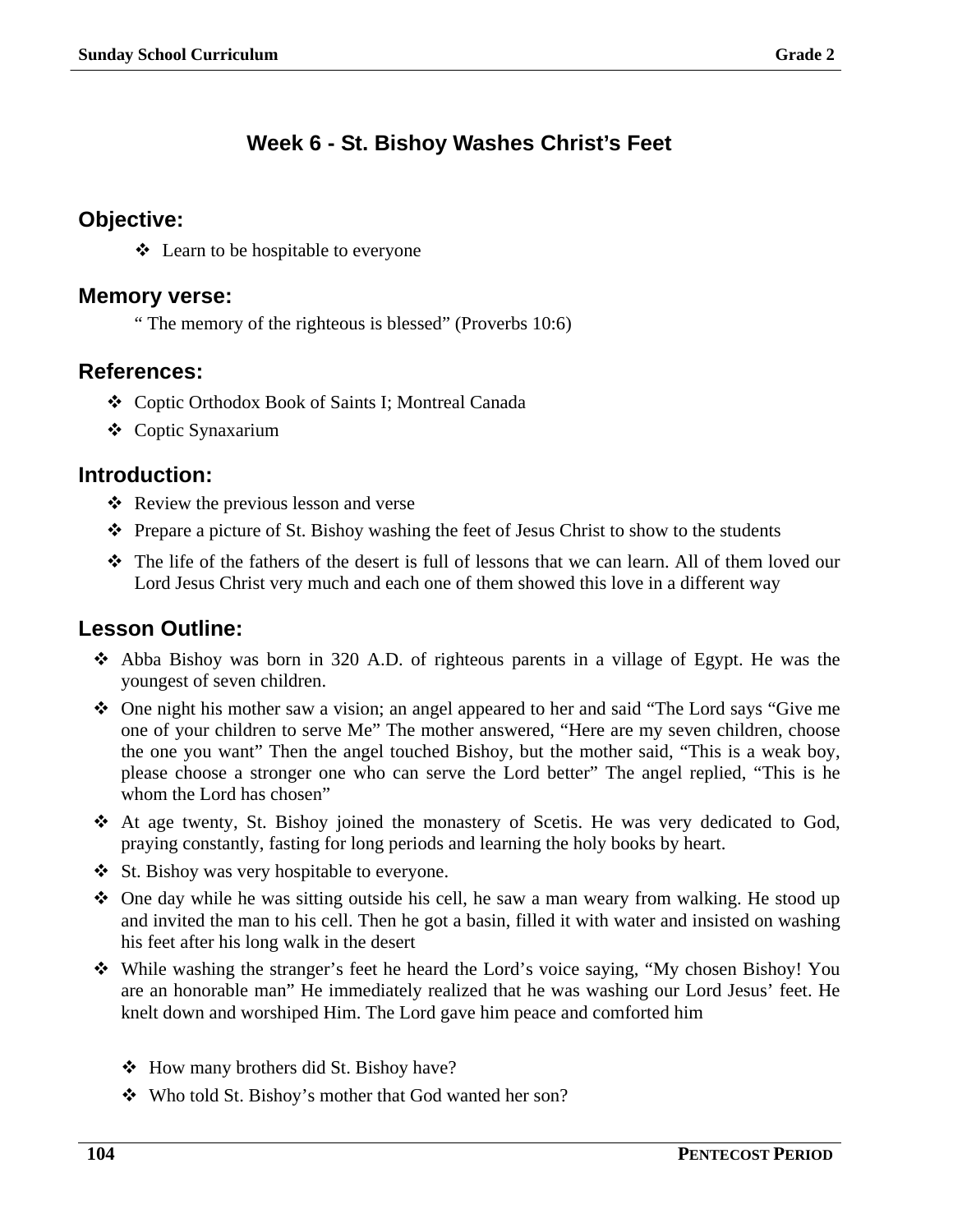- $\triangleleft$  As a monk what did St. Bishoy live his life?
- What did St. Bishoy do to the man passing by his cell?
- Who this man really was?

St. Bishoy saw Jesus Christ because he was humble and was willing to wash the feet of others with water. We also have to be humble and be generous and kind to visitors in our house. This is a big blessing for us and the lord will reward us in heaven.

- Show the children an icon of St. Bishoy washing the Lord's feet
- Discuss with the children how we can show hospitality to strangers.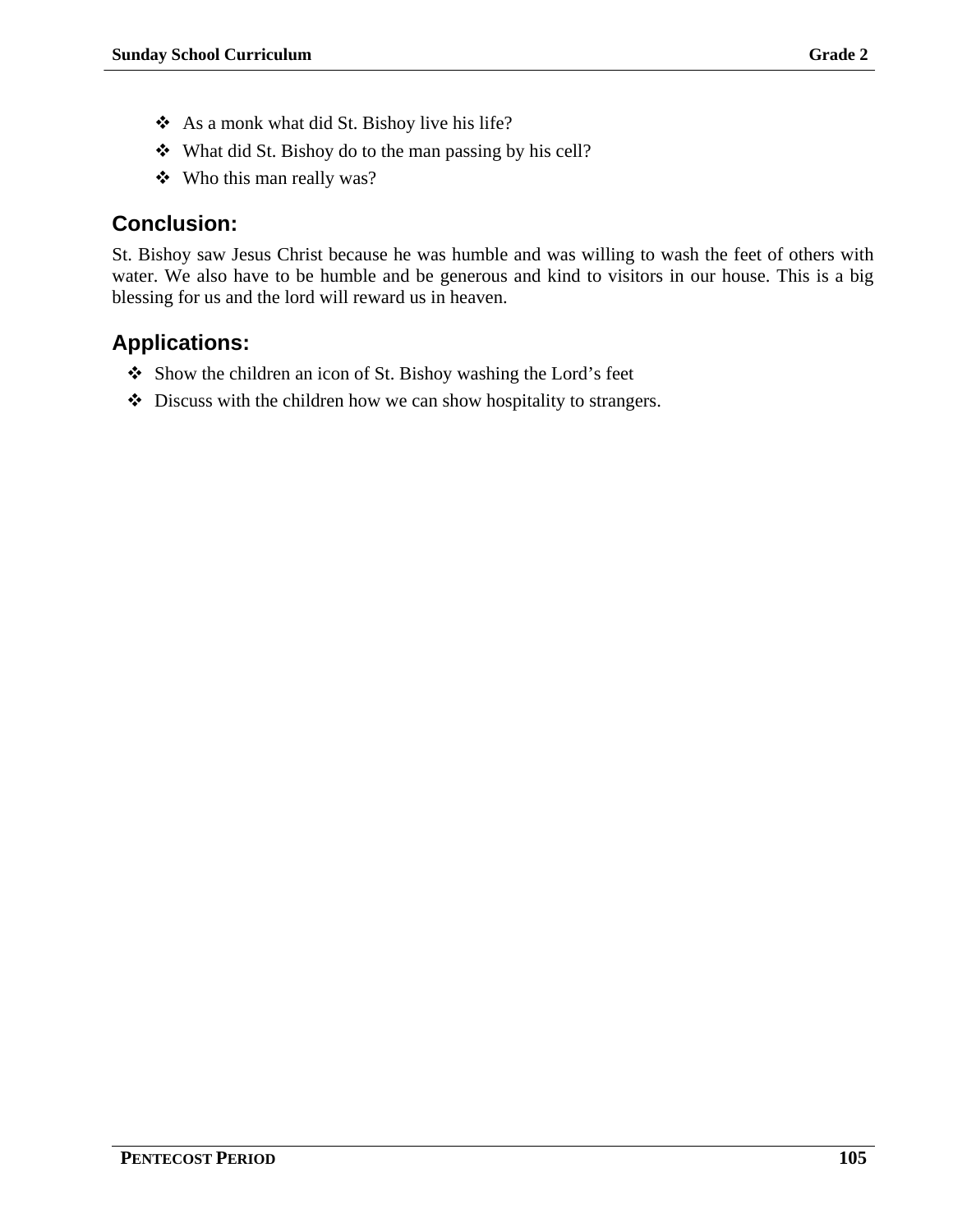## **Week 7- The Lord Christ Appears to St. Paul**

### **Objective:**

Celebrating the Apostles' Day.

### **Memory Verse**

"Lord what do you want me to do?" (Acts 9:6)

## **References**

- Acts 9
- The Life of Paul: Fr. Marcos Daoud
- Stories and Tales from the Holy Bible, Beirut

## **Introduction:**

- **❖** Review the previous lesson and verse
- \* Prepare a picture or a video about the lesson's story, particularly when Saul was on his horse and he saw the bright light of the Lord.
- Who defends and protects the Christians?

## **Lesson Outline:**

There was a man called Saul. He hated the Christians and persecuted them. He searched for them everywhere to kill them. One day, he heard that there was a great number of Christians in Damascus. He quickly rose and took with him some horses and some strong men who hated Christians and said to them, "Let us go to Damascus to kill all the Christians there". They rode the horses and were on their way to Damascus. As they came near the city a light from the sky suddenly flashed all around them. The light was stronger than the light of the sun.

Saul and those with him could not look at the strong light. Saul fell to the ground and could not move. The men were afraid. They fell down from their horses and their faces were to the ground. Saul heard a voice coming from heaven saying: "Saul.. Saul.. Saul... Why do you persecute me?" (explain to the children the meaning of persecute me as against me). Saul could not lift himself up. He was trembling out of fear. He said, "Who are you, Lord". "I am Jesus whom you persecute", the voice said: "He who persecutes Christians persecutes me". Saul's wicked power weakened and faded and changed into a new man; meek and humble. He said, "Lord, what do you want me to do?"

- What is the name of this saint?
- ❖ Whom was he against?
- Where was he going?
- Who were with him?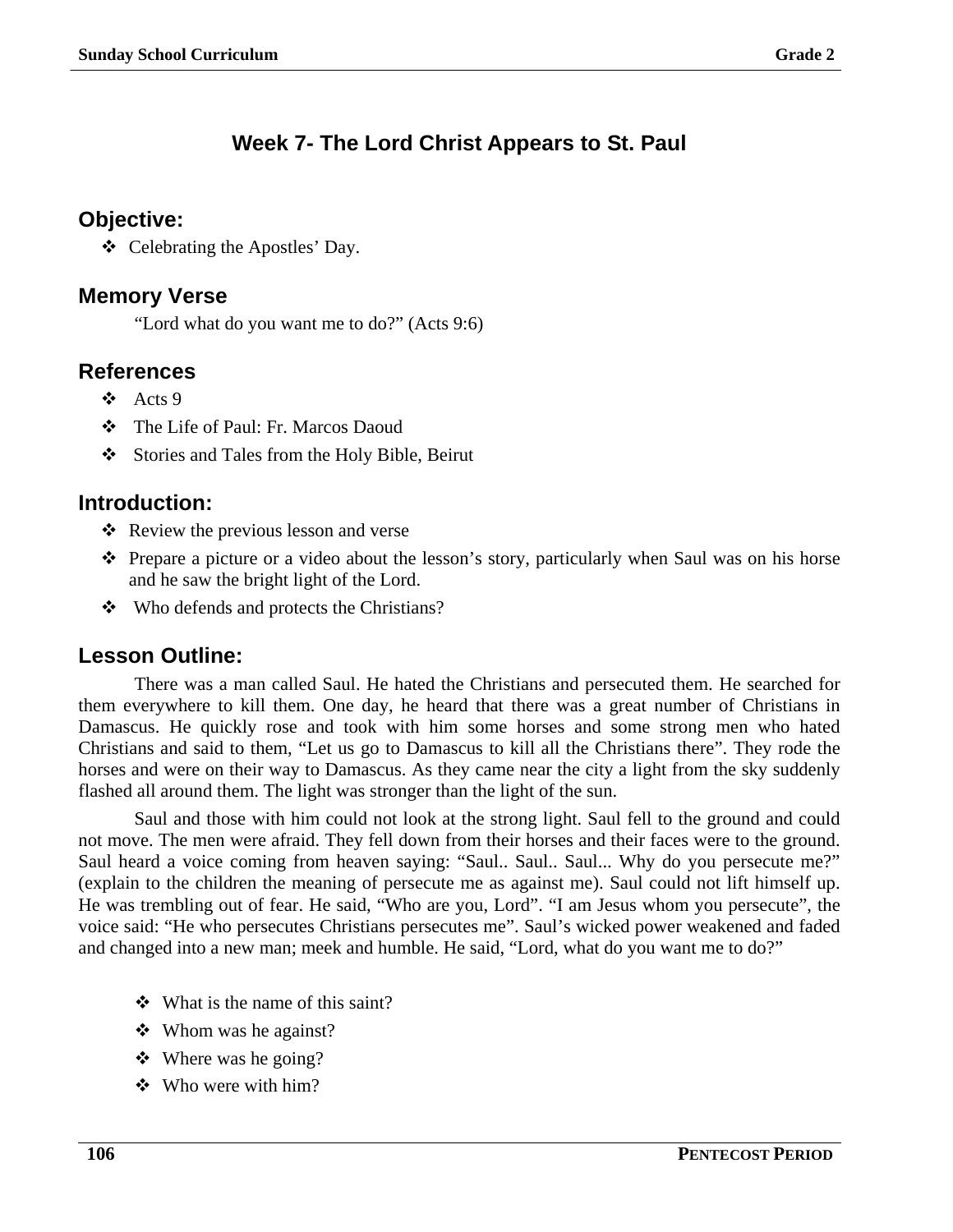- What did he see on his way to Damascus?
- $\div$  What did the voice say?
- Let us say together: Lord, what wilt... Who can complete?

Jesus said to him: "Get up and go into the city, where you will be told what you must do. There is a man called Ananias, he is my disciple. He will pray for you and will tell you what to do". The voice disappeared. Saul felt this way. He said to the men, "I see nothing... I cannot see a thing... " They led him into the city taking him by the hand, and they asked about the house of Ananias. They found it...they entered... Ananias welcomed them. Ananias placed his hand on Saul and prayed. Saul was able to see once more. He preached him about Jesus. He baptized Saul and his men and Saul became a Christian. He loved the Christians and defended them. He made many people become christians from different countries.

Each year we remember Saul's story whose name became St. Paul.

- What is the name of the man who preached Saul about Christ?
- $\bullet\bullet\quad$  When did he baptize him?
- Who remembers the verse?

#### **Conclusion:**

God prevented St. Paul from hurting the Christian and He made St. Paul himself a Christian. St. Paul became a very good and active Christian and he made many people to become Christian later on. St. Paul also wrote a big part of the Bible, New Testaments.

- Invite your brothers and friends to come to Sunday School to know Jesus and love him.
- If anyone does not answer your invitation, pray for him.
- Pray also for the enemies of the church.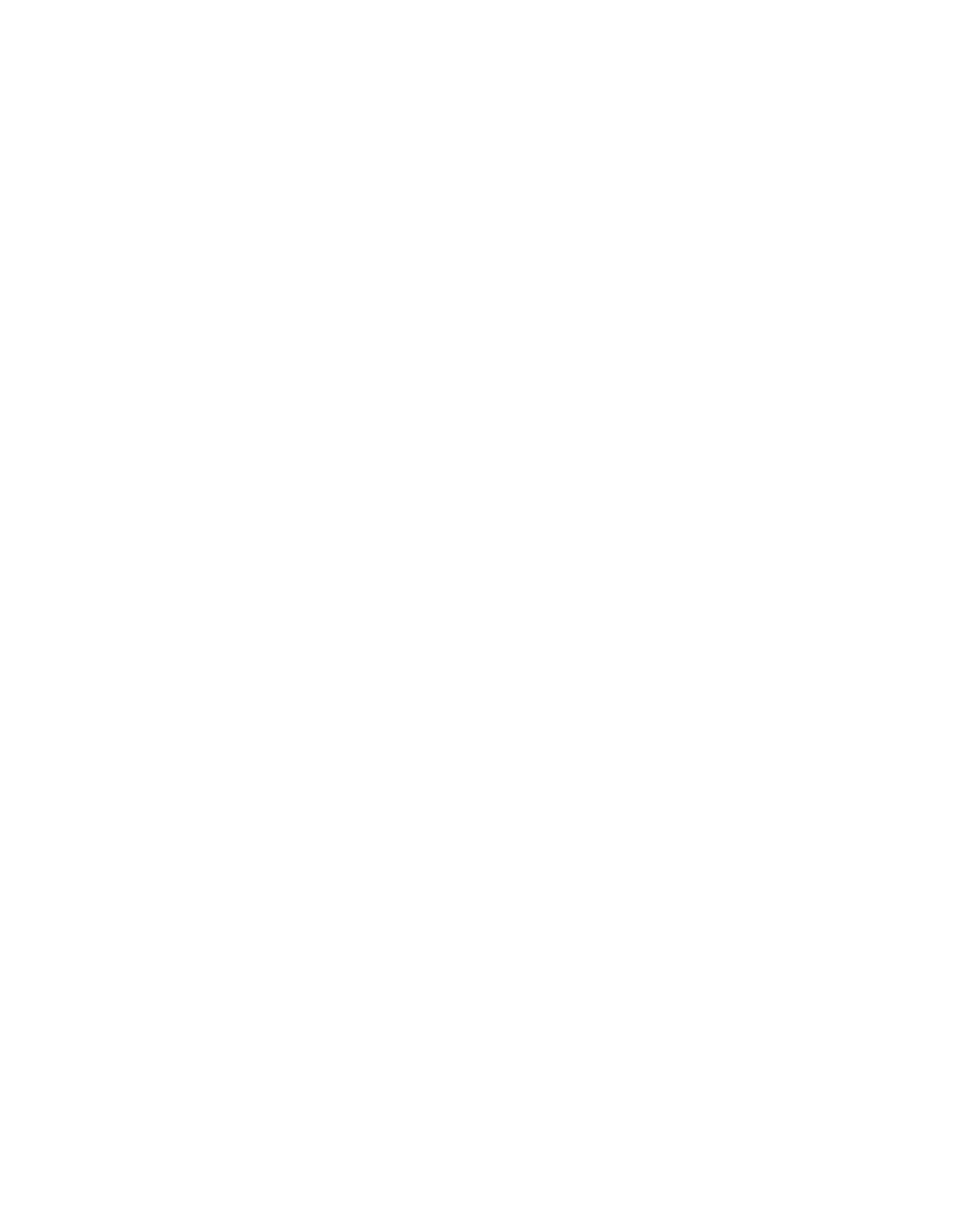# **THE APOSTLES' FAST PERIOD**

Use Filler lessons (at the beginning of the book) between the feast of Pentecost and the second week of July.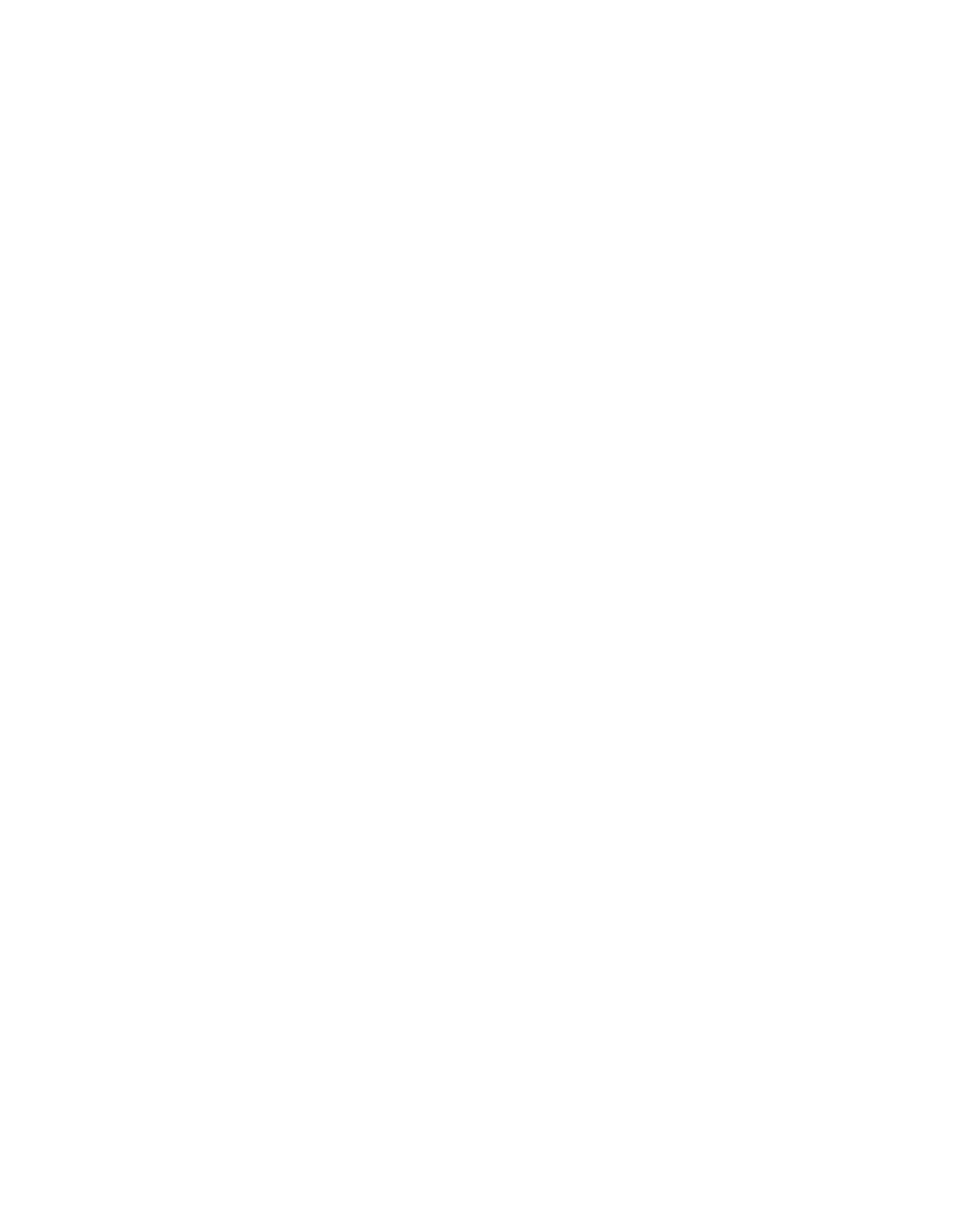- **Week 2:** Elijah and the Raven
- **Week 3:** Elijah and the Widow
- **Week 4:** God Accepts Elijah's Sacrifice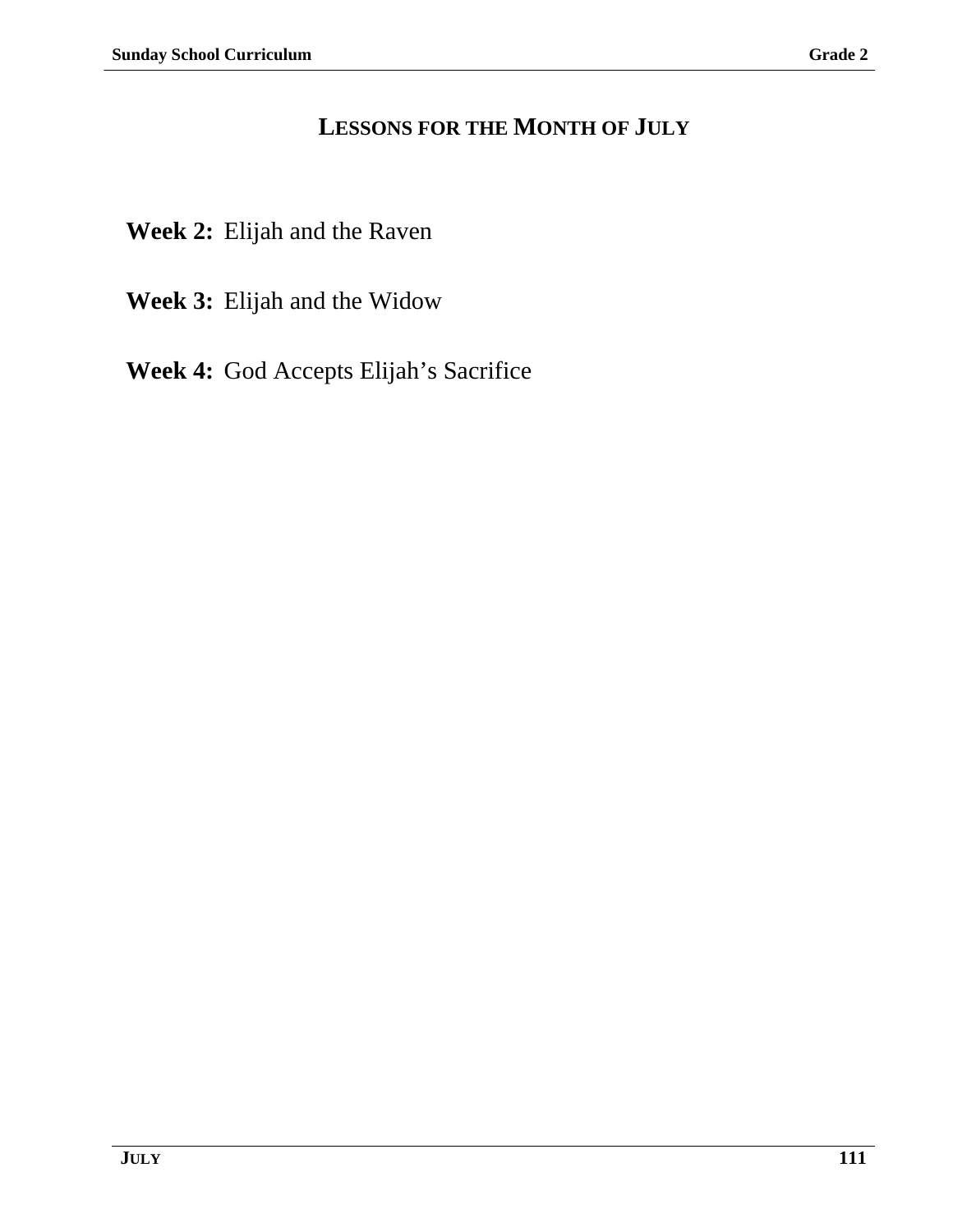## **Week 2 - Elijah and the Raven**

## **Objective:**

God cares for us. It is He that gives us food.

## **Memory Verse:**

"Bless the Lord O my Soul" (Psalm 103:1)

## **References**

- $\div$  1 Kings 17-19,21
- $\div$  2 Kings 1-2

## **Introduction:**

- ❖ Review the previous lesson and verse
- $\triangle$  Prepare the following means of illustration
	- $\mathbf{\hat{P}}$  A picture of a raven
	- = A loaf of bread
- What is the meaning of a prophet? A prophet is someone that God sends a message through him to the people. The message is usually about something will happen in the future. Do you the name of any prophet?

## **Lesson Outline:**

Elijah spent all his time in prayers, fasting and reading the word of God. So he became a great prophet.

One day, the Lord said to him, "Elijah, go to Ahab the wicked king and say to him: Repent and refrain from the worship of idols, or else I will hold back the rain". Elijah said, "All right, I'll go". Then he began to think of the matter "The king is wicked. He may kill me. I am afraid. But the Lord ordered me to go and He is with me. I'll go now". He arrived at the palace. He made an attempt to enter but the guards prevented him from doing so. He said to them, "I have a message from the Lord and I have to deliver it to the king".

They asked him, "Who is the Lord?" and he answered, "He is the Lord of heaven and earth". They said to him, "We do not know the Lord. We worship idols". "Idols are not gods", he said. His words filled the guards' hearts with fear. A guard entered the king's room. He bowed to the ground "Your majesty, there is a man outside. His body is covered with hair and his clothes are very simple. He wants to meet you", the guard said. "Let him in", the king said. Elijah was brought to the king. He said, "O king, repent and refrain from your sins. Stop worshipping idols, or else there will be no rain until I say so". The king was surprised "who are you?" he asked. "I am the prophet of God", Elijah said. "Who is God?" asked the king. Elijah said, "God the Creator of heaven and earth". But the king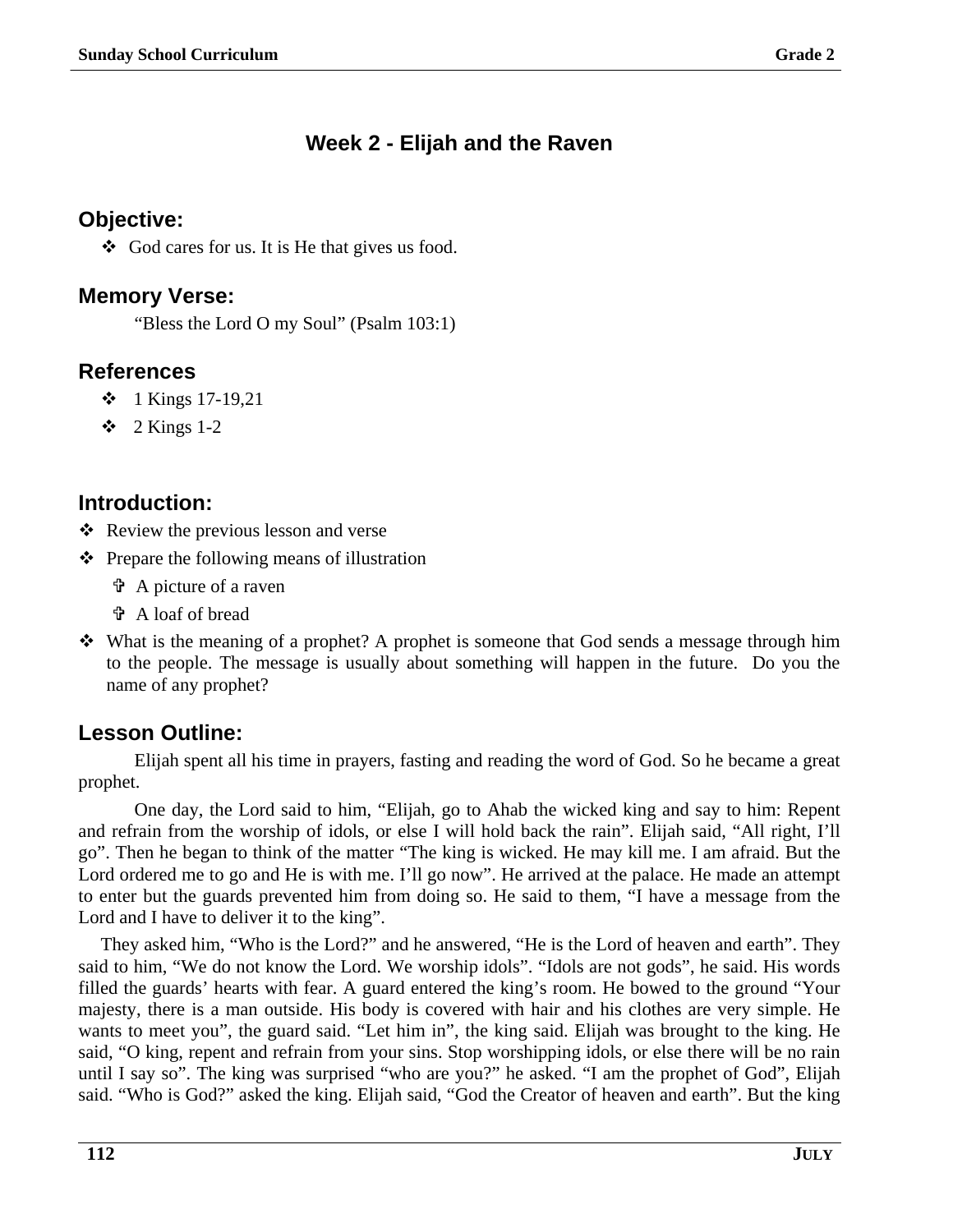said, "There are no gods other than these idols". Elijah went out of the palace. He prayed to the Lord... "O Lord, let there be no rain" and no rain came. Plants faded and dried. The leaves and the trees fell down. Men and animals became hungry. There was no food. The king realized that what happened was the desire of the Lord.

- $\bullet\bullet\text{ What is the name of the king?}$
- $\bullet$  Was he a good king?
- $\mathbf{\hat{\cdot}}$  What was his sin?
- What were the words of God by the mouth of Elijah?

But the Lord cares about his children. He cared about Elijah. He said to him, "Go and hide yourself near the Brook of Cherith. I have commanded ravens to bring you food there". "The Brook of Cherith? This is a small brook and it is often dry. Ravens? Can ravens support man or snatch what they see in man's hands?" he thought this is very strange, However, Elijah obeyed the words of God. He went to the brook and there he sat at the edge. While he was praying, he saw a big black bird coming towards him "Oh! What is that?" he asked himself.

The raven threw bread and meat into Elijah's lap. That was in the early morning. Elijah shouted, "Bless the Lord, O my soul". He drank water from the brook and ate the meat and bread that the raven threw to him.

In the evening, the raven came back with food to Elijah. Elijah ate, drank and was satisfied, while severe hunger spread in all the cities. That state continued till rain came again and the natural way of living returned.

- $\bullet$  How did the Lord care for Elijah during the famine?
- Where did Elijah stay?
- $\div$  What did he drink?

Explain that the Lord can change the nature of men, birds, anything. He changed the nature of the raven that snatches things into the raven, which obeyed the words of God and carried the bread to Elijah.

### **Conclusion:**

The Lord cared about Elijah when the land became dry and He cares for each one of us too. He provides us with all the things we need.

- When you sit at the table to have your meal, thank God for the food that is put before you and do not desire the food that is put in front of others.
- $\bullet$  Draw a picture of Elijah while he is praying and the raven carrying bread and meat for him.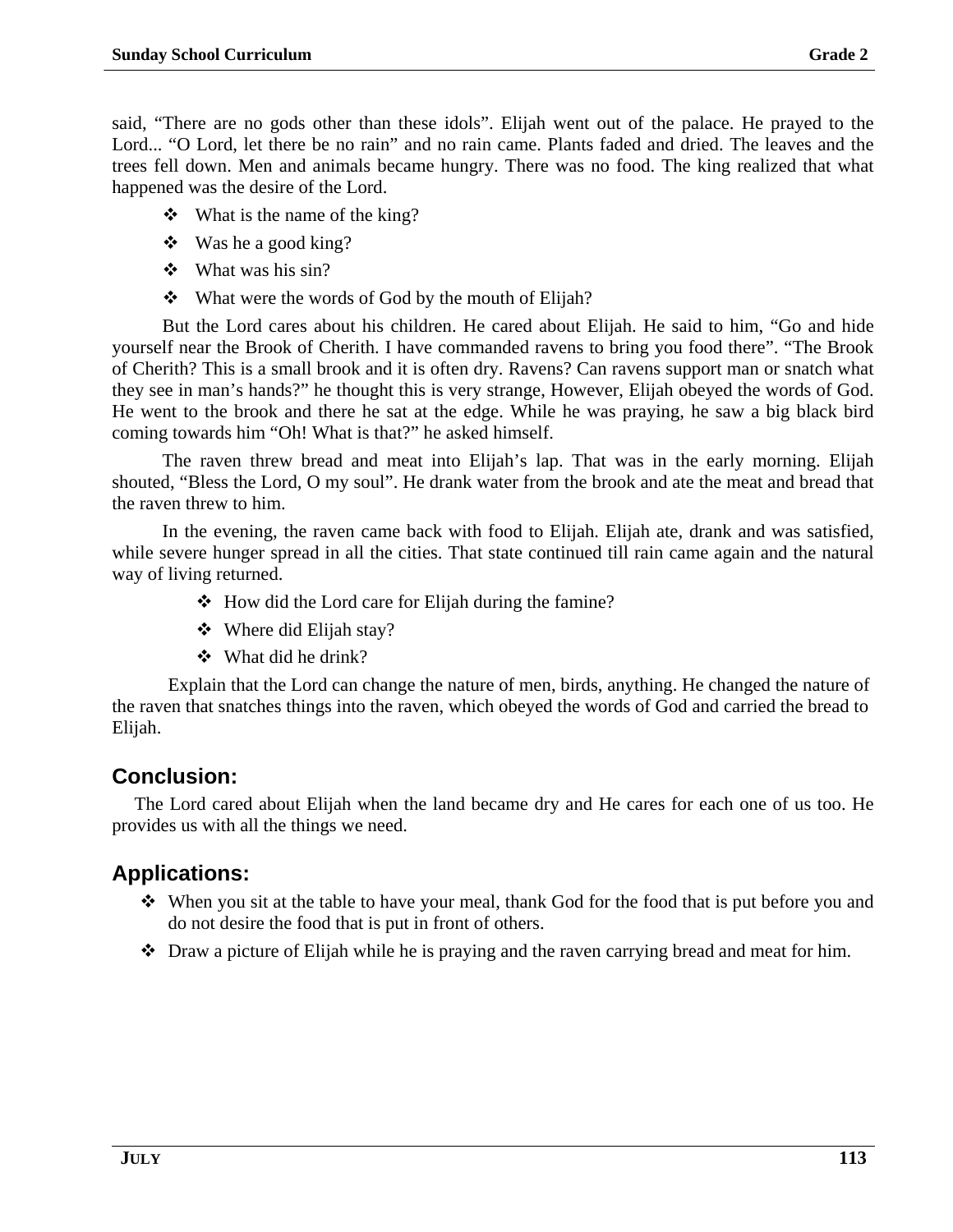## **Week 3 - Elijah and the Widow**

## **Objective:**

God blesses the little things that we share with others and makes it plenty.

### **Memory Verse:**

" The pin of flour was not used up, nor did the jar of oil" (1King 17:16)

## **References:**

 $\div$  1 King 17:8-16

## **Introduction:**

- $\triangle$  Review the previous lesson and verse with the students.
- Prepare a container filled with flour and a second one filled with oil to act the story with visual aids to the students
- Ask them what would they do if they are very hungry and someone asks them to share their food? What if they have one last chocolate and their friend asks a piece of it.

## **Lesson Outline:**

Once upon a time God told Elijah to tell King Ahab that there will be no rain for a long long time until Elijah asks for rain again from God. Thus, it happened that there was no rain for a long time and there was no more food or water to drink in all the land. Elijah stayed by a water brook and the raven fed him (as we know from the previous lesson) but the brook gradually dried. So, God told Elijah to go to a widow to feed him.

- What does a widow mean?
- Why did God ask Elijah to go the widow?

So, Elijah went to the place God told him he found a widow gathering some sticks. Elijah asked her to bring him a little water in a cup. As she went to get him the water, he also asked her to bring him a piece of bread. The widow then told him that she has only a handful of flour and a little oil in a jar. She was actually collecting the sticks to make the last piece of bread for her and her son and then they would die from hunger because they had nothing else to eat. But Elijah told her do not worry, just make me first a small cake and then make the rest of the flour for you and your son because the Lord said that the little flour and oil that you have will never finish till the day God send rain again.

So she went and made Elijah a small cake first and made for her and her son the bread as Elijah asked her to do. The little flour and the small jar of oil never finished just as God told Elijah. So Elijah, the widow and her son ate from this flour and oil for many many days without going hungry.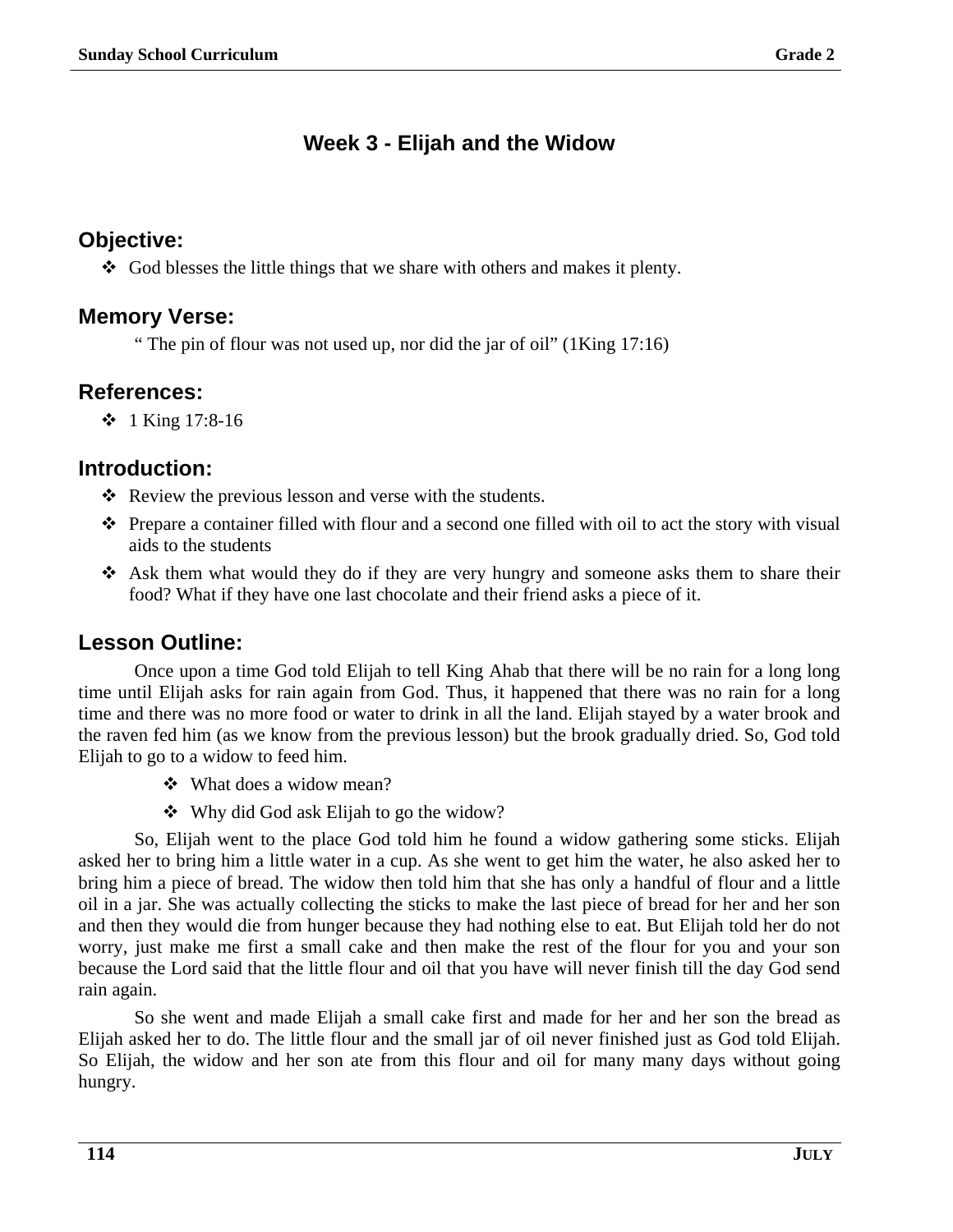- ❖ How many sons did the widow have?
- What did Elijah ask her to make for him?
- What happened to the little flour and oil the widow had?

God blesses the things that we share with others. The more we give the more he gives us back. So we should share with every body who asks us a part of what we have.

- Share your toys with others
- Share your treats and food with other kids, especially the poor.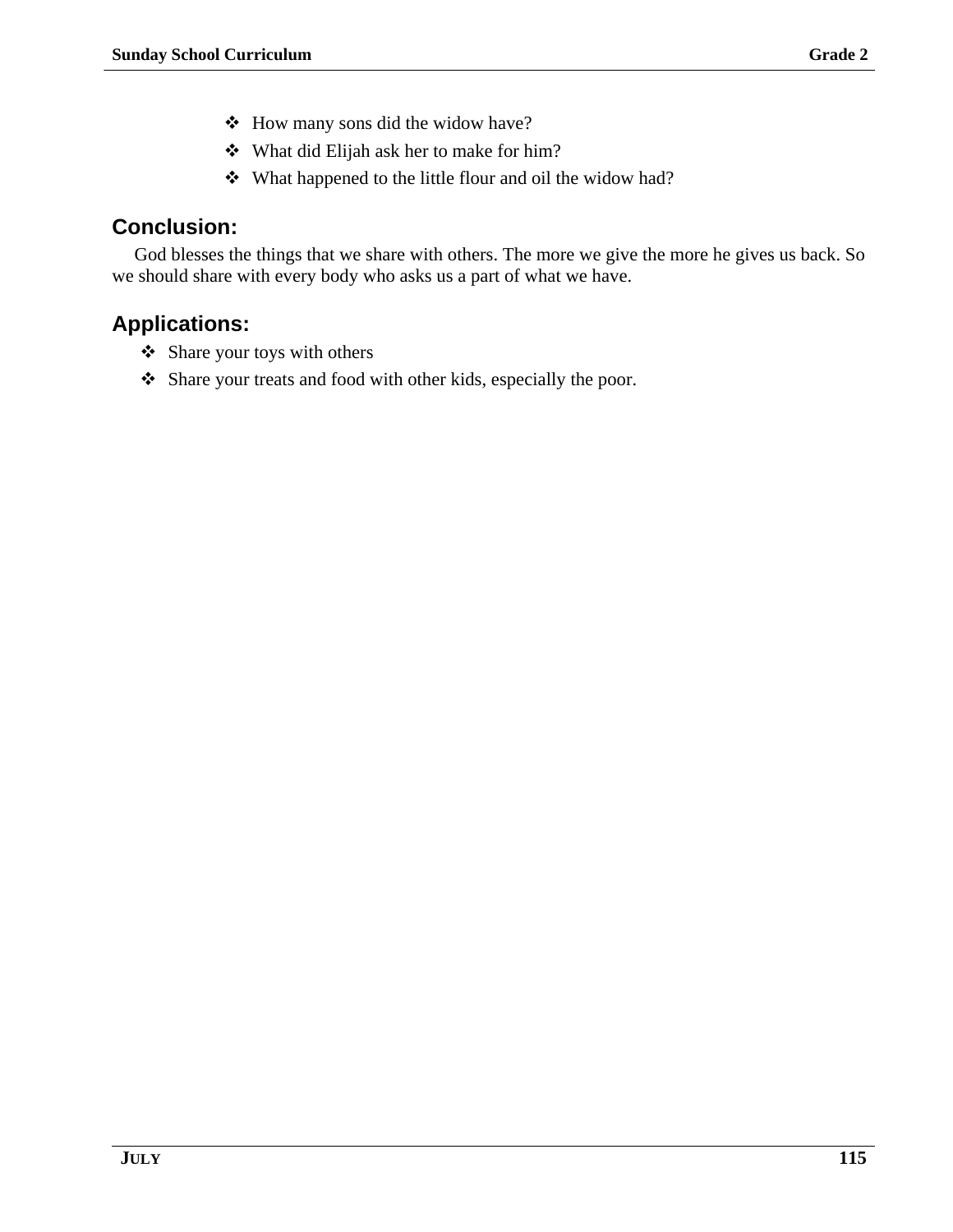## **Week 4 - God Accepts Elijah's Sacrifice**

### **Objective:**

To teach the students that our God is the true and strong God.

### **Memory Verse:**

*"* The Lord, He is God" (1King 18:39)

## **References:**

• King  $18:20-40$ 

### **Introduction:**

- \* Review with the students the previous lesson and verse.
- $\clubsuit$  Ask the students if they think that God is strong or week? Is he is kind or rough? Can he hear us when we pray or not?
- Try to simulate the story and what Elijah did to present his bull using audiovisual aids.

## **Lesson Outline:**

Once upon a time there was a good and strong prophet by the name of Elijah? What was the name of the prophet? Elijah was the only prophet out of 450 prophet who was still following God. All the other prophets were following the false god "Baal". What was the name of the false god? So, Elijah was warning the rest of the prophet and the people that they need to follow the true and strong God. He also wanted to prove to them that his God is the true God. Elijah told the prophets of Baal to choose a bull and place on wood. Then, he told them to pray for their god Baal and see if he would send a fire from heaven to eat the bull. The prophets of Baal prayed and prayed for a long time to Baal. They prayed all morning and afternoon but Baal did not listen to them and did not send a fire from heaven to eat the bull. They were disappointed but Elijah told them pray louder may be Baal is busy or sleeping. So, the prophets of Baal prayed louder and louder hoping that Baal would wake up and hear them. But nothing really happened. This is because Baal is not the true God.

Then, it was Elijah's turn to present his bull and pray to his true and strong God. Elijah brought his bull and repaired the altar of the Lord that was broken before. Then, he put 12 stones around it and he put the wood on top of the altar and on top of it he placed the bull. He asked the people to pour 4 water pots on the bull and the wood? How many water pots he asked for? So the people did as he told them. Elijah asked them to pour water again and again on the bull and the wood. So, they poured water three times on the bull and wood. How many times did they pour water? Finally Elijah prayed to God and asked Him to prove to the people that He is the true and strong God. Immediately God send fire from heaven that fell and ate Elijah's bull, the wood, the water and the stones. How many stones were they? When the people saw the fire from heaven they were scared and they fell on their faces and they said: " the Lord, He is God! The Lord, He is God ". They knew then that the God of Elijah is the true God who listened to his prayer and sent the fire to eat the bull.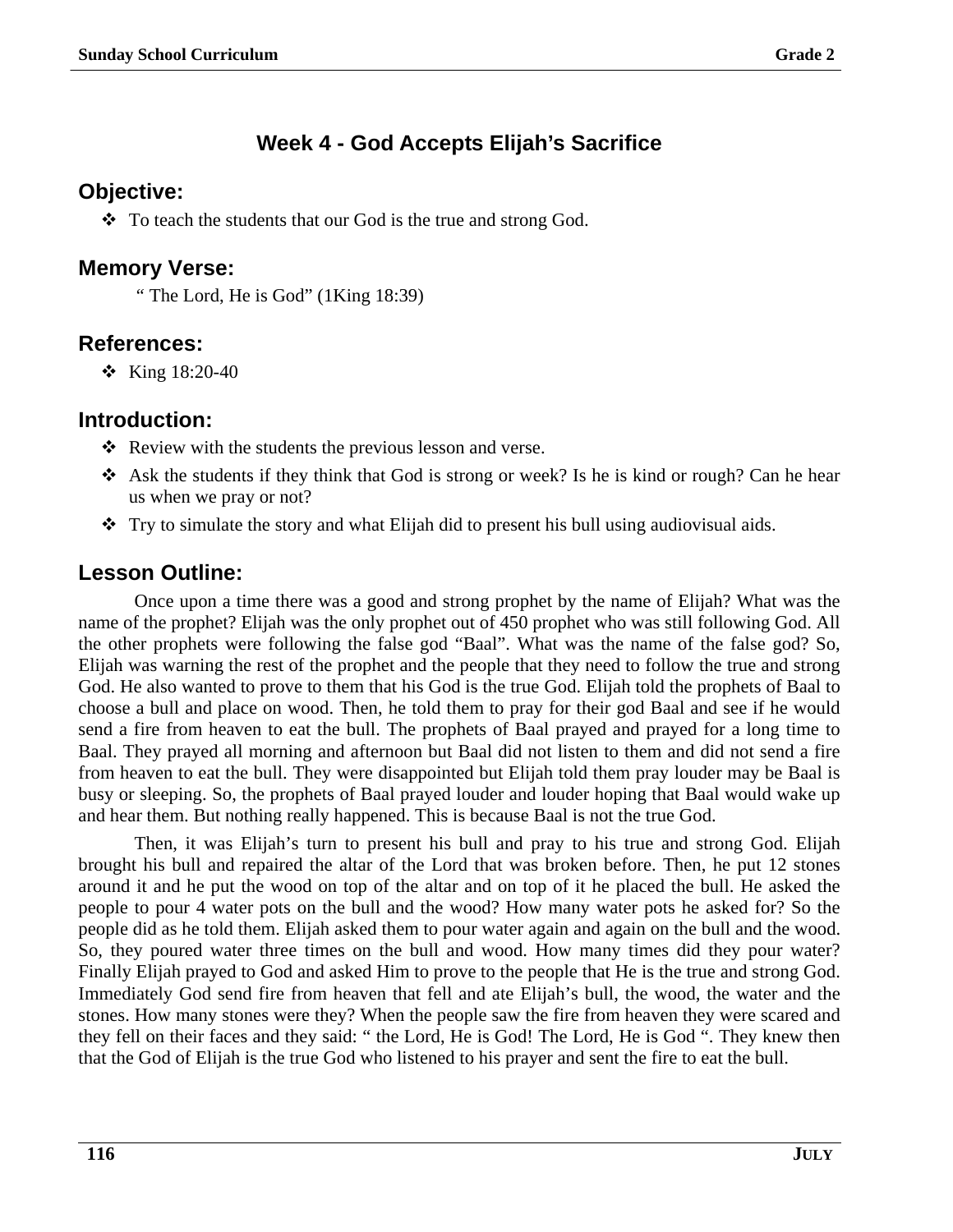The God of Elijah is our God. He is strong. He also listens to our prayer just as he listened to Elijah's prayer. We trust Him and depend on Him all the time.

- Draw a picture of Elijah's bull and the altar.
- Memorize the first half of " Holy God…Holy Mighty…. Holy immortal …" at home. The servants should follow on this homework the following week.
- Look for a story of a saint that used to pray a lot. The servant should prepare prizes for next week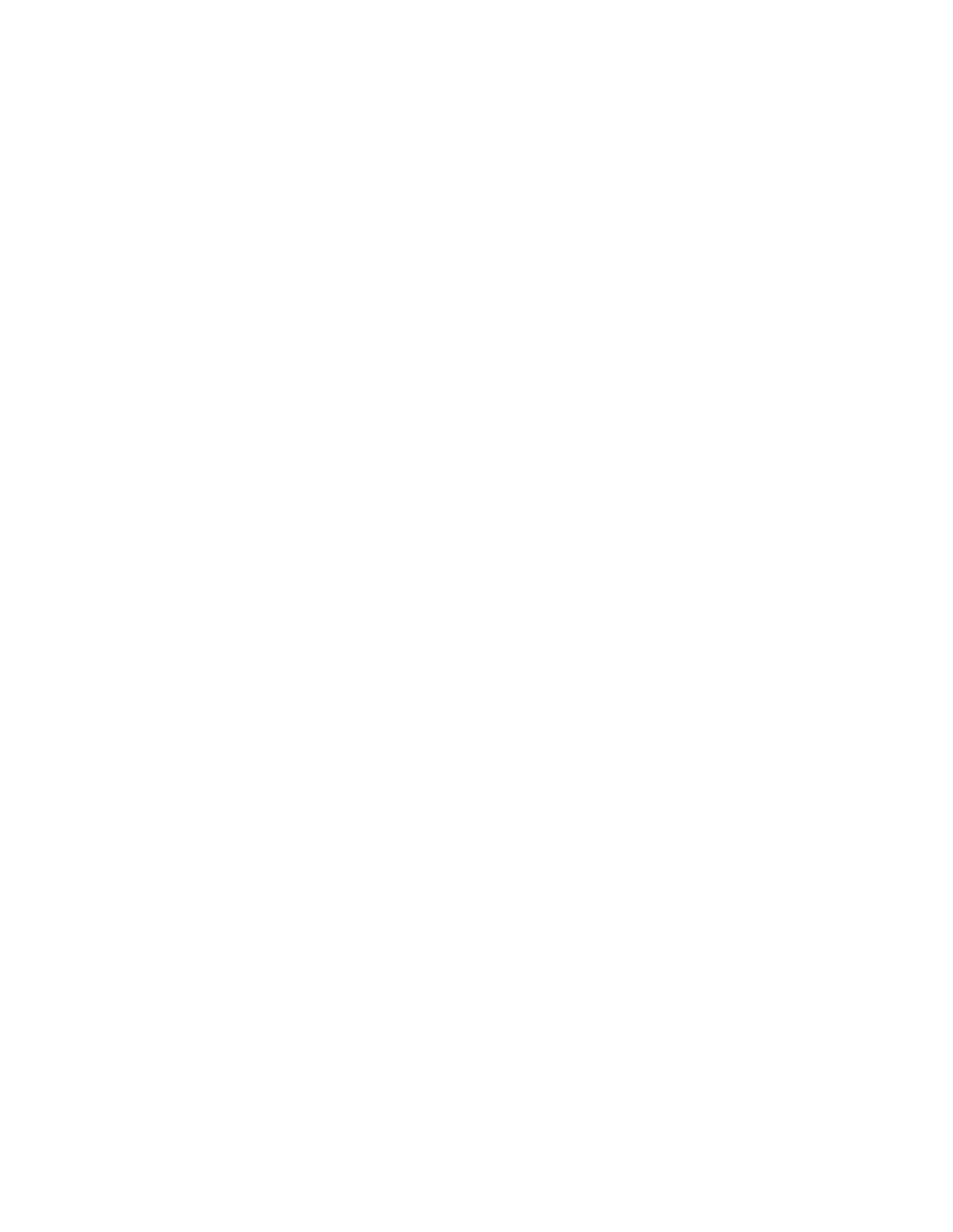## **LESSONS FOR THE MONTH OF AUGUST**

- **Week 1:** Elijah and the Son of the Widow
- **Week 2:** St. Mary the Child
- **Week 3:** Elisha and the Jars of Oil
- **Week 4:** The Prodigal Son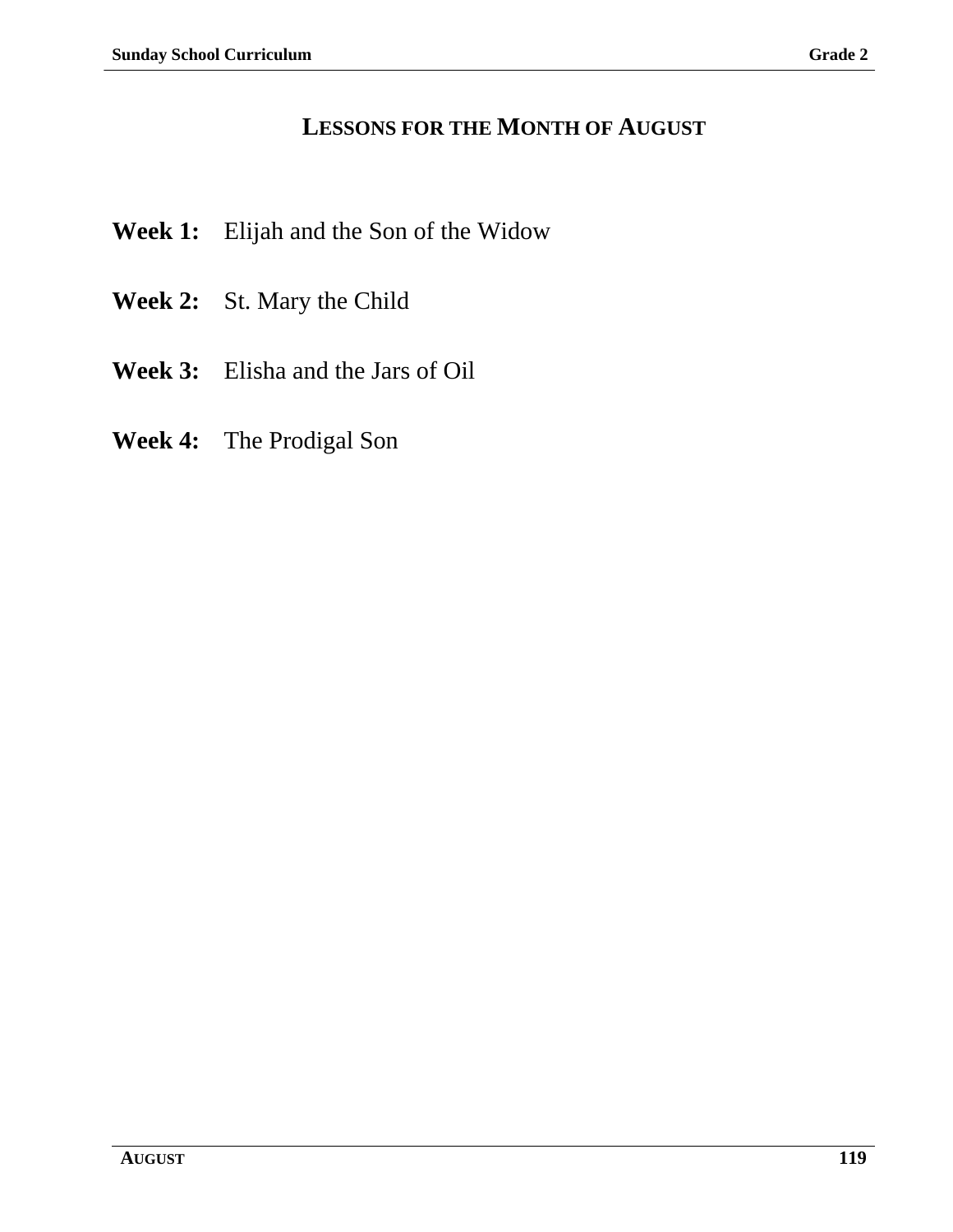## **Week 1 - Elijah and the Son of the Widow**

### **Objective:**

To teach the children that God listens to our prayer

#### **Memory Verse:**

"The Lord heard the voice of Elijah" (1Kings 18:22)

### **References:**

 $\div$  1 Kings 18:17-24

#### **Introduction:**

- $\triangle$  Review the previous lesson and memory verse with the students
- Ask the children do they think God listens to them when they pray? Does He answer back? H<sub>ow</sub>?
- Today's lesson show how God answers our prayer back

## **Lesson Outline:**

Elijah was staying with the widow and her son when there was no rain and they were eating from the never ending flour and oil that God blessed in the widow's house. One day the son of the widow became very very sick. He was sick to the extent that he could not even breath. The mother of the widow was very worried and very sad. She though that Elijah was the reason behind her son's sickness. Elijah also was wondering why did the kid become sick although the widow was doing good things and was keeping Elijah in her house, feeding him and serving him.

Elijah asked the widow to give him her sick son. He carried him to a room in the top floor of the house and put him on the bed. Then Elijah prayed and prayed to God very hard. He asked God to heal the child. Then he stretched himself out on the child three times. While he continued to ask God to make the child breath again and get well again. Then the Lord heard Elijah's prayer and voice and the child became well immediately. So, Elijah was very happy, he took the child and ran to his mother and gave her the child after he became well and healthy again. The widow was very happy too and she told Elijah now I know that you are a man of God and that God listens to your prayers.

- ❖ What happened to the widow's son?
- Where did Elijah take him?
- What did Elijah do?
- Did God Listen to Elijah's prayer?

## **Conclusion:**

God listens to our prayers when we are asking for something good. He does not answer back by speaking to us, instead he make the things we ask for come true.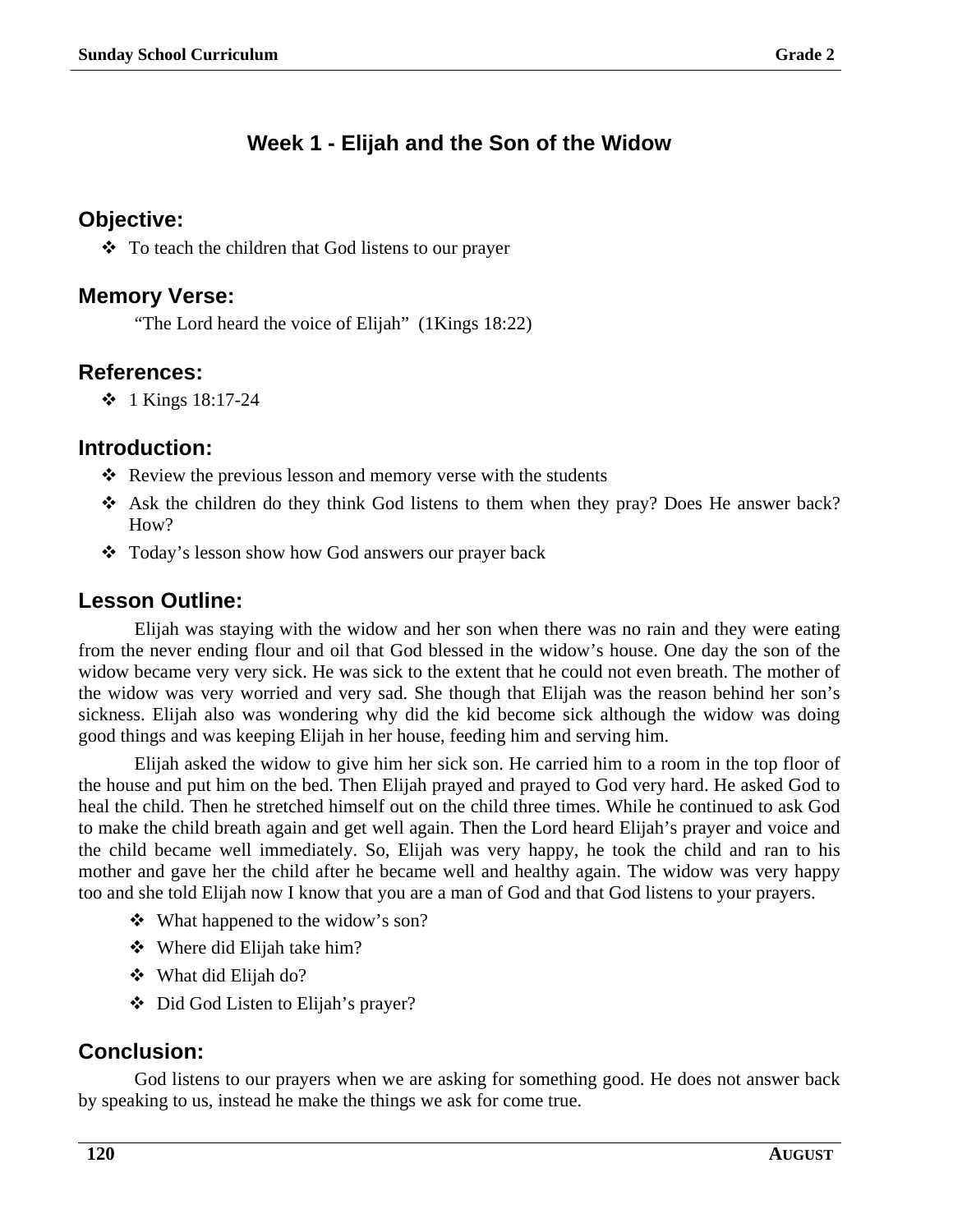- \* Pray every day in the morning and before you sleep
- Memorize the second half of "Holy God…Holy Mighty…. Holy immortal …" at home. The servants should follow on this homework the following week.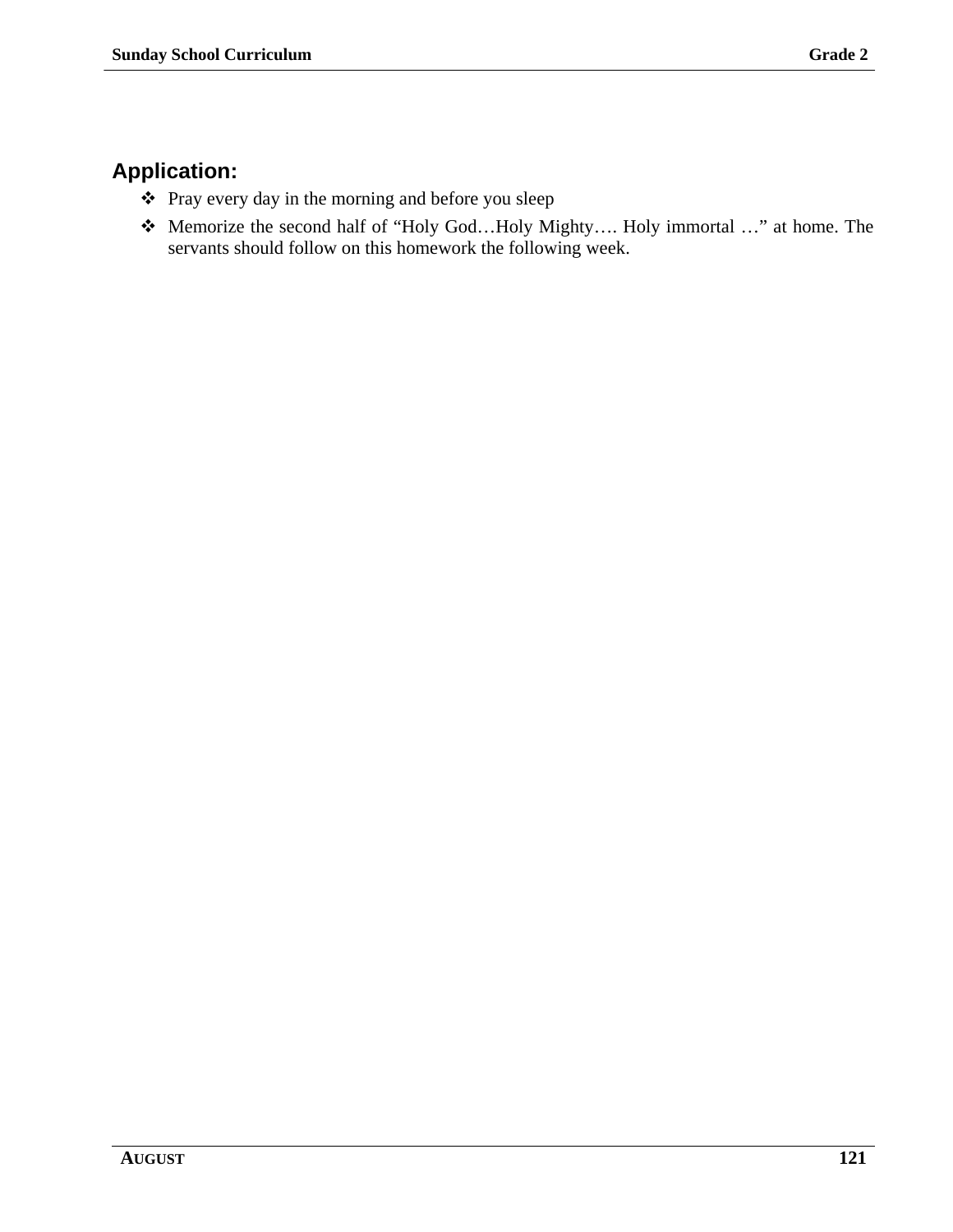### **Week 2 - St. Mary the Child**

### **Objective:**

 $\div$  To behave like St. Mary the child.

#### **Memory Verse:**

"For behold, henceforth all generations will call me blessed" (Luke 1:48)

### **References**

 $\div$  Synexarium 3 Kiahk

#### **Introduction:**

- ❖ Review the previous lesson and verse
- $\triangleleft$  How does the Lord honor those who love him?
- What is the name of the church book that contains the life history of the holy men?
- Who is the Mother of the Lord?

## **Lesson Outline:**

There was a man called Joachim and his wife Anna. Joachim was a shepherd and he had no children. Joachim and Anna prayed to the Lord to give them a son or a daughter. "O Lord, if you give us a son or a daughter, we shall send the child to the temple to serve you".

- What is the name of the Virgin's father... Her mother?
- What was the vow they made?

The Lord answered their prayers and gave them a daughter and they called her Mary. When Mary was three years old, her father took her to the temple and left her there with the priest to serve the Lord. She stayed in the temple till she was 12 years old. During this time, her father and mother died. Mary was a gentle girl. She obeyed the priest and followed his advice. She served in the temple and cleaned it. She made beautiful napkins. She polished the censor and prepared everything when the priest prayed. She used to pray while working… at night... in the morning… at noon... The priest loved her because she was calm and meek... The angels fed her... Because of this the Lord chose her to give birth to Christ. When He sent her an angel to announce the birth of Christ She said: For behold, henceforth…

- Why did the Lord choose the virgin to be born of her?
- What did she do in the temple?

Let us say together: For behold, henceforth... Who can complete? Let us sing a hymn together: Through the Intercession of the Theotokos...

## **Conclusion:**

God loves the calm and obedient children like St. Mary that is why He chose St. Mary to be his mother. We also like to be calm and good children so God would love us too.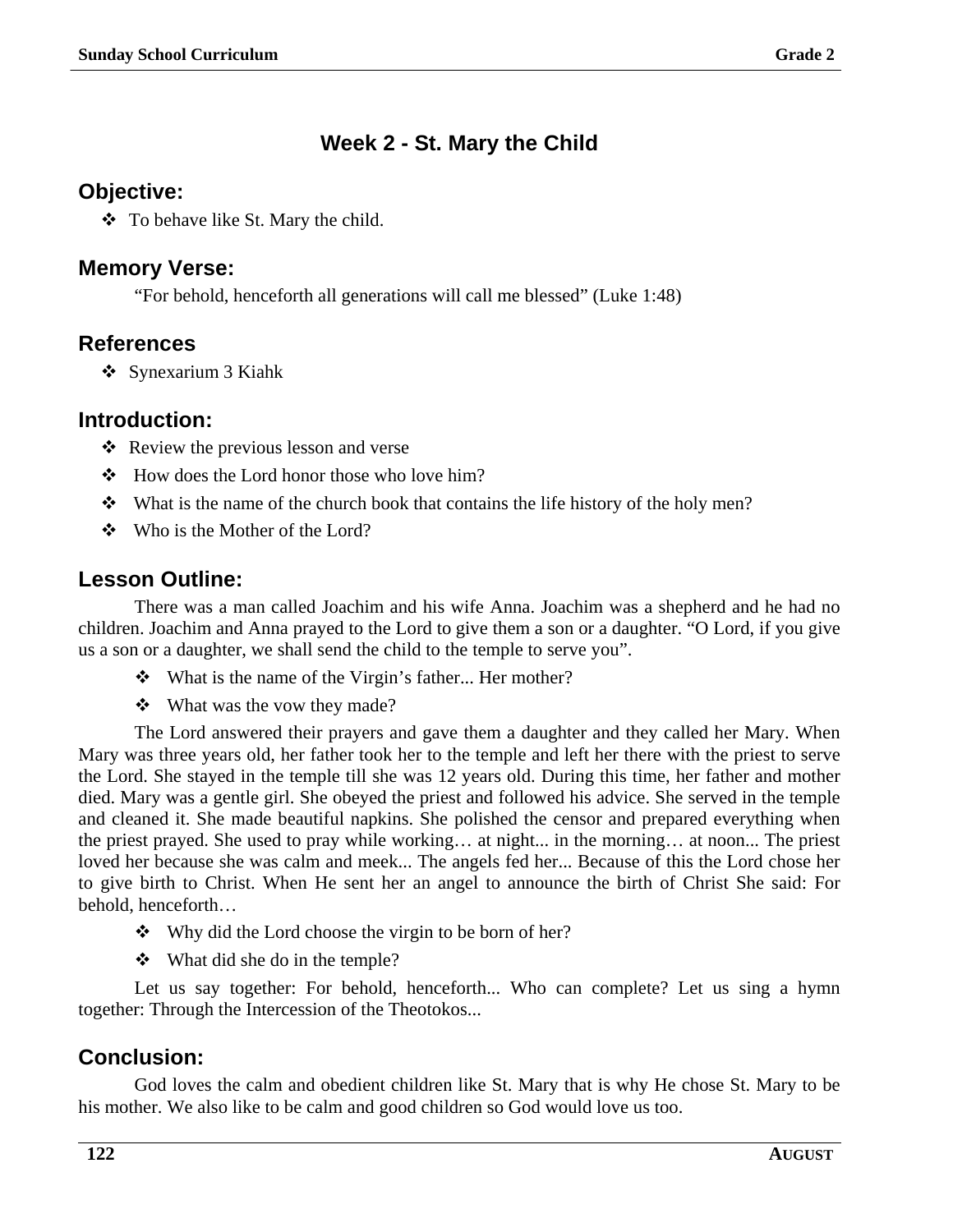- When we need anything, let us pray to God and ask the Virgin Mary to pray and ask God with us.
- Memorize at home "We magnify you the mother of the true light……"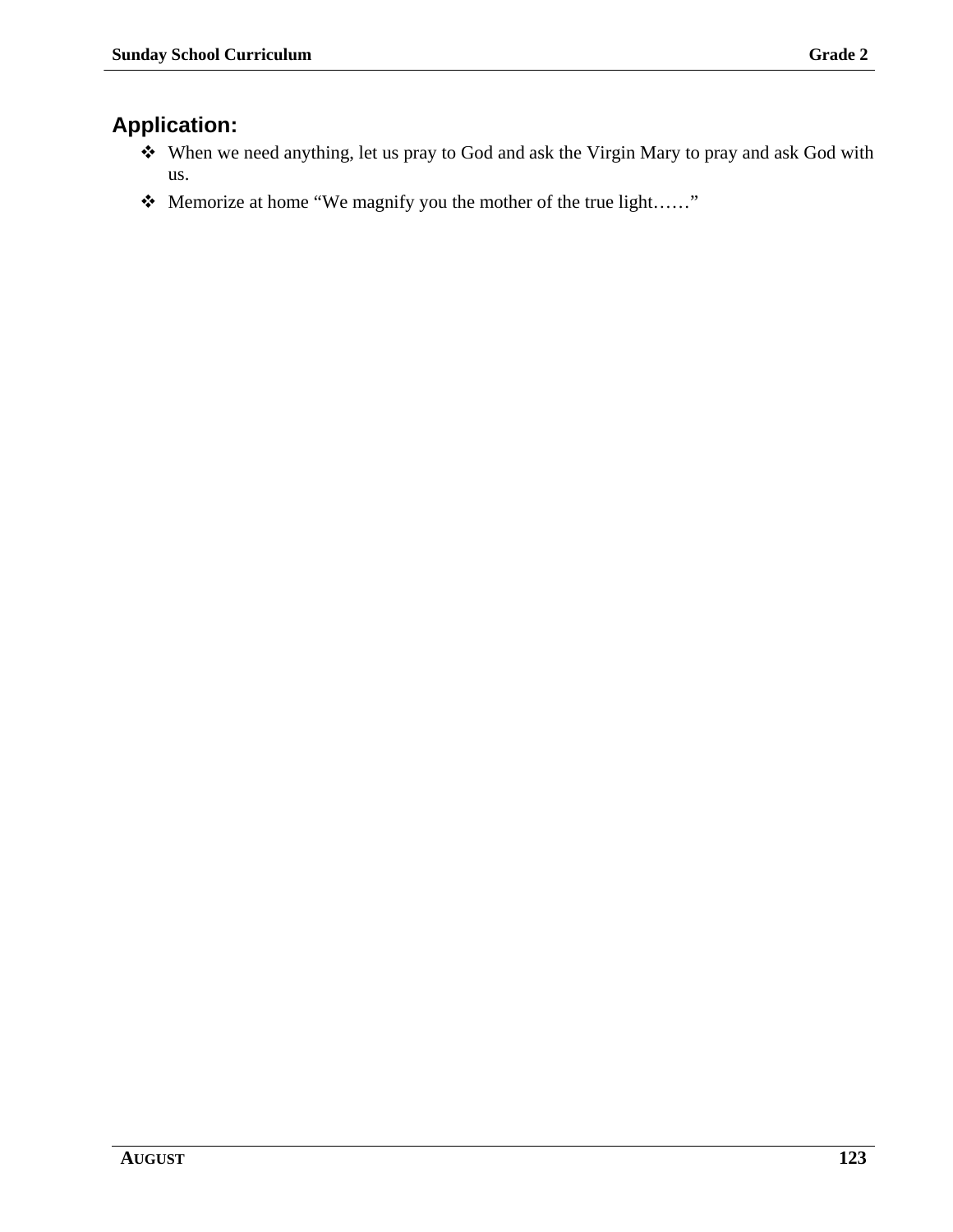## **Week 3 - Elisha and the Jars of Oil**

### **Objective:**

❖ God blesses the little that we have.

### **Memory Verse:**

"Bless the Lord O my soul and forget not all his benefits" (Psalm 103:2)

## **References**

 $\div$  2 Kings 4

### **Introduction:**

- ❖ Review the previous lesson and verse with the students
- $\bullet$  How did the Lord support Elijah during the famine?
- Explain to the children in simple words the situation in any country when there is no rain and how famine affects people's ways of living. In this way you can show how important and how powerful the miracle was in the life of the widow and her son.
- Review with the students the meaning of the word "Prophet".
- $\triangleleft$  Prepare the following means of illustration:
- = A vessel containing little oil
- = A nylon packet containing a little flour
- = Empty vessels
- = A piece of yellow clay in the form of pastry

### **Lesson Outline:**

Elijah had a disciple named Elisha who was also a prophet of God. The Lord performed miracles by the hands of Elijah and also by the hands of Elisha. One day a poor widow came to Elisha complaining and weeping. She said, "Sir, my husband has died. He was a God-fearing man. But he owed money to a man who came to take away my two sons as slaves in payment for my husband's debt" (2 Kings 4:1).

- What is the name of the prophet?
- $\bullet\bullet\quad$  Why did the woman go to him?

Elisha prayed to God "O Lord, guide me. O Lord solve the problem of this widow. You support the orphan; and the widow". Then Elisha said to the woman "What shall I do for you? Tell me what have you got at home?" "A jar of oil", she said. "Thanks be to God. The problem can be solved. Do you believe that the Lord can do a miracle with that jar of oil?" Elisha said. "I believe, Sir", the woman answered him. He said, "Go, quickly... to your neighbors and borrow as many empty jars as you can. Then go into the house... you and your son... close the door and start pouring oil into the jars. Set each one aside as soon as it is full. The woman did not doubt Elisha's words. She obeyed him and did exactly what he told her to do. She did not ask him she could not find that oil to pour in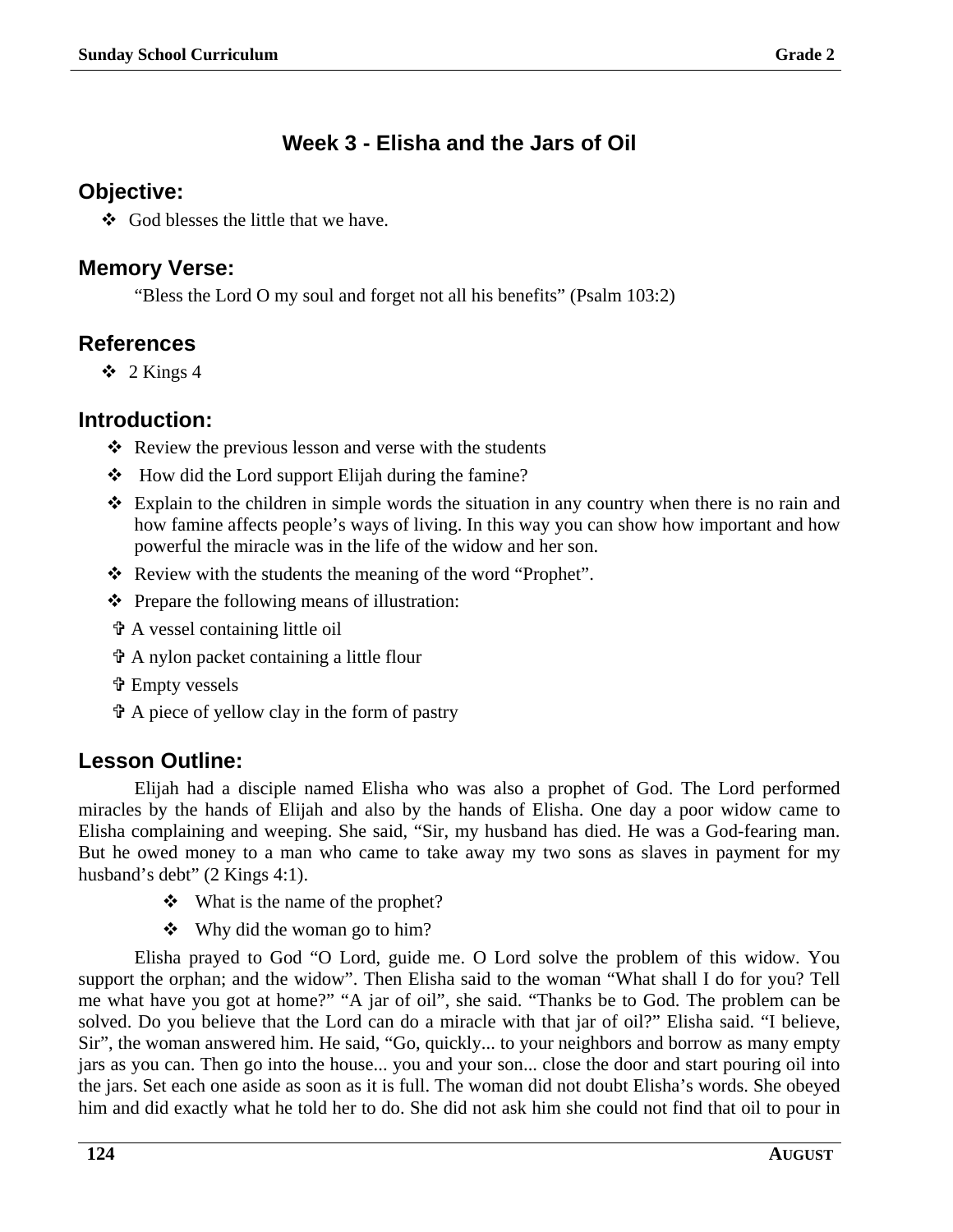the vessels... she was sure that the Lord would bless the oil... a great faith. The woman went to her house (closed the door, etc). When they had filled all the jars, the woman said to her son, "Are there any more?" But her son said, "No, there are no other vessels". And at that moment the oil stopped flowing... The Lord blessed the jar of oil. The woman was glad. She took her son and went to Elisha. On their way to him they sang: Bless the Lord O my soul and forget not all his benefits.

The woman told the man of God about what she did, and he said to her, "Sell the oil and pay all your debts, and there will be enough money left for you and your sons to live on". The woman did so and the Lord blessed her family and she lived in peace.

The Servant chooses a child and asks him to relate the story and if he desires, the boys can act the story and repeat the verse: "Bless the Lord O my soul".

#### **Conclusion:**

The Lord our God can bless the little things and everything we have if we believe in Him and behave like His children.

- Pray before your meal.
- Pray for the poor people who do not have enough food that God may take care of them.
- \* Review "We magnify you the mother of ....."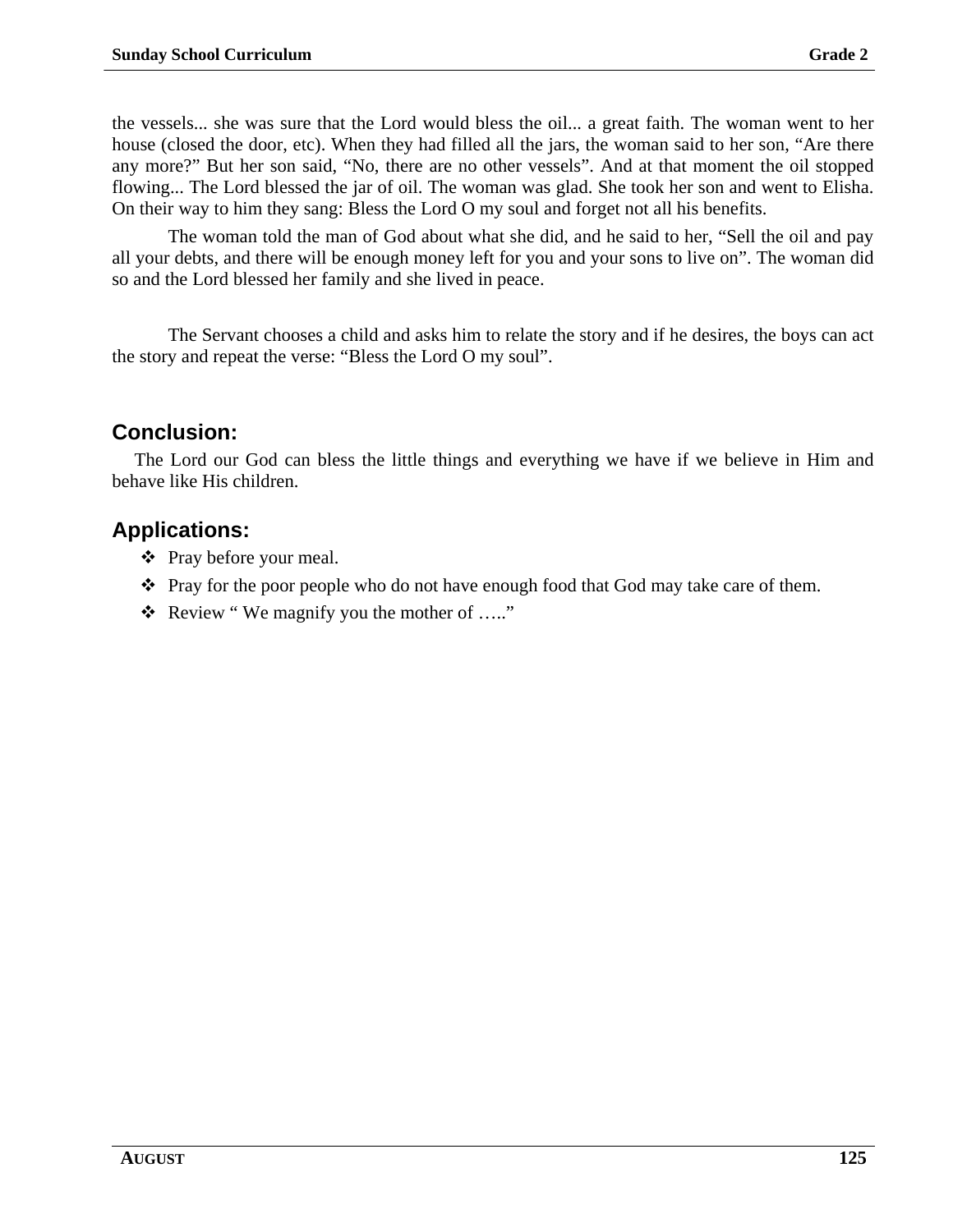## **Week 4 - The Prodigal Son**

#### **Objective:**

- $\triangle$  The children should realize how much our father in heaven loves us.
- $\triangle$  They should learn about confession in a simple way.

#### **Memory verse:**

"He was lost and is found" (Luke 15:24).

### **References:**

 $\cdot \cdot$  Luke 15:11-24

### **Introduction:**

 $\triangleleft$  Review the previous lesson and verse

Jesus Likes to tell stories called "parables" to get people to understand the lesson He wanted to teach them. One day when a crowd gathered to hear Him teach, Jesus told them this parable

### **Lesson Outline:**

There was a rich man with two sons. One day the youngest son said, "Father, I know I will get part of your money when you die but I don't want to wait until them. Will you give me my portion now". The father agreed, and the young son took what was given to him and traveled to a far country. He was wasting his money because he had lots of money to spend. He entertained his new friends in royal style. Suddenly, to the son's surprise, the money was gone and with his money went his friends. The son was left to beg for his food, but he could not find food or work. Eventually, a pig farmer hired him to watch over his pigs. The son was so hungry that even the pig food looked good to him. As the son sat and watched the pigs eat, he thought, "Why am I here, starving, with no money, when my father has servants who are better clothed and fed than I? I am going to go back to my father and beg him to forgive me. I will ask him if he will allow me to be one of his servants

So the son began the long journey back home. Soon he came into sight of his father's land. The son didn't know it but the father had been watching for his son to come back home since the day he left. "He's here, my son who was lost is now found" the father called out. He ran to meet his son, threw his arms around him and kissed him. The son told his confession: "Father, I have done a terrible thing to you and to God. I know I am not worthy to be called your son. I will be honored if you would just accept me as one of your hired servants". But the father was not angry. With a heart overflowing with forgiveness he said to his servants, "Bring the best robe to put on my son and a ring on his finger. Prepare a feast tonight. My son has come home".

- What did the youngest son ask of his father?
- $\cdot$  What job did the son has to take after loosing all his money?
- What food looked good to him?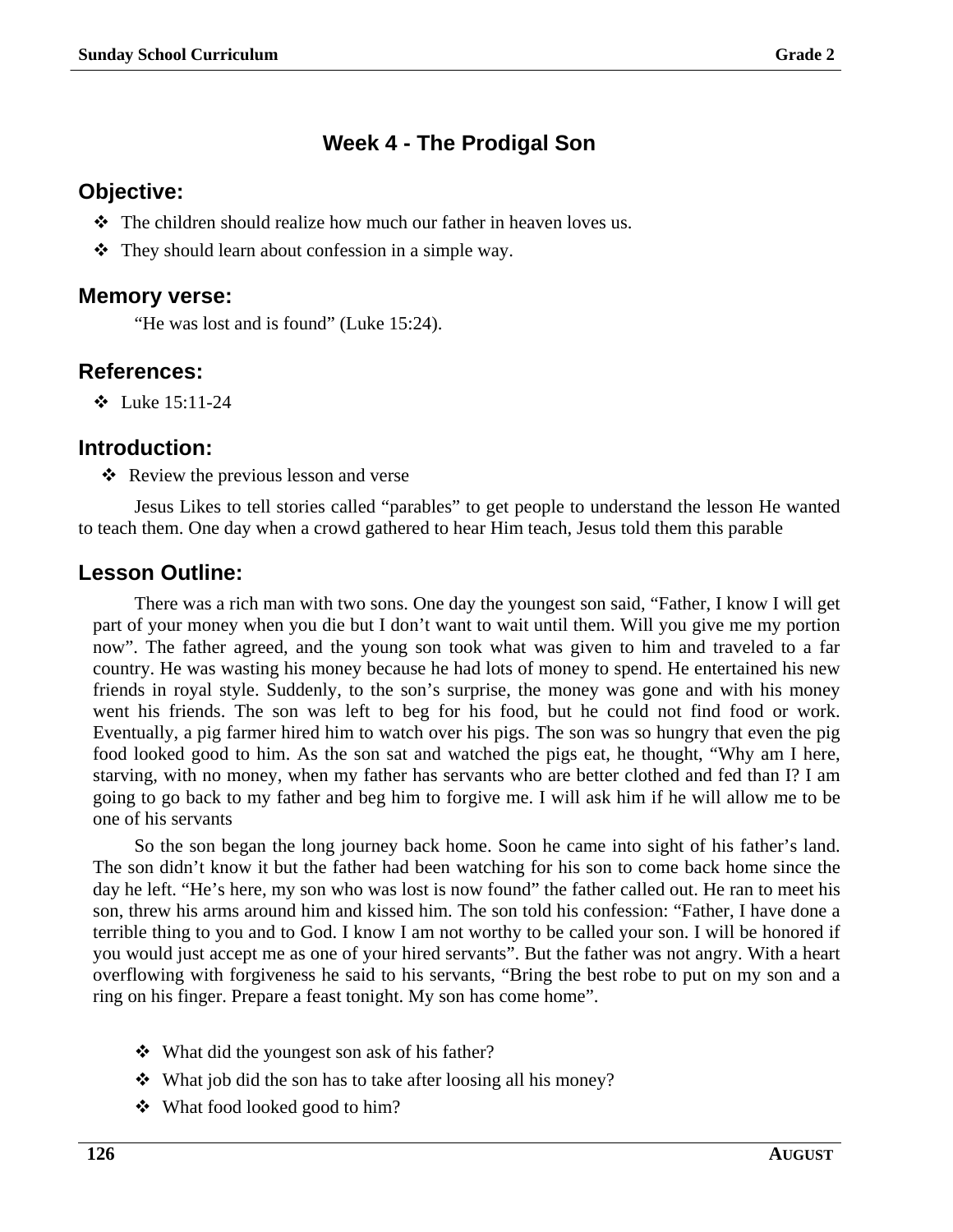- What did he finally decide to do?
- What did the father do when he saw his son?

As Jesus was telling this story, He hoped the people would understand the lesson. God is willing to forgive anybody, as long as they are sorry for what they have done. Everyone who prays a prayer of confession can become a child of God. God is waiting for each of us to come to Him and will rejoice when we turn from our sins

- $\div$  Teach the children to appreciate their parents' gifts.
- Encourage the children to go for confession.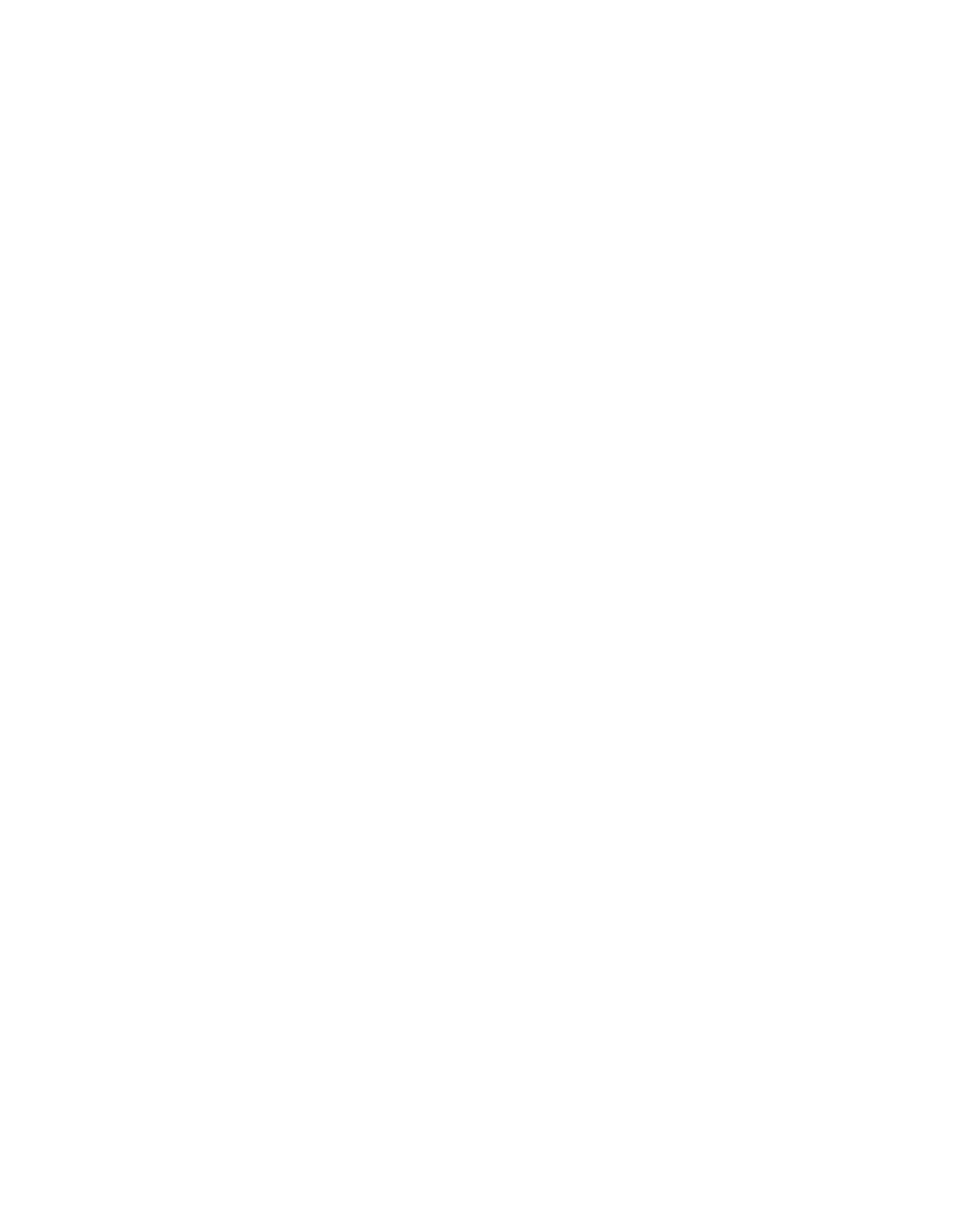# **LESSON OF THE FIRST WEEK OF SEPTEMBER BEFORE THE COPTIC NEW YEAR**

**Week 1:** Behavior in the Lord's House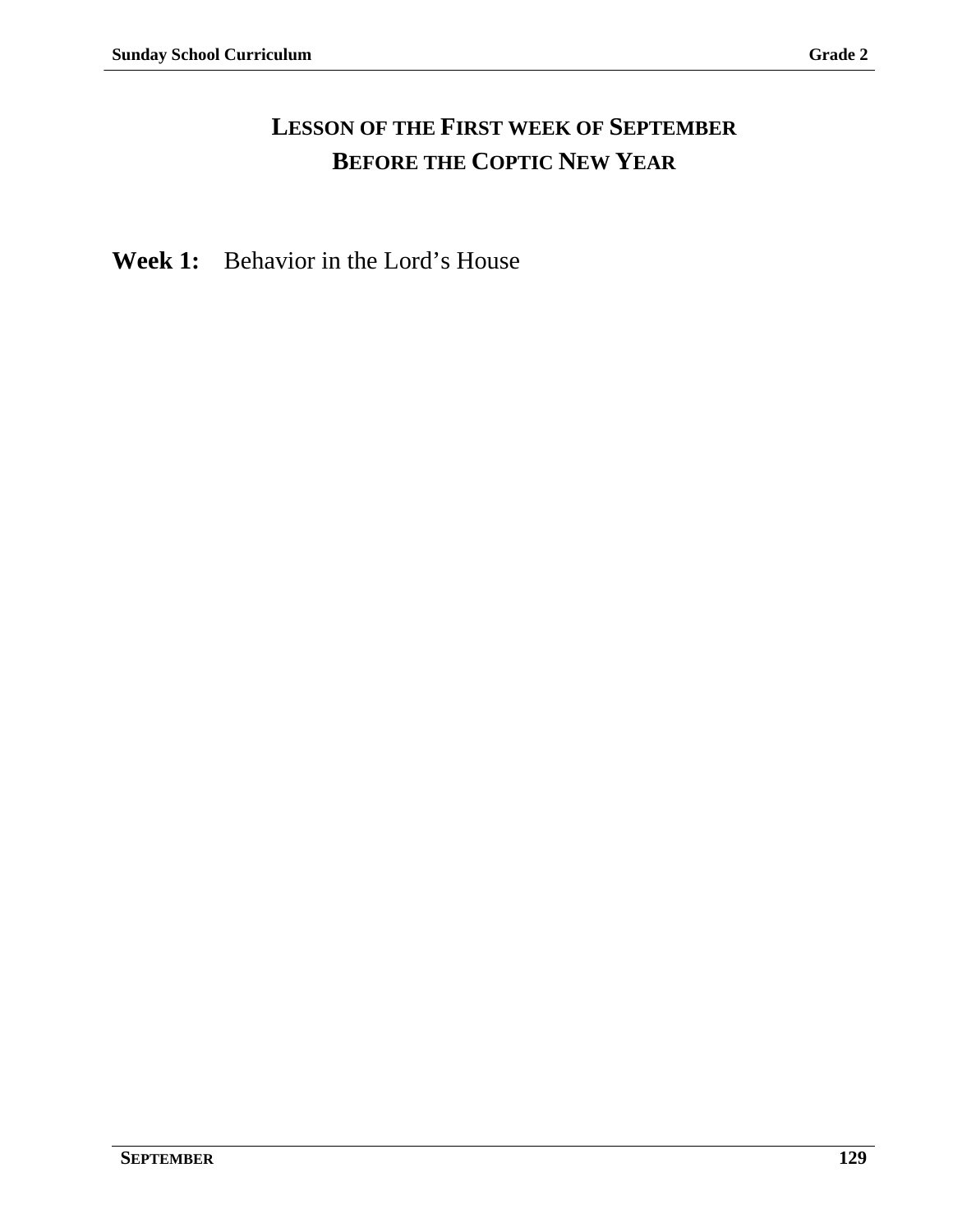## **Week 1- Behavior in the Lord's House**

## **Objective:**

- Love for people and church
- Showing reverence to the House of God

## **Memory Verse:**

"My House shall be called a House of Prayer" (Mark 11:17)

## **References:**

St. Mark Chapter 11

## **Introduction:**

- $\triangle$  Review with the student the previous lesson and verse.
- $\triangleleft$  Ask them the following questions:
	- How do we enter the church?
	- What do we say as we enter the church?

## **Lesson Outline:**

- One day the Lord entered the Temple (church) and what do you expect He saw?
- The Lord Jesus Christ found something very strange. The people were misbehaving and lying and cheating with each other. Of course He was upset and saddened with the people and told them to leave telling them "My house shall be called a house of Prayer, but you have made it a den of thieves."
- Why do you think the Lord was upset? He wanted the people to respect and honor the church. Do we want the Lord to be upset with us? So how should we behave?
- Even though the Lord Jesus is in Heaven, He sees us and we should please Him and respect His House. When we enter the church we should:
	- 1. Say the Lord's Prayer and say Psalm 5:7
	- 2. Light a candle in front of the Saint's icon
	- 3. Girls put on a veil
- During the Divine Liturgy, we should not run to our parents or run outside or talk to our friends. We should try to stay in one place and not move a lot in Church.